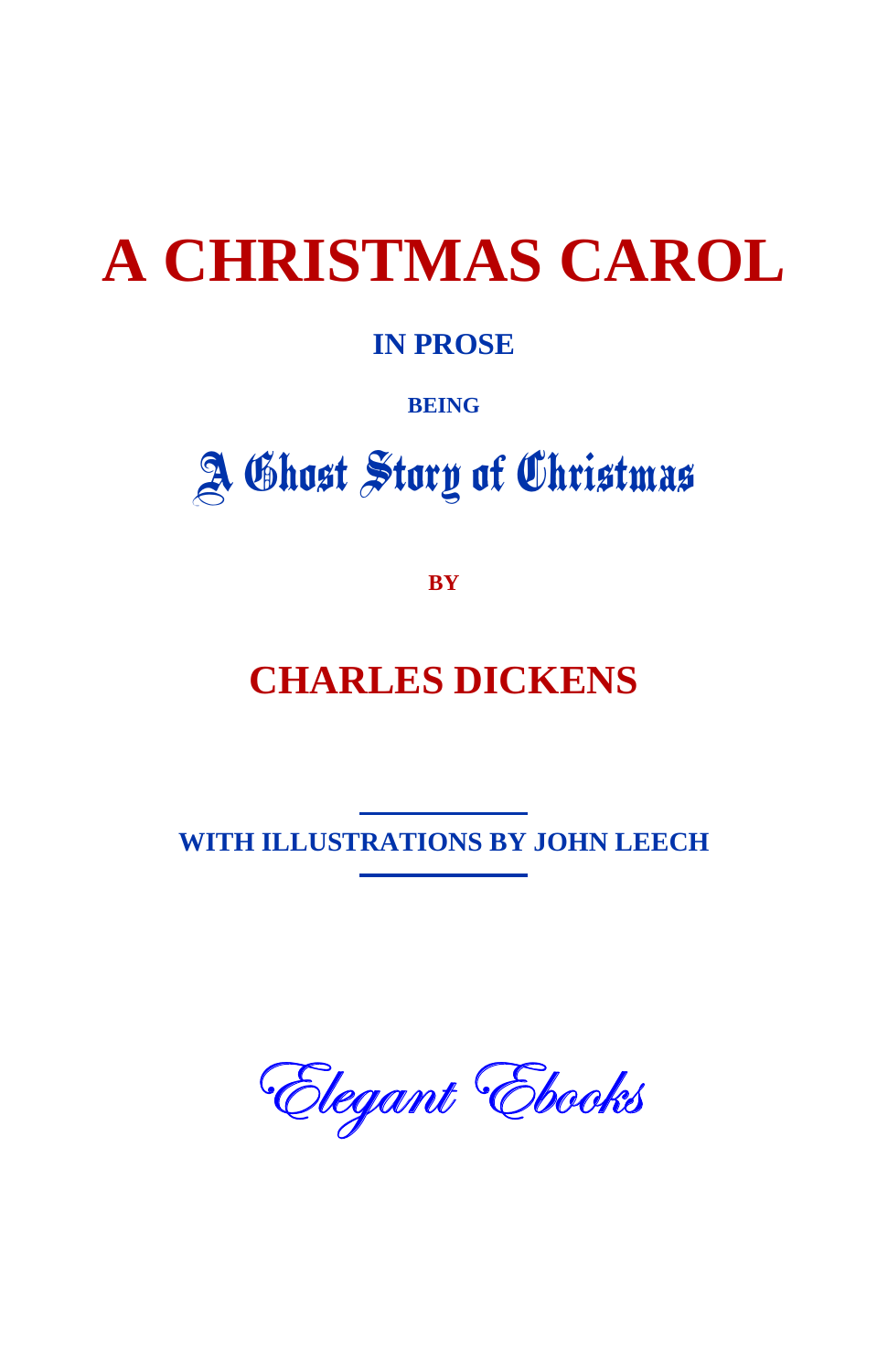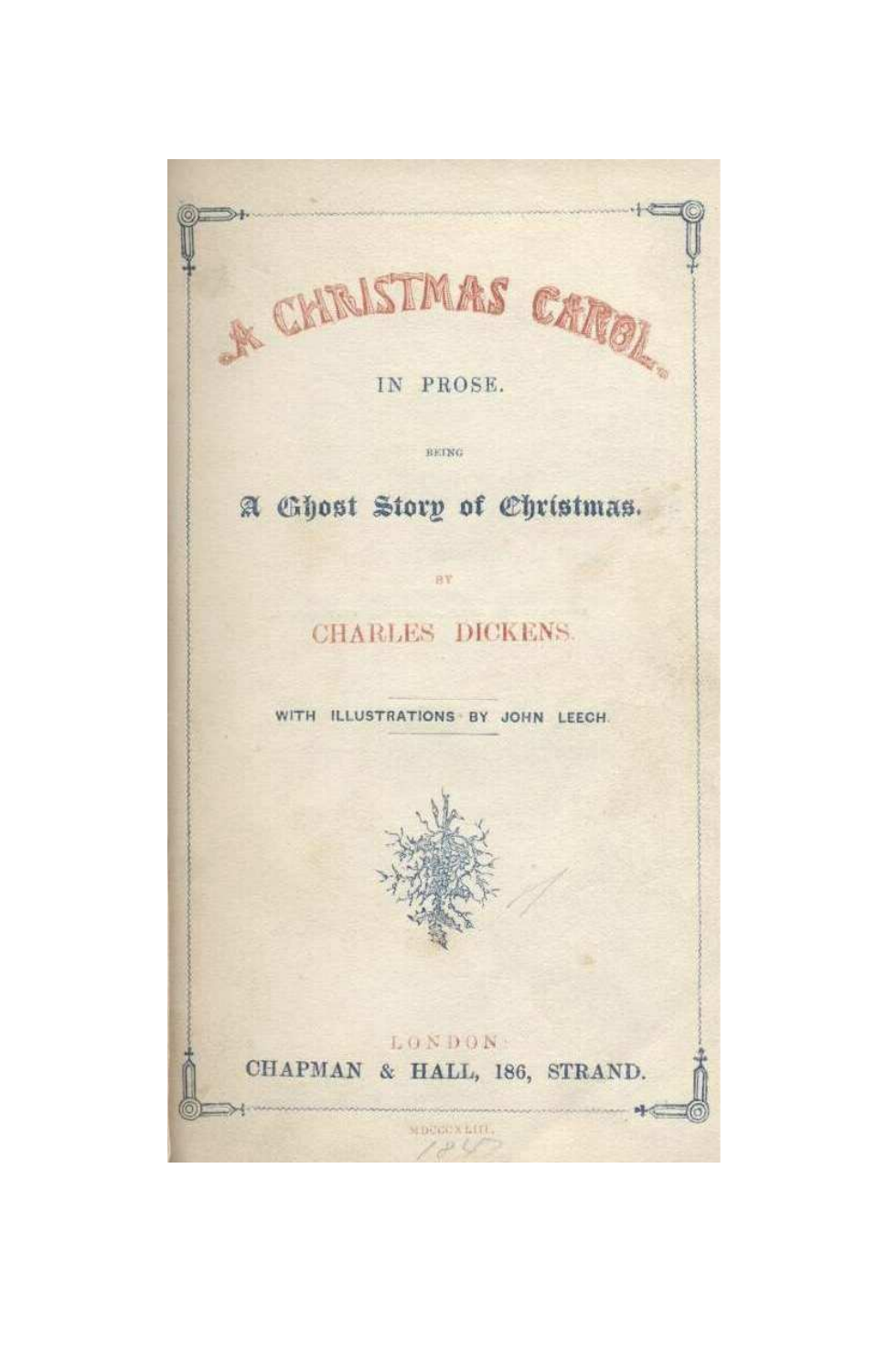### **PREFACE**

I HAVE endeavoured in this Ghostly little book, to raise the Ghost of an Idea, which shall not put my readers out of humour with themselves, with each other, with the season, or with me. May it haunt their houses pleasantly, and no one wish to lay it.

Their faithful Friend and Servant,

C. D.

*December*, 1843.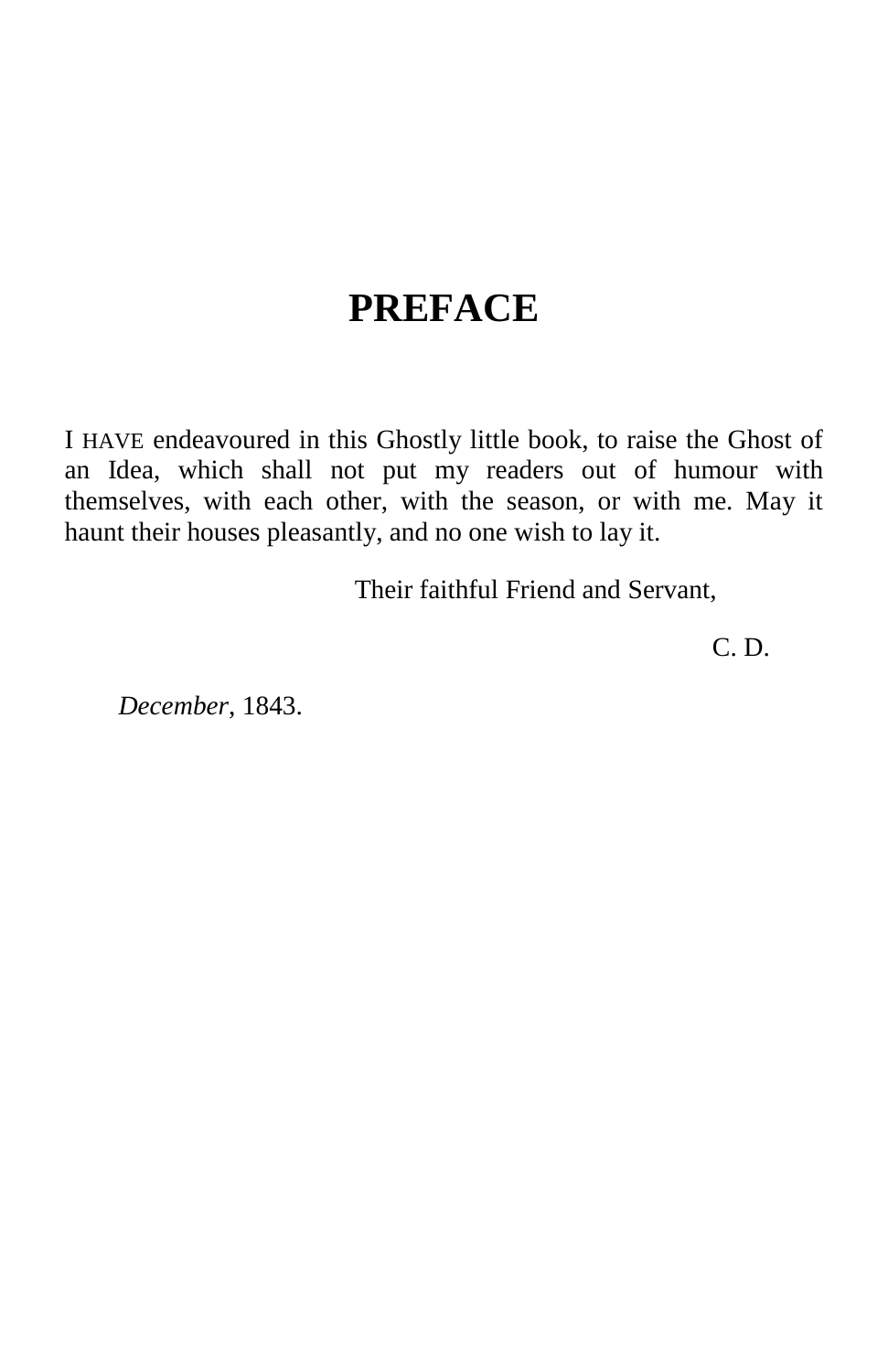### **CONTENTS**

#### **STAVE I [Marley's Ghost](#page-6-0)**

**STAVE II [The First of the Three Spirits](#page-26-0)**

**STAVE III [The Second of the Three Spirits](#page-44-0)**

> **STAVE IV [The Last of the Spirits](#page-68-0)**

> > **STAVE V [The End of](#page-84-0) It**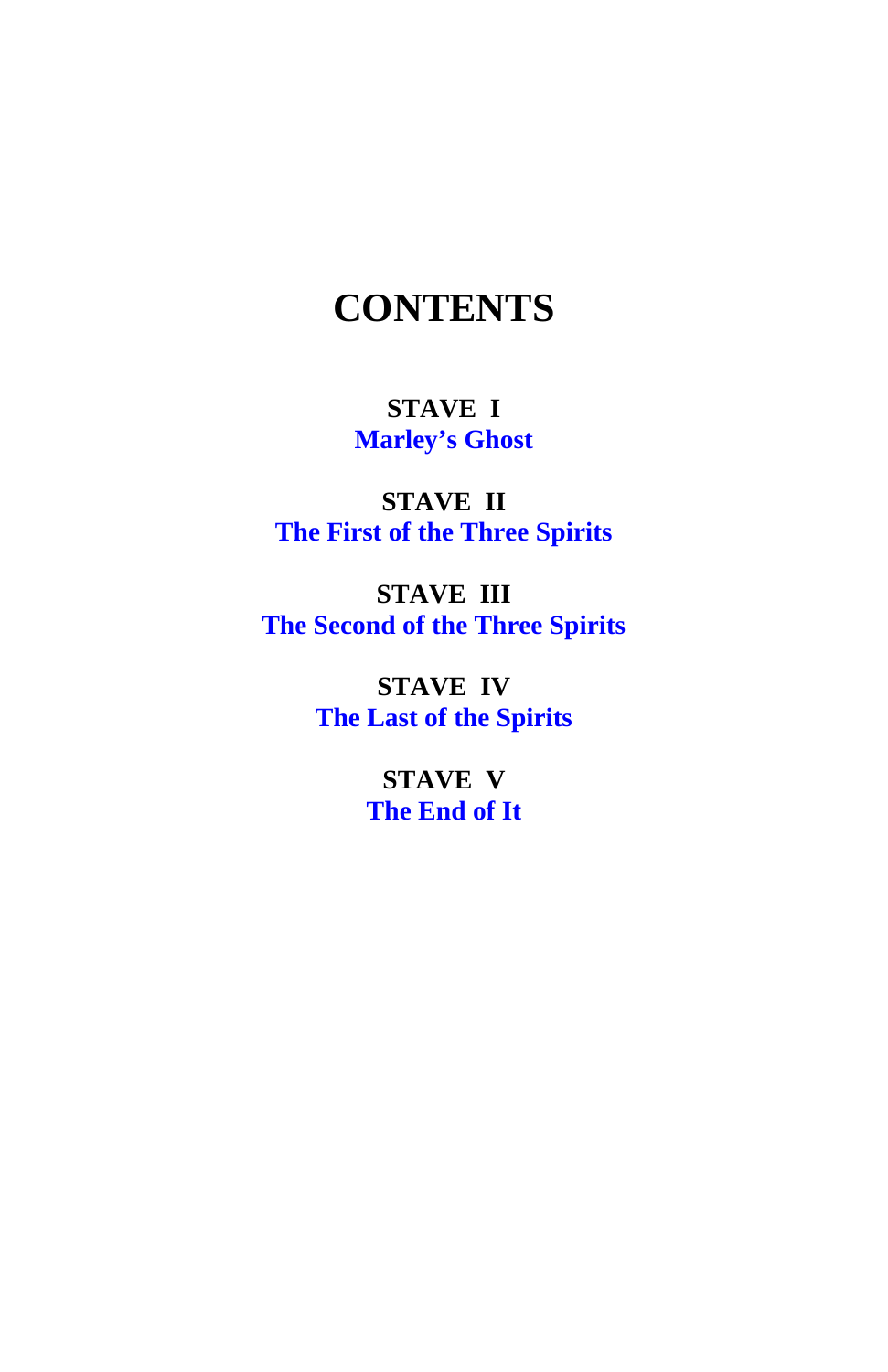### **ILLUSTRATIONS**

|                                                                      | Artist.         |
|----------------------------------------------------------------------|-----------------|
| <b>MARLEY'S GHOST</b>                                                | <b>J. LEECH</b> |
| <b>GHOSTS OF DEPARTED USURERS</b>                                    | ,,              |
| <b>MR. FEZZIWIG'S BALL</b>                                           | ,,              |
| <b>SCROOGE EXTINGUISHES THE FIRST</b><br><b>OF THE THREE SPIRITS</b> | ,,              |
| <b>SCROOGE'S THIRD VISITOR</b>                                       | ,,              |
| <b>IGNORANCE AND WANT</b>                                            | ,,              |
| <b>THE LAST OF THE SPIRITS</b>                                       | ,,              |
| <b>SCROOGE AND BOB CRATCHIT</b>                                      | "               |

[*Many thanks to David Widger for scanning these illustrations from his copy of the first edition.—J. M.*]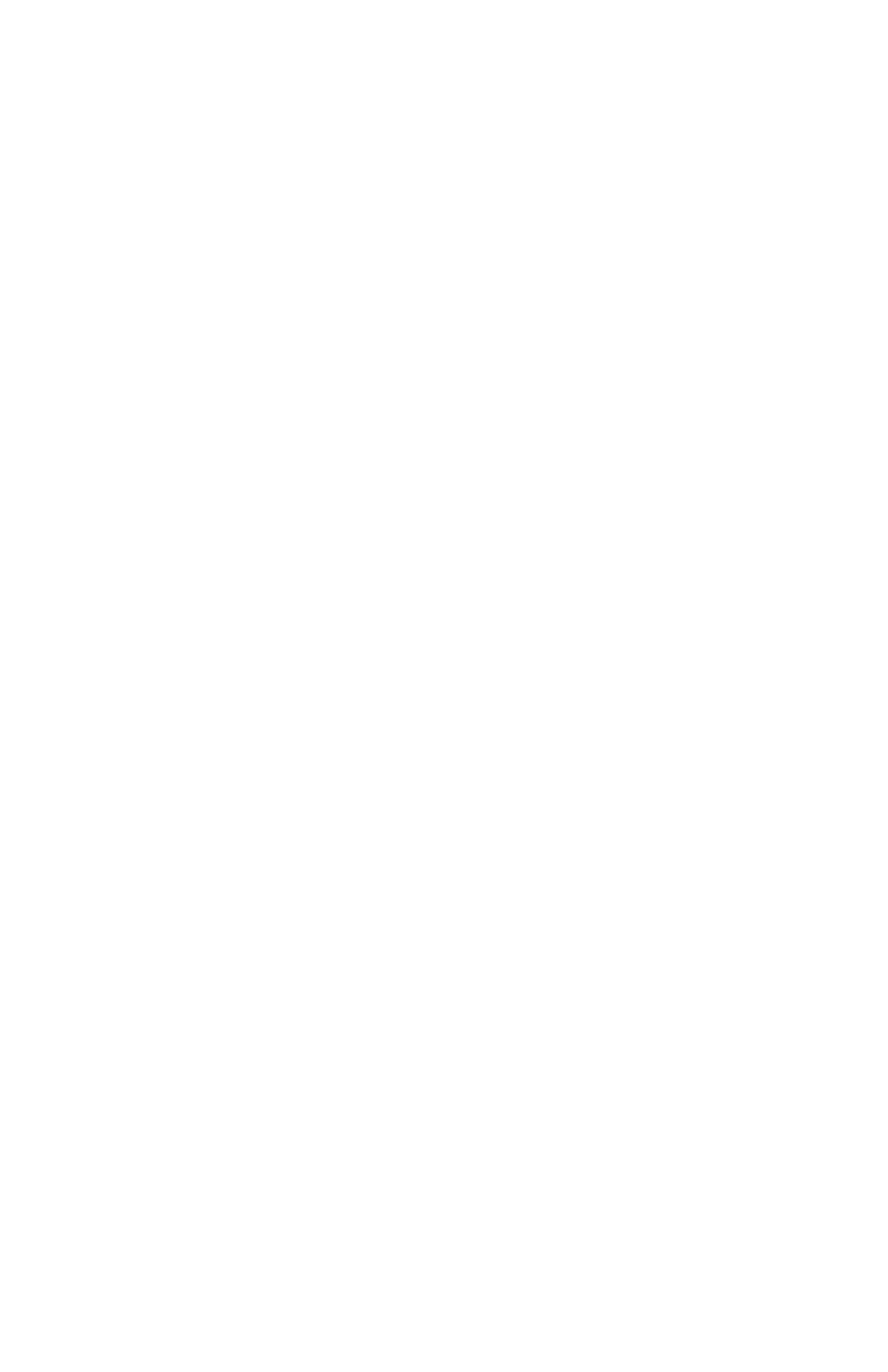### <span id="page-6-0"></span>**STAVE I**

#### **MARLEY'S GHOST**

MARLEY was dead, to begin with. There is no doubt whatever about that. The register of his burial was signed by the clergyman, the clerk, the undertaker, and the chief mourner. Scrooge signed it. And Scrooge's name was good upon 'Change, for anything he chose to put his hand to.

Old Marley was as dead as a door-nail.

Mind! I don't mean to say that I know, of my own knowledge, what there is particularly dead about a door-nail. I might have been inclined, myself, to regard a coffin-nail as the deadest piece of ironmongery in the trade. But the wisdom of our ancestors is in the simile; and my unhallowed hands shall not disturb it, or the Country's done for. You will therefore permit me to repeat, emphatically, that Marley was as dead as a door-nail.

Scrooge knew he was dead? Of course he did. How could it be otherwise? Scrooge and he were partners for I don't know how many years. Scrooge was his sole executor, his sole administrator, his sole assign, his sole residuary legatee, his sole friend, and sole mourner. And even Scrooge was not so dreadfully cut up by the sad event, but that he was an excellent man of business on the very day of the funeral, and solemnised it with an undoubted bargain.

The mention of Marley's funeral brings me back to the point I started from. There is no doubt that Marley was dead. This must be distinctly understood, or nothing wonderful can come of the story I am going to relate. If we were not perfectly convinced that Hamlet's Father died before the play began, there would be nothing more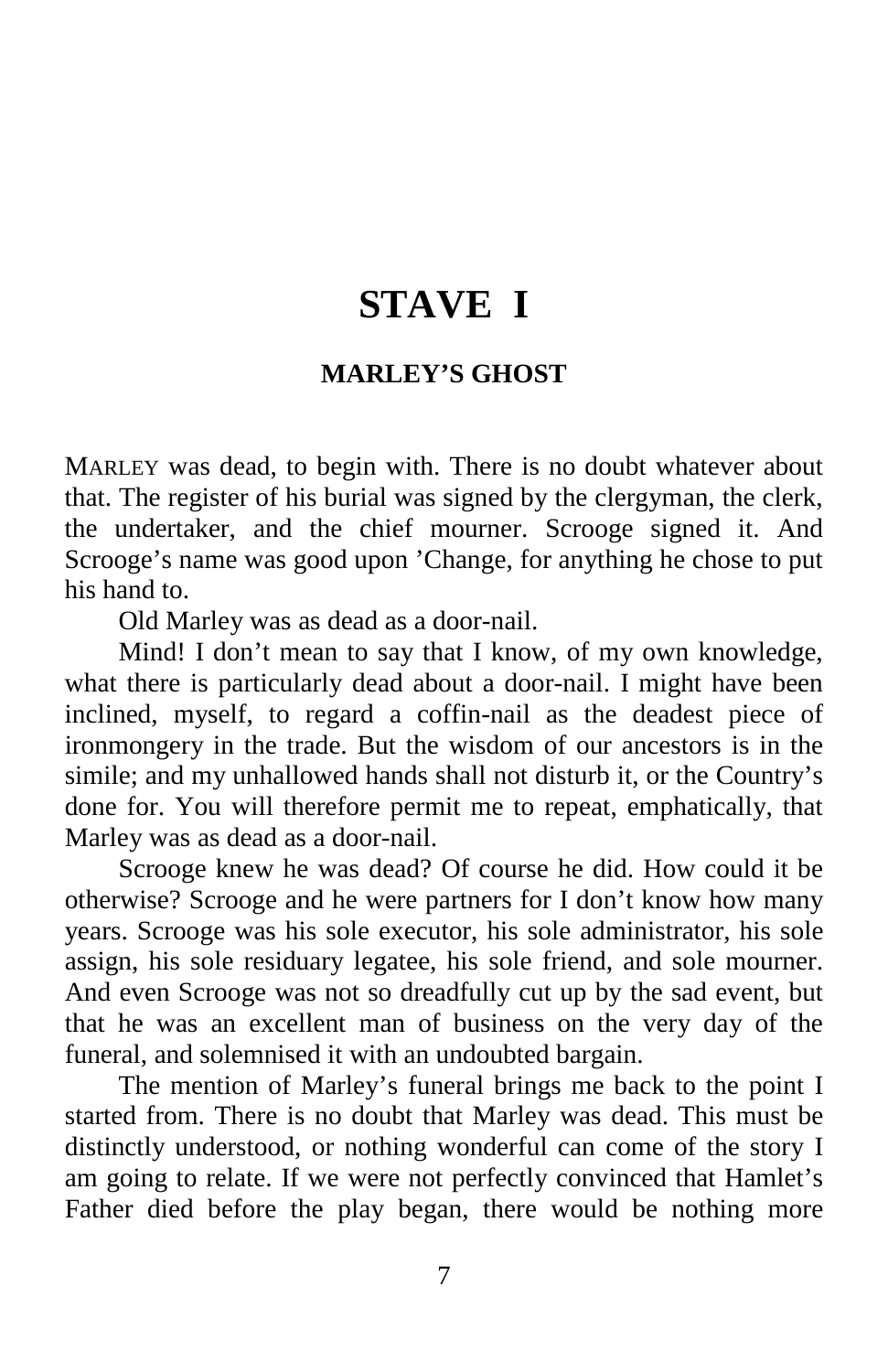remarkable in his taking a stroll at night, in an easterly wind, upon his own ramparts, than there would be in any other middle-aged gentleman rashly turning out after dark in a breezy spot—say Saint Paul's Churchyard for instance—literally to astonish his son's weak mind.

Scrooge never painted out Old Marley's name. There it stood, years afterwards, above the warehouse door: Scrooge and Marley. The firm was known as Scrooge and Marley. Sometimes people new to the business called Scrooge Scrooge, and sometimes Marley, but he answered to both names. It was all the same to him.

Oh! But he was a tight-fisted hand at the grindstone, Scrooge! a squeezing, wrenching, grasping, scraping, clutching, covetous, old sinner! Hard and sharp as flint, from which no steel had ever struck out generous fire; secret, and self-contained, and solitary as an oyster. The cold within him froze his old features, nipped his pointed nose, shrivelled his cheek, stiffened his gait; made his eyes red, his thin lips blue; and spoke out shrewdly in his grating voice. A frosty rime was on his head, and on his eyebrows, and his wiry chin. He carried his own low temperature always about with him; he iced his office in the dog-days; and didn't thaw it one degree at Christmas.

External heat and cold had little influence on Scrooge. No warmth could warm, no wintry weather chill him. No wind that blew was bitterer than he, no falling snow was more intent upon its purpose, no pelting rain less open to entreaty. Foul weather didn't know where to have him. The heaviest rain, and snow, and hail, and sleet, could boast of the advantage over him in only one respect. They often "came down" handsomely, and Scrooge never did.

Nobody ever stopped him in the street to say, with gladsome looks, "My dear Scrooge, how are you? When will you come to see me?" No beggars implored him to bestow a trifle, no children asked him what it was o'clock, no man or woman ever once in all his life inquired the way to such and such a place, of Scrooge. Even the blind men's dogs appeared to know him; and when they saw him coming on, would tug their owners into doorways and up courts; and then would wag their tails as though they said, "No eye at all is better than an evil eye, dark master!"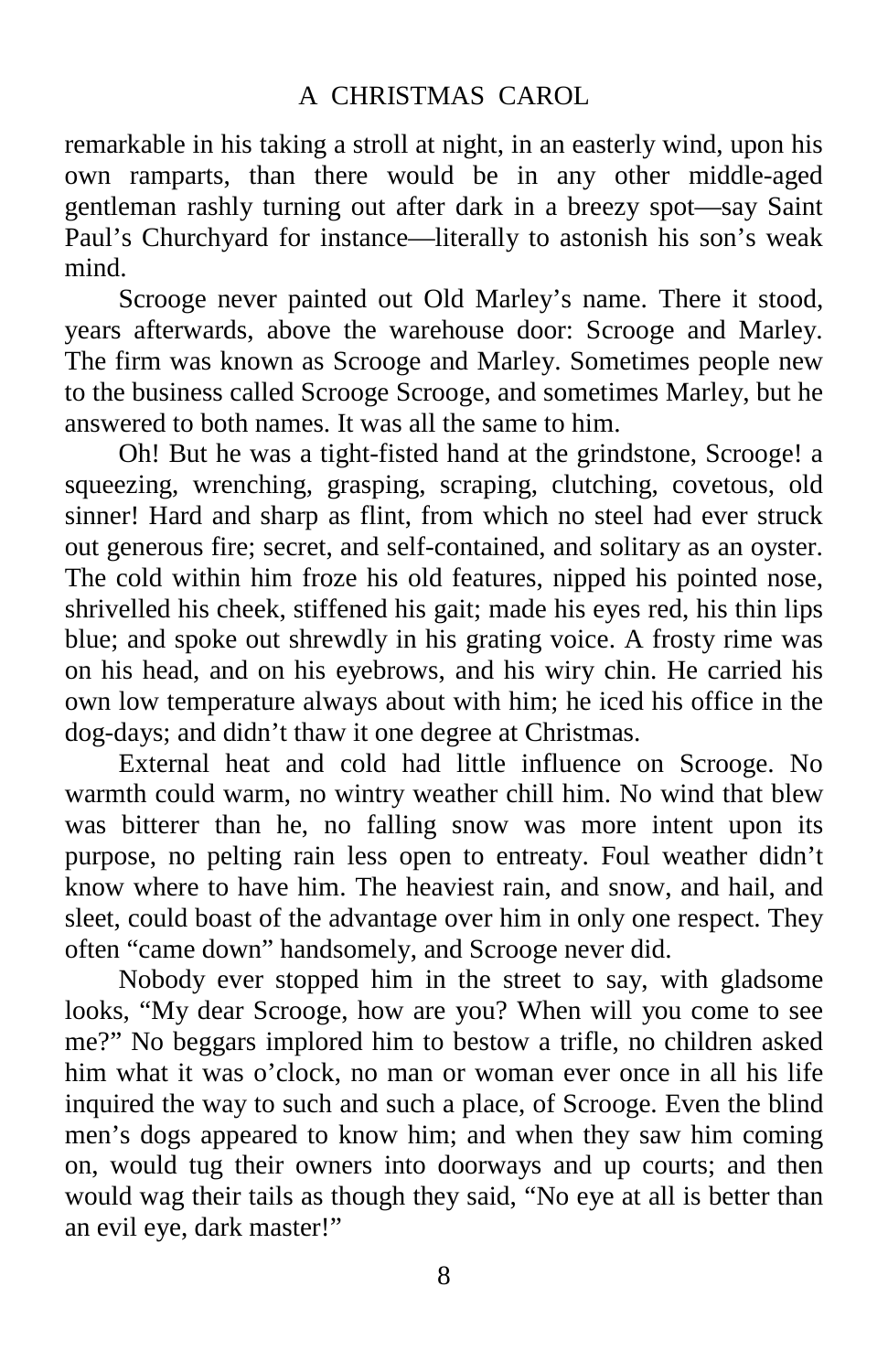But what did Scrooge care! It was the very thing he liked. To edge his way along the crowded paths of life, warning all human sympathy to keep its distance, was what the knowing ones call "nuts" to Scrooge.

Once upon a time—of all the good days in the year, on Christmas Eve—old Scrooge sat busy in his counting-house. It was cold, bleak, biting weather: foggy withal: and he could hear the people in the court outside, go wheezing up and down, beating their hands upon their breasts, and stamping their feet upon the pavement stones to warm them. The city clocks had only just gone three, but it was quite dark already—it had not been light all day—and candles were flaring in the windows of the neighbouring offices, like ruddy smears upon the palpable brown air. The fog came pouring in at every chink and keyhole, and was so dense without, that although the court was of the narrowest, the houses opposite were mere phantoms. To see the dingy cloud come drooping down, obscuring everything, one might have thought that Nature lived hard by, and was brewing on a large scale.

The door of Scrooge's counting-house was open that he might keep his eye upon his clerk, who in a dismal little cell beyond, a sort of tank, was copying letters. Scrooge had a very small fire, but the clerk's fire was so very much smaller that it looked like one coal. But he couldn't replenish it, for Scrooge kept the coal-box in his own room; and so surely as the clerk came in with the shovel, the master predicted that it would be necessary for them to part. Wherefore the clerk put on his white comforter, and tried to warm himself at the candle; in which effort, not being a man of a strong imagination, he failed.

"A merry Christmas, uncle! God save you!" cried a cheerful voice. It was the voice of Scrooge's nephew, who came upon him so quickly that this was the first intimation he had of his approach.

"Bah!" said Scrooge, "Humbug!"

He had so heated himself with rapid walking in the fog and frost, this nephew of Scrooge's, that he was all in a glow; his face was ruddy and handsome; his eyes sparkled, and his breath smoked again.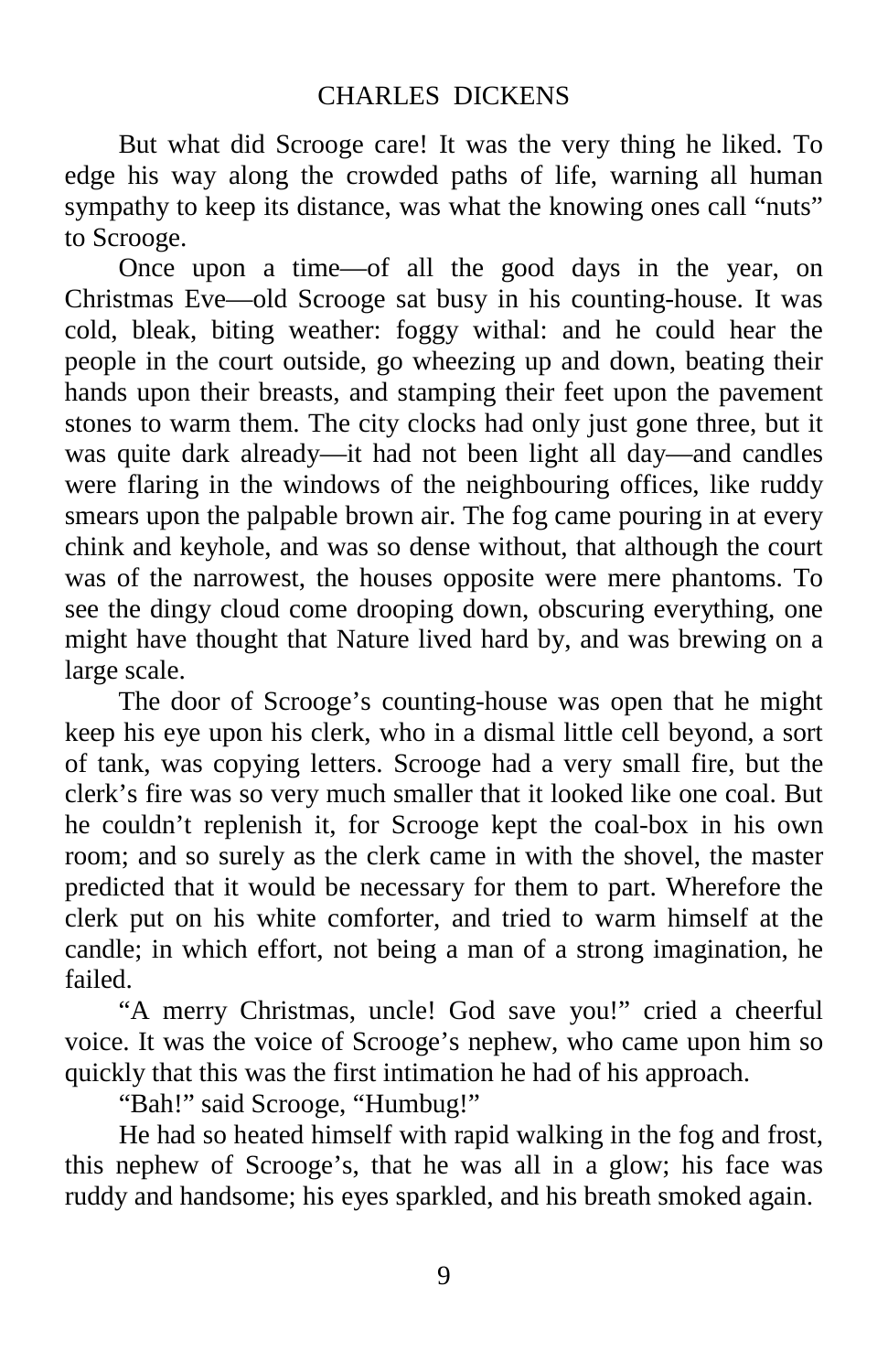"Christmas a humbug, uncle!" said Scrooge's nephew. "You don't mean that, I am sure?"

"I do," said Scrooge. "Merry Christmas! What right have you to be merry? What reason have you to be merry? You're poor enough."

"Come, then," returned the nephew gaily. "What right have you to be dismal? What reason have you to be morose? You're rich enough."

Scrooge having no better answer ready on the spur of the moment, said, "Bah!" again; and followed it up with "Humbug."

"Don't be cross, uncle!" said the nephew.

"What else can I be," returned the uncle, "when I live in such a world of fools as this? Merry Christmas! Out upon merry Christmas! What's Christmas time to you but a time for paying bills without money; a time for finding yourself a year older, but not an hour richer; a time for balancing your books and having every item in 'em through a round dozen of months presented dead against you? If I could work my will," said Scrooge indignantly, "every idiot who goes about with 'Merry Christmas' on his lips, should be boiled with his own pudding, and buried with a stake of holly through his heart. He should!"

"Uncle!" pleaded the nephew.

"Nephew!" returned the uncle, sternly, "keep Christmas in your own way, and let me keep it in mine."

"Keep it!" repeated Scrooge's nephew. "But you don't keep it."

"Let me leave it alone, then," said Scrooge. "Much good may it do you! Much good it has ever done you!"

"There are many things from which I might have derived good, by which I have not profited, I dare say," returned the nephew. "Christmas among the rest. But I am sure I have always thought of Christmas time, when it has come round—apart from the veneration due to its sacred name and origin, if anything belonging to it can be apart from that—as a good time; a kind, forgiving, charitable, pleasant time; the only time I know of, in the long calendar of the year, when men and women seem by one consent to open their shut-up hearts freely, and to think of people below them as if they really were fellow-passengers to the grave, and not another race of creatures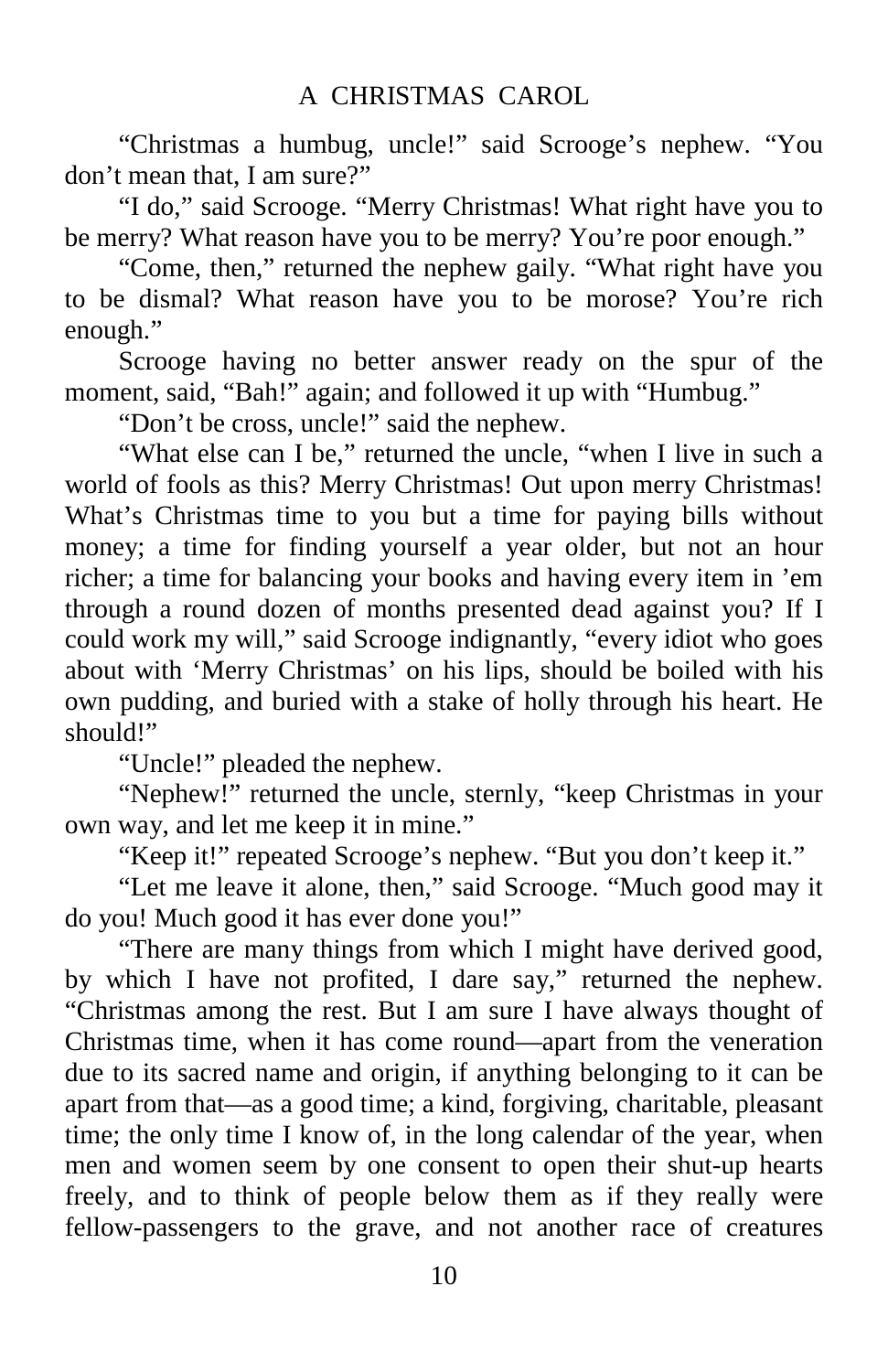bound on other journeys. And therefore, uncle, though it has never put a scrap of gold or silver in my pocket, I believe that it *has* done me good, and *will* do me good; and I say, God bless it!"

The clerk in the tank involuntarily applauded. Becoming immediately sensible of the impropriety, he poked the fire, and extinguished the last frail spark for ever.

"Let me hear another sound from *you*," said Scrooge, "and you'll keep your Christmas by losing your situation! You're quite a powerful speaker, sir," he added, turning to his nephew. "I wonder you don't go into Parliament."

"Don't be angry, uncle. Come! Dine with us to-morrow."

Scrooge said that he would see him—yes, indeed he did. He went the whole length of the expression, and said that he would see him in that extremity first.

"But why?" cried Scrooge's nephew. "Why?"

"Why did you get married?" said Scrooge.

"Because I fell in love."

"Because you fell in love!" growled Scrooge, as if that were the only one thing in the world more ridiculous than a merry Christmas. "Good afternoon!"

"Nay, uncle, but you never came to see me before that happened. Why give it as a reason for not coming now?"

"Good afternoon," said Scrooge.

"I want nothing from you; I ask nothing of you; why cannot we be friends?"

"Good afternoon," said Scrooge.

"I am sorry, with all my heart, to find you so resolute. We have never had any quarrel, to which I have been a party. But I have made the trial in homage to Christmas, and I'll keep my Christmas humour to the last. So A Merry Christmas, uncle!"

"Good afternoon!" said Scrooge.

"And A Happy New Year!"

"Good afternoon!" said Scrooge.

His nephew left the room without an angry word, notwithstanding. He stopped at the outer door to bestow the greetings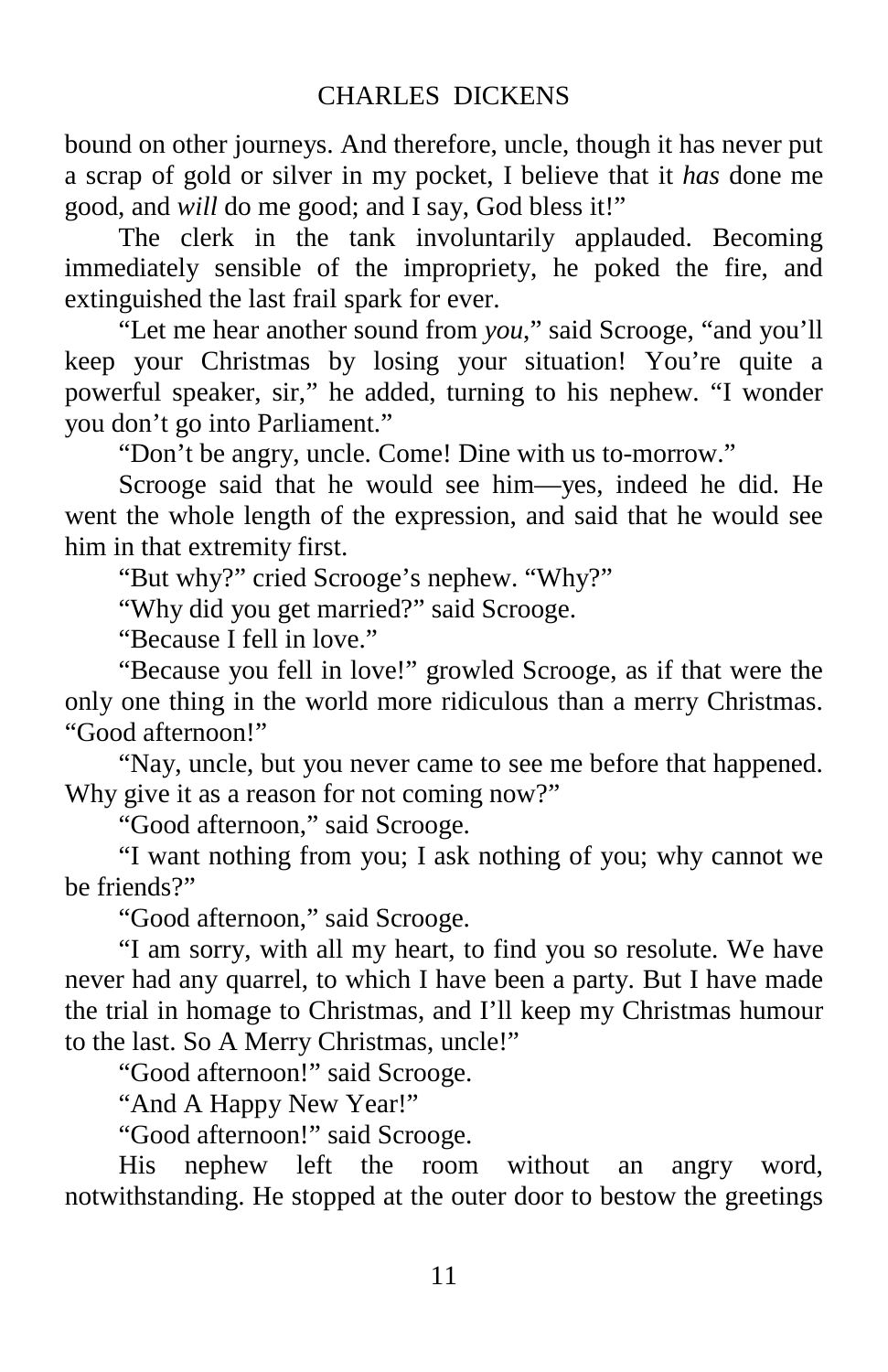of the season on the clerk, who, cold as he was, was warmer than Scrooge; for he returned them cordially.

"There's another fellow," muttered Scrooge; who overheard him: "my clerk, with fifteen shillings a week, and a wife and family, talking about a merry Christmas. I'll retire to Bedlam."

This lunatic, in letting Scrooge's nephew out, had let two other people in. They were portly gentlemen, pleasant to behold, and now stood, with their hats off, in Scrooge's office. They had books and papers in their hands, and bowed to him.

"Scrooge and Marley's, I believe," said one of the gentlemen, referring to his list. "Have I the pleasure of addressing Mr. Scrooge, or Mr. Marley?"

"Mr. Marley has been dead these seven years," Scrooge replied. "He died seven years ago, this very night."

"We have no doubt his liberality is well represented by his surviving partner," said the gentleman, presenting his credentials.

It certainly was; for they had been two kindred spirits. At the ominous word "liberality," Scrooge frowned, and shook his head, and handed the credentials back.

"At this festive season of the year, Mr. Scrooge," said the gentleman, taking up a pen, "it is more than usually desirable that we should make some slight provision for the Poor and destitute, who suffer greatly at the present time. Many thousands are in want of common necessaries; hundreds of thousands are in want of common comforts, sir."

"Are there no prisons?" asked Scrooge.

"Plenty of prisons," said the gentleman, laying down the pen again.

"And the Union workhouses?" demanded Scrooge. "Are they still in operation?"

"They are. Still," returned the gentleman, "I wish I could say they were not."

"The Treadmill and the Poor Law are in full vigour, then?" said Scrooge.

"Both very busy, sir."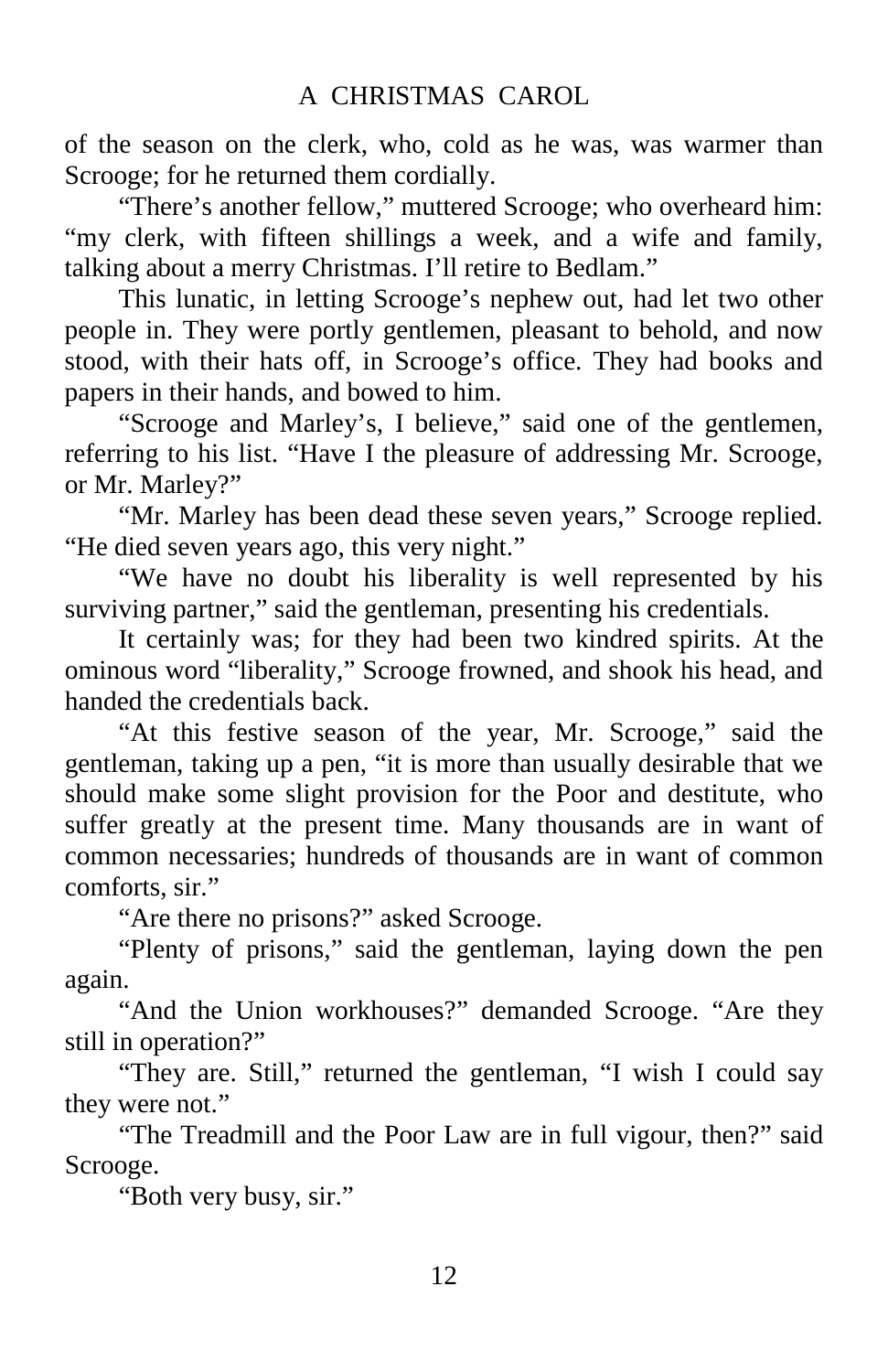#### CHARLES DICKENS

"Oh! I was afraid, from what you said at first, that something had occurred to stop them in their useful course," said Scrooge. "I'm very glad to hear it."

"Under the impression that they scarcely furnish Christian cheer of mind or body to the multitude," returned the gentleman, "a few of us are endeavouring to raise a fund to buy the Poor some meat and drink, and means of warmth. We choose this time, because it is a time, of all others, when Want is keenly felt, and Abundance rejoices. What shall I put you down for?"

"Nothing!" Scrooge replied.

"You wish to be anonymous?"

"I wish to be left alone," said Scrooge. "Since you ask me what I wish, gentlemen, that is my answer. I don't make merry myself at Christmas and I can't afford to make idle people merry. I help to support the establishments I have mentioned—they cost enough; and those who are badly off must go there."

"Many can't go there; and many would rather die."

"If they would rather die," said Scrooge, "they had better do it, and decrease the surplus population. Besides—excuse me—I don't know that"

"But you might know it," observed the gentleman.

"It's not my business," Scrooge returned. "It's enough for a man to understand his own business, and not to interfere with other people's. Mine occupies me constantly. Good afternoon, gentlemen!"

Seeing clearly that it would be useless to pursue their point, the gentlemen withdrew. Scrooge resumed his labours with an improved opinion of himself, and in a more facetious temper than was usual with him.

Meanwhile the fog and darkness thickened so, that people ran about with flaring links, proffering their services to go before horses in carriages, and conduct them on their way. The ancient tower of a church, whose gruff old bell was always peeping slily down at Scrooge out of a gothic window in the wall, became invisible, and struck the hours and quarters in the clouds, with tremulous vibrations afterwards as if its teeth were chattering in its frozen head up there. The cold became intense. In the main street, at the corner of the court,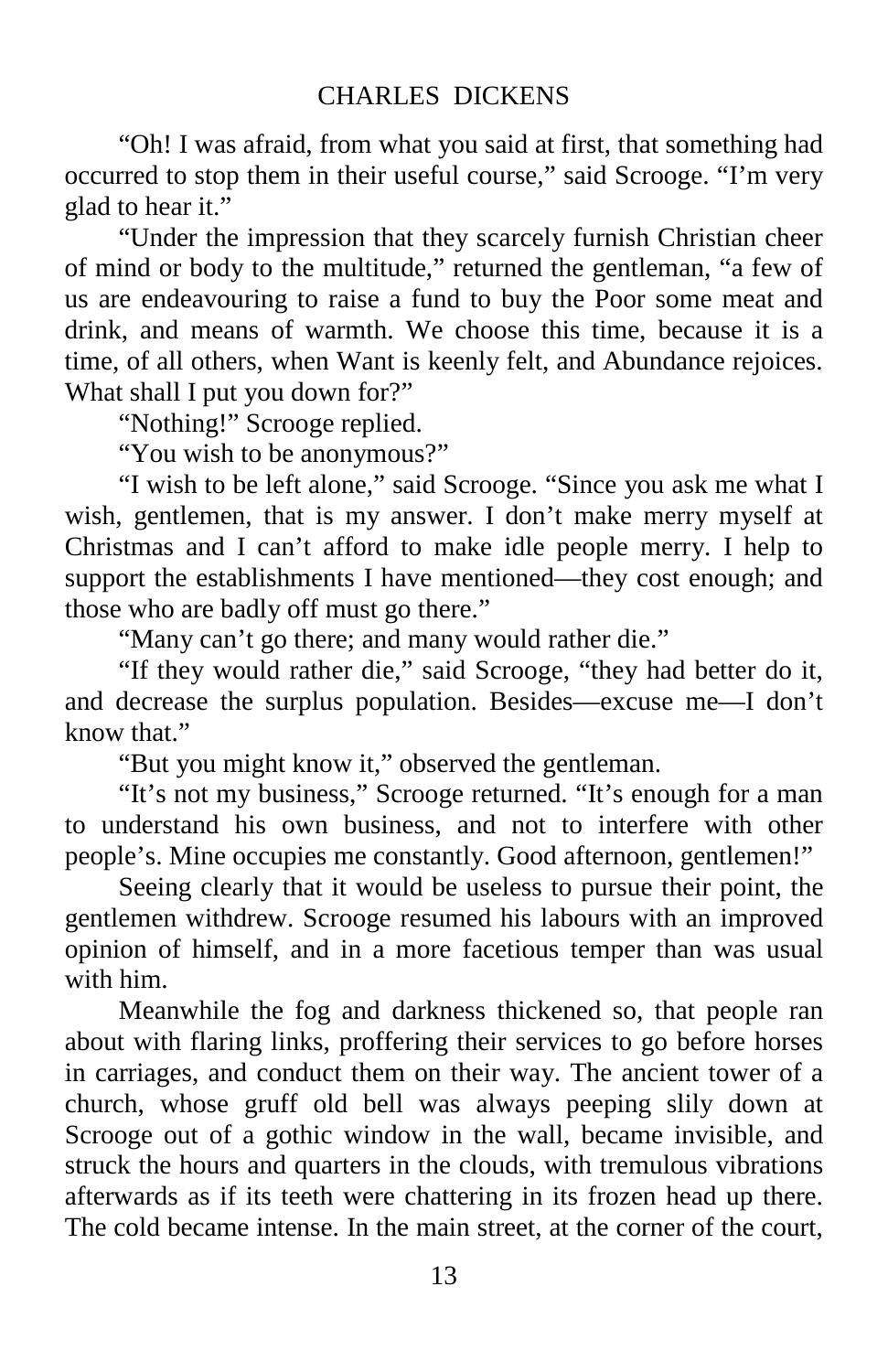#### A CHRISTMAS CAROL

some labourers were repairing the gas-pipes, and had lighted a great fire in a brazier, round which a party of ragged men and boys were gathered: warming their hands and winking their eyes before the blaze in rapture. The water-plug being left in solitude, its overflowings sullenly congealed, and turned to misanthropic ice. The brightness of the shops where holly sprigs and berries crackled in the lamp heat of the windows, made pale faces ruddy as they passed. Poulterers' and grocers' trades became a splendid joke: a glorious pageant, with which it was next to impossible to believe that such dull principles as bargain and sale had anything to do. The Lord Mayor, in the stronghold of the mighty Mansion House, gave orders to his fifty cooks and butlers to keep Christmas as a Lord Mayor's household should; and even the little tailor, whom he had fined five shillings on the previous Monday for being drunk and bloodthirsty in the streets, stirred up to-morrow's pudding in his garret, while his lean wife and the baby sallied out to buy the beef.

Foggier yet, and colder. Piercing, searching, biting cold. If the good Saint Dunstan had but nipped the Evil Spirit's nose with a touch of such weather as that, instead of using his familiar weapons, then indeed he would have roared to lusty purpose. The owner of one scant young nose, gnawed and mumbled by the hungry cold as bones are gnawed by dogs, stooped down at Scrooge's keyhole to regale him with a Christmas carol: but at the first sound of

> "God bless you, merry gentleman! May nothing you dismay!"

Scrooge seized the ruler with such energy of action, that the singer fled in terror, leaving the keyhole to the fog and even more congenial frost.

At length the hour of shutting up the counting-house arrived. With an ill-will Scrooge dismounted from his stool, and tacitly admitted the fact to the expectant clerk in the Tank, who instantly snuffed his candle out, and put on his hat.

"You'll want all day to-morrow, I suppose?" said Scrooge.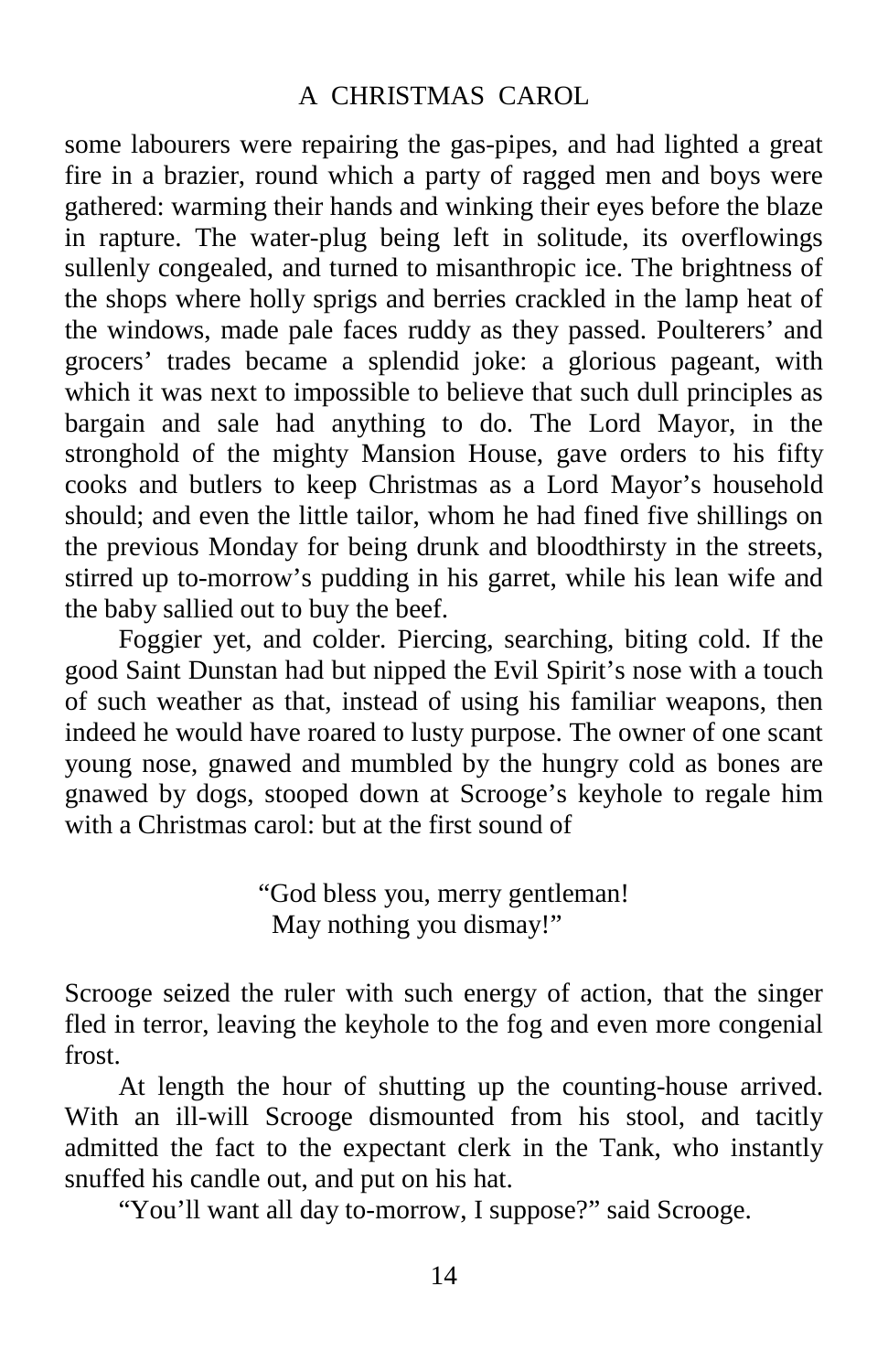"If quite convenient, sir."

"It's not convenient," said Scrooge, "and it's not fair. If I was to stop half-a-crown for it, you'd think yourself ill-used, I'll be bound?"

The clerk smiled faintly.

"And yet," said Scrooge, "you don't think *me* ill-used, when I pay a day's wages for no work."

The clerk observed that it was only once a year.

"A poor excuse for picking a man's pocket every twenty-fifth of December!" said Scrooge, buttoning his great-coat to the chin. "But I suppose you must have the whole day. Be here all the earlier next morning."

The clerk promised that he would; and Scrooge walked out with a growl. The office was closed in a twinkling, and the clerk, with the long ends of his white comforter dangling below his waist (for he boasted no great-coat), went down a slide on Cornhill, at the end of a lane of boys, twenty times, in honour of its being Christmas Eve, and then ran home to Camden Town as hard as he could pelt, to play at blindman's-buff.

Scrooge took his melancholy dinner in his usual melancholy tavern; and having read all the newspapers, and beguiled the rest of the evening with his banker's-book, went home to bed. He lived in chambers which had once belonged to his deceased partner. They were a gloomy suite of rooms, in a lowering pile of building up a yard, where it had so little business to be, that one could scarcely help fancying it must have run there when it was a young house, playing at hide-and-seek with other houses, and forgotten the way out again. It was old enough now, and dreary enough, for nobody lived in it but Scrooge, the other rooms being all let out as offices. The yard was so dark that even Scrooge, who knew its every stone, was fain to grope with his hands. The fog and frost so hung about the black old gateway of the house, that it seemed as if the Genius of the Weather sat in mournful meditation on the threshold.

Now, it is a fact, that there was nothing at all particular about the knocker on the door, except that it was very large. It is also a fact, that Scrooge had seen it, night and morning, during his whole residence in that place; also that Scrooge had as little of what is called fancy about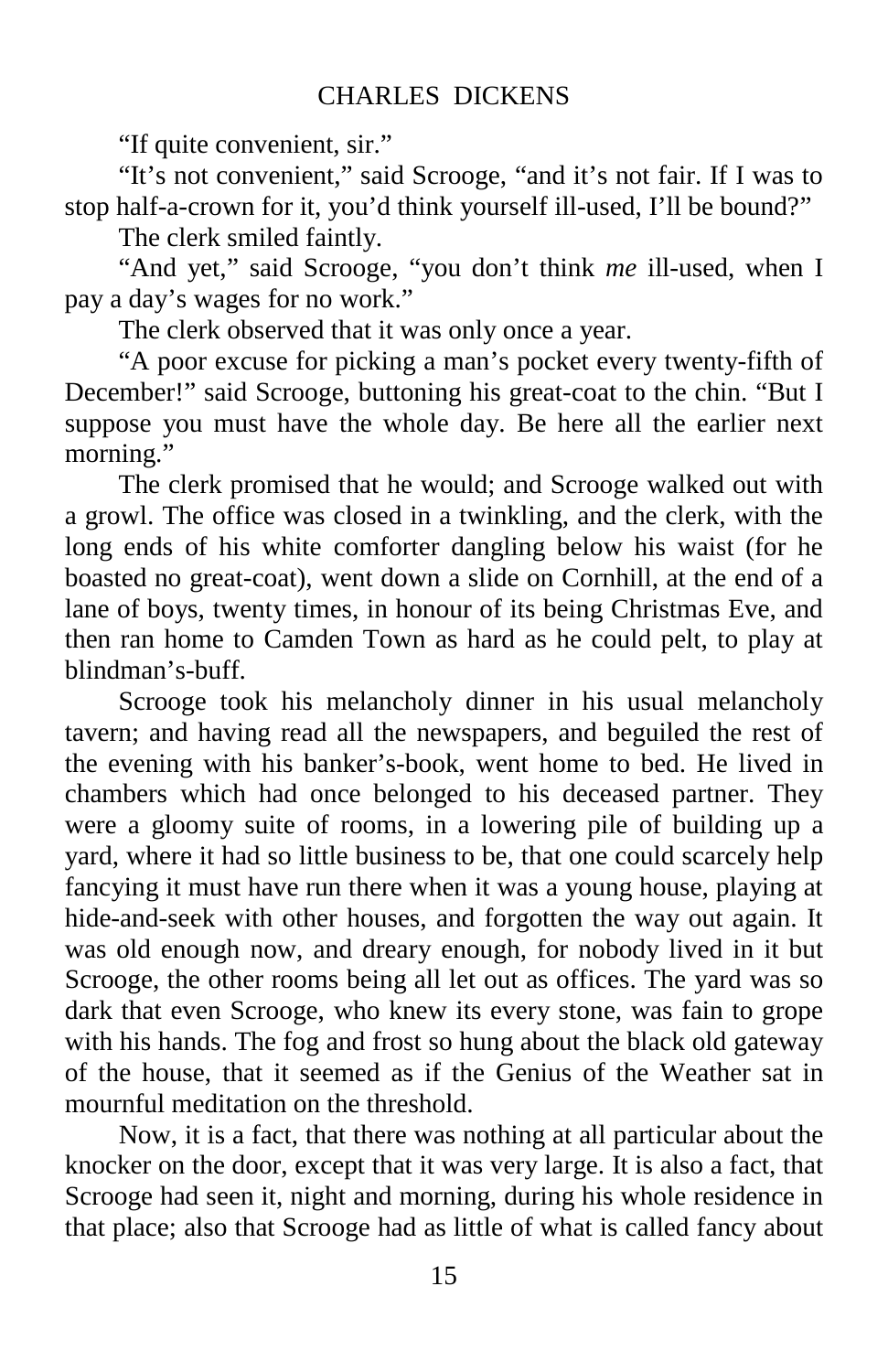him as any man in the city of London, even including—which is a bold word—the corporation, aldermen, and livery. Let it also be borne in mind that Scrooge had not bestowed one thought on Marley, since his last mention of his seven-years' dead partner that afternoon. And then let any man explain to me, if he can, how it happened that Scrooge, having his key in the lock of the door, saw in the knocker, without its undergoing any intermediate process of change—not a knocker, but Marley's face.

Marley's face. It was not in impenetrable shadow as the other objects in the yard were, but had a dismal light about it, like a bad lobster in a dark cellar. It was not angry or ferocious, but looked at Scrooge as Marley used to look: with ghostly spectacles turned up on its ghostly forehead. The hair was curiously stirred, as if by breath or hot air; and, though the eyes were wide open, they were perfectly motionless. That, and its livid colour, made it horrible; but its horror seemed to be in spite of the face and beyond its control, rather than a part of its own expression.

As Scrooge looked fixedly at this phenomenon, it was a knocker again.

To say that he was not startled, or that his blood was not conscious of a terrible sensation to which it had been a stranger from infancy, would be untrue. But he put his hand upon the key he had relinquished, turned it sturdily, walked in, and lighted his candle.

He *did* pause, with a moment's irresolution, before he shut the door; and he *did* look cautiously behind it first, as if he half expected to be terrified with the sight of Marley's pigtail sticking out into the hall. But there was nothing on the back of the door, except the screws and nuts that held the knocker on, so he said "Pooh, pooh!" and closed it with a bang.

The sound resounded through the house like thunder. Every room above, and every cask in the wine-merchant's cellars below, appeared to have a separate peal of echoes of its own. Scrooge was not a man to be frightened by echoes. He fastened the door, and walked across the hall, and up the stairs; slowly too: trimming his candle as he went.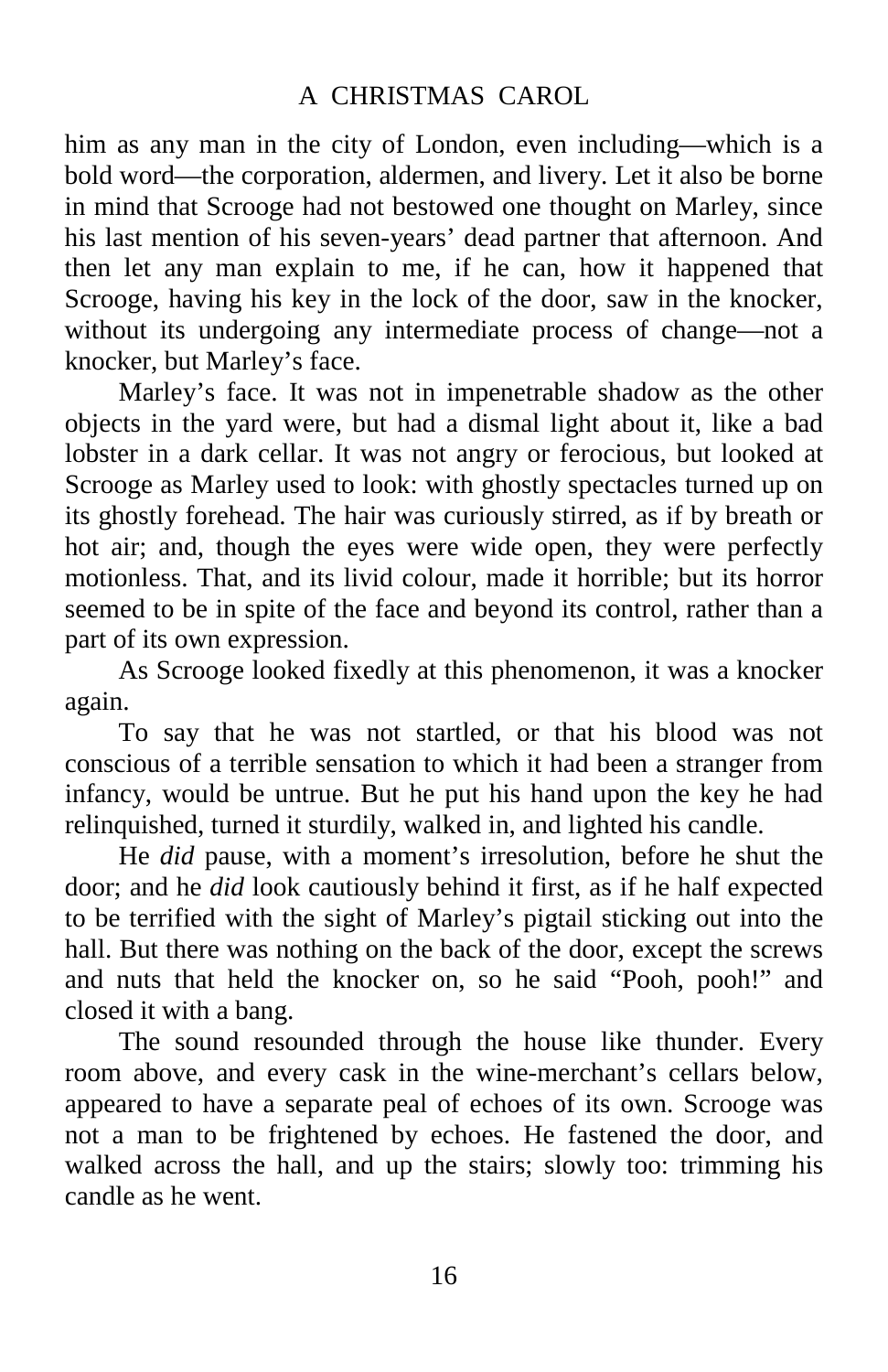You may talk vaguely about driving a coach-and-six up a good old flight of stairs, or through a bad young Act of Parliament; but I mean to say you might have got a hearse up that staircase, and taken it broadwise, with the splinter-bar towards the wall and the door towards the balustrades: and done it easy. There was plenty of width for that, and room to spare; which is perhaps the reason why Scrooge thought he saw a locomotive hearse going on before him in the gloom. Half-a-dozen gas-lamps out of the street wouldn't have lighted the entry too well, so you may suppose that it was pretty dark with Scrooge's dip.

Up Scrooge went, not caring a button for that. Darkness is cheap, and Scrooge liked it. But before he shut his heavy door, he walked through his rooms to see that all was right. He had just enough recollection of the face to desire to do that.

Sitting-room, bed-room, lumber-room. All as they should be. Nobody under the table, nobody under the sofa; a small fire in the grate; spoon and basin ready; and the little saucepan of gruel (Scrooge had a cold in his head) upon the hob. Nobody under the bed; nobody in the closet; nobody in his dressing-gown, which was hanging up in a suspicious attitude against the wall. Lumber-room as usual. Old fireguard, old shoes, two fish-baskets, washing-stand on three legs, and a poker.

Quite satisfied, he closed his door, and locked himself in; double-locked himself in, which was not his custom. Thus secured against surprise, he took off his cravat; put on his dressing-gown and slippers, and his nightcap; and sat down before the fire to take his gruel.

It was a very low fire indeed; nothing on such a bitter night. He was obliged to sit close to it, and brood over it, before he could extract the least sensation of warmth from such a handful of fuel. The fireplace was an old one, built by some Dutch merchant long ago, and paved all round with quaint Dutch tiles, designed to illustrate the Scriptures. There were Cains and Abels, Pharaoh's daughters, Queens of Sheba, Angelic messengers descending through the air on clouds like feather-beds, Abrahams, Belshazzars, Apostles putting off to sea in butter-boats, hundreds of figures to attract his thoughts; and yet that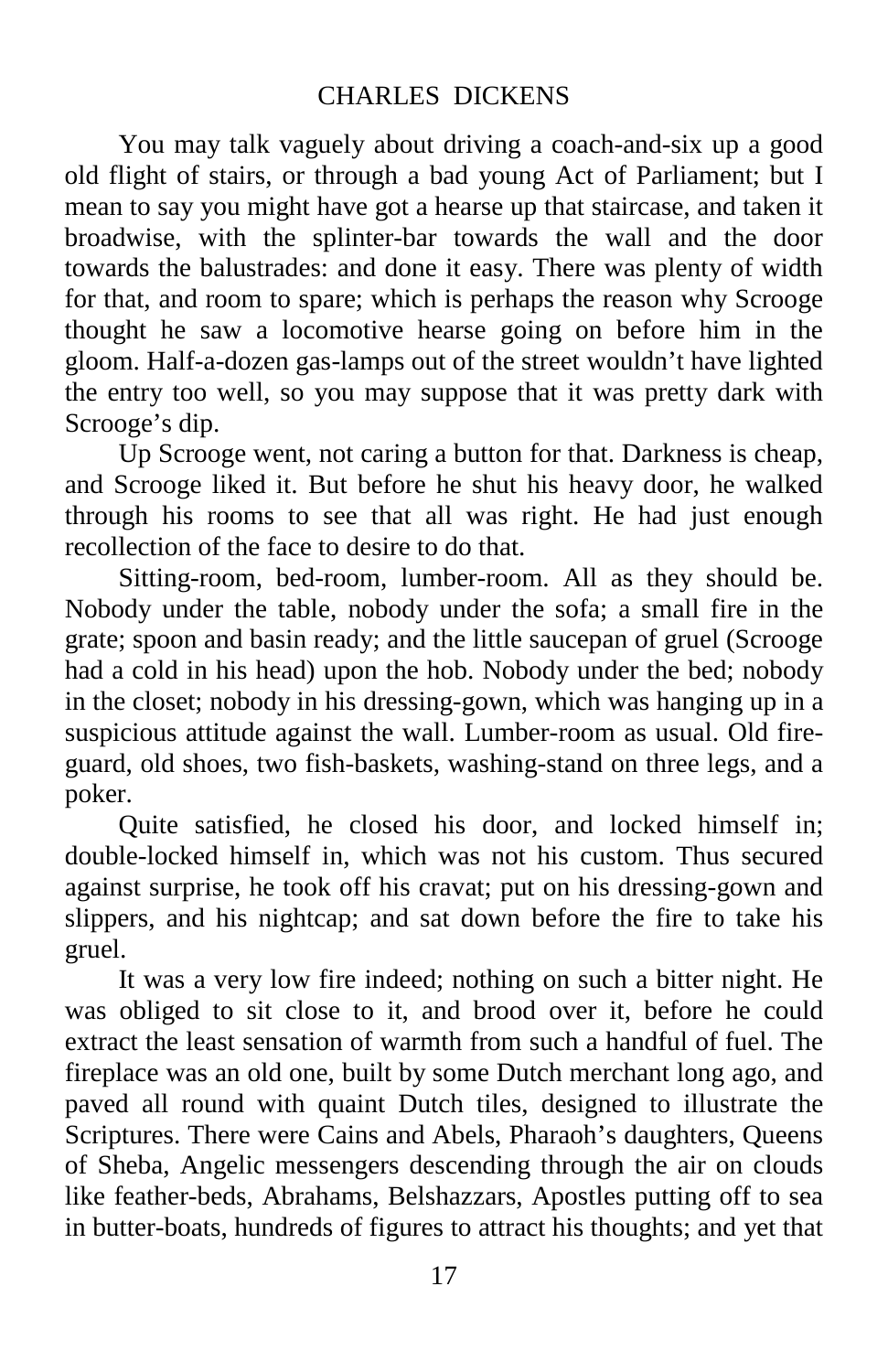face of Marley, seven years dead, came like the ancient Prophet's rod, and swallowed up the whole. If each smooth tile had been a blank at first, with power to shape some picture on its surface from the disjointed fragments of his thoughts, there would have been a copy of old Marley's head on every one.

"Humbug!" said Scrooge; and walked across the room.

After several turns, he sat down again. As he threw his head back in the chair, his glance happened to rest upon a bell, a disused bell, that hung in the room, and communicated for some purpose now forgotten with a chamber in the highest story of the building. It was with great astonishment, and with a strange, inexplicable dread, that as he looked, he saw this bell begin to swing. It swung so softly in the outset that it scarcely made a sound; but soon it rang out loudly, and so did every bell in the house.

This might have lasted half a minute, or a minute, but it seemed an hour. The bells ceased as they had begun, together. They were succeeded by a clanking noise, deep down below; as if some person were dragging a heavy chain over the casks in the wine-merchant's cellar. Scrooge then remembered to have heard that ghosts in haunted houses were described as dragging chains.

The cellar-door flew open with a booming sound, and then he heard the noise much louder, on the floors below; then coming up the stairs; then coming straight towards his door.

"It's humbug still!" said Scrooge. "I won't believe it."

His colour changed though, when, without a pause, it came on through the heavy door, and passed into the room before his eyes. Upon its coming in, the dying flame leaped up, as though it cried, "I know him; Marley's Ghost!" and fell again.

The same face: the very same. Marley in his pigtail, usual waistcoat, tights and boots; the tassels on the latter bristling, like his pigtail, and his coat-skirts, and the hair upon his head. The chain he drew was clasped about his middle. It was long, and wound about him like a tail; and it was made (for Scrooge observed it closely) of cashboxes, keys, padlocks, ledgers, deeds, and heavy purses wrought in steel. His body was transparent; so that Scrooge, observing him, and looking through his waistcoat, could see the two buttons on his coat behind.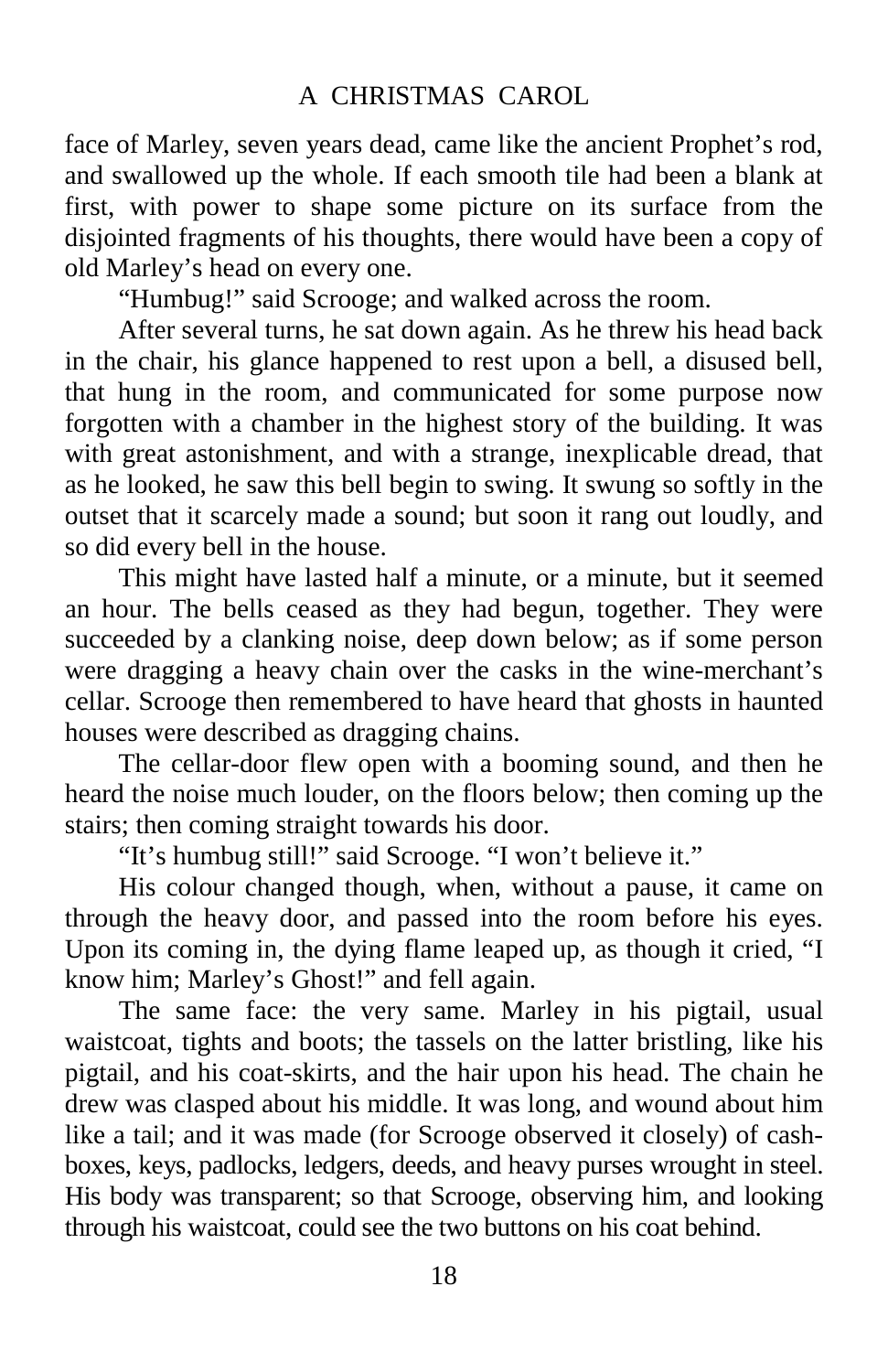#### CHARLES DICKENS

<span id="page-18-0"></span>

*Marley's Ghost*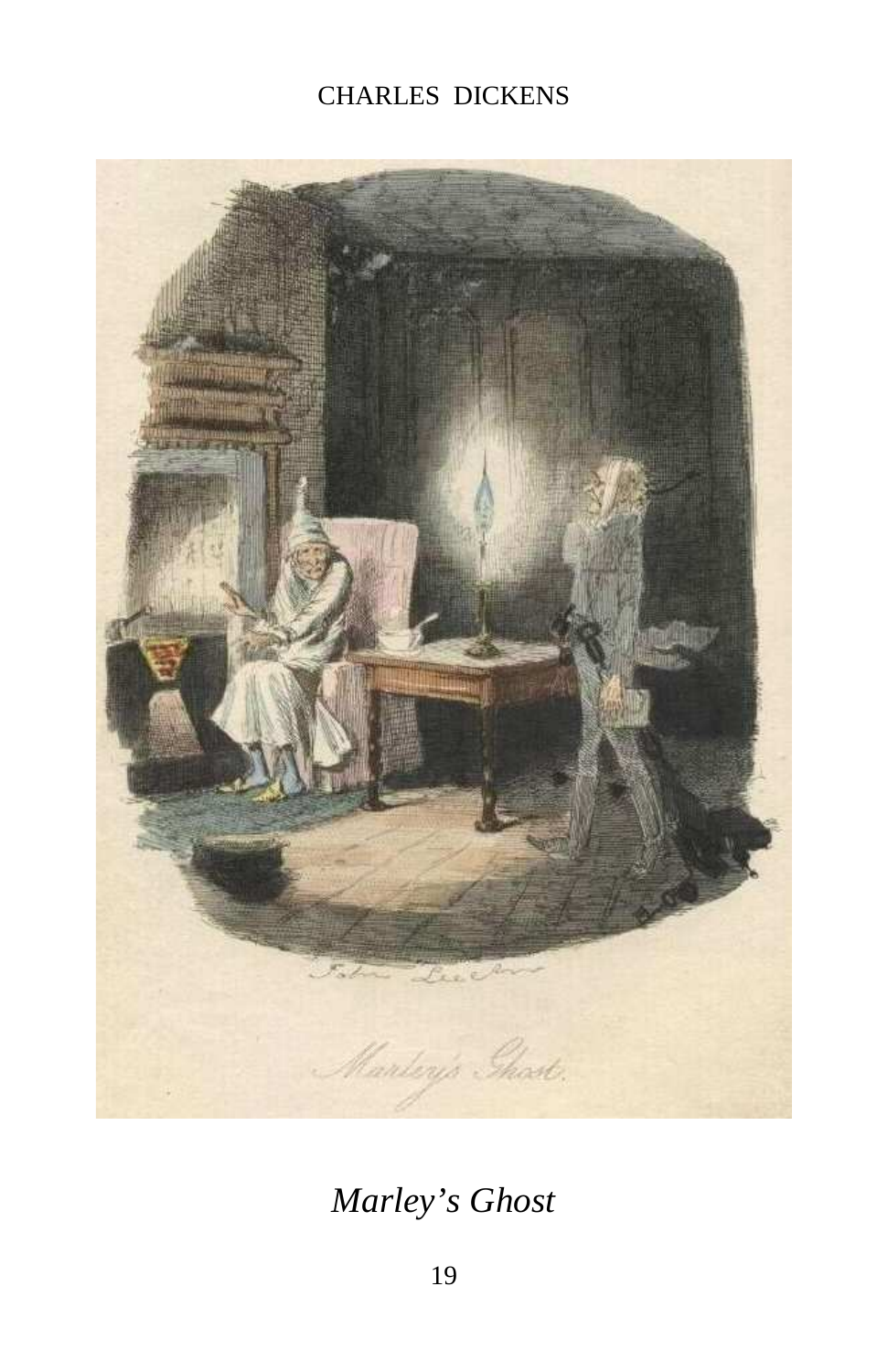Scrooge had often heard it said that Marley had no bowels, but he had never believed it until now.

No, nor did he believe it even now. Though he looked the phantom through and through, and saw it standing before him; though he felt the chilling influence of its death-cold eyes; and marked the very texture of the folded kerchief bound about its head and chin, which wrapper he had not observed before; he was still incredulous, and fought against his senses.

"How now!" said Scrooge, caustic and cold as ever. "What do you want with me?"

"Much!"—Marley's voice, no doubt about it.

"Who are you?"

"Ask me who I *was*."

"Who *were* you then?" said Scrooge, raising his voice. "You're particular, for a shade." He was going to say "*to* a shade," but substituted this, as more appropriate.

"In life I was your partner, Jacob Marley."

"Can you—can you sit down?" asked Scrooge, looking doubtfully at him.

"I can"

"Do it, then."

Scrooge asked the question, because he didn't know whether a ghost so transparent might find himself in a condition to take a chair; and felt that in the event of its being impossible, it might involve the necessity of an embarrassing explanation. But the ghost sat down on the opposite side of the fireplace, as if he were quite used to it.

"You don't believe in me," observed the Ghost.

"I don't," said Scrooge.

"What evidence would you have of my reality beyond that of your senses?"

"I don't know," said Scrooge.

"Why do you doubt your senses?"

"Because," said Scrooge, "a little thing affects them. A slight disorder of the stomach makes them cheats. You may be an undigested bit of beef, a blot of mustard, a crumb of cheese, a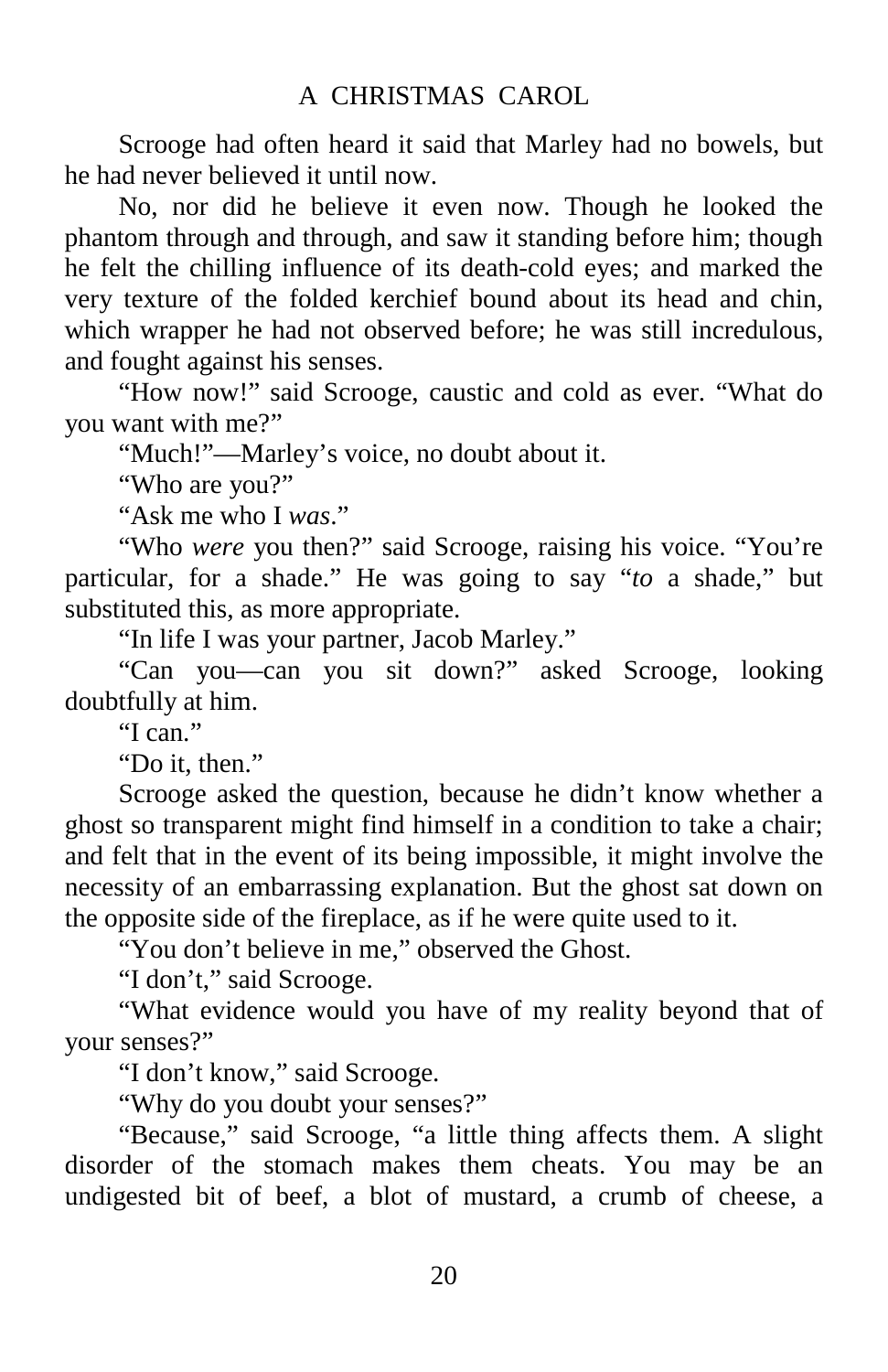fragment of an underdone potato. There's more of gravy than of grave about you, whatever you are!"

Scrooge was not much in the habit of cracking jokes, nor did he feel, in his heart, by any means waggish then. The truth is, that he tried to be smart, as a means of distracting his own attention, and keeping down his terror; for the spectre's voice disturbed the very marrow in his bones.

To sit, staring at those fixed glazed eyes, in silence for a moment, would play, Scrooge felt, the very deuce with him. There was something very awful, too, in the spectre's being provided with an infernal atmosphere of its own. Scrooge could not feel it himself, but this was clearly the case; for though the Ghost sat perfectly motionless, its hair, and skirts, and tassels, were still agitated as by the hot vapour from an oven.

"You see this toothpick?" said Scrooge, returning quickly to the charge, for the reason just assigned; and wishing, though it were only for a second, to divert the vision's stony gaze from himself.

"I do," replied the Ghost.

"You are not looking at it," said Scrooge.

"But I see it," said the Ghost, "notwithstanding."

"Well!" returned Scrooge, "I have but to swallow this, and be for the rest of my days persecuted by a legion of goblins, all of my own creation. Humbug, I tell you! humbug!"

At this the spirit raised a frightful cry, and shook its chain with such a dismal and appalling noise, that Scrooge held on tight to his chair, to save himself from falling in a swoon. But how much greater was his horror, when the phantom taking off the bandage round its head, as if it were too warm to wear in-doors, its lower jaw dropped down upon its breast!

Scrooge fell upon his knees, and clasped his hands before his face.

"Mercy!" he said. "Dreadful apparition, why do you trouble me?"

"Man of the worldly mind!" replied the Ghost, "do you believe in me or not?"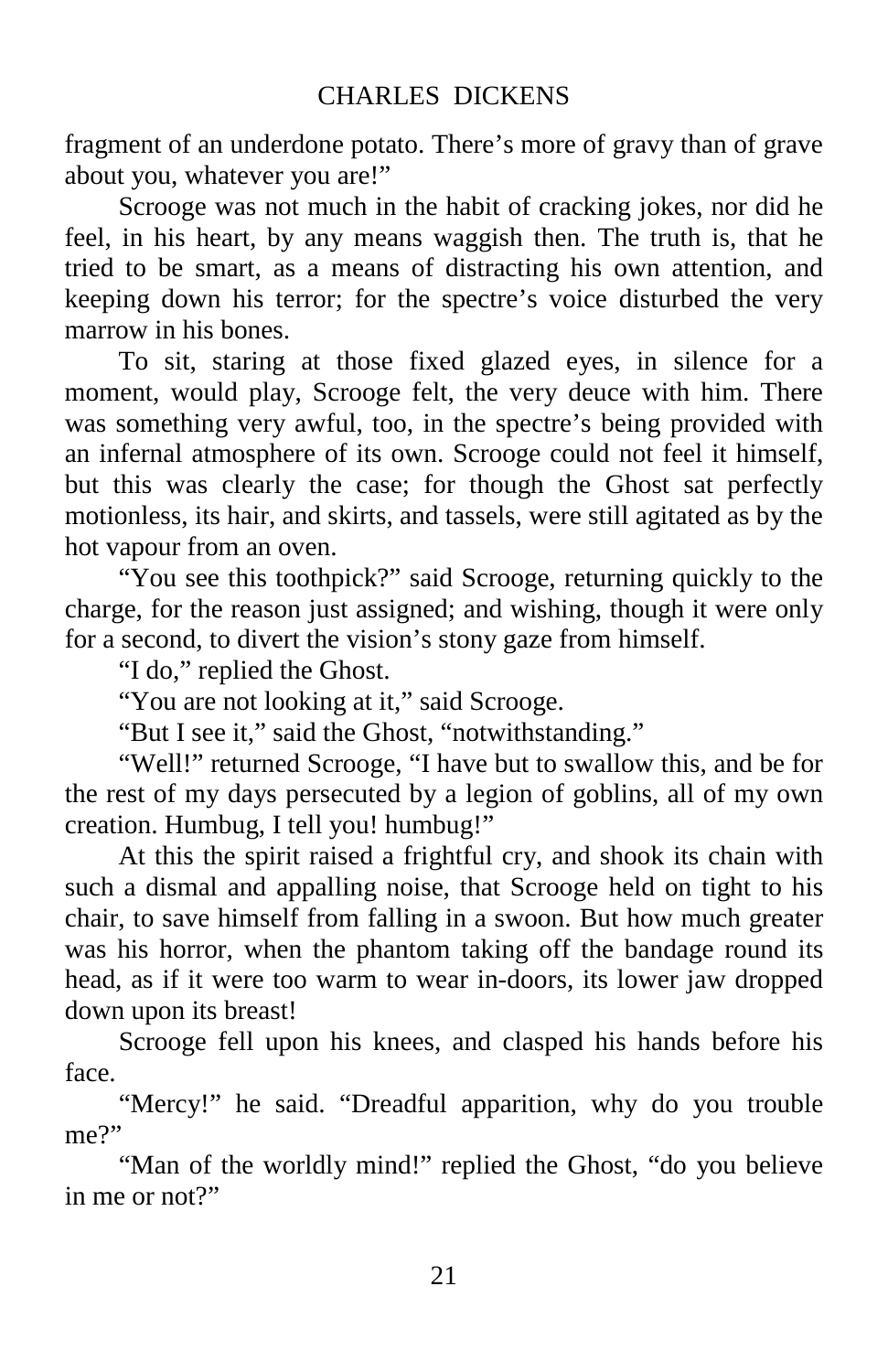#### A CHRISTMAS CAROL

"I do," said Scrooge. "I must. But why do spirits walk the earth, and why do they come to me?"

"It is required of every man," the Ghost returned, "that the spirit within him should walk abroad among his fellowmen, and travel far and wide; and if that spirit goes not forth in life, it is condemned to do so after death. It is doomed to wander through the world—oh, woe is me!—and witness what it cannot share, but might have shared on earth, and turned to happiness!"

Again the spectre raised a cry, and shook its chain and wrung its shadowy hands.

"You are fettered," said Scrooge, trembling. "Tell me why?"

"I wear the chain I forged in life," replied the Ghost. "I made it link by link, and yard by yard; I girded it on of my own free will, and of my own free will I wore it. Is its pattern strange to *you?*"

Scrooge trembled more and more.

"Or would you know," pursued the Ghost, "the weight and length of the strong coil you bear yourself? It was full as heavy and as long as this, seven Christmas Eves ago. You have laboured on it, since. It is a ponderous chain!"

Scrooge glanced about him on the floor, in the expectation of finding himself surrounded by some fifty or sixty fathoms of iron cable: but he could see nothing.

"Jacob," he said, imploringly. "Old Jacob Marley, tell me more. Speak comfort to me, Jacob!"

"I have none to give," the Ghost replied. "It comes from other regions, Ebenezer Scrooge, and is conveyed by other ministers, to other kinds of men. Nor can I tell you what I would. A very little more is all permitted to me. I cannot rest, I cannot stay, I cannot linger anywhere. My spirit never walked beyond our counting-house—mark me!—in life my spirit never roved beyond the narrow limits of our money-changing hole; and weary journeys lie before me!"

It was a habit with Scrooge, whenever he became thoughtful, to put his hands in his breeches pockets. Pondering on what the Ghost had said, he did so now, but without lifting up his eyes, or getting off his knees.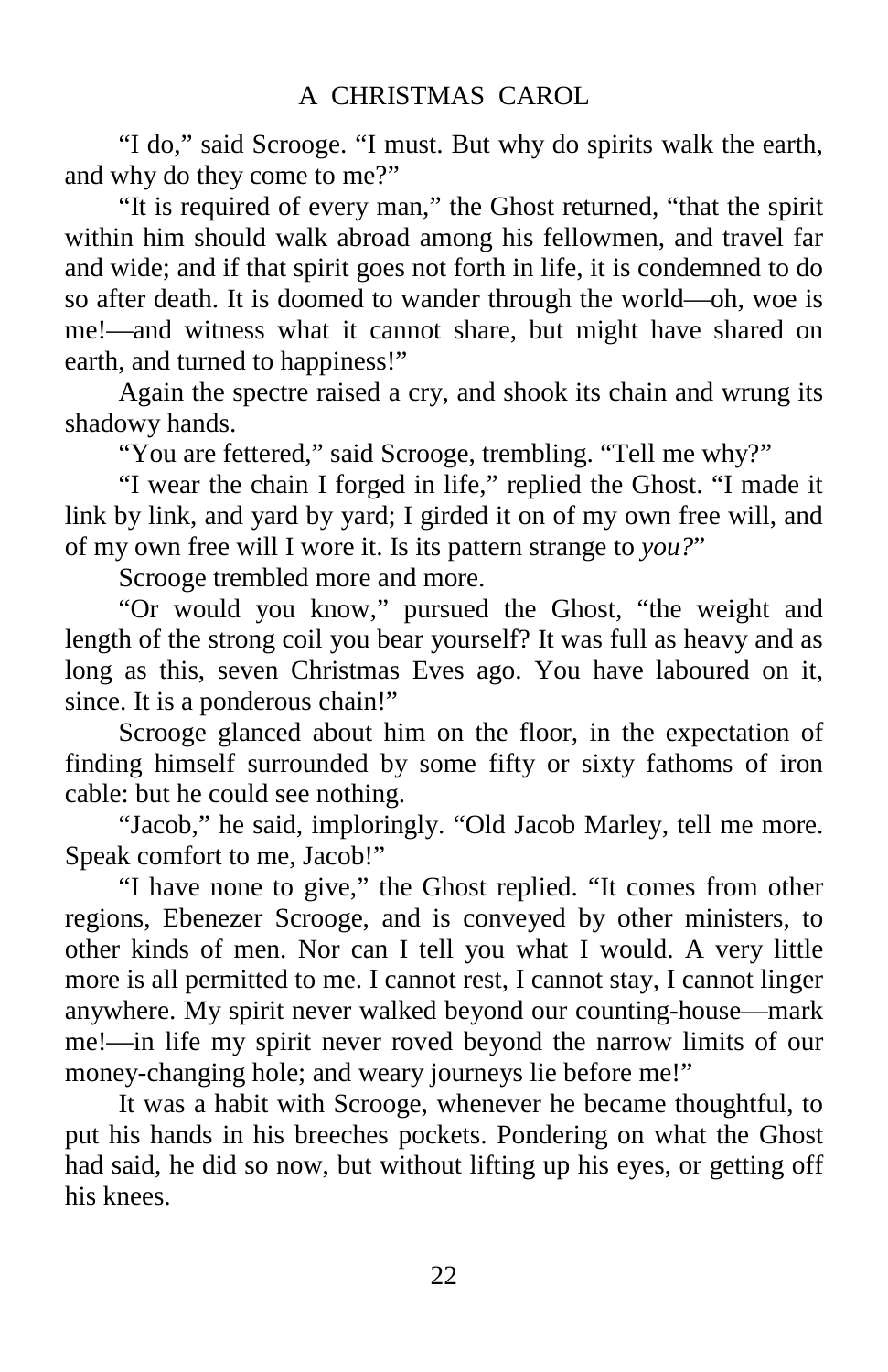#### CHARLES DICKENS

"You must have been very slow about it, Jacob," Scrooge observed, in a business-like manner, though with humility and deference.

"Slow!" the Ghost repeated.

"Seven years dead," mused Scrooge. "And travelling all the time!"

"The whole time," said the Ghost. "No rest, no peace. Incessant torture of remorse."

"You travel fast?" said Scrooge.

"On the wings of the wind," replied the Ghost.

"You might have got over a great quantity of ground in seven years," said Scrooge.

The Ghost, on hearing this, set up another cry, and clanked its chain so hideously in the dead silence of the night, that the Ward would have been justified in indicting it for a nuisance.

"Oh! captive, bound, and double-ironed," cried the phantom, "not to know, that ages of incessant labour by immortal creatures, for this earth must pass into eternity before the good of which it is susceptible is all developed. Not to know that any Christian spirit working kindly in its little sphere, whatever it may be, will find its mortal life too short for its vast means of usefulness. Not to know that no space of regret can make amends for one life's opportunity misused! Yet such was I! Oh! such was I!"

"But you were always a good man of business, Jacob," faltered Scrooge, who now began to apply this to himself.

"Business!" cried the Ghost, wringing its hands again. "Mankind was my business. The common welfare was my business; charity, mercy, forbearance, and benevolence, were, all, my business. The dealings of my trade were but a drop of water in the comprehensive ocean of my business!"

It held up its chain at arm's length, as if that were the cause of all its unavailing grief, and flung it heavily upon the ground again.

"At this time of the rolling year," the spectre said, "I suffer most. Why did I walk through crowds of fellow-beings with my eyes turned down, and never raise them to that blessed Star which led the Wise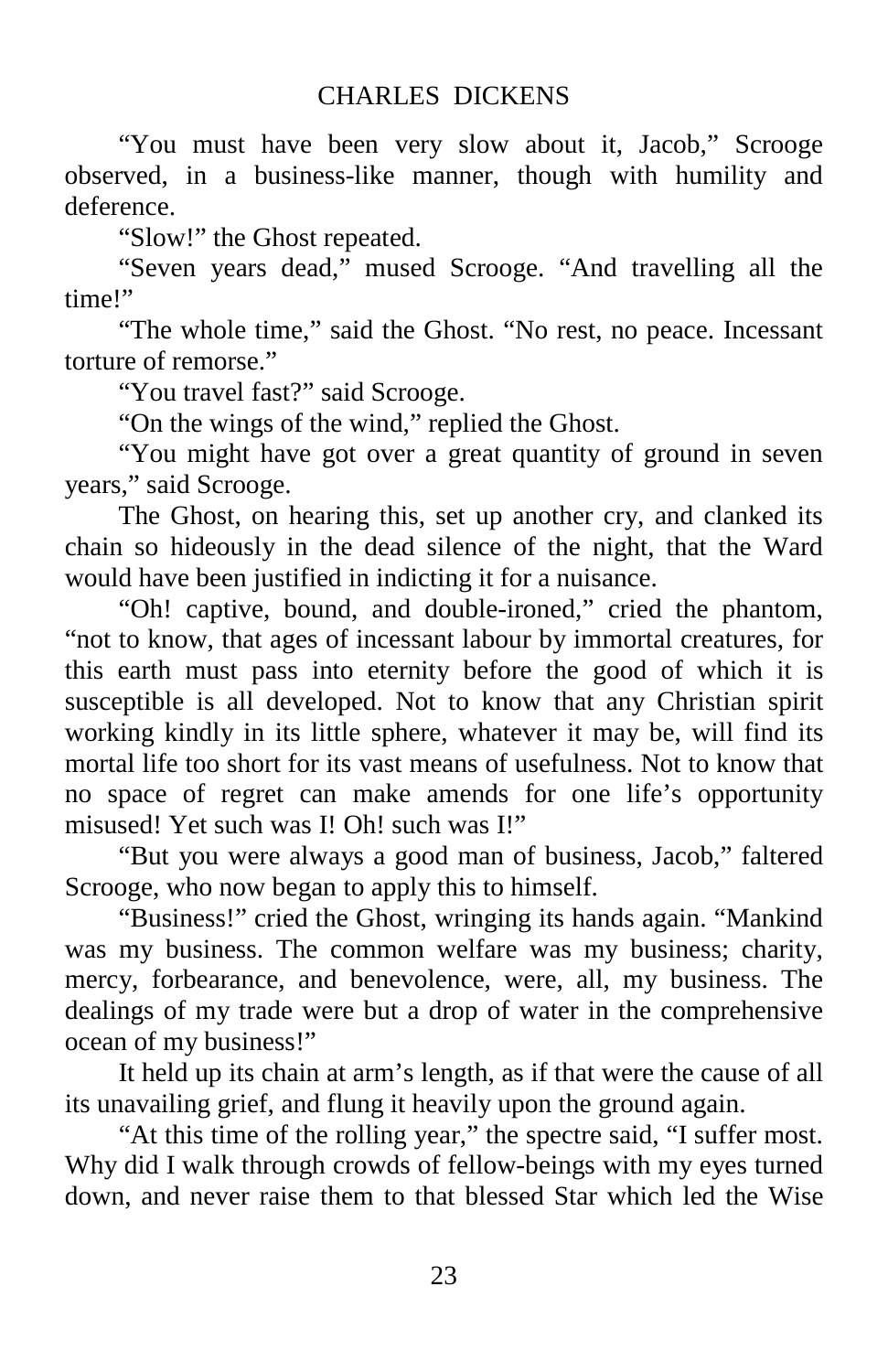Men to a poor abode! Were there no poor homes to which its light would have conducted *me!*"

Scrooge was very much dismayed to hear the spectre going on at this rate, and began to quake exceedingly.

"Hear me!" cried the Ghost. "My time is nearly gone."

"I will," said Scrooge. "But don't be hard upon me! Don't be flowery, Jacob! Pray!"

"How it is that I appear before you in a shape that you can see, I may not tell. I have sat invisible beside you many and many a day."

It was not an agreeable idea. Scrooge shivered, and wiped the perspiration from his brow.

"That is no light part of my penance," pursued the Ghost. "I am here to-night to warn you, that you have yet a chance and hope of escaping my fate. A chance and hope of my procuring, Ebenezer."

"You were always a good friend to me," said Scrooge. "Thank'ee!"

"You will be haunted," resumed the Ghost, "by Three Spirits."

Scrooge's countenance fell almost as low as the Ghost's had done.

"Is that the chance and hope you mentioned, Jacob?" he demanded, in a faltering voice.

"It is."

"I—I think I'd rather not," said Scrooge.

"Without their visits," said the Ghost, "you cannot hope to shun the path I tread. Expect the first to-morrow, when the bell tolls One."

"Couldn't I take 'em all at once, and have it over, Jacob?" hinted Scrooge.

"Expect the second on the next night at the same hour. The third upon the next night when the last stroke of Twelve has ceased to vibrate. Look to see me no more; and look that, for your own sake, you remember what has passed between us!"

When it had said these words, the spectre took its wrapper from the table, and bound it round its head, as before. Scrooge knew this, by the smart sound its teeth made, when the jaws were brought together by the bandage. He ventured to raise his eyes again, and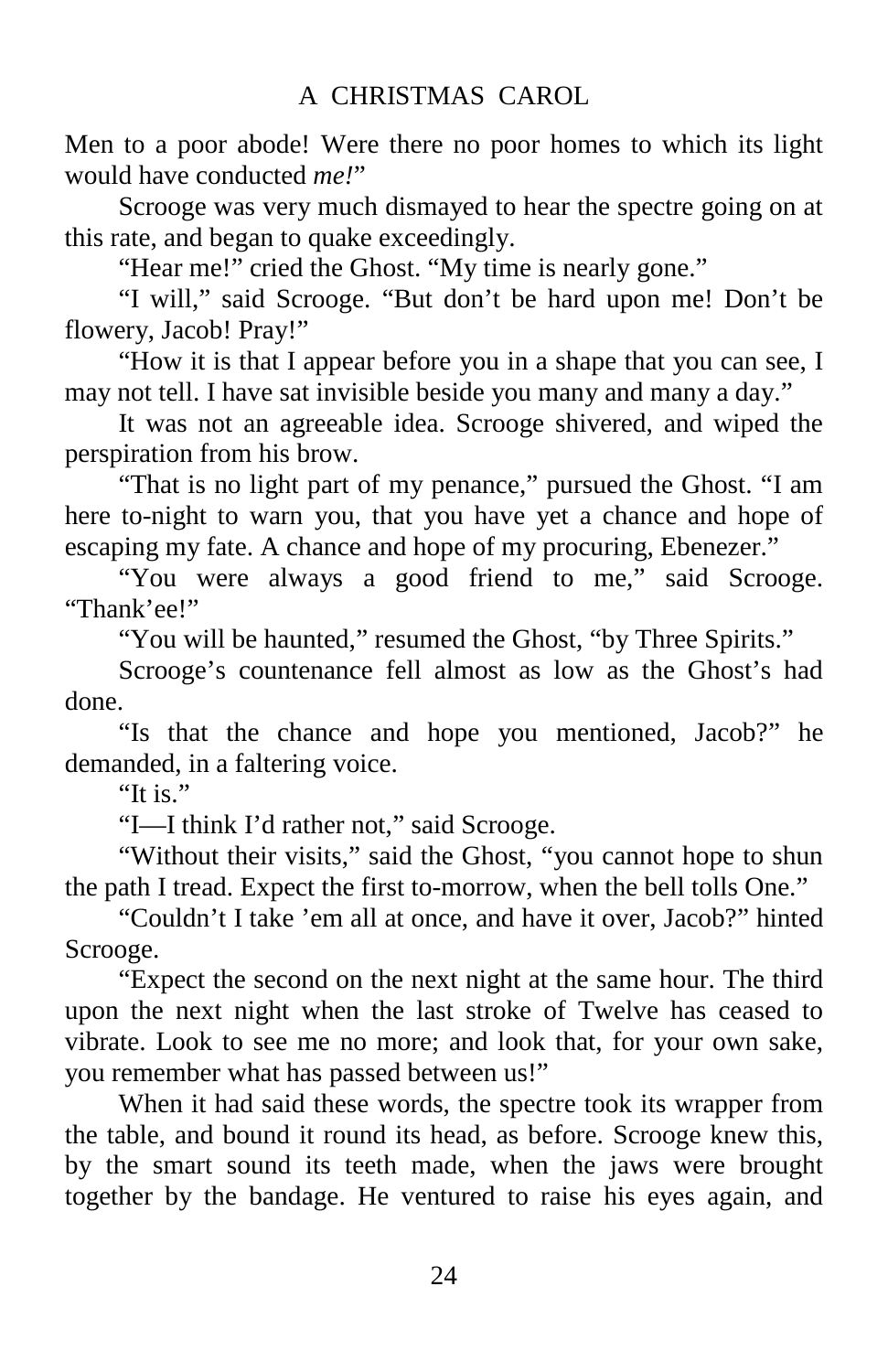#### CHARLES DICKENS

<span id="page-24-0"></span>found his supernatural visitor confronting him in an erect attitude, with its chain wound over and about its arm.

The apparition walked backward from him; and at every step it took, the window raised itself a little, so that when the spectre reached it, it was wide open.

It beckoned Scrooge to approach, which he did. When they were within two paces of each other, Marley's Ghost held up its hand, warning him to come no nearer. Scrooge stopped.

Not so much in obedience, as in surprise and fear: for on the



raising of the hand, he became sensible of confused noises in the air; incoherent sounds of lamentation and regret; wailings inexpressibly sorrowful and self-accusatory. The spectre, after listening for a moment, joined in the mournful dirge; and floated out upon the bleak, dark night.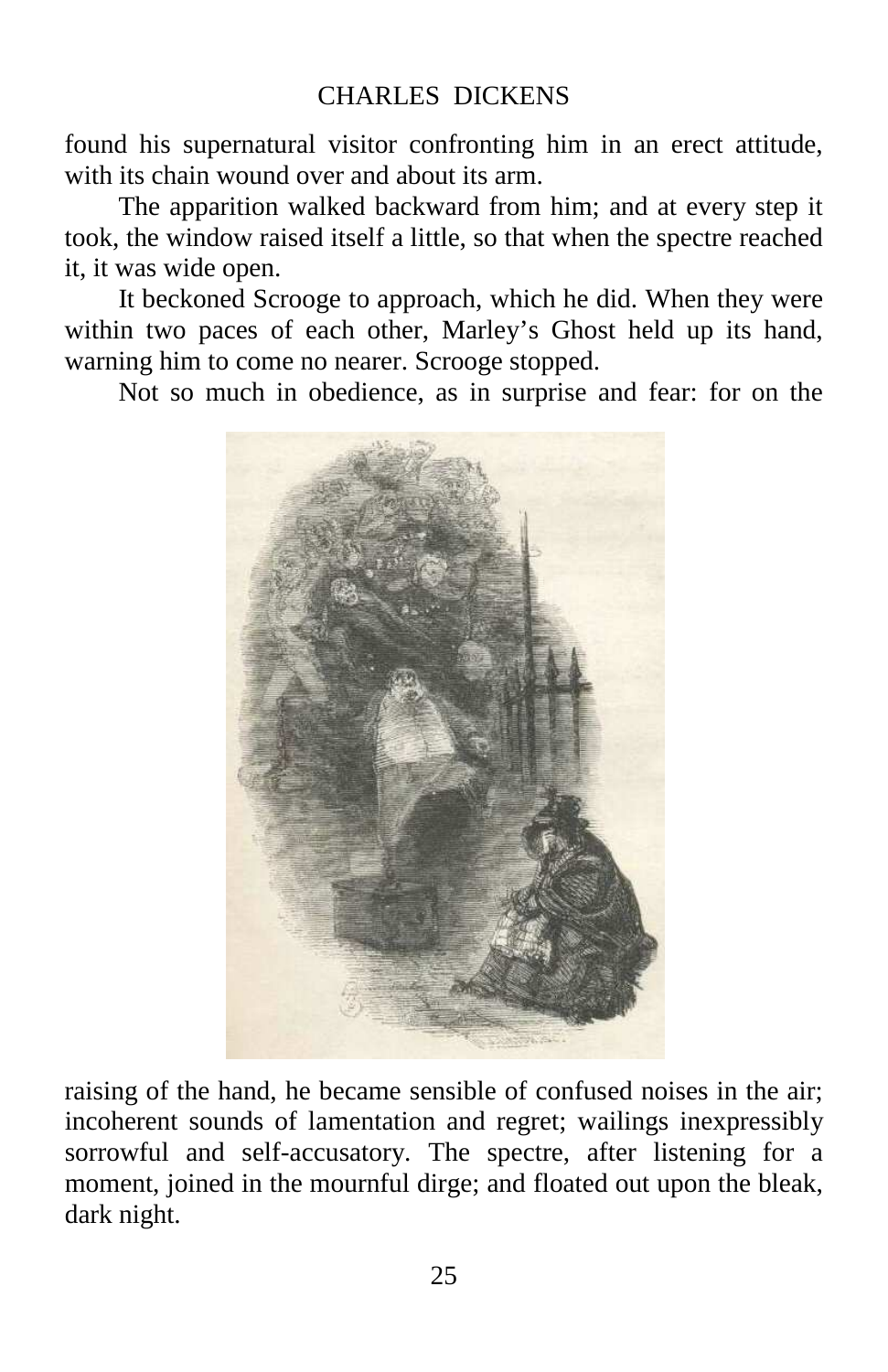#### A CHRISTMAS CAROL

Scrooge followed to the window: desperate in his curiosity. He looked out.

The air was filled with phantoms, wandering hither and thither in restless haste, and moaning as they went. Every one of them wore chains like Marley's Ghost; some few (they might be guilty governments) were linked together; none were free. Many had been personally known to Scrooge in their lives. He had been quite familiar with one old ghost, in a white waistcoat, with a monstrous iron safe attached to its ankle, who cried piteously at being unable to assist a wretched woman with an infant, whom it saw below, upon a doorstep. The misery with them all was, clearly, that they sought to interfere, for good, in human matters, and had lost the power for ever.

Whether these creatures faded into mist, or mist enshrouded them, he could not tell. But they and their spirit voices faded together; and the night became as it had been when he walked home.

Scrooge closed the window, and examined the door by which the Ghost had entered. It was double-locked, as he had locked it with his own hands, and the bolts were undisturbed. He tried to say "Humbug!" but stopped at the first syllable. And being, from the emotion he had undergone, or the fatigues of the day, or his glimpse of the Invisible World, or the dull conversation of the Ghost, or the lateness of the hour, much in need of repose; went straight to bed, without undressing, and fell asleep upon the instant.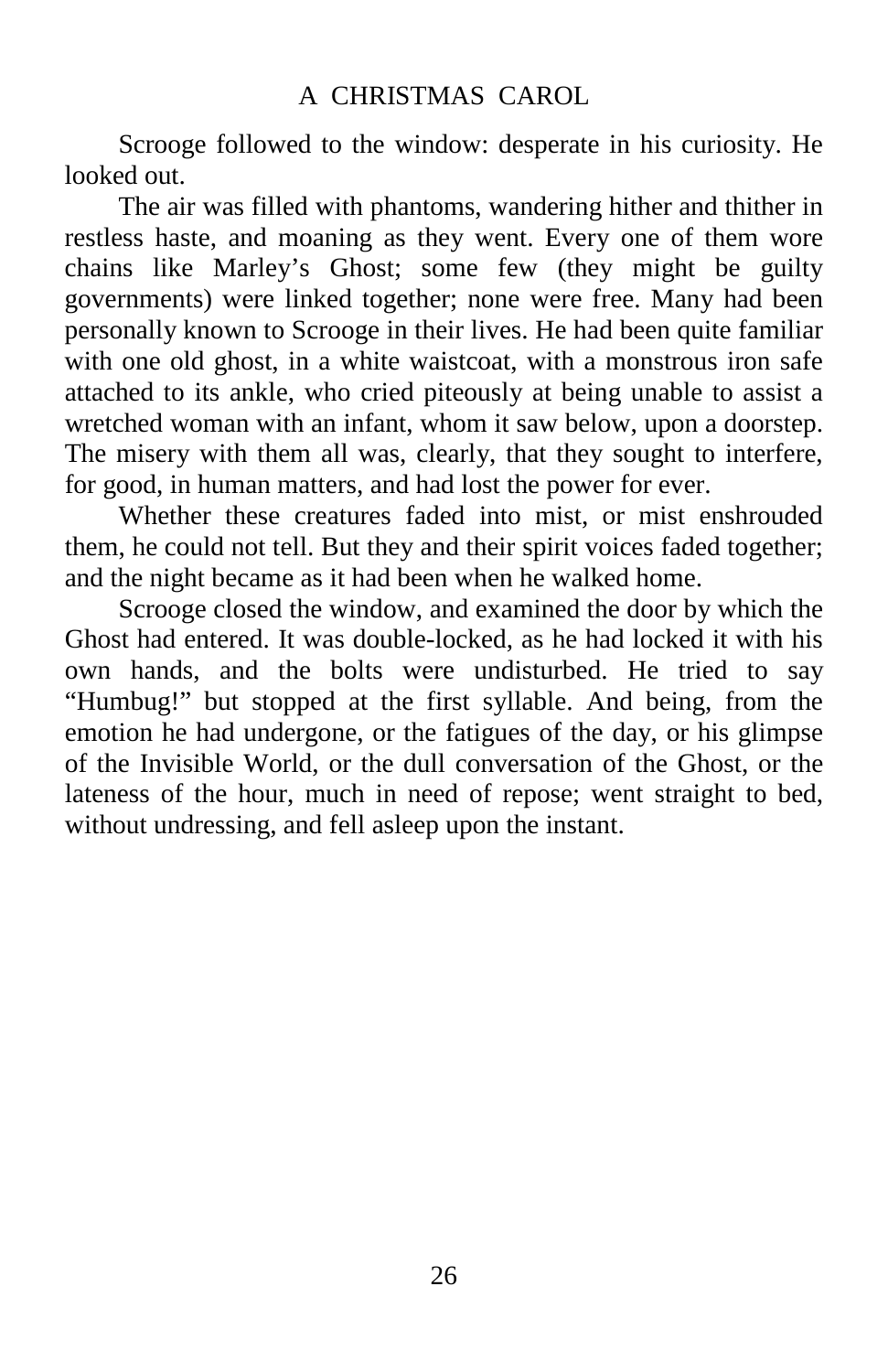### **STAVE II**

#### <span id="page-26-0"></span>**THE FIRST OF THE THREE SPIRITS**

WHEN Scrooge awoke, it was so dark, that looking out of bed, he could scarcely distinguish the transparent window from the opaque walls of his chamber. He was endeavouring to pierce the darkness with his ferret eyes, when the chimes of a neighbouring church struck the four quarters. So he listened for the hour.

To his great astonishment the heavy bell went on from six to seven, and from seven to eight, and regularly up to twelve; then stopped. Twelve! It was past two when he went to bed. The clock was wrong. An icicle must have got into the works. Twelve!

He touched the spring of his repeater, to correct this most preposterous clock. Its rapid little pulse beat twelve: and stopped.

"Why, it isn't possible," said Scrooge, "that I can have slept through a whole day and far into another night. It isn't possible that anything has happened to the sun, and this is twelve at noon!"

The idea being an alarming one, he scrambled out of bed, and groped his way to the window. He was obliged to rub the frost off with the sleeve of his dressing-gown before he could see anything; and could see very little then. All he could make out was, that it was still very foggy and extremely cold, and that there was no noise of people running to and fro, and making a great stir, as there unquestionably would have been if night had beaten off bright day, and taken possession of the world. This was a great relief, because "three days after sight of this First of Exchange pay to Mr. Ebenezer Scrooge or his order," and so forth, would have become a mere United States' security if there were no days to count by.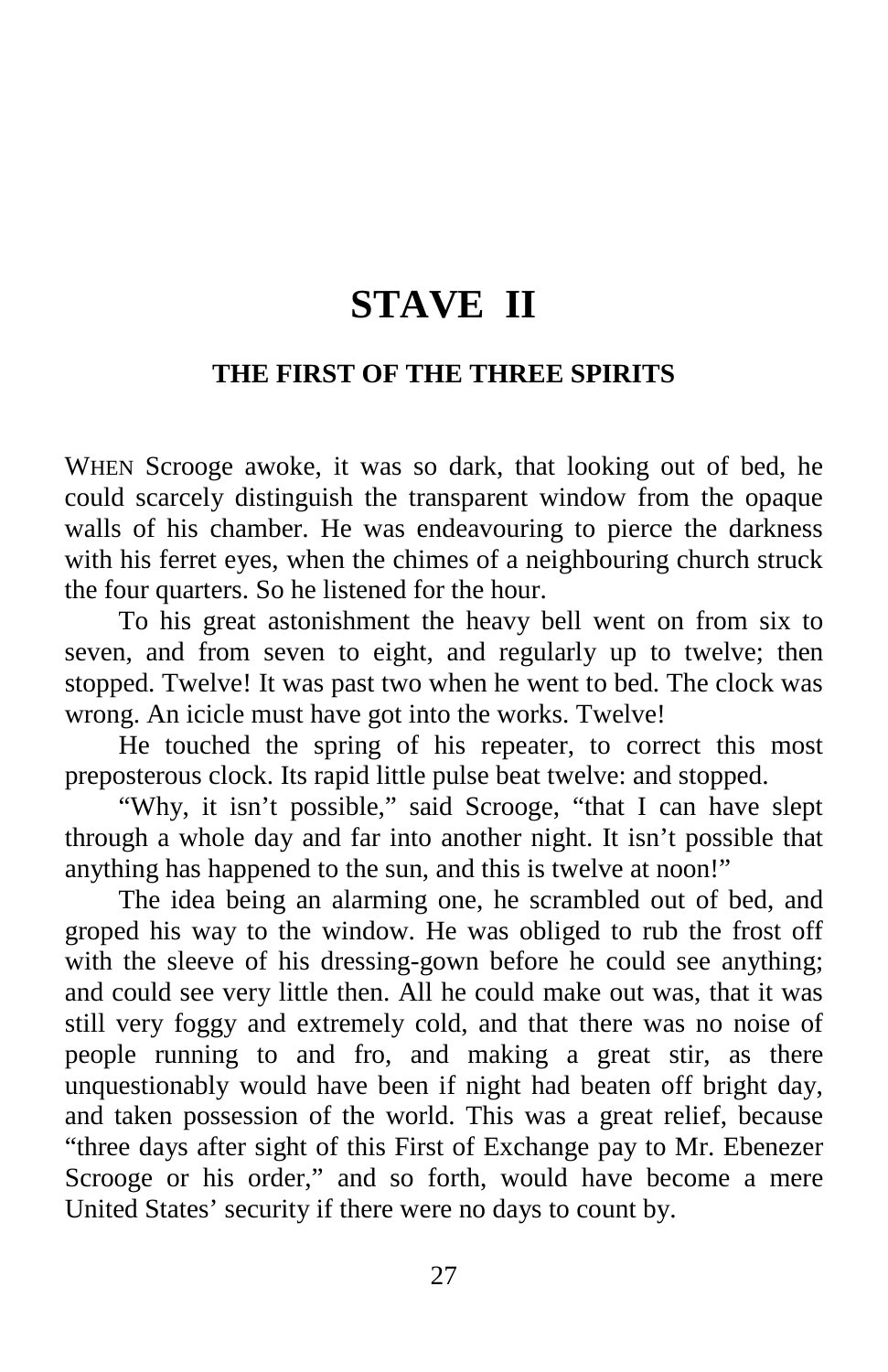Scrooge went to bed again, and thought, and thought, and thought it over and over and over, and could make nothing of it. The more he thought, the more perplexed he was; and the more he endeavoured not to think, the more he thought.

Marley's Ghost bothered him exceedingly. Every time he resolved within himself, after mature inquiry, that it was all a dream, his mind flew back again, like a strong spring released, to its first position, and presented the same problem to be worked all through, "Was it a dream or not?"

Scrooge lay in this state until the chime had gone three quarters more, when he remembered, on a sudden, that the Ghost had warned him of a visitation when the bell tolled one. He resolved to lie awake until the hour was passed; and, considering that he could no more go to sleep than go to Heaven, this was perhaps the wisest resolution in his power.

The quarter was so long, that he was more than once convinced he must have sunk into a doze unconsciously, and missed the clock. At length it broke upon his listening ear.

"Ding, dong!"

"A quarter past," said Scrooge, counting.

"Ding, dong!"

"Half-past!" said Scrooge.

"Ding, dong!"

"A quarter to it," said Scrooge.

"Ding, dong!"

"The hour itself," said Scrooge, triumphantly, "and nothing else!"

He spoke before the hour bell sounded, which it now did with a deep, dull, hollow, melancholy ONE. Light flashed up in the room upon the instant, and the curtains of his bed were drawn.

The curtains of his bed were drawn aside, I tell you, by a hand. Not the curtains at his feet, nor the curtains at his back, but those to which his face was addressed. The curtains of his bed were drawn aside; and Scrooge, starting up into a half-recumbent attitude, found himself face to face with the unearthly visitor who drew them: as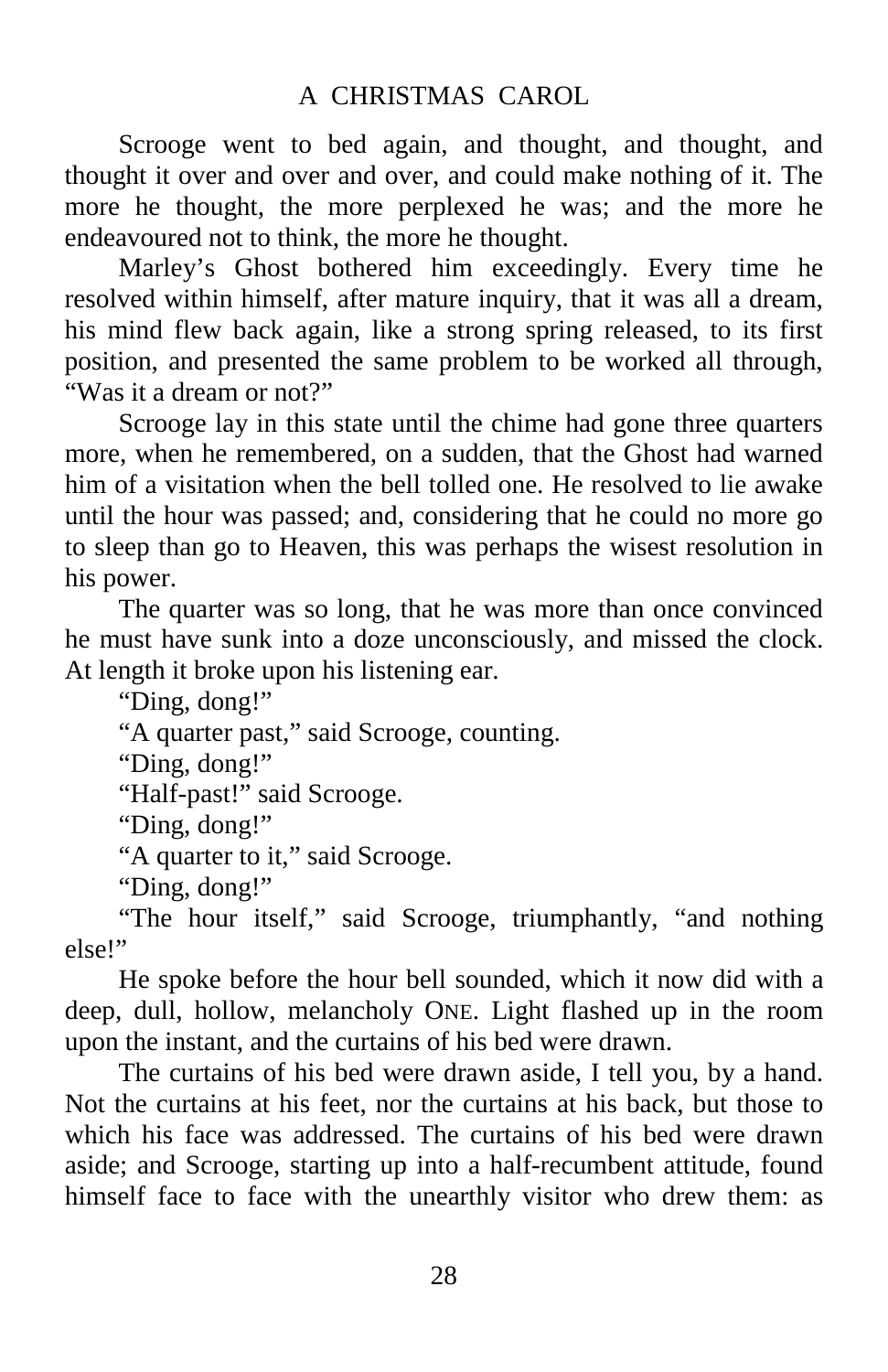#### CHARLES DICKENS

close to it as I am now to you, and I am standing in the spirit at your elbow.

It was a strange figure—like a child: yet not so like a child as like an old man, viewed through some supernatural medium, which gave him the appearance of having receded from the view, and being diminished to a child's proportions. Its hair, which hung about its neck and down its back, was white as if with age; and yet the face had not a wrinkle in it, and the tenderest bloom was on the skin. The arms were very long and muscular; the hands the same, as if its hold were of uncommon strength. Its legs and feet, most delicately formed, were, like those upper members, bare. It wore a tunic of the purest white; and round its waist was bound a lustrous belt, the sheen of which was beautiful. It held a branch of fresh green holly in its hand; and, in singular contradiction of that wintry emblem, had its dress trimmed with summer flowers. But the strangest thing about it was, that from the crown of its head there sprung a bright clear jet of light, by which all this was visible; and which was doubtless the occasion of its using, in its duller moments, a great extinguisher for a cap, which it now held under its arm.

Even this, though, when Scrooge looked at it with increasing steadiness, was *not* its strangest quality. For as its belt sparkled and glittered now in one part and now in another, and what was light one instant, at another time was dark, so the figure itself fluctuated in its distinctness: being now a thing with one arm, now with one leg, now with twenty legs, now a pair of legs without a head, now a head without a body: of which dissolving parts, no outline would be visible in the dense gloom wherein they melted away. And in the very wonder of this, it would be itself again; distinct and clear as ever.

"Are you the Spirit, sir, whose coming was foretold to me?" asked Scrooge.

"I am!"

The voice was soft and gentle. Singularly low, as if instead of being so close beside him, it were at a distance.

"Who, and what are you?" Scrooge demanded.

"I am the Ghost of Christmas Past."

"Long Past?" inquired Scrooge: observant of its dwarfish stature.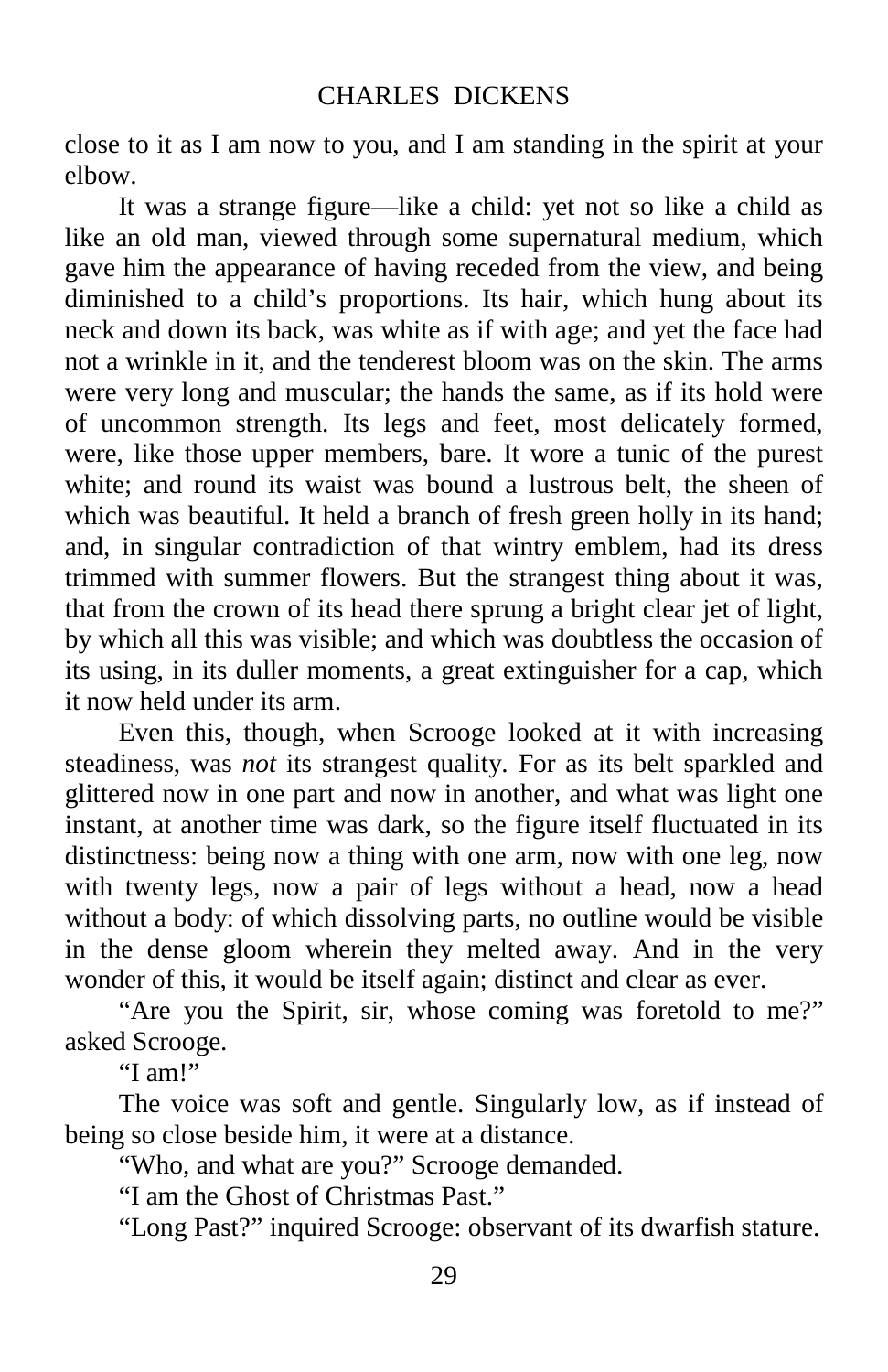"No. Your past."

Perhaps, Scrooge could not have told anybody why, if anybody could have asked him; but he had a special desire to see the Spirit in his cap; and begged him to be covered.

"What!" exclaimed the Ghost, "would you so soon put out, with worldly hands, the light I give? Is it not enough that you are one of those whose passions made this cap, and force me through whole trains of years to wear it low upon my brow!"

Scrooge reverently disclaimed all intention to offend or any knowledge of having wilfully "bonneted" the Spirit at any period of his life. He then made bold to inquire what business brought him there.

"Your welfare!" said the Ghost.

Scrooge expressed himself much obliged, but could not help thinking that a night of unbroken rest would have been more conducive to that end. The Spirit must have heard him thinking, for it said immediately:

"Your reclamation, then. Take heed!"

It put out its strong hand as it spoke, and clasped him gently by the arm.

"Rise! and walk with me!"

It would have been in vain for Scrooge to plead that the weather and the hour were not adapted to pedestrian purposes; that bed was warm, and the thermometer a long way below freezing; that he was clad but lightly in his slippers, dressing-gown, and nightcap; and that he had a cold upon him at that time. The grasp, though gentle as a woman's hand, was not to be resisted. He rose: but finding that the Spirit made towards the window, clasped his robe in supplication.

"I am a mortal," Scrooge remonstrated, "and liable to fall."

"Bear but a touch of my hand *there*," said the Spirit, laying it upon his heart, "and you shall be upheld in more than this!"

As the words were spoken, they passed through the wall, and stood upon an open country road, with fields on either hand. The city had entirely vanished. Not a vestige of it was to be seen. The darkness and the mist had vanished with it, for it was a clear, cold, winter day, with snow upon the ground.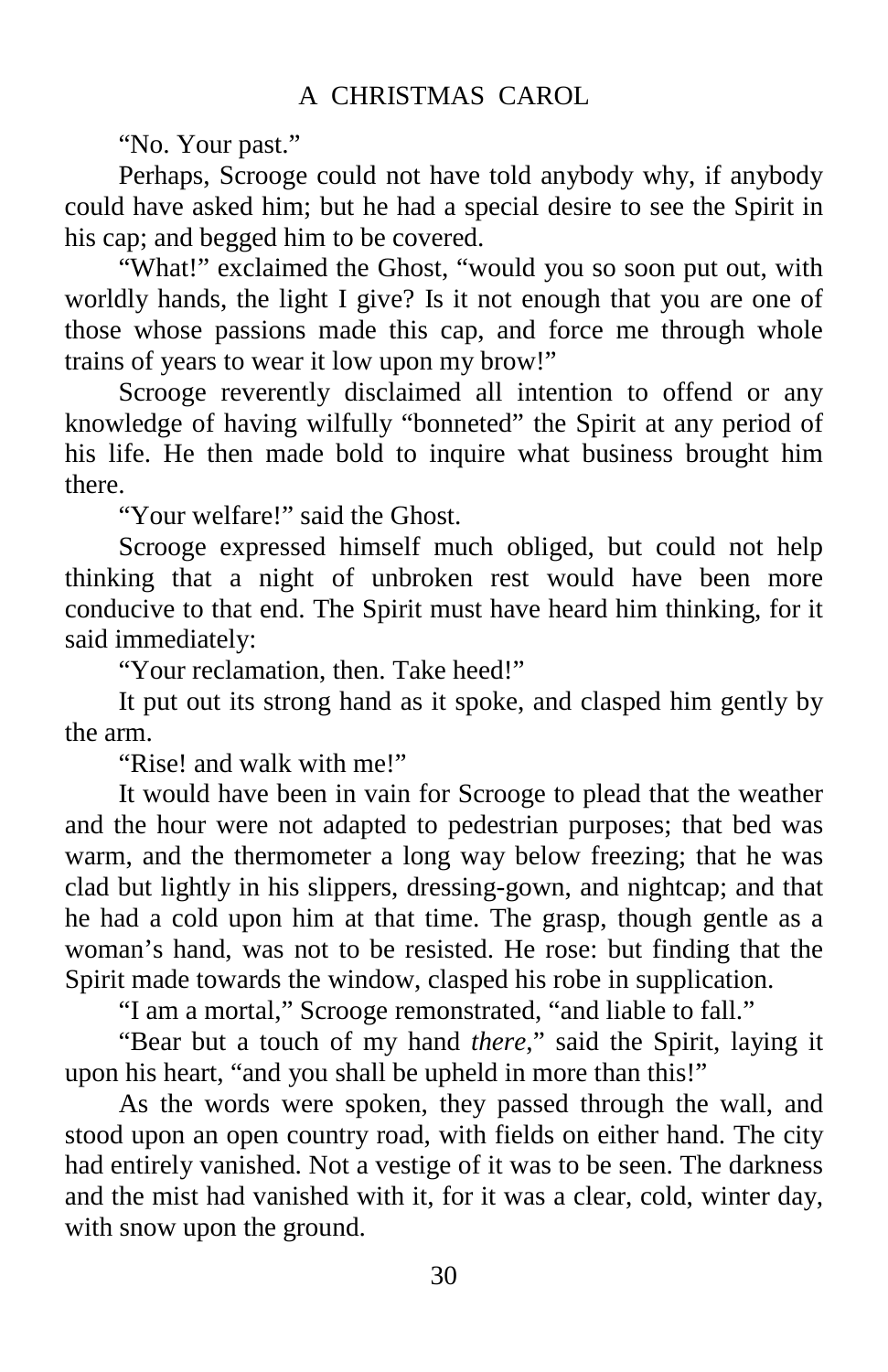"Good Heaven!" said Scrooge, clasping his hands together, as he looked about him. "I was bred in this place. I was a boy here!"

The Spirit gazed upon him mildly. Its gentle touch, though it had been light and instantaneous, appeared still present to the old man's sense of feeling. He was conscious of a thousand odours floating in the air, each one connected with a thousand thoughts, and hopes, and joys, and cares long, long, forgotten!

"Your lip is trembling," said the Ghost. "And what is that upon your cheek?"

Scrooge muttered, with an unusual catching in his voice, that it was a pimple; and begged the Ghost to lead him where he would.

"You recollect the way?" inquired the Spirit.

"Remember it!" cried Scrooge with fervour; "I could walk it blindfold."

"Strange to have forgotten it for so many years!" observed the Ghost. "Let us go on."

They walked along the road, Scrooge recognising every gate, and post, and tree; until a little market-town appeared in the distance, with its bridge, its church, and winding river. Some shaggy ponies now were seen trotting towards them with boys upon their backs, who called to other boys in country gigs and carts, driven by farmers. All these boys were in great spirits, and shouted to each other, until the broad fields were so full of merry music, that the crisp air laughed to hear it!

"These are but shadows of the things that have been," said the Ghost. "They have no consciousness of us."

The jocund travellers came on; and as they came, Scrooge knew and named them every one. Why was he rejoiced beyond all bounds to see them! Why did his cold eye glisten, and his heart leap up as they went past! Why was he filled with gladness when he heard them give each other Merry Christmas, as they parted at cross-roads and bye-ways, for their several homes! What was merry Christmas to Scrooge? Out upon merry Christmas! What good had it ever done to him?

"The school is not quite deserted," said the Ghost. "A solitary child, neglected by his friends, is left there still."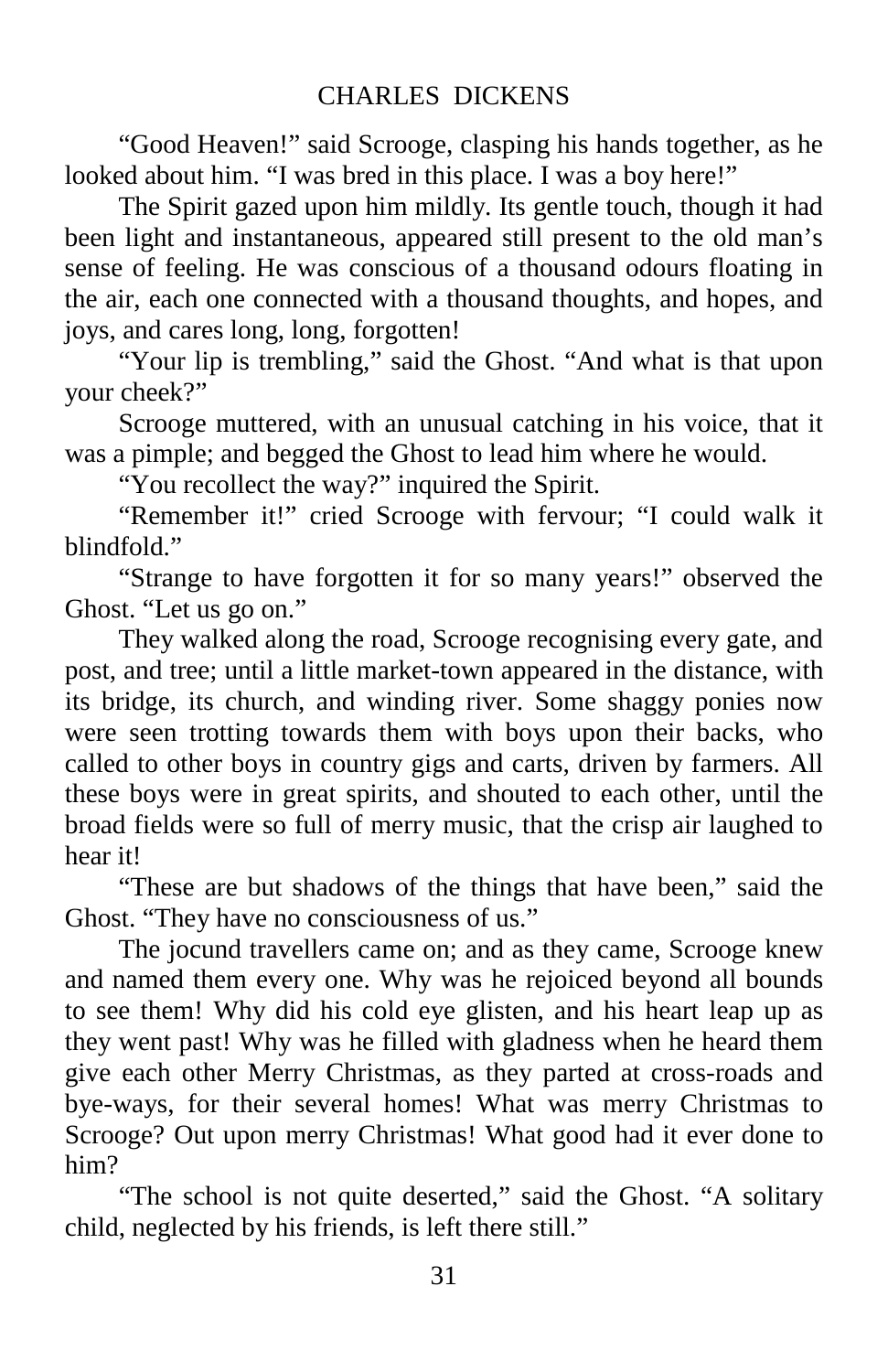#### A CHRISTMAS CAROL

Scrooge said he knew it. And he sobbed.

They left the high-road, by a well-remembered lane, and soon approached a mansion of dull red brick, with a little weathercocksurmounted cupola, on the roof, and a bell hanging in it. It was a large house, but one of broken fortunes; for the spacious offices were little used, their walls were damp and mossy, their windows broken, and their gates decayed. Fowls clucked and strutted in the stables; and the coach-houses and sheds were over-run with grass. Nor was it more retentive of its ancient state, within; for entering the dreary hall, and glancing through the open doors of many rooms, they found them poorly furnished, cold, and vast. There was an earthy savour in the air, a chilly bareness in the place, which associated itself somehow with too much getting up by candle-light, and not too much to eat.

They went, the Ghost and Scrooge, across the hall, to a door at the back of the house. It opened before them, and disclosed a long, bare, melancholy room, made barer still by lines of plain deal forms and desks. At one of these a lonely boy was reading near a feeble fire; and Scrooge sat down upon a form, and wept to see his poor forgotten self as he used to be.

Not a latent echo in the house, not a squeak and scuffle from the mice behind the panelling, not a drip from the half-thawed waterspout in the dull yard behind, not a sigh among the leafless boughs of one despondent poplar, not the idle swinging of an empty store-house door, no, not a clicking in the fire, but fell upon the heart of Scrooge with a softening influence, and gave a freer passage to his tears.

The Spirit touched him on the arm, and pointed to his younger self, intent upon his reading. Suddenly a man, in foreign garments: wonderfully real and distinct to look at: stood outside the window, with an axe stuck in his belt, and leading by the bridle an ass laden with wood.

"Why, it's Ali Baba!" Scrooge exclaimed in ecstasy. "It's dear old honest Ali Baba! Yes, yes, I know! One Christmas time, when yonder solitary child was left here all alone, he *did* come, for the first time, just like that. Poor boy! And Valentine," said Scrooge, "and his wild brother, Orson; there they go! And what's his name, who was put down in his drawers, asleep, at the Gate of Damascus; don't you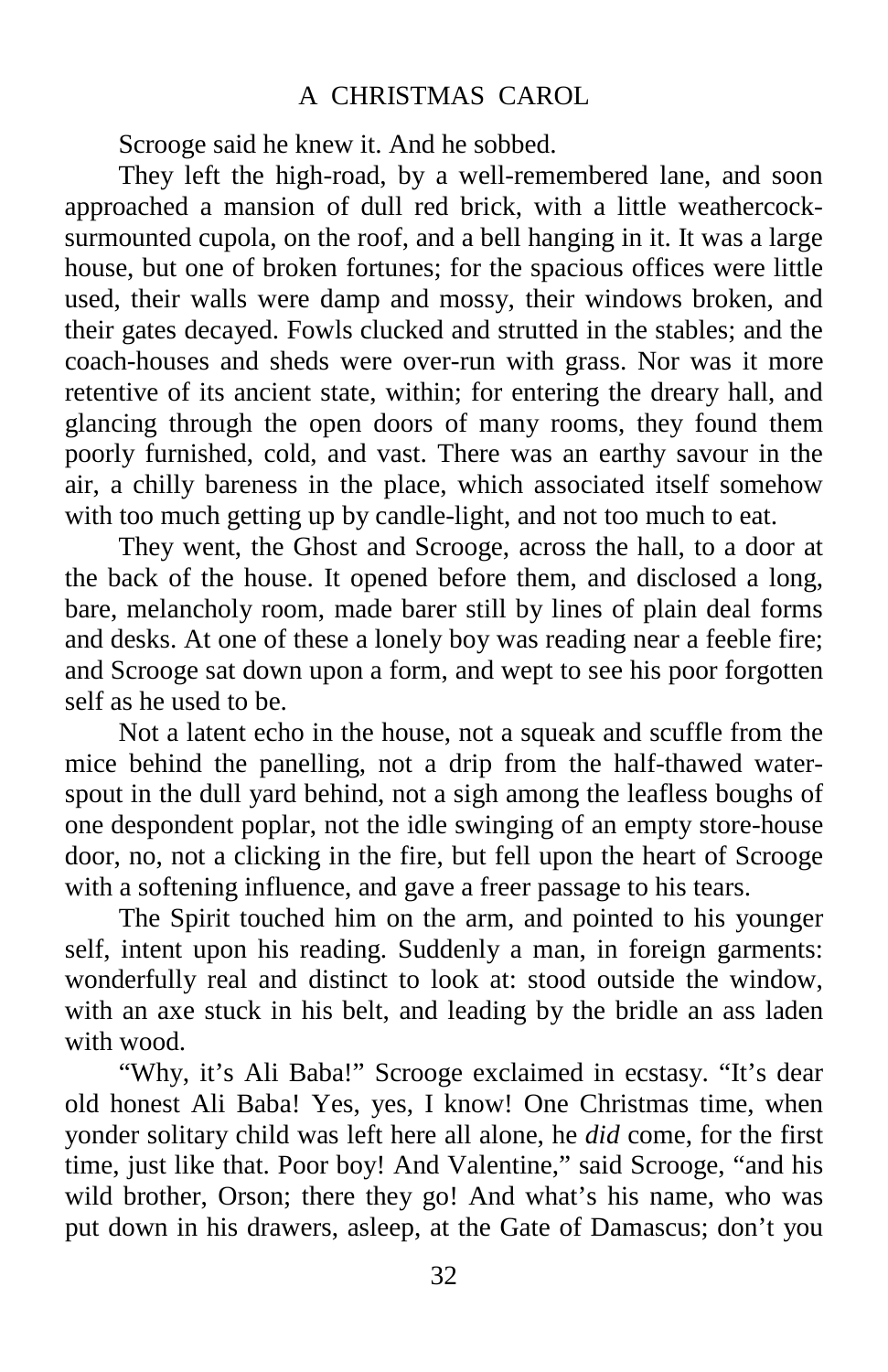see him! And the Sultan's Groom turned upside down by the Genii; there he is upon his head! Serve him right. I'm glad of it. What business had *he* to be married to the Princess!"

To hear Scrooge expending all the earnestness of his nature on such subjects, in a most extraordinary voice between laughing and crying; and to see his heightened and excited face; would have been a surprise to his business friends in the city, indeed.

"There's the Parrot!" cried Scrooge. "Green body and yellow tail, with a thing like a lettuce growing out of the top of his head; there he is! Poor Robin Crusoe, he called him, when he came home again after sailing round the island. 'Poor Robin Crusoe, where have you been, Robin Crusoe?' The man thought he was dreaming, but he wasn't. It was the Parrot, you know. There goes Friday, running for his life to the little creek! Halloa! Hoop! Halloo!"

Then, with a rapidity of transition very foreign to his usual character, he said, in pity for his former self, "Poor boy!" and cried again.

"I wish," Scrooge muttered, putting his hand in his pocket, and looking about him, after drying his eyes with his cuff: "but it's too late now."

"What is the matter?" asked the Spirit.

"Nothing," said Scrooge. "Nothing. There was a boy singing a Christmas Carol at my door last night. I should like to have given him something: that's all."

The Ghost smiled thoughtfully, and waved its hand: saying as it did so, "Let us see another Christmas!"

Scrooge's former self grew larger at the words, and the room became a little darker and more dirty. The panels shrunk, the windows cracked; fragments of plaster fell out of the ceiling, and the naked laths were shown instead; but how all this was brought about, Scrooge knew no more than you do. He only knew that it was quite correct; that everything had happened so; that there he was, alone again, when all the other boys had gone home for the jolly holidays.

He was not reading now, but walking up and down despairingly. Scrooge looked at the Ghost, and with a mournful shaking of his head, glanced anxiously towards the door.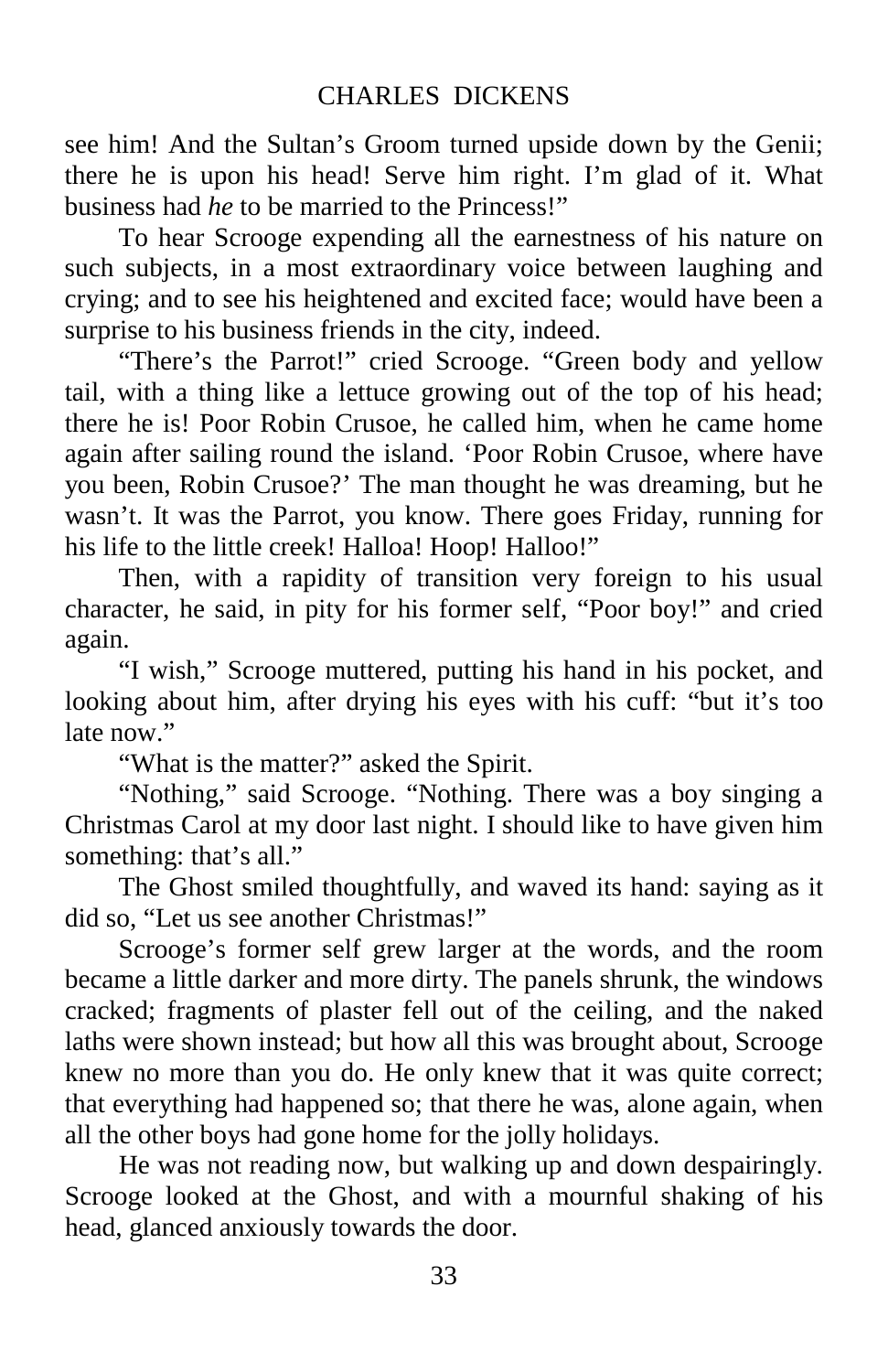It opened; and a little girl, much younger than the boy, came darting in, and putting her arms about his neck, and often kissing him, addressed him as her "Dear, dear brother."

"I have come to bring you home, dear brother!" said the child, clapping her tiny hands, and bending down to laugh. "To bring you home, home,"

"Home, little Fan?" returned the boy.

"Yes!" said the child, brimful of glee. "Home, for good and all. Home, for ever and ever. Father is so much kinder than he used to be, that home's like Heaven! He spoke so gently to me one dear night when I was going to bed, that I was not afraid to ask him once more if you might come home; and he said Yes, you should; and sent me in a coach to bring you. And you're to be a man!" said the child, opening her eyes, "and are never to come back here; but first, we're to be together all the Christmas long, and have the merriest time in all the world<sup>"</sup>

"You are quite a woman, little Fan!" exclaimed the boy.

She clapped her hands and laughed, and tried to touch his head; but being too little, laughed again, and stood on tiptoe to embrace him. Then she began to drag him, in her childish eagerness, towards the door; and he, nothing loth to go, accompanied her.

A terrible voice in the hall cried, "Bring down Master Scrooge's box, there!" and in the hall appeared the schoolmaster himself, who glared on Master Scrooge with a ferocious condescension, and threw him into a dreadful state of mind by shaking hands with him. He then conveyed him and his sister into the veriest old well of a shivering best-parlour that ever was seen, where the maps upon the wall, and the celestial and terrestrial globes in the windows, were waxy with cold. Here he produced a decanter of curiously light wine, and a block of curiously heavy cake, and administered instalments of those dainties to the young people: at the same time, sending out a meagre servant to offer a glass of "something" to the postboy, who answered that he thanked the gentleman, but if it was the same tap as he had tasted before, he had rather not. Master Scrooge's trunk being by this time tied on to the top of the chaise, the children bade the schoolmaster good-bye right willingly; and getting into it, drove gaily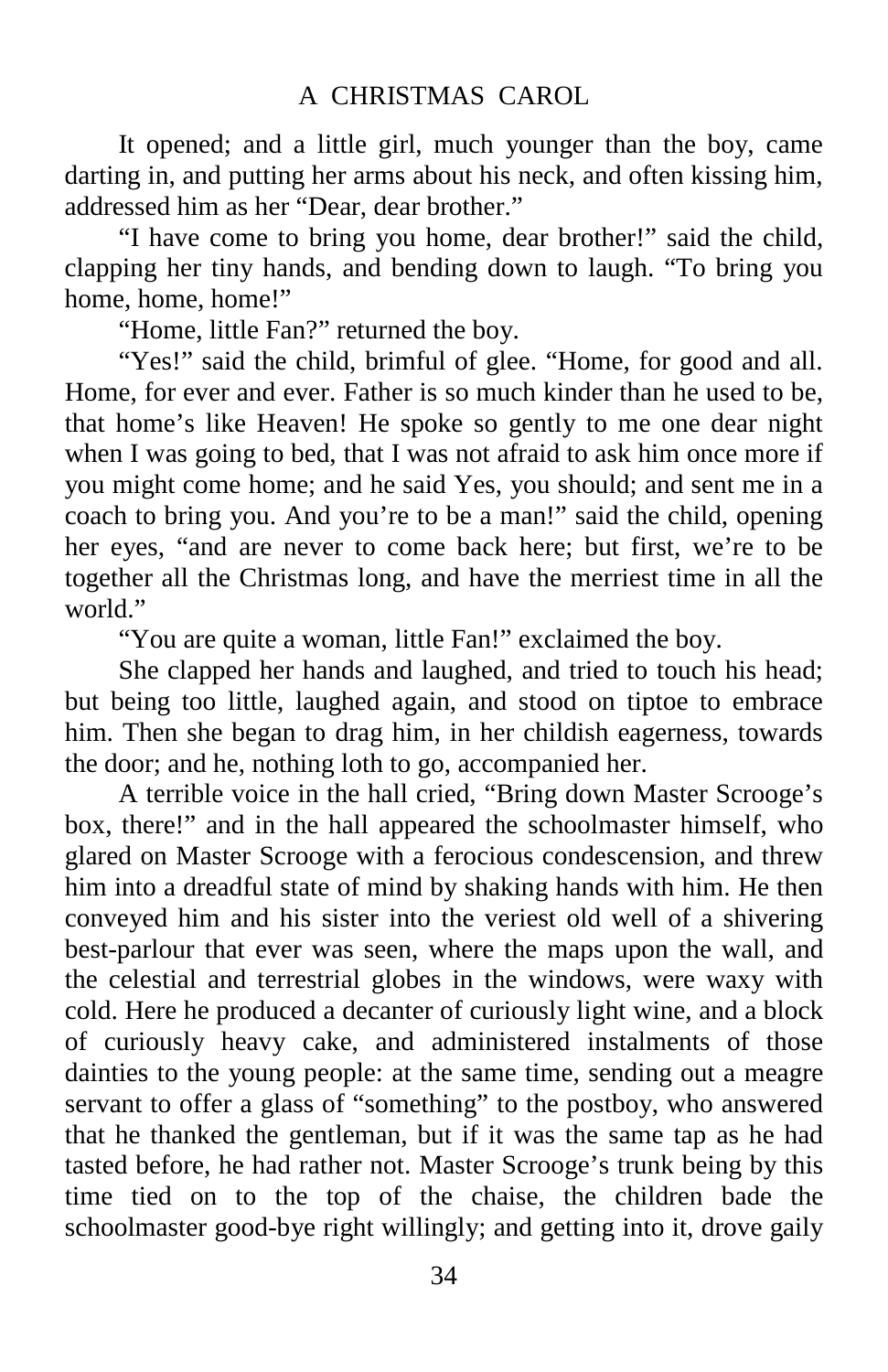down the garden-sweep: the quick wheels dashing the hoar-frost and snow from off the dark leaves of the evergreens like spray.

"Always a delicate creature, whom a breath might have withered," said the Ghost. "But she had a large heart!"

"So she had," cried Scrooge. "You're right. I will not gainsay it, Spirit. God forbid!"

"She died a woman," said the Ghost, "and had, as I think, children<sup>"</sup>

"One child," Scrooge returned.

"True," said the Ghost. "Your nephew!"

Scrooge seemed uneasy in his mind; and answered briefly, "Yes."

Although they had but that moment left the school behind them, they were now in the busy thoroughfares of a city, where shadowy passengers passed and repassed; where shadowy carts and coaches battled for the way, and all the strife and tumult of a real city were. It was made plain enough, by the dressing of the shops, that here too it was Christmas time again; but it was evening, and the streets were lighted up.

The Ghost stopped at a certain warehouse door, and asked Scrooge if he knew it.

"Know it!" said Scrooge. "Was I apprenticed here!"

They went in. At sight of an old gentleman in a Welsh wig, sitting behind such a high desk, that if he had been two inches taller he must have knocked his head against the ceiling, Scrooge cried in great excitement:

"Why, it's old Fezziwig! Bless his heart; it's Fezziwig alive again!"

Old Fezziwig laid down his pen, and looked up at the clock, which pointed to the hour of seven. He rubbed his hands; adjusted his capacious waistcoat; laughed all over himself, from his shoes to his organ of benevolence; and called out in a comfortable, oily, rich, fat, jovial voice:

"Yo ho, there! Ebenezer! Dick!"

Scrooge's former self, now grown a young man, came briskly in, accompanied by his fellow-'prentice.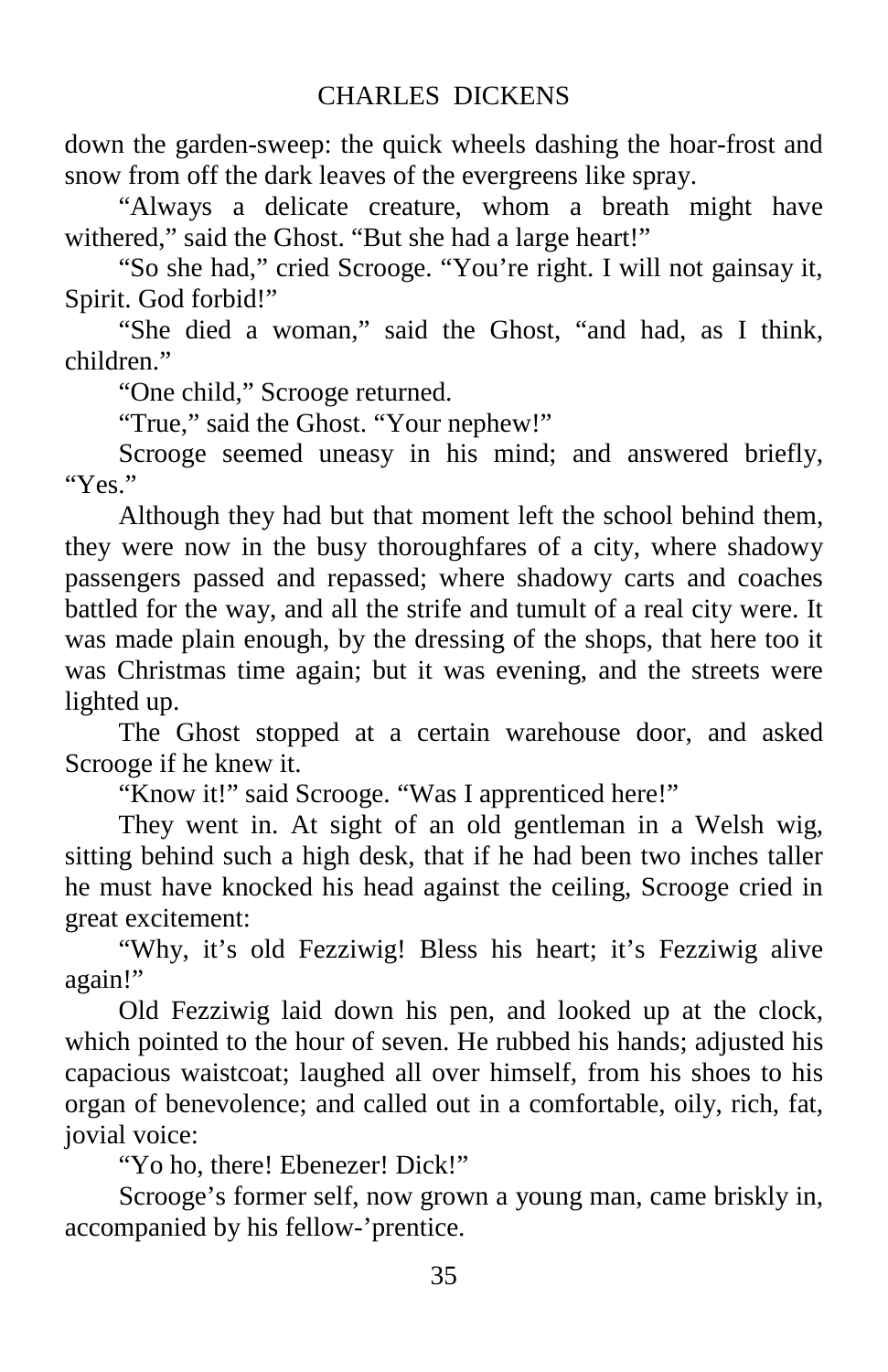"Dick Wilkins, to be sure!" said Scrooge to the Ghost. "Bless me, yes. There he is. He was very much attached to me, was Dick. Poor Dick! Dear, dear!"

"Yo ho, my boys!" said Fezziwig. "No more work to-night. Christmas Eve, Dick. Christmas, Ebenezer! Let's have the shutters up," cried old Fezziwig, with a sharp clap of his hands, "before a man can say Jack Robinson!"

You wouldn't believe how those two fellows went at it! They charged into the street with the shutters—one, two, three—had 'em up in their places—four, five, six—barred 'em and pinned 'em—seven, eight, nine—and came back before you could have got to twelve, panting like race-horses.

"Hilli-ho!" cried old Fezziwig, skipping down from the high desk, with wonderful agility. "Clear away, my lads, and let's have lots of room here! Hilli-ho, Dick! Chirrup, Ebenezer!"

Clear away! There was nothing they wouldn't have cleared away, or couldn't have cleared away, with old Fezziwig looking on. It was done in a minute. Every movable was packed off, as if it were dismissed from public life for evermore; the floor was swept and watered, the lamps were trimmed, fuel was heaped upon the fire; and the warehouse was as snug, and warm, and dry, and bright a ballroom, as you would desire to see upon a winter's night.

In came a fiddler with a music-book, and went up to the lofty desk, and made an orchestra of it, and tuned like fifty stomach-aches. In came Mrs. Fezziwig, one vast substantial smile. In came the three Miss Fezziwigs, beaming and lovable. In came the six young followers whose hearts they broke. In came all the young men and women employed in the business. In came the housemaid, with her cousin, the baker. In came the cook, with her brother's particular friend, the milkman. In came the boy from over the way, who was suspected of not having board enough from his master; trying to hide himself behind the girl from next door but one, who was proved to have had her ears pulled by her mistress. In they all came, one after another; some shyly, some boldly, some gracefully, some awkwardly, some pushing, some pulling; in they all came, anyhow and everyhow. Away they all went, twenty couple at once; hands half round and back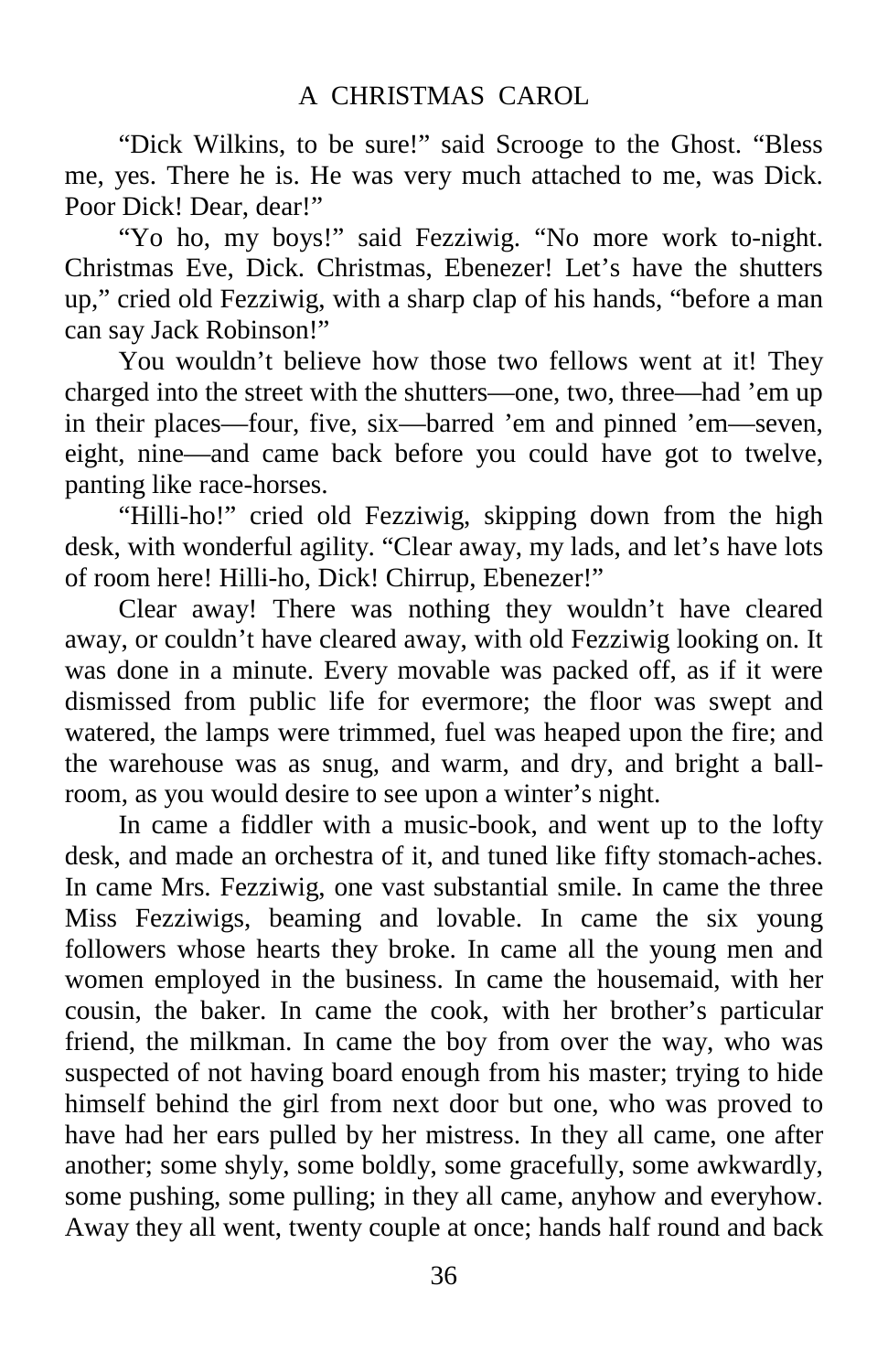again the other way; down the middle and up again; round and round in various stages of affectionate grouping; old top couple always turning up in the wrong place; new top couple starting off again, as soon as they got there; all top couples at last, and not a bottom one to help them! When this result was brought about, old Fezziwig, clapping his hands to stop the dance, cried out, "Well done!" and the fiddler plunged his hot face into a pot of porter, especially provided for that purpose. But scorning rest, upon his reappearance, he instantly began again, though there were no dancers yet, as if the other fiddler had been carried home, exhausted, on a shutter, and he were a bran-new man resolved to beat him out of sight, or perish.

There were more dances, and there were forfeits, and more dances, and there was cake, and there was negus, and there was a great piece of Cold Roast, and there was a great piece of Cold Boiled, and there were mince-pies, and plenty of beer. But the great effect of the evening came after the Roast and Boiled, when the fiddler (an artful dog, mind! The sort of man who knew his business better than you or I could have told it him!) struck up "Sir Roger de Coverley." Then old Fezziwig stood out to dance with Mrs. Fezziwig. Top couple, too; with a good stiff piece of work cut out for them; three or four and twenty pair of partners; people who were not to be trifled with; people who *would* dance, and had no notion of walking.

But if they had been twice as many—ah, four times—old Fezziwig would have been a match for them, and so would Mrs. Fezziwig. As to *her*, she was worthy to be his partner in every sense of the term. If that's not high praise, tell me higher, and I'll use it. A positive light appeared to issue from Fezziwig's calves. They shone in every part of the dance like moons. You couldn't have predicted, at any given time, what would have become of them next. And when old Fezziwig and Mrs. Fezziwig had gone all through the dance; advance and retire, both hands to your partner, bow and curtsey, corkscrew, thread-the-needle, and back again to your place; Fezziwig "cut"—cut so deftly, that he appeared to wink with his legs, and came upon his feet again without a stagger.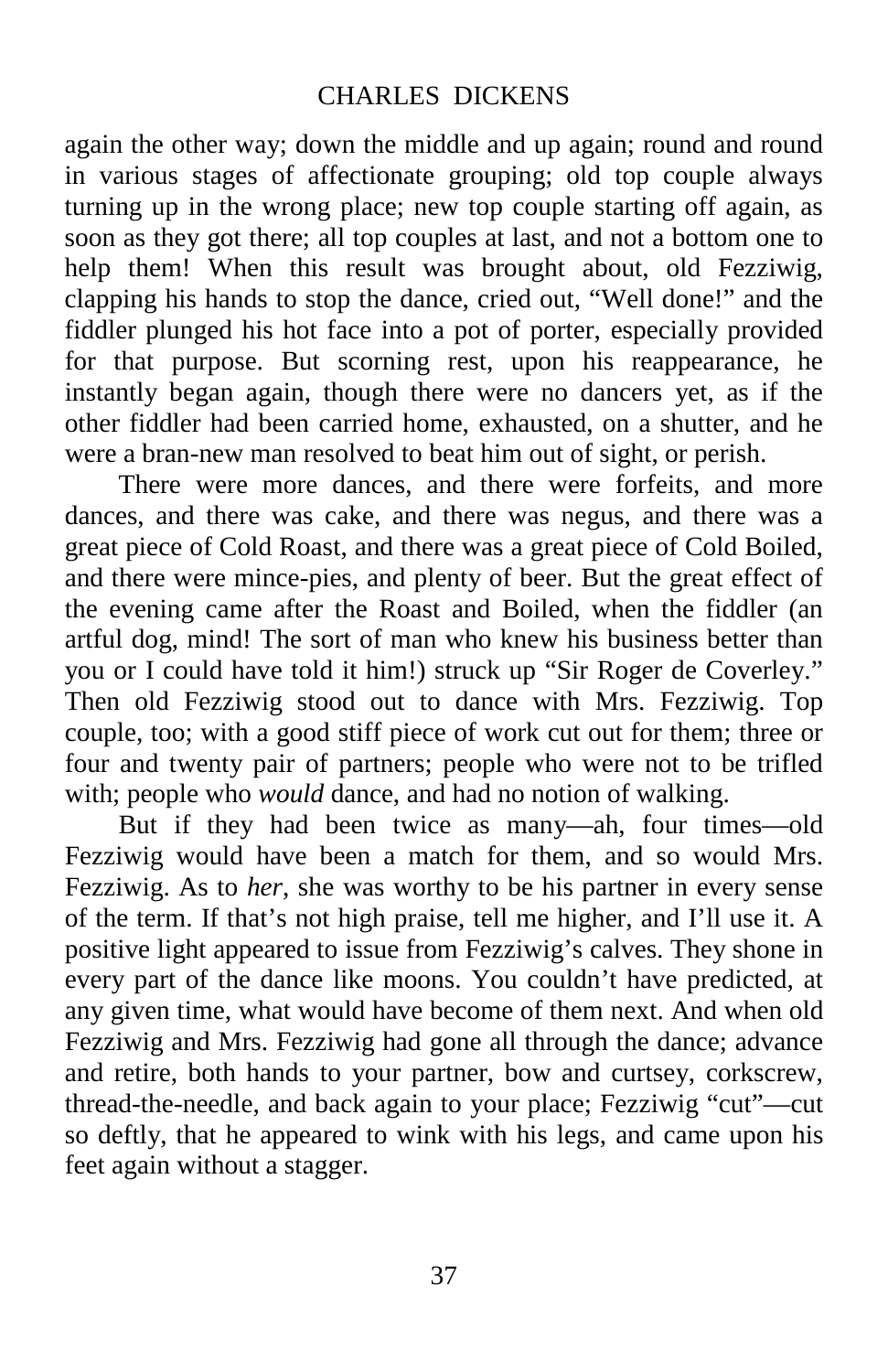### A CHRISTMAS CAROL



*Mr. Fezziwig's Ball*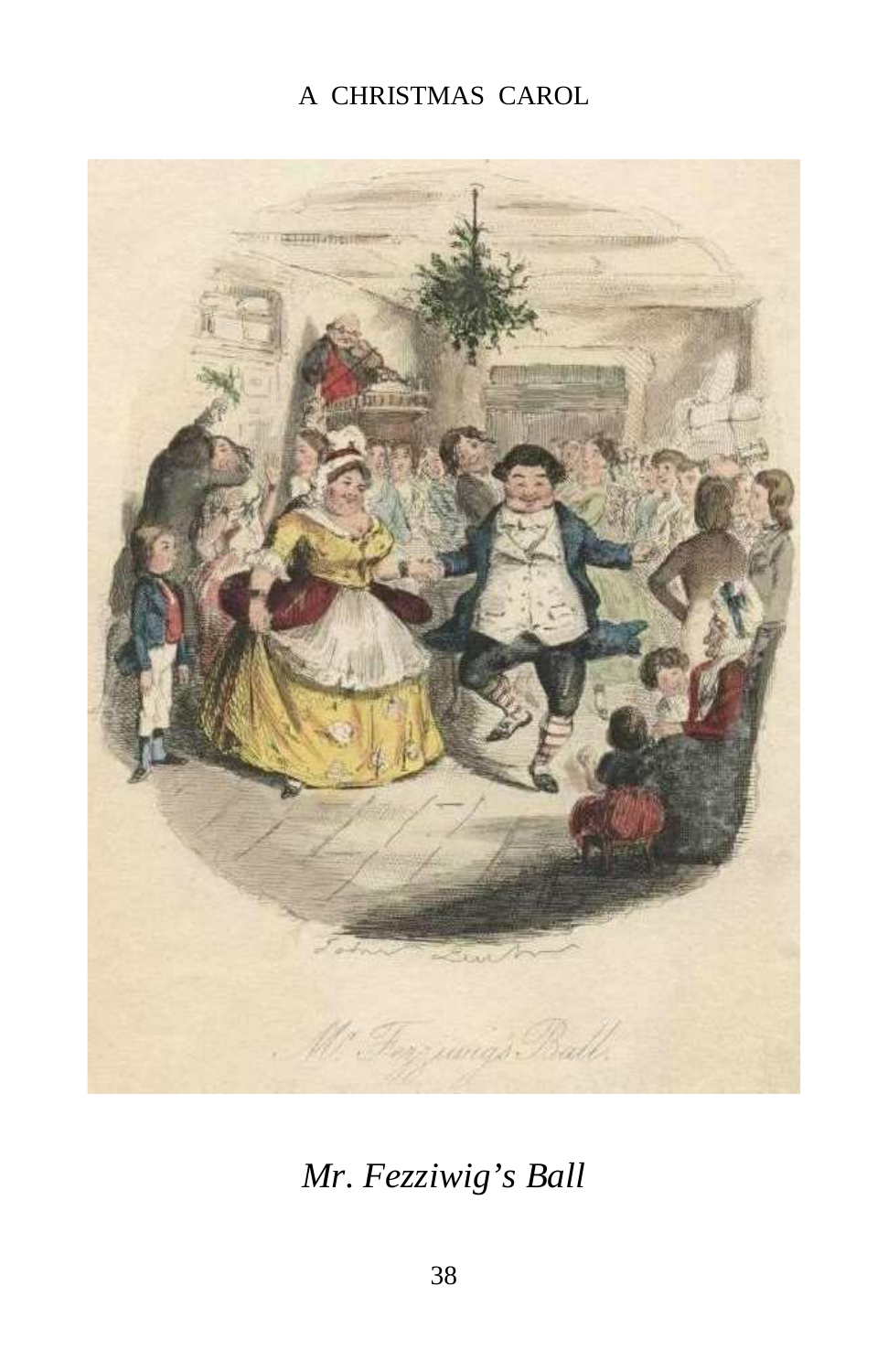#### CHARLES DICKENS

When the clock struck eleven, this domestic ball broke up. Mr. and Mrs. Fezziwig took their stations, one on either side of the door, and shaking hands with every person individually as he or she went out, wished him or her a Merry Christmas. When everybody had retired but the two 'prentices, they did the same to them; and thus the cheerful voices died away, and the lads were left to their beds; which were under a counter in the back-shop.

During the whole of this time, Scrooge had acted like a man out of his wits. His heart and soul were in the scene, and with his former self. He corroborated everything, remembered everything, enjoyed everything, and underwent the strangest agitation. It was not until now, when the bright faces of his former self and Dick were turned from them, that he remembered the Ghost, and became conscious that it was looking full upon him, while the light upon its head burnt very clear.

"A small matter," said the Ghost, "to make these silly folks so full of gratitude."

"Small!" echoed Scrooge.

The Spirit signed to him to listen to the two apprentices, who were pouring out their hearts in praise of Fezziwig: and when he had done so, said,

"Why! Is it not? He has spent but a few pounds of your mortal money: three or four perhaps. Is that so much that he deserves this praise?"

"It isn't that," said Scrooge, heated by the remark, and speaking unconsciously like his former, not his latter, self. "It isn't that, Spirit. He has the power to render us happy or unhappy; to make our service light or burdensome; a pleasure or a toil. Say that his power lies in words and looks; in things so slight and insignificant that it is impossible to add and count 'em up: what then? The happiness he gives, is quite as great as if it cost a fortune."

He felt the Spirit's glance, and stopped.

"What is the matter?" asked the Ghost.

"Nothing particular," said Scrooge.

"Something, I think?" the Ghost insisted.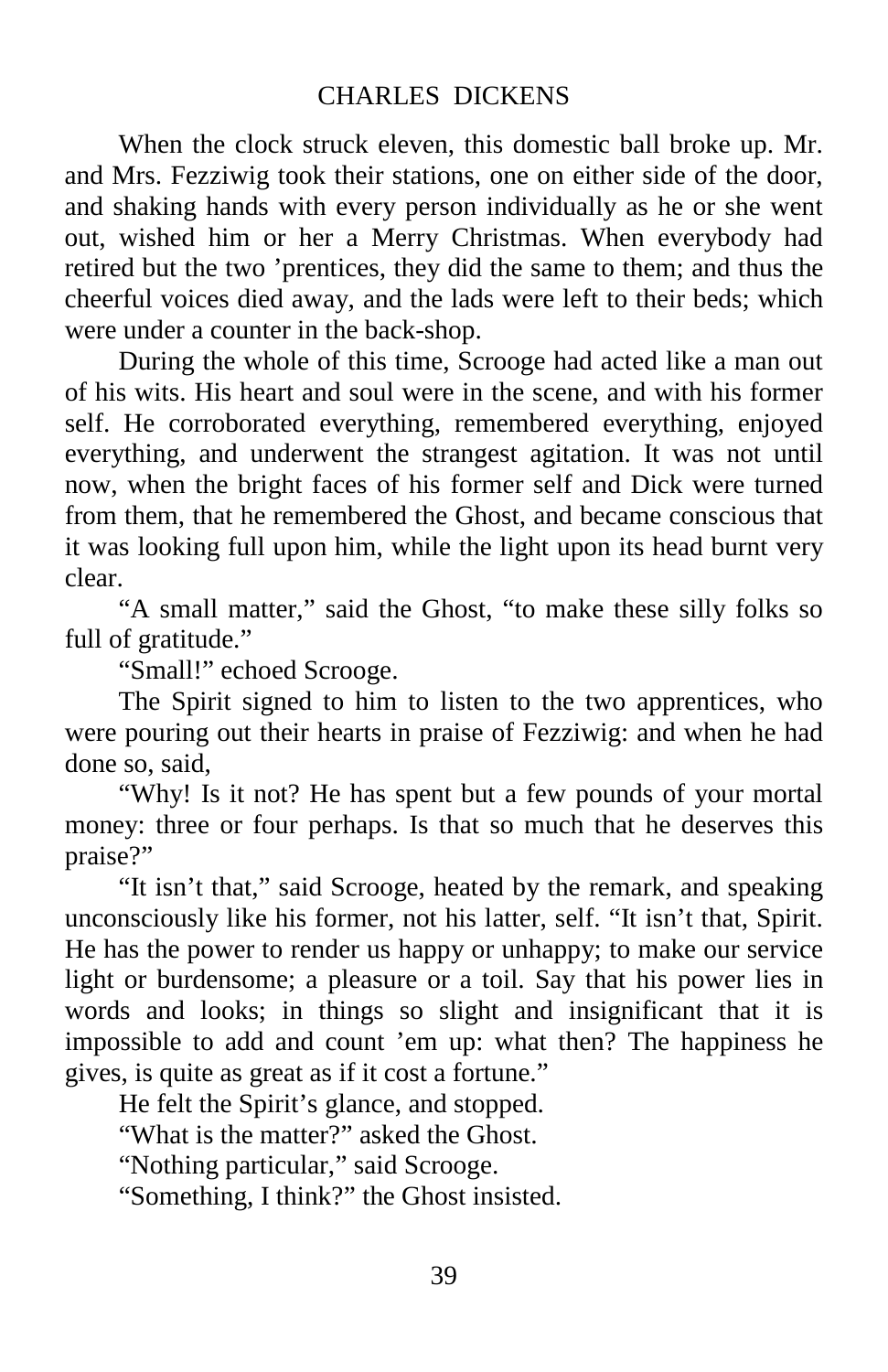"No," said Scrooge, "No. I should like to be able to say a word or two to my clerk just now. That's all."

His former self turned down the lamps as he gave utterance to the wish; and Scrooge and the Ghost again stood side by side in the open air.

"My time grows short," observed the Spirit. "Quick!"

This was not addressed to Scrooge, or to any one whom he could see, but it produced an immediate effect. For again Scrooge saw himself. He was older now; a man in the prime of life. His face had not the harsh and rigid lines of later years; but it had begun to wear the signs of care and avarice. There was an eager, greedy, restless motion in the eye, which showed the passion that had taken root, and where the shadow of the growing tree would fall.

He was not alone, but sat by the side of a fair young girl in a mourning-dress: in whose eyes there were tears, which sparkled in the light that shone out of the Ghost of Christmas Past.

"It matters little," she said, softly. "To you, very little. Another idol has displaced me; and if it can cheer and comfort you in time to come, as I would have tried to do, I have no just cause to grieve."

"What Idol has displaced you?" he rejoined.

"A golden one."

"This is the even-handed dealing of the world!" he said. "There is nothing on which it is so hard as poverty; and there is nothing it professes to condemn with such severity as the pursuit of wealth!"

"You fear the world too much," she answered, gently. "All your other hopes have merged into the hope of being beyond the chance of its sordid reproach. I have seen your nobler aspirations fall off one by one, until the master-passion, Gain, engrosses you. Have I not?"

"What then?" he retorted. "Even if I have grown so much wiser, what then? I am not changed towards you."

She shook her head.

"Am I?"

"Our contract is an old one. It was made when we were both poor and content to be so, until, in good season, we could improve our worldly fortune by our patient industry. You *are* changed. When it was made, you were another man."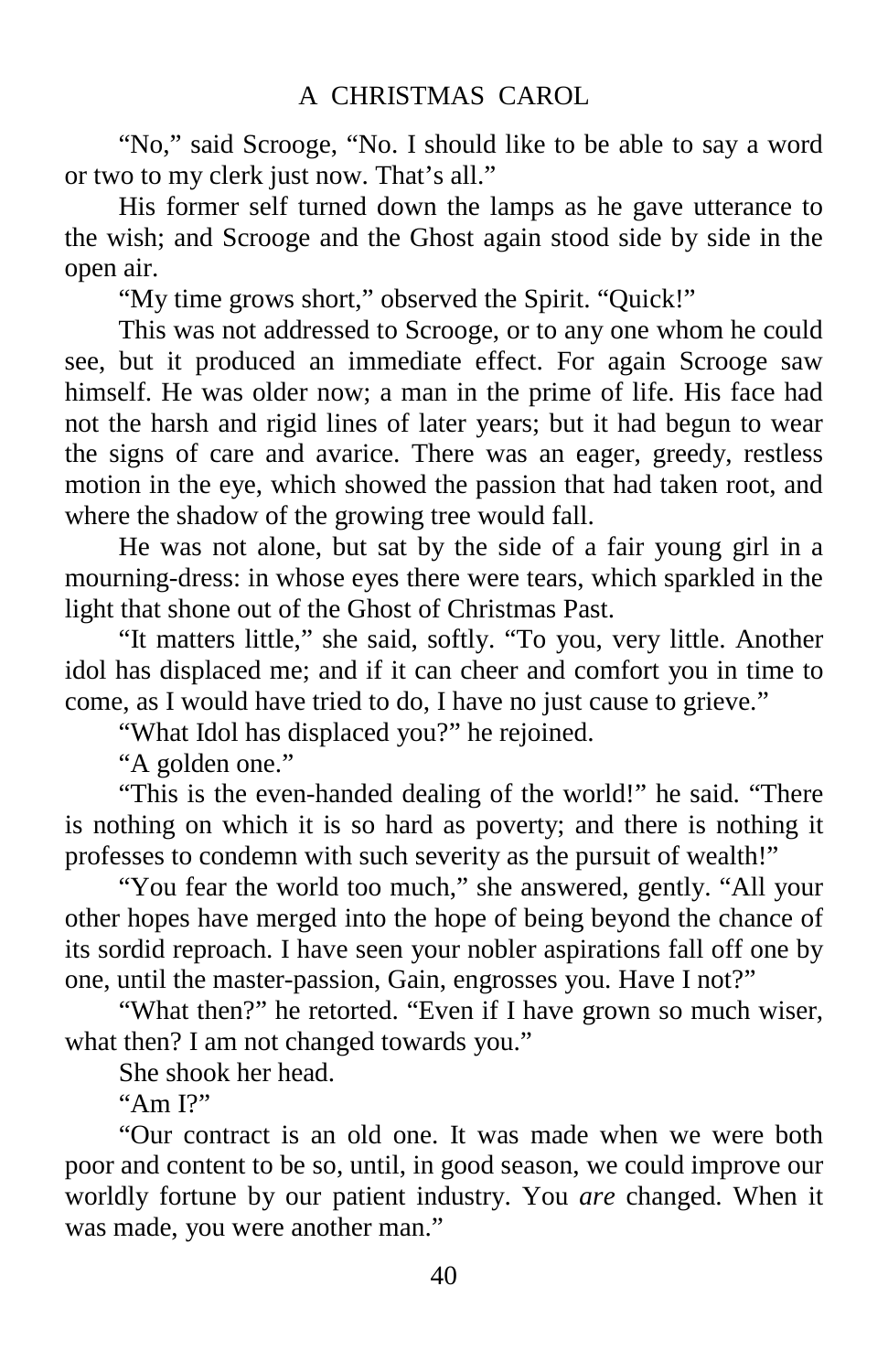"I was a boy," he said impatiently.

"Your own feeling tells you that you were not what you are," she returned. "I am. That which promised happiness when we were one in heart, is fraught with misery now that we are two. How often and how keenly I have thought of this, I will not say. It is enough that I *have* thought of it, and can release you."

"Have I ever sought release?"

"In words. No. Never."

"In what, then?"

"In a changed nature; in an altered spirit; in another atmosphere of life; another Hope as its great end. In everything that made my love of any worth or value in your sight. If this had never been between us," said the girl, looking mildly, but with steadiness, upon him; "tell me, would you seek me out and try to win me now? Ah, no!"

He seemed to yield to the justice of this supposition, in spite of himself. But he said with a struggle, "You think not."

"I would gladly think otherwise if I could," she answered, "Heaven knows! When *I* have learned a Truth like this, I know how strong and irresistible it must be. But if you were free to-day, tomorrow, yesterday, can even I believe that you would choose a dowerless girl—you who, in your very confidence with her, weigh everything by Gain: or, choosing her, if for a moment you were false enough to your one guiding principle to do so, do I not know that your repentance and regret would surely follow? I do; and I release you. With a full heart, for the love of him you once were."

He was about to speak; but with her head turned from him, she resumed.

"You may—the memory of what is past half makes me hope you will—have pain in this. A very, very brief time, and you will dismiss the recollection of it, gladly, as an unprofitable dream, from which it happened well that you awoke. May you be happy in the life you have chosen!"

She left him, and they parted.

"Spirit!" said Scrooge, "show me no more! Conduct me home. Why do you delight to torture me?"

"One shadow more!" exclaimed the Ghost.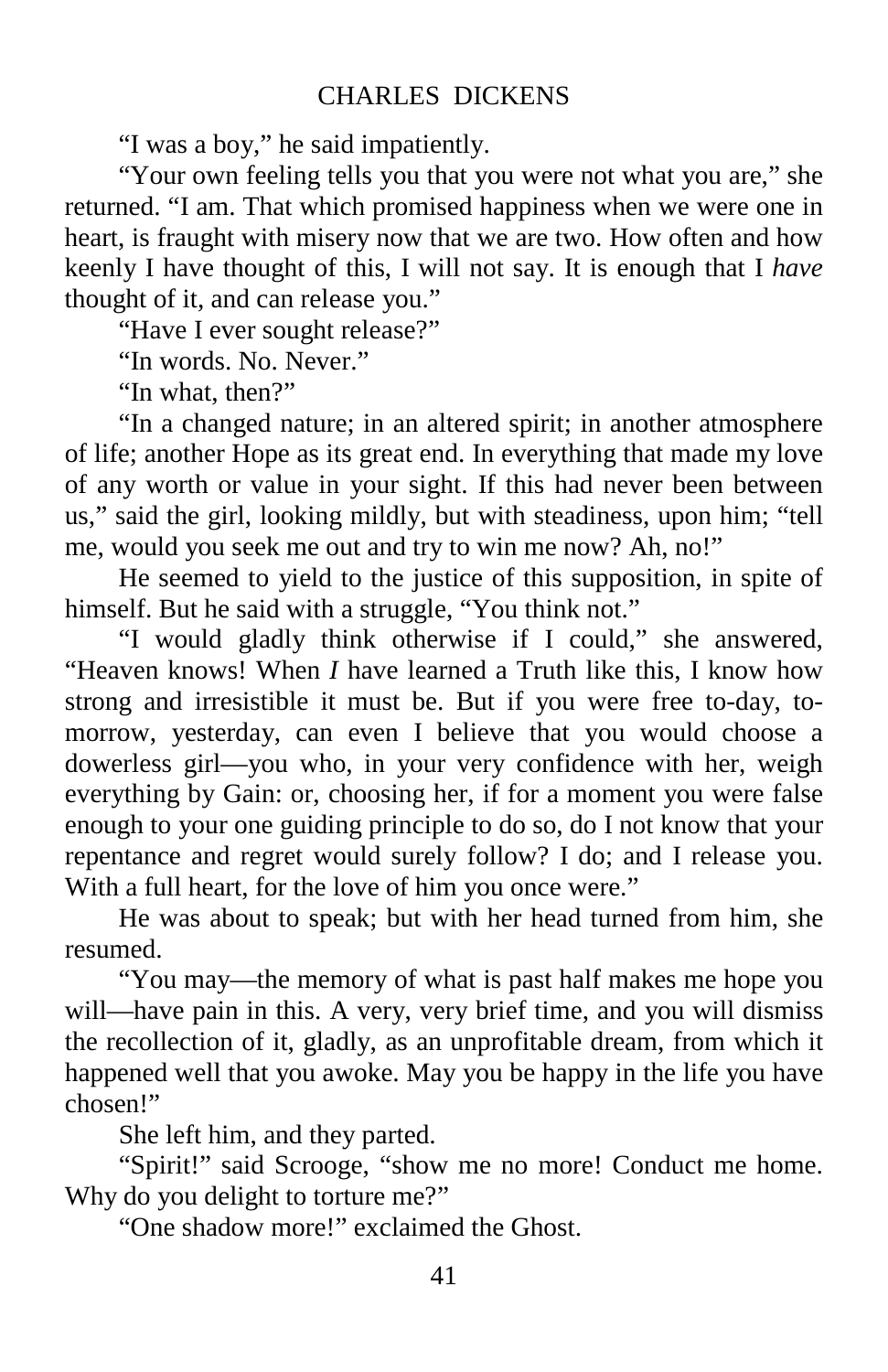"No more!" cried Scrooge. "No more. I don't wish to see it. Show me no more!"

But the relentless Ghost pinioned him in both his arms, and forced him to observe what happened next.

They were in another scene and place; a room, not very large or handsome, but full of comfort. Near to the winter fire sat a beautiful young girl, so like that last that Scrooge believed it was the same, until he saw *her*, now a comely matron, sitting opposite her daughter. The noise in this room was perfectly tumultuous, for there were more children there, than Scrooge in his agitated state of mind could count; and, unlike the celebrated herd in the poem, they were not forty children conducting themselves like one, but every child was conducting itself like forty. The consequences were uproarious beyond belief; but no one seemed to care; on the contrary, the mother and daughter laughed heartily, and enjoyed it very much; and the latter, soon beginning to mingle in the sports, got pillaged by the young brigands most ruthlessly. What would I not have given to be one of them! Though I never could have been so rude, no, no! I wouldn't for the wealth of all the world have crushed that braided hair, and torn it down; and for the precious little shoe, I wouldn't have plucked it off, God bless my soul! to save my life. As to measuring her waist in sport, as they did, bold young brood, I couldn't have done it; I should have expected my arm to have grown round it for a punishment, and never come straight again. And yet I should have dearly liked, I own, to have touched her lips; to have questioned her, that she might have opened them; to have looked upon the lashes of her downcast eyes, and never raised a blush; to have let loose waves of hair, an inch of which would be a keepsake beyond price: in short, I should have liked, I do confess, to have had the lightest licence of a child, and yet to have been man enough to know its value.

But now a knocking at the door was heard, and such a rush immediately ensued that she with laughing face and plundered dress was borne towards it the centre of a flushed and boisterous group, just in time to greet the father, who came home attended by a man laden with Christmas toys and presents. Then the shouting and the struggling, and the onslaught that was made on the defenceless porter!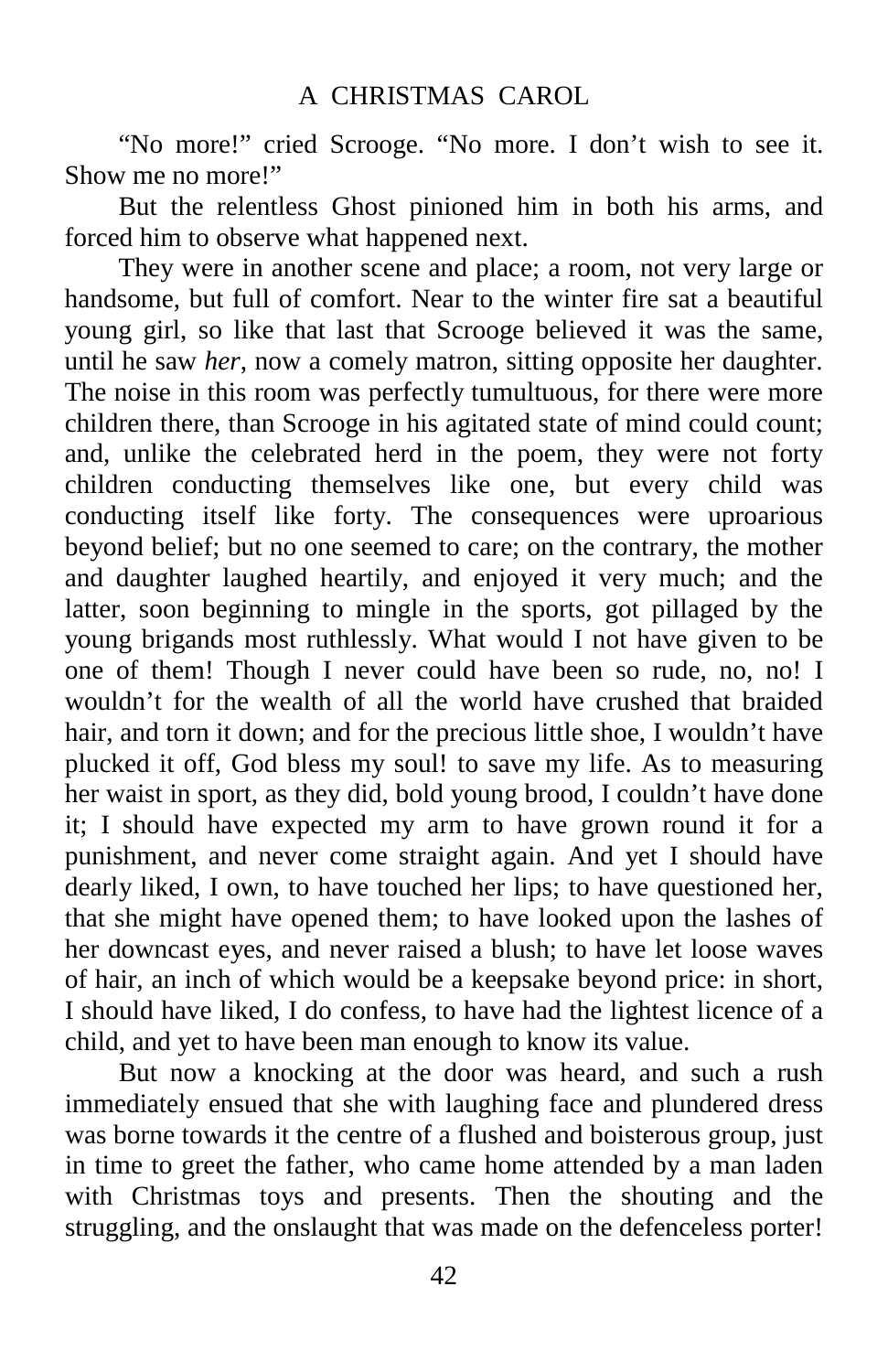#### CHARLES DICKENS

The scaling him with chairs for ladders to dive into his pockets, despoil him of brown-paper parcels, hold on tight by his cravat, hug him round his neck, pommel his back, and kick his legs in irrepressible affection! The shouts of wonder and delight with which the development of every package was received! The terrible announcement that the baby had been taken in the act of putting a doll's frying-pan into his mouth, and was more than suspected of having swallowed a fictitious turkey, glued on a wooden platter! The immense relief of finding this a false alarm! The joy, and gratitude, and ecstasy! They are all indescribable alike. It is enough that by degrees the children and their emotions got out of the parlour, and by one stair at a time, up to the top of the house; where they went to bed, and so subsided.

And now Scrooge looked on more attentively than ever, when the master of the house, having his daughter leaning fondly on him, sat down with her and her mother at his own fireside; and when he thought that such another creature, quite as graceful and as full of promise, might have called him father, and been a spring-time in the haggard winter of his life, his sight grew very dim indeed.

"Belle," said the husband, turning to his wife with a smile, "I saw an old friend of yours this afternoon."

"Who was it?"

"Guess!"

"How can I? Tut, don't I know?" she added in the same breath, laughing as he laughed. "Mr. Scrooge."

"Mr. Scrooge it was. I passed his office window; and as it was not shut up, and he had a candle inside, I could scarcely help seeing him. His partner lies upon the point of death, I hear; and there he sat alone. Quite alone in the world, I do believe."

"Spirit!" said Scrooge in a broken voice, "remove me from this place."

"I told you these were shadows of the things that have been," said the Ghost. "That they are what they are, do not blame me!"

"Remove me!" Scrooge exclaimed, "I cannot bear it!"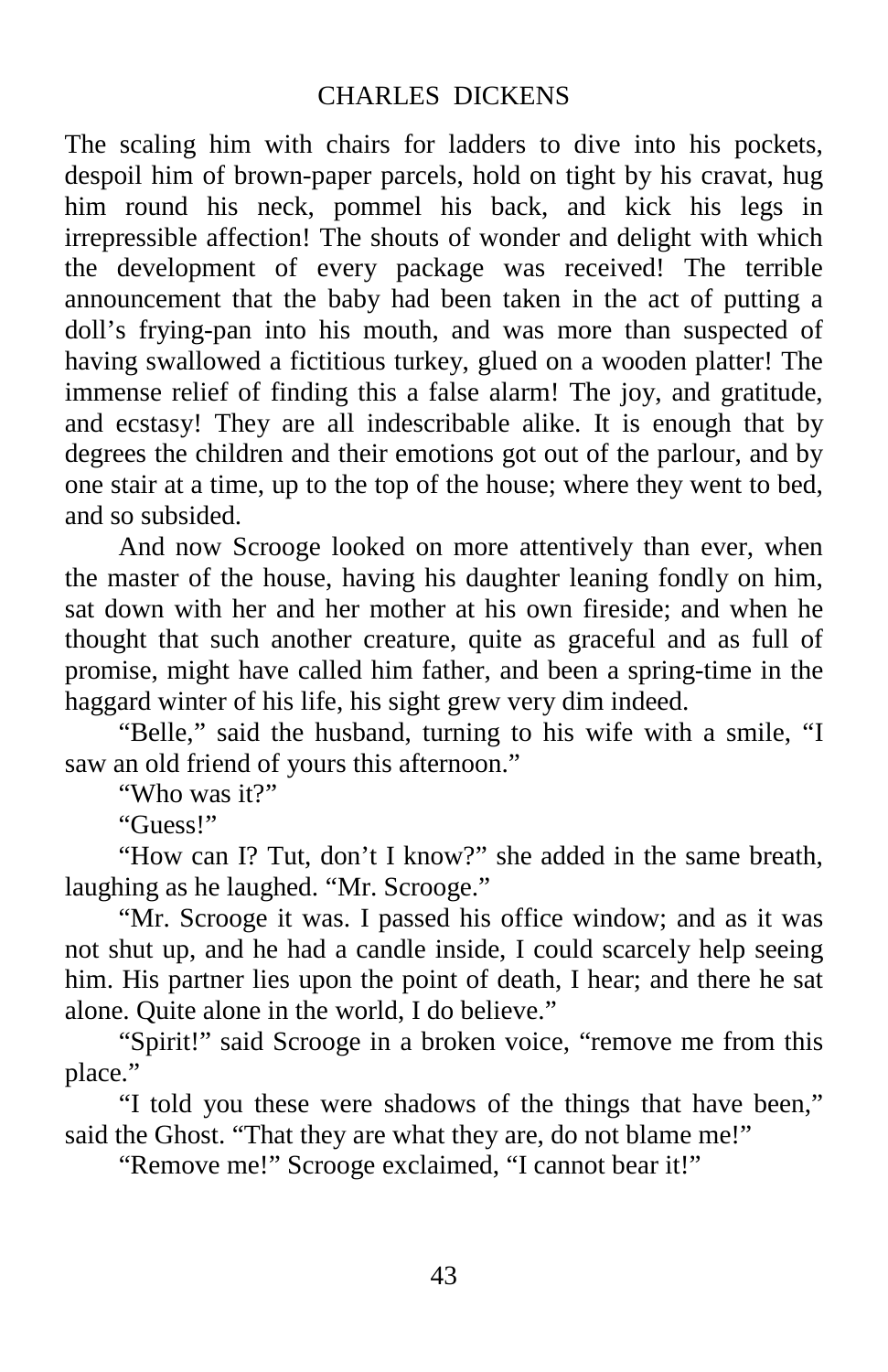#### A CHRISTMAS CAROL

He turned upon the Ghost, and seeing that it looked upon him with a face, in which in some strange way there were fragments of all the faces it had shown him, wrestled with it.

"Leave me! Take me back. Haunt me no longer!"

In the struggle, if that can be called a struggle in which the Ghost with no visible resistance on its own part was undisturbed by any effort of its adversary, Scrooge observed that its light was burning high and bright; and dimly connecting that with its influence over him, he seized the extinguisher-cap, and by a sudden action pressed it down upon its head.

The Spirit dropped beneath it, so that the extinguisher covered its whole form; but though Scrooge pressed it down with all his force, he could not hide the light, which streamed from under it, in an unbroken flood upon the ground.

He was conscious of being exhausted, and overcome by an irresistible drowsiness; and, further, of being in his own bed-room. He gave the cap a parting squeeze, in which his hand relaxed; and had barely time to reel to bed, before he sank into a heavy sleep.

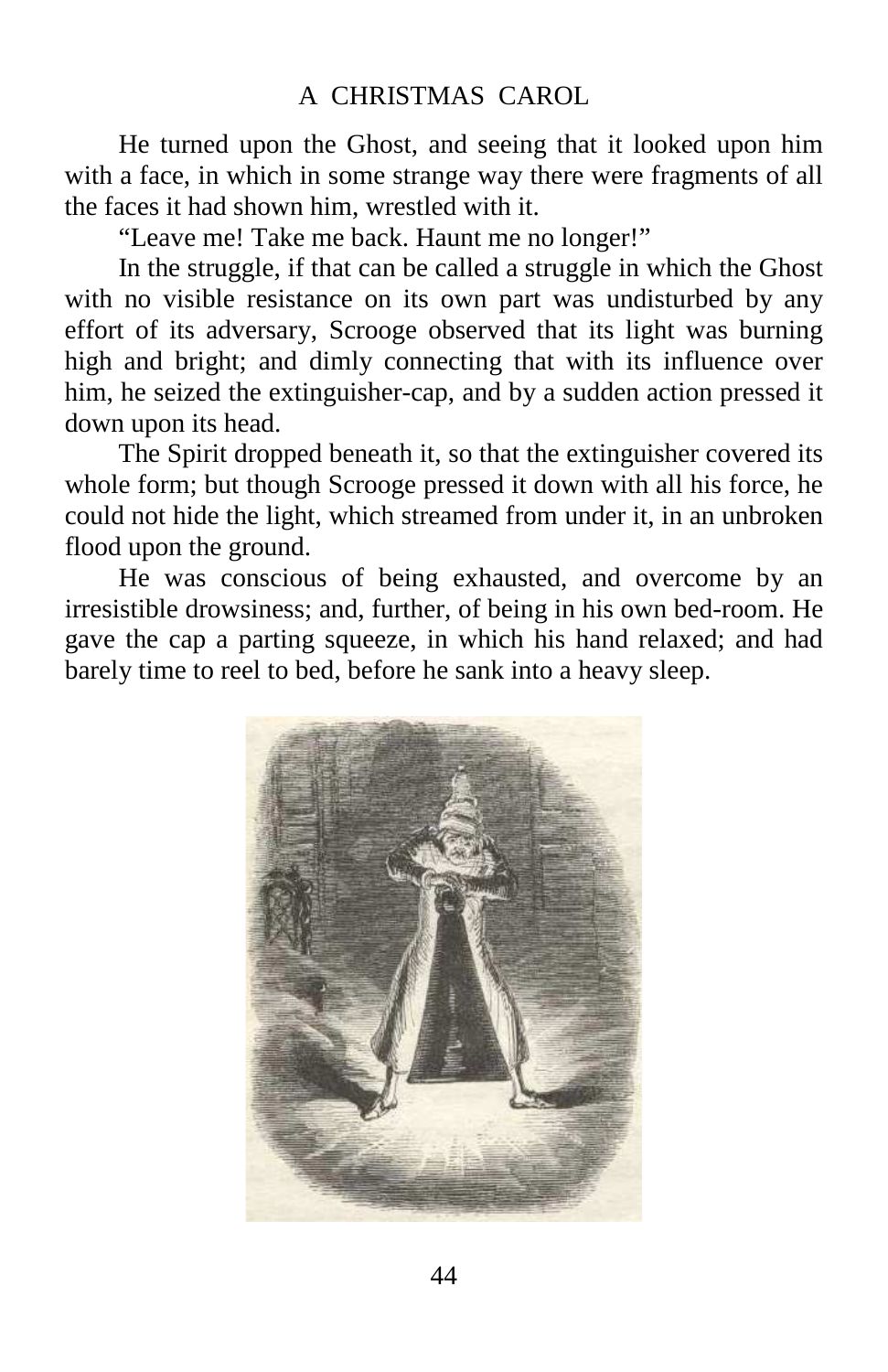## **STAVE III**

#### **THE SECOND OF THE THREE SPIRITS**

AWAKING in the middle of a prodigiously tough snore, and sitting up in bed to get his thoughts together, Scrooge had no occasion to be told that the bell was again upon the stroke of One. He felt that he was restored to consciousness in the right nick of time, for the especial purpose of holding a conference with the second messenger despatched to him through Jacob Marley's intervention. But, finding that he turned uncomfortably cold when he began to wonder which of his curtains this new spectre would draw back, he put them every one aside with his own hands, and lying down again, established a sharp look-out all round the bed. For, he wished to challenge the Spirit on the moment of its appearance, and did not wish to be taken by surprise, and made nervous.

Gentlemen of the free-and-easy sort, who plume themselves on being acquainted with a move or two, and being usually equal to the time-of-day, express the wide range of their capacity for adventure by observing that they are good for anything from pitch-and-toss to manslaughter; between which opposite extremes, no doubt, there lies a tolerably wide and comprehensive range of subjects. Without venturing for Scrooge quite as hardily as this, I don't mind calling on you to believe that he was ready for a good broad field of strange appearances, and that nothing between a baby and rhinoceros would have astonished him very much.

Now, being prepared for almost anything, he was not by any means prepared for nothing; and, consequently, when the Bell struck One, and no shape appeared, he was taken with a violent fit of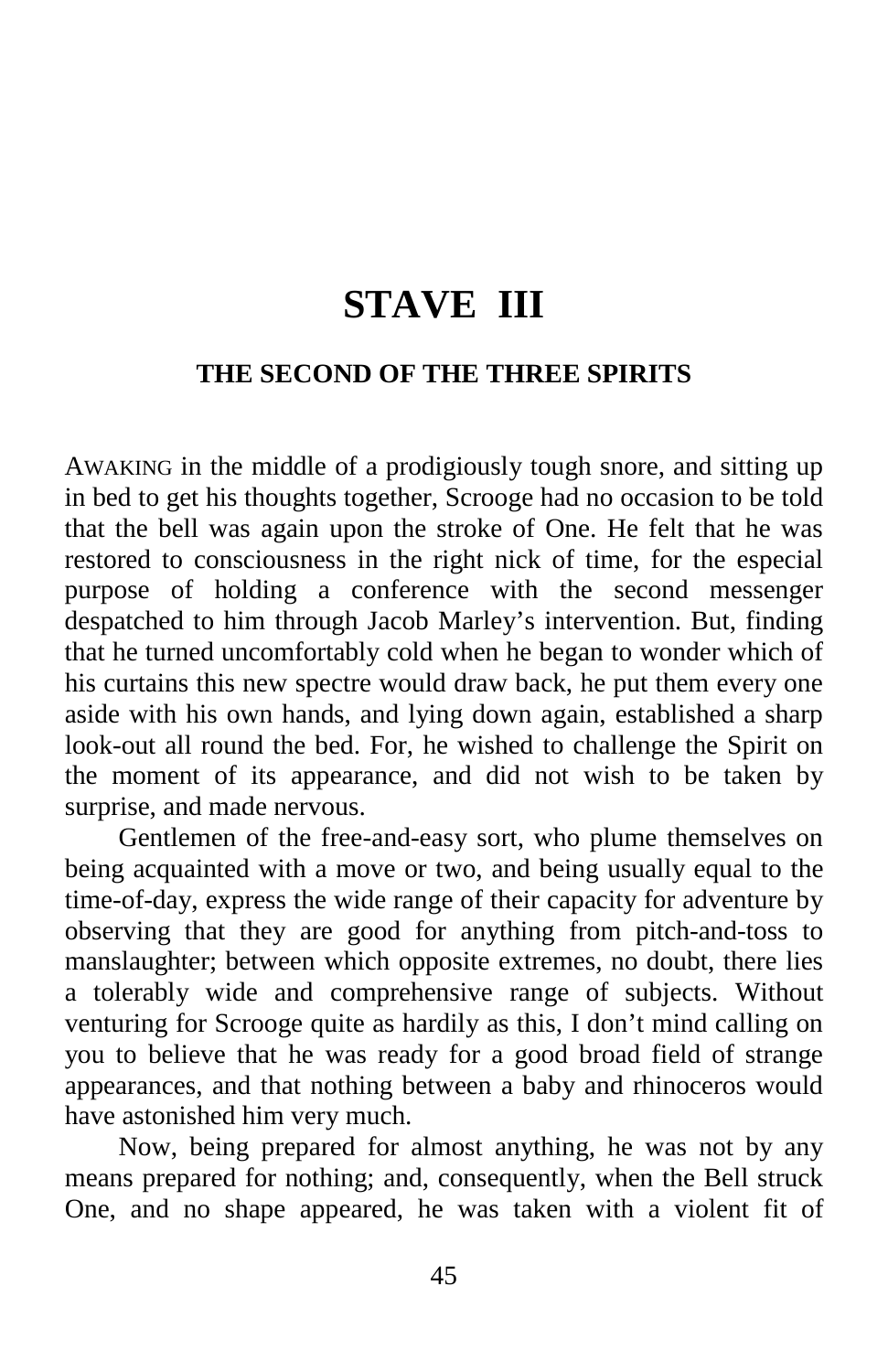#### A CHRISTMAS CAROL

trembling. Five minutes, ten minutes, a quarter of an hour went by, yet nothing came. All this time, he lay upon his bed, the very core and centre of a blaze of ruddy light, which streamed upon it when the clock proclaimed the hour; and which, being only light, was more alarming than a dozen ghosts, as he was powerless to make out what it meant, or would be at; and was sometimes apprehensive that he might be at that very moment an interesting case of spontaneous combustion, without having the consolation of knowing it. At last, however, he began to think—as you or I would have thought at first; for it is always the person not in the predicament who knows what ought to have been done in it, and would unquestionably have done it too—at last, I say, he began to think that the source and secret of this ghostly light might be in the adjoining room, from whence, on further tracing it, it seemed to shine. This idea taking full possession of his mind, he got up softly and shuffled in his slippers to the door.

The moment Scrooge's hand was on the lock, a strange voice called him by his name, and bade him enter. He obeyed.

It was his own room. There was no doubt about that. But it had undergone a surprising transformation. The walls and ceiling were so hung with living green, that it looked a perfect grove; from every part of which, bright gleaming berries glistened. The crisp leaves of holly, mistletoe, and ivy reflected back the light, as if so many little mirrors had been scattered there; and such a mighty blaze went roaring up the chimney, as that dull petrification of a hearth had never known in Scrooge's time, or Marley's, or for many and many a winter season gone. Heaped up on the floor, to form a kind of throne, were turkeys, geese, game, poultry, brawn, great joints of meat, sucking-pigs, long wreaths of sausages, mince-pies, plum-puddings, barrels of oysters, red-hot chestnuts, cherry-cheeked apples, juicy oranges, luscious pears, immense twelfth-cakes, and seething bowls of punch, that made the chamber dim with their delicious steam. In easy state upon this couch, there sat a jolly Giant, glorious to see; who bore a glowing torch, in shape not unlike Plenty's horn, and held it up, high up, to shed its light on Scrooge, as he came peeping round the door.

"Come in!" exclaimed the Ghost. "Come in! and know me better, man!"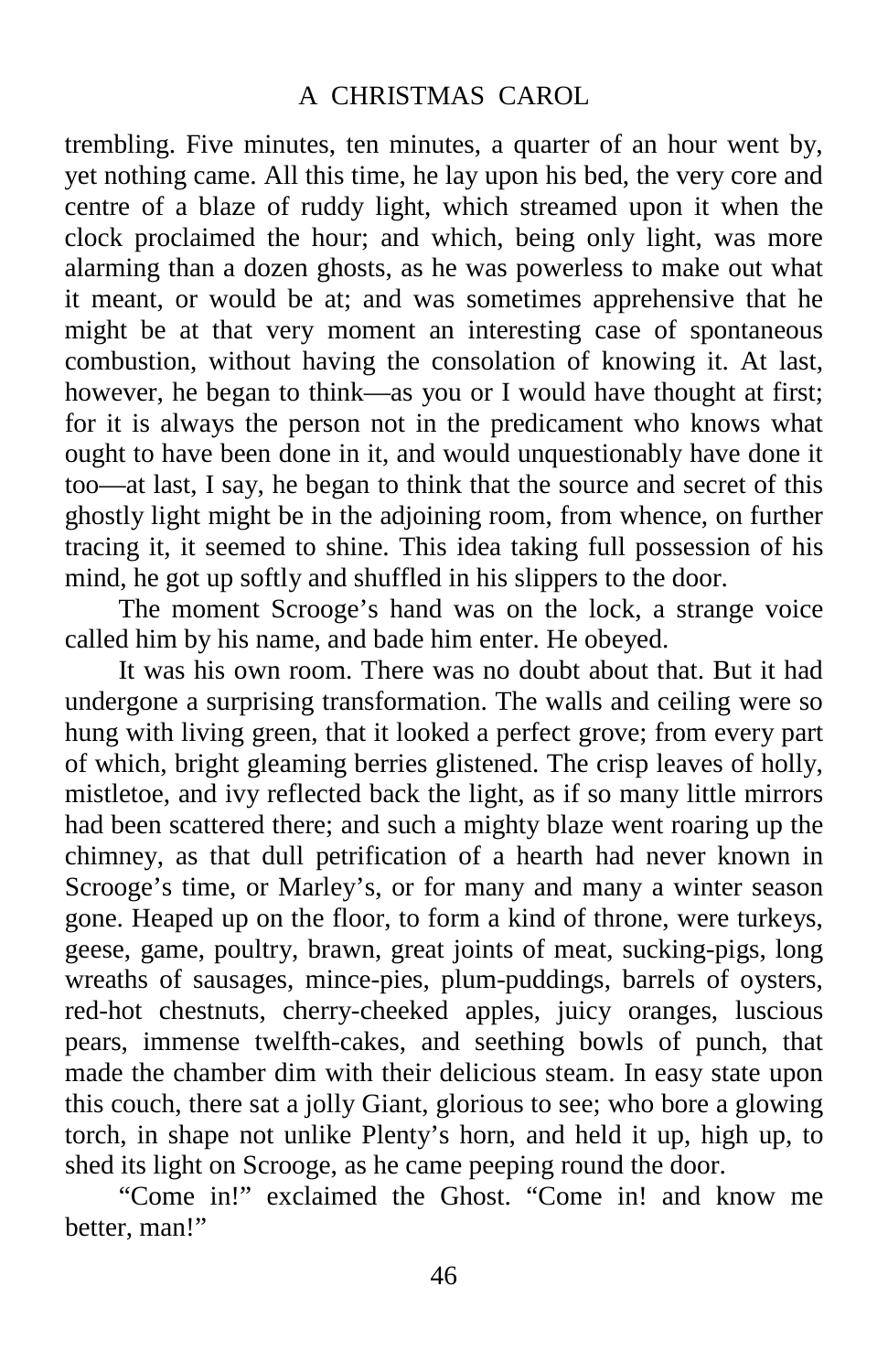### CHARLES DICKENS



*Scrooge's Third Visitor*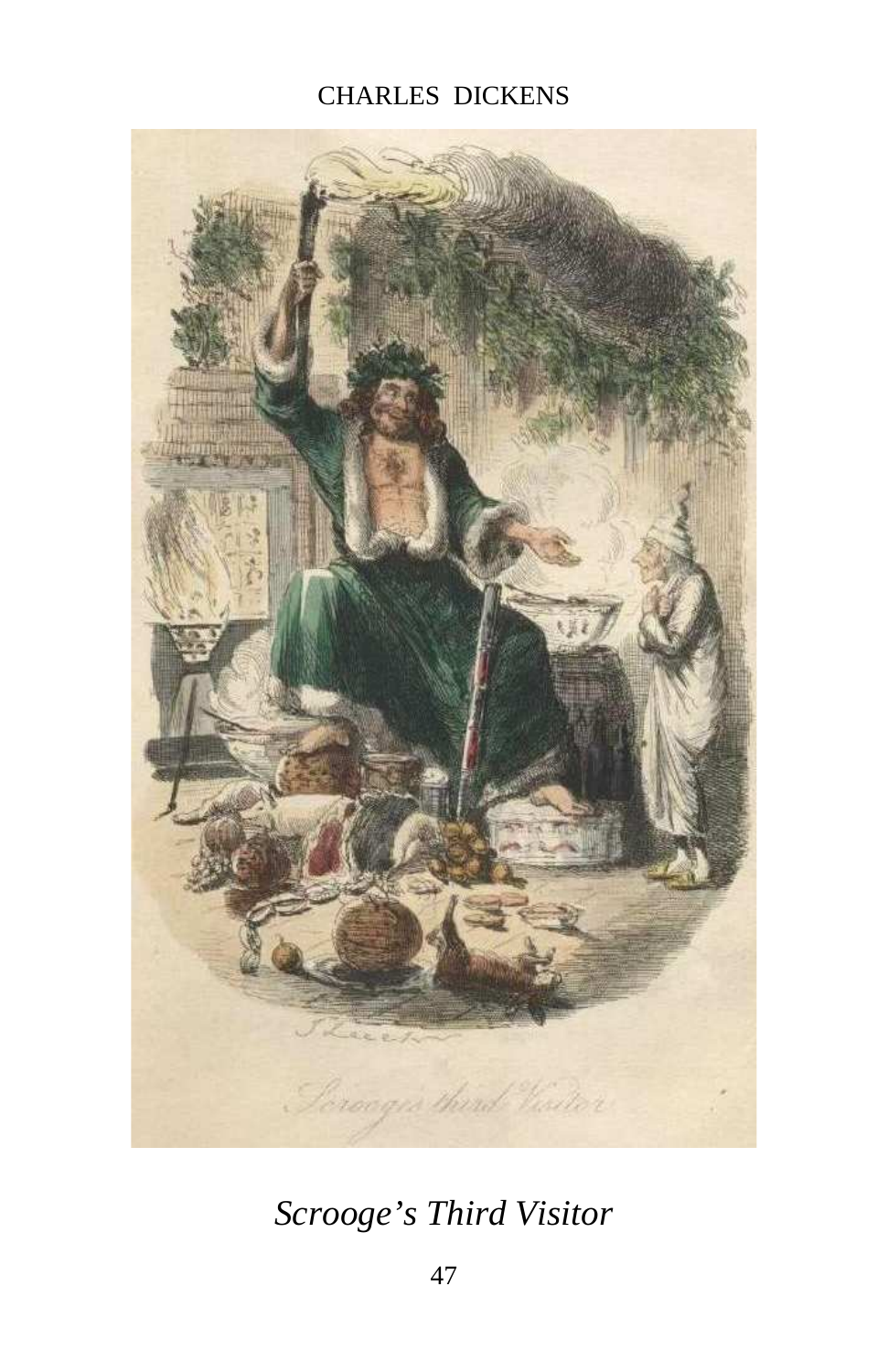Scrooge entered timidly, and hung his head before this Spirit. He was not the dogged Scrooge he had been; and though the Spirit's eyes were clear and kind, he did not like to meet them.

"I am the Ghost of Christmas Present," said the Spirit. "Look upon me!"

Scrooge reverently did so. It was clothed in one simple green robe, or mantle, bordered with white fur. This garment hung so loosely on the figure, that its capacious breast was bare, as if disdaining to be warded or concealed by any artifice. Its feet, observable beneath the ample folds of the garment, were also bare; and on its head it wore no other covering than a holly wreath, set here and there with shining icicles. Its dark brown curls were long and free; free as its genial face, its sparkling eye, its open hand, its cheery voice, its unconstrained demeanour, and its joyful air. Girded round its middle was an antique scabbard; but no sword was in it, and the ancient sheath was eaten up with rust.

"You have never seen the like of me before!" exclaimed the Spirit.

"Never," Scrooge made answer to it.

"Have never walked forth with the younger members of my family; meaning (for I am very young) my elder brothers born in these later years?" pursued the Phantom.

"I don't think I have," said Scrooge. "I am afraid I have not. Have you had many brothers, Spirit?"

"More than eighteen hundred," said the Ghost.

"A tremendous family to provide for!" muttered Scrooge.

The Ghost of Christmas Present rose.

"Spirit," said Scrooge submissively, "conduct me where you will. I went forth last night on compulsion, and I learnt a lesson which is working now. To-night, if you have aught to teach me, let me profit by it."

"Touch my robe!"

Scrooge did as he was told, and held it fast.

Holly, mistletoe, red berries, ivy, turkeys, geese, game, poultry, brawn, meat, pigs, sausages, oysters, pies, puddings, fruit, and punch, all vanished instantly. So did the room, the fire, the ruddy glow, the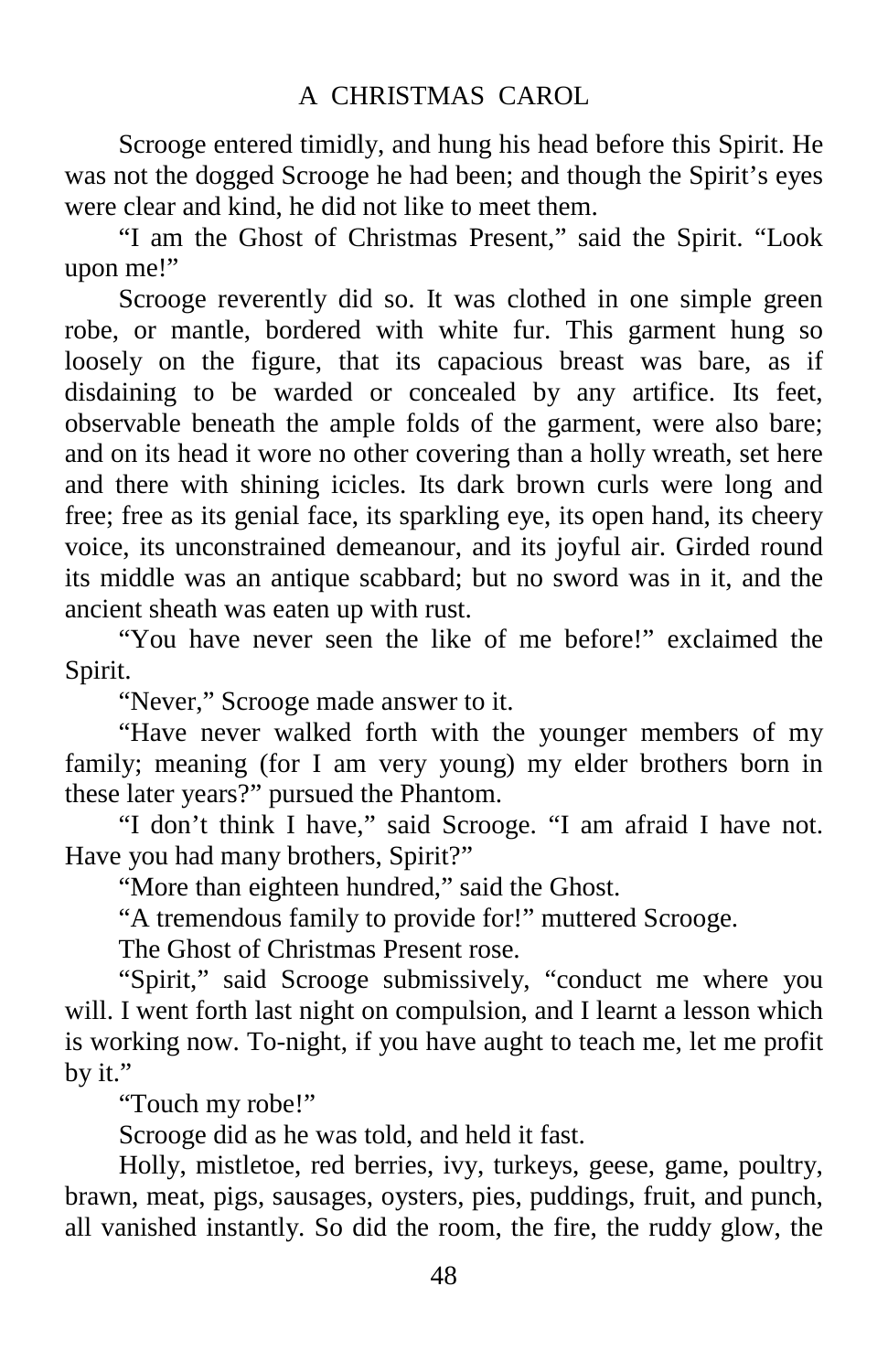hour of night, and they stood in the city streets on Christmas morning, where (for the weather was severe) the people made a rough, but brisk and not unpleasant kind of music, in scraping the snow from the pavement in front of their dwellings, and from the tops of their houses, whence it was mad delight to the boys to see it come plumping down into the road below, and splitting into artificial little snow-storms.

The house fronts looked black enough, and the windows blacker, contrasting with the smooth white sheet of snow upon the roofs, and with the dirtier snow upon the ground; which last deposit had been ploughed up in deep furrows by the heavy wheels of carts and waggons; furrows that crossed and re-crossed each other hundreds of times where the great streets branched off; and made intricate channels, hard to trace in the thick yellow mud and icy water. The sky was gloomy, and the shortest streets were choked up with a dingy mist, half thawed, half frozen, whose heavier particles descended in a shower of sooty atoms, as if all the chimneys in Great Britain had, by one consent, caught fire, and were blazing away to their dear hearts' content. There was nothing very cheerful in the climate or the town, and yet was there an air of cheerfulness abroad that the clearest summer air and brightest summer sun might have endeavoured to diffuse in vain.

For, the people who were shovelling away on the housetops were jovial and full of glee; calling out to one another from the parapets, and now and then exchanging a facetious snowball—better-natured missile far than many a wordy jest—laughing heartily if it went right and not less heartily if it went wrong. The poulterers' shops were still half open, and the fruiterers' were radiant in their glory. There were great, round, pot-bellied baskets of chestnuts, shaped like the waistcoats of jolly old gentlemen, lolling at the doors, and tumbling out into the street in their apoplectic opulence. There were ruddy, brown-faced, broad-girthed Spanish Onions, shining in the fatness of their growth like Spanish Friars, and winking from their shelves in wanton slyness at the girls as they went by, and glanced demurely at the hung-up mistletoe. There were pears and apples, clustered high in blooming pyramids; there were bunches of grapes, made, in the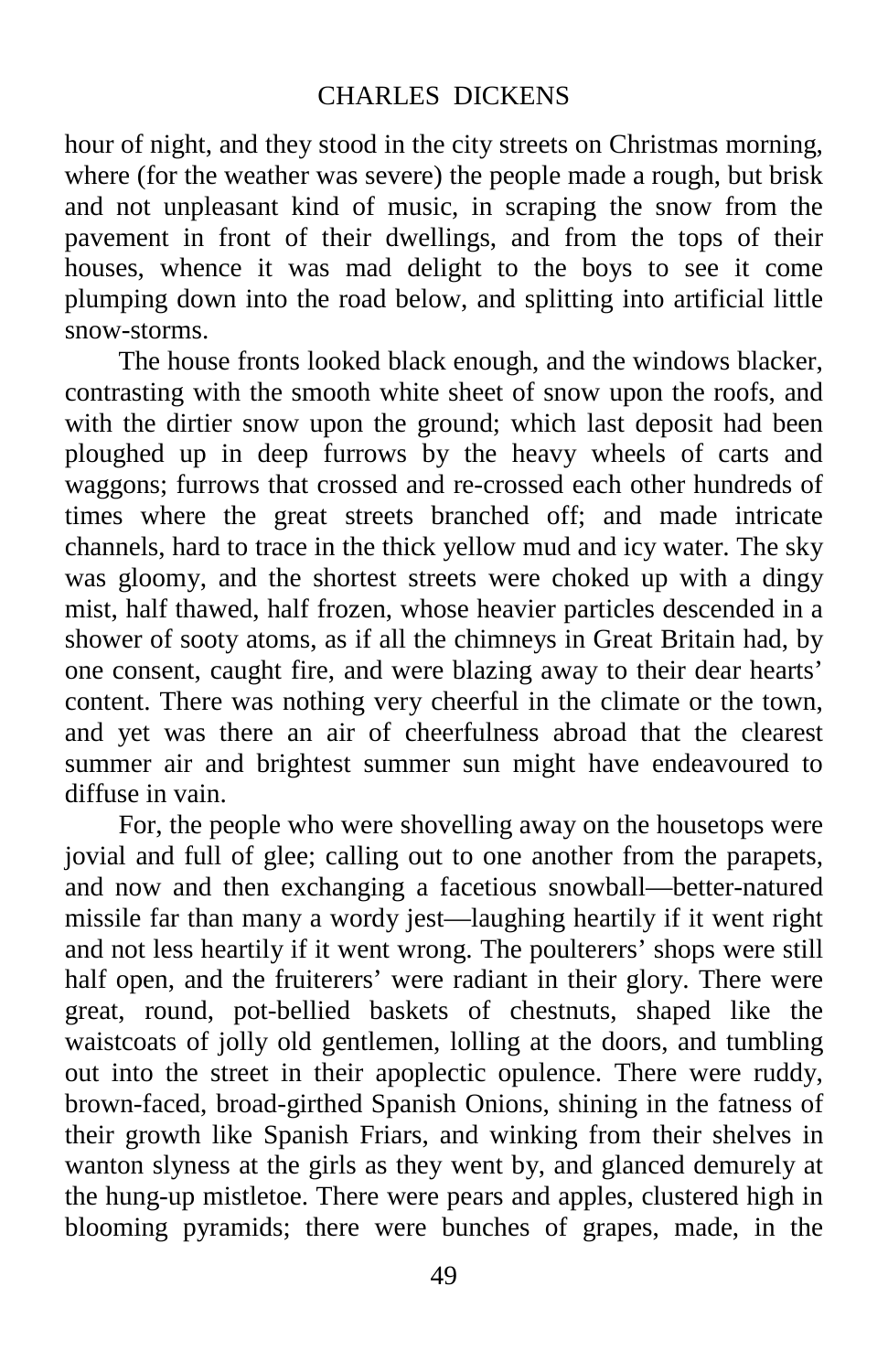#### A CHRISTMAS CAROL

shopkeepers' benevolence to dangle from conspicuous hooks, that people's mouths might water gratis as they passed; there were piles of filberts, mossy and brown, recalling, in their fragrance, ancient walks among the woods, and pleasant shufflings ankle deep through withered leaves; there were Norfolk Biffins, squat and swarthy, setting off the yellow of the oranges and lemons, and, in the great compactness of their juicy persons, urgently entreating and beseeching to be carried home in paper bags and eaten after dinner. The very gold and silver fish, set forth among these choice fruits in a bowl, though members of a dull and stagnant-blooded race, appeared to know that there was something going on; and, to a fish, went gasping round and round their little world in slow and passionless excitement.

The Grocers'! oh, the Grocers'! nearly closed, with perhaps two shutters down, or one; but through those gaps such glimpses! It was not alone that the scales descending on the counter made a merry sound, or that the twine and roller parted company so briskly, or that the canisters were rattled up and down like juggling tricks, or even that the blended scents of tea and coffee were so grateful to the nose, or even that the raisins were so plentiful and rare, the almonds so extremely white, the sticks of cinnamon so long and straight, the other spices so delicious, the candied fruits so caked and spotted with molten sugar as to make the coldest lookers-on feel faint and subsequently bilious. Nor was it that the figs were moist and pulpy, or that the French plums blushed in modest tartness from their highlydecorated boxes, or that everything was good to eat and in its Christmas dress; but the customers were all so hurried and so eager in the hopeful promise of the day, that they tumbled up against each other at the door, crashing their wicker baskets wildly, and left their purchases upon the counter, and came running back to fetch them, and committed hundreds of the like mistakes, in the best humour possible; while the Grocer and his people were so frank and fresh that the polished hearts with which they fastened their aprons behind might have been their own, worn outside for general inspection, and for Christmas daws to peck at if they chose.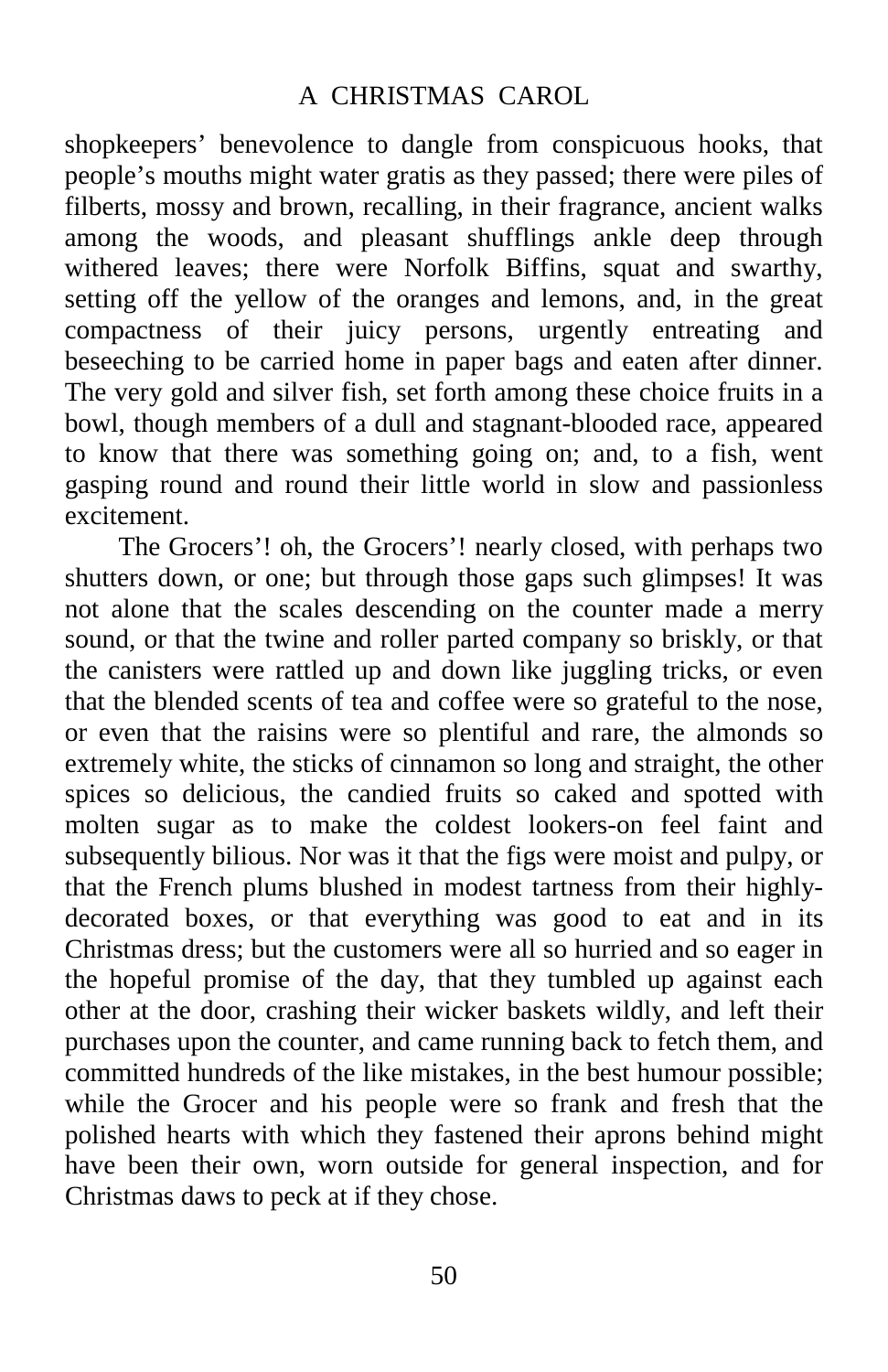But soon the steeples called good people all, to church and chapel, and away they came, flocking through the streets in their best clothes, and with their gayest faces. And at the same time there emerged from scores of bye-streets, lanes, and nameless turnings, innumerable people, carrying their dinners to the bakers' shops. The sight of these poor revellers appeared to interest the Spirit very much, for he stood with Scrooge beside him in a baker's doorway, and taking off the covers as their bearers passed, sprinkled incense on their dinners from his torch. And it was a very uncommon kind of torch, for once or twice when there were angry words between some dinner-carriers who had jostled each other, he shed a few drops of water on them from it, and their good humour was restored directly. For they said, it was a shame to quarrel upon Christmas Day. And so it was! God love it, so it was!

In time the bells ceased, and the bakers were shut up; and yet there was a genial shadowing forth of all these dinners and the progress of their cooking, in the thawed blotch of wet above each baker's oven; where the pavement smoked as if its stones were cooking too.

"Is there a peculiar flavour in what you sprinkle from your torch?" asked Scrooge.

"There is. My own."

"Would it apply to any kind of dinner on this day?" asked Scrooge.

"To any kindly given. To a poor one most."

"Why to a poor one most?" asked Scrooge.

"Because it needs it most."

"Spirit," said Scrooge, after a moment's thought, "I wonder you, of all the beings in the many worlds about us, should desire to cramp these people's opportunities of innocent enjoyment."

"I!" cried the Spirit.

"You would deprive them of their means of dining every seventh day, often the only day on which they can be said to dine at all," said Scrooge. "Wouldn't you?"

"I!" cried the Spirit.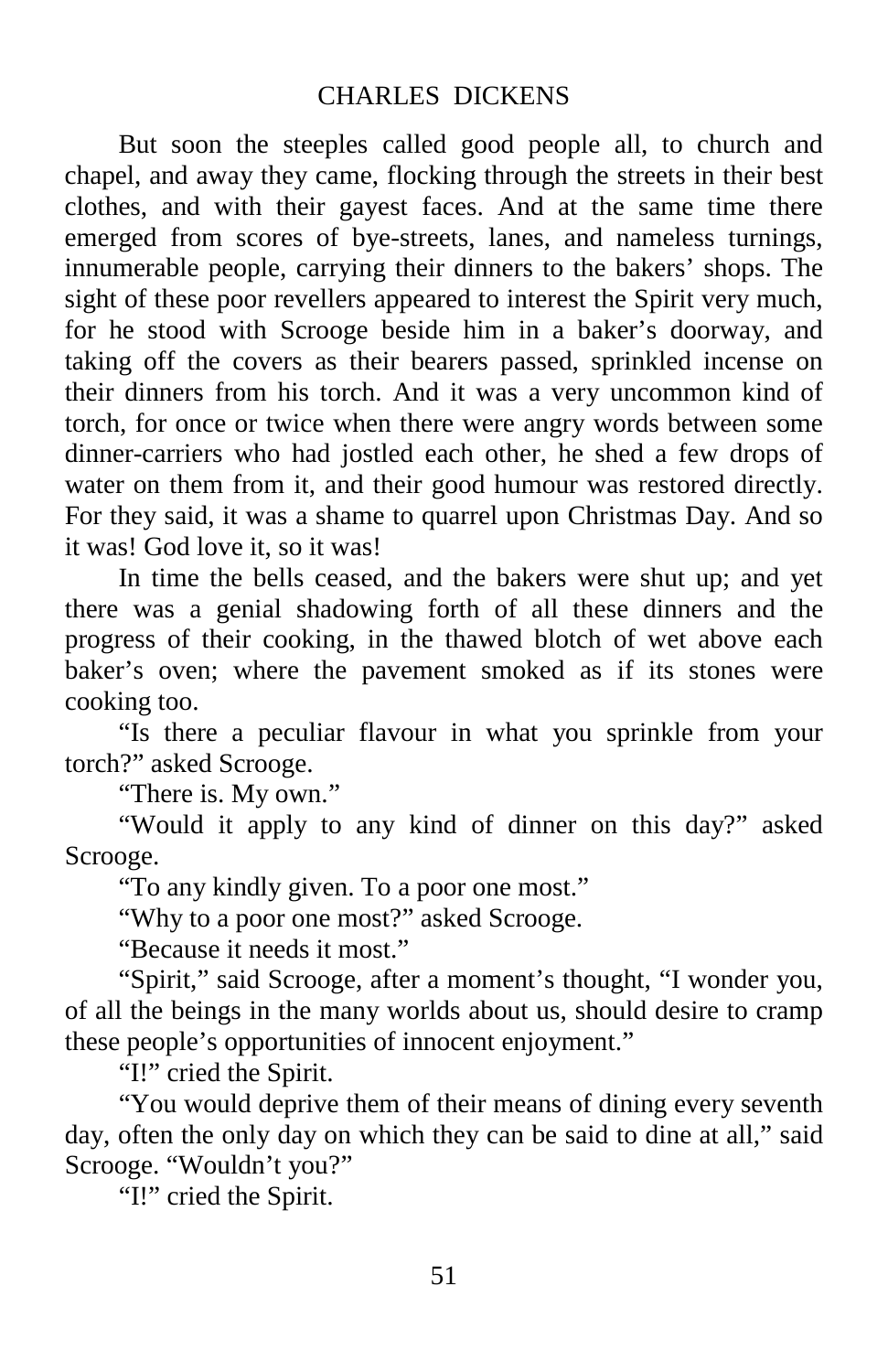#### A CHRISTMAS CAROL

"You seek to close these places on the Seventh Day?" said Scrooge. "And it comes to the same thing."

"*I* seek!" exclaimed the Spirit.

"Forgive me if I am wrong. It has been done in your name, or at least in that of your family," said Scrooge.

"There are some upon this earth of yours," returned the Spirit, "who lay claim to know us, and who do their deeds of passion, pride, ill-will, hatred, envy, bigotry, and selfishness in our name, who are as strange to us and all our kith and kin, as if they had never lived. Remember that, and charge their doings on themselves, not us."

Scrooge promised that he would; and they went on, invisible, as they had been before, into the suburbs of the town. It was a remarkable quality of the Ghost (which Scrooge had observed at the baker's), that notwithstanding his gigantic size, he could accommodate himself to any place with ease; and that he stood beneath a low roof quite as gracefully and like a supernatural creature, as it was possible he could have done in any lofty hall.

And perhaps it was the pleasure the good Spirit had in showing off this power of his, or else it was his own kind, generous, hearty nature, and his sympathy with all poor men, that led him straight to Scrooge's clerk's; for there he went, and took Scrooge with him, holding to his robe; and on the threshold of the door the Spirit smiled, and stopped to bless Bob Cratchit's dwelling with the sprinkling of his torch. Think of that! Bob had but fifteen "Bob" a-week himself; he pocketed on Saturdays but fifteen copies of his Christian name; and yet the Ghost of Christmas Present blessed his four-roomed house!

Then up rose Mrs. Cratchit, Cratchit's wife, dressed out but poorly in a twice-turned gown, but brave in ribbons, which are cheap and make a goodly show for sixpence; and she laid the cloth, assisted by Belinda Cratchit, second of her daughters, also brave in ribbons; while Master Peter Cratchit plunged a fork into the saucepan of potatoes, and getting the corners of his monstrous shirt collar (Bob's private property, conferred upon his son and heir in honour of the day) into his mouth, rejoiced to find himself so gallantly attired, and yearned to show his linen in the fashionable Parks. And now two smaller Cratchits, boy and girl, came tearing in, screaming that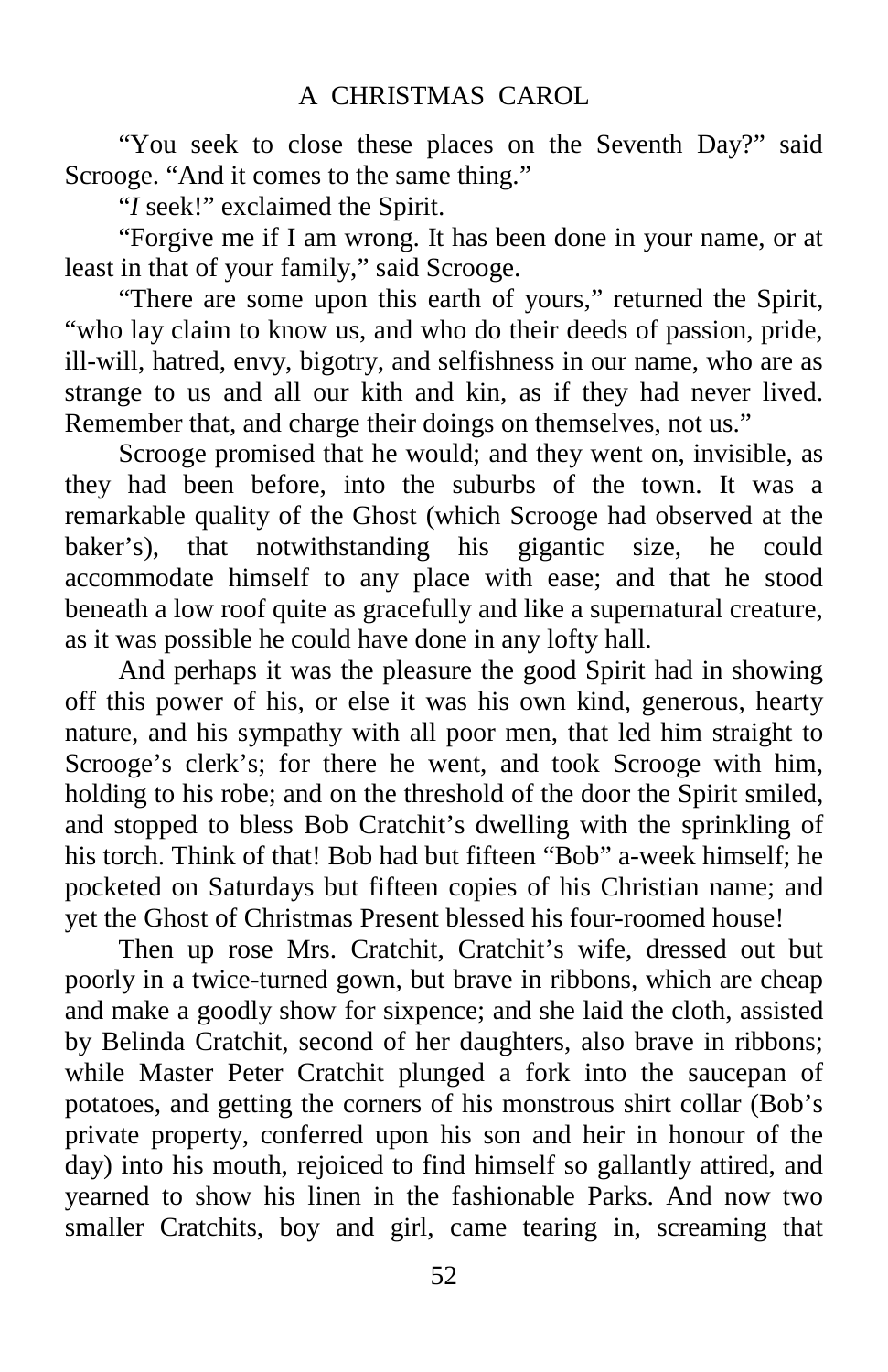outside the baker's they had smelt the goose, and known it for their own; and basking in luxurious thoughts of sage and onion, these young Cratchits danced about the table, and exalted Master Peter Cratchit to the skies, while he (not proud, although his collars nearly choked him) blew the fire, until the slow potatoes bubbling up, knocked loudly at the saucepan-lid to be let out and peeled.

"What has ever got your precious father then?" said Mrs. Cratchit. "And your brother, Tiny Tim! And Martha warn't as late last Christmas Day by half-an-hour?"

"Here's Martha, mother!" said a girl, appearing as she spoke.

"Here's Martha, mother!" cried the two young Cratchits. "Hurrah! There's *such* a goose, Martha!"

"Why, bless your heart alive, my dear, how late you are!" said Mrs. Cratchit, kissing her a dozen times, and taking off her shawl and bonnet for her with officious zeal.

"We'd a deal of work to finish up last night," replied the girl, "and had to clear away this morning, mother!"

"Well! Never mind so long as you are come," said Mrs. Cratchit. "Sit ye down before the fire, my dear, and have a warm, Lord bless ye!"

"No, no! There's father coming," cried the two young Cratchits, who were everywhere at once. "Hide, Martha, hide!"

So Martha hid herself, and in came little Bob, the father, with at least three feet of comforter exclusive of the fringe, hanging down before him; and his threadbare clothes darned up and brushed, to look seasonable; and Tiny Tim upon his shoulder. Alas for Tiny Tim, he bore a little crutch, and had his limbs supported by an iron frame!

"Why, where's our Martha?" cried Bob Cratchit, looking round.

"Not coming," said Mrs. Cratchit.

"Not coming!" said Bob, with a sudden declension in his high spirits; for he had been Tim's blood horse all the way from church, and had come home rampant. "Not coming upon Christmas Day!"

Martha didn't like to see him disappointed, if it were only in joke; so she came out prematurely from behind the closet door, and ran into his arms, while the two young Cratchits hustled Tiny Tim,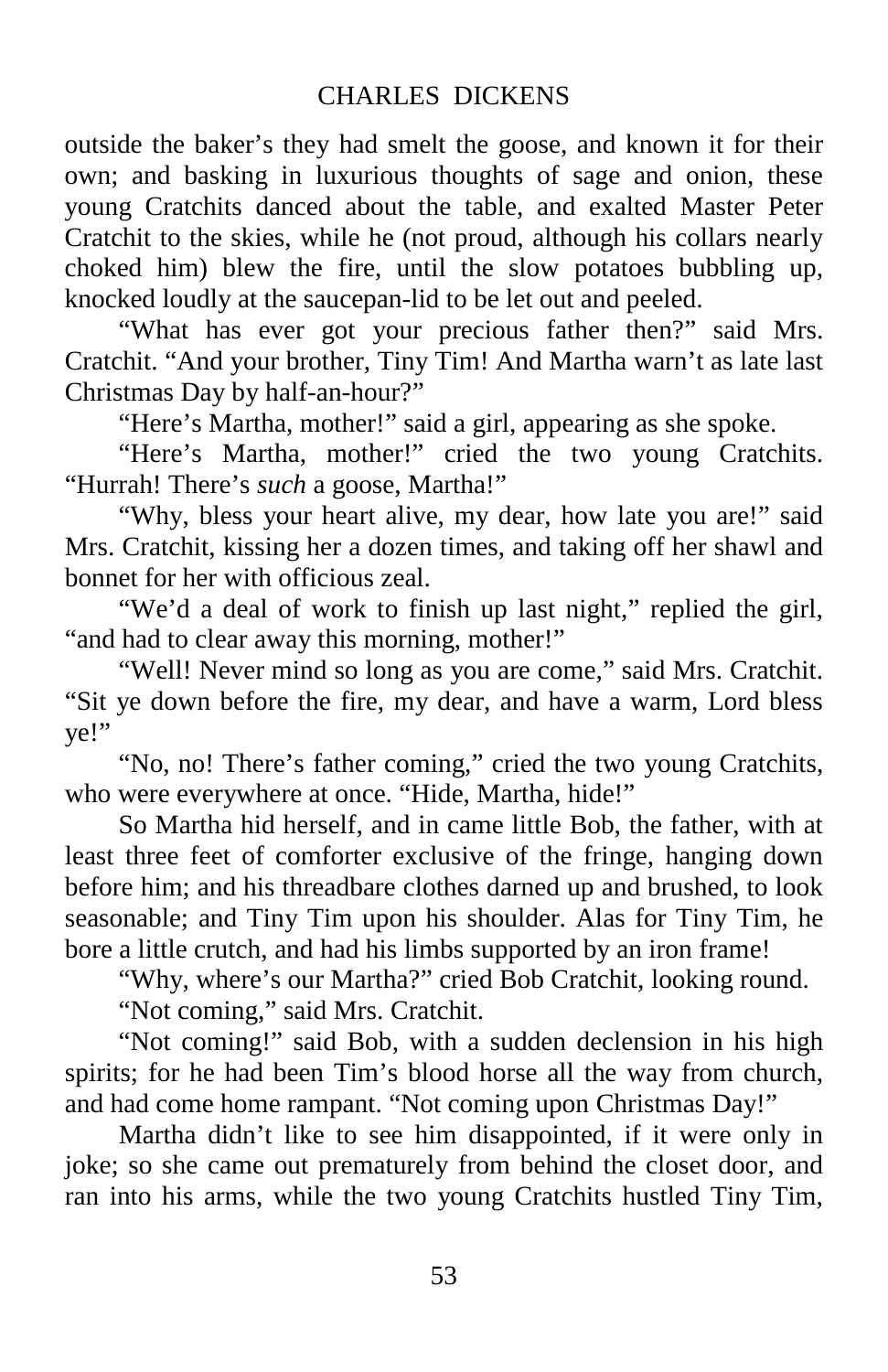and bore him off into the wash-house, that he might hear the pudding singing in the copper.

"And how did little Tim behave?" asked Mrs. Cratchit, when she had rallied Bob on his credulity, and Bob had hugged his daughter to his heart's content.

"As good as gold," said Bob, "and better. Somehow he gets thoughtful, sitting by himself so much, and thinks the strangest things you ever heard. He told me, coming home, that he hoped the people saw him in the church, because he was a cripple, and it might be pleasant to them to remember upon Christmas Day, who made lame beggars walk, and blind men see."

Bob's voice was tremulous when he told them this, and trembled more when he said that Tiny Tim was growing strong and hearty.

His active little crutch was heard upon the floor, and back came Tiny Tim before another word was spoken, escorted by his brother and sister to his stool before the fire; and while Bob, turning up his cuffs—as if, poor fellow, they were capable of being made more shabby—compounded some hot mixture in a jug with gin and lemons, and stirred it round and round and put it on the hob to simmer; Master Peter, and the two ubiquitous young Cratchits went to fetch the goose, with which they soon returned in high procession.

Such a bustle ensued that you might have thought a goose the rarest of all birds; a feathered phenomenon, to which a black swan was a matter of course—and in truth it was something very like it in that house. Mrs. Cratchit made the gravy (ready beforehand in a little saucepan) hissing hot; Master Peter mashed the potatoes with incredible vigour; Miss Belinda sweetened up the apple-sauce; Martha dusted the hot plates; Bob took Tiny Tim beside him in a tiny corner at the table; the two young Cratchits set chairs for everybody, not forgetting themselves, and mounting guard upon their posts, crammed spoons into their mouths, lest they should shriek for goose before their turn came to be helped. At last the dishes were set on, and grace was said. It was succeeded by a breathless pause, as Mrs. Cratchit, looking slowly all along the carving-knife, prepared to plunge it in the breast; but when she did, and when the long expected gush of stuffing issued forth, one murmur of delight arose all round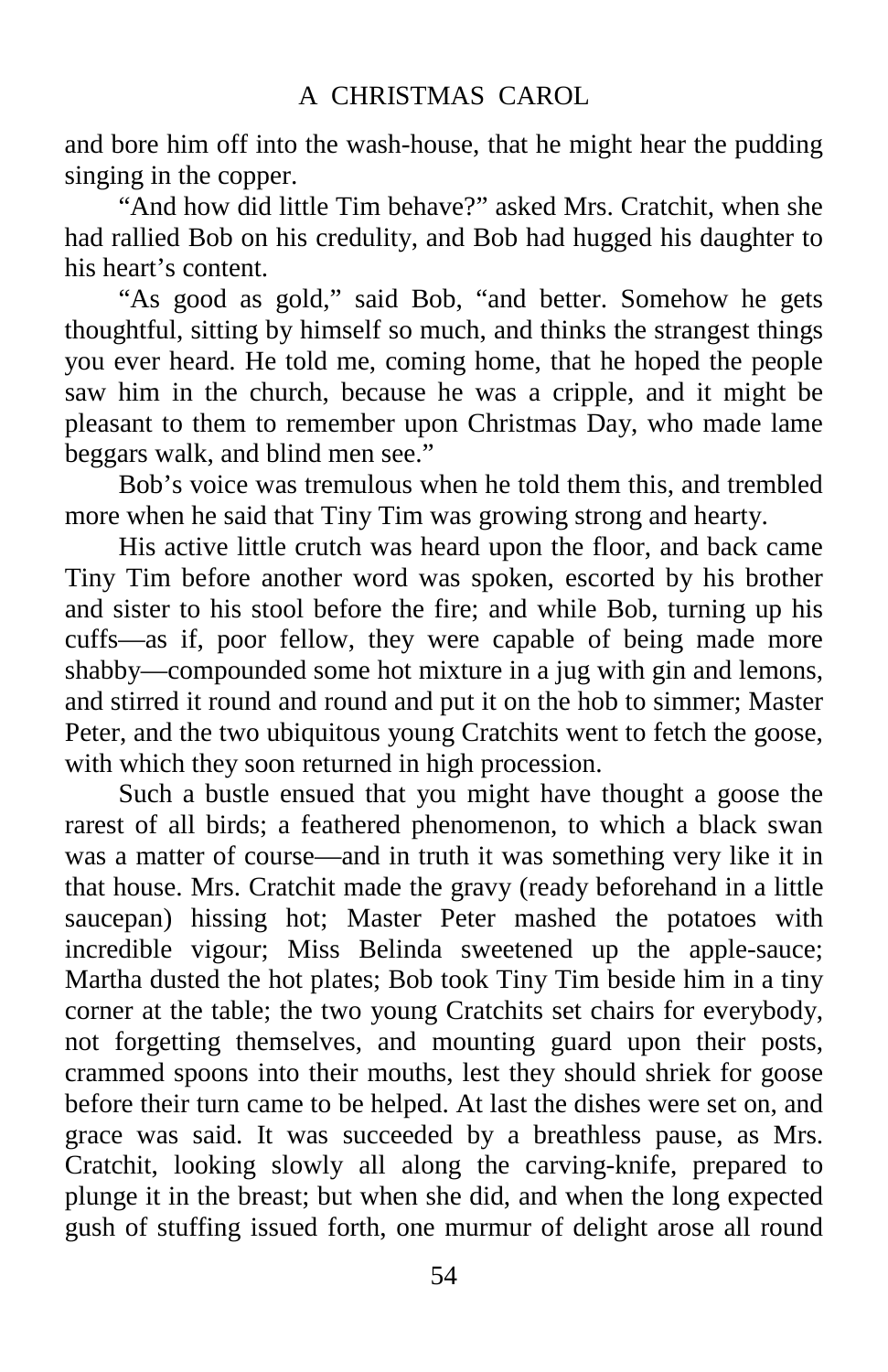the board, and even Tiny Tim, excited by the two young Cratchits, beat on the table with the handle of his knife, and feebly cried Hurrah!

There never was such a goose. Bob said he didn't believe there ever was such a goose cooked. Its tenderness and flavour, size and cheapness, were the themes of universal admiration. Eked out by apple-sauce and mashed potatoes, it was a sufficient dinner for the whole family; indeed, as Mrs. Cratchit said with great delight (surveying one small atom of a bone upon the dish), they hadn't ate it all at last! Yet every one had had enough, and the youngest Cratchits in particular, were steeped in sage and onion to the eyebrows! But now, the plates being changed by Miss Belinda, Mrs. Cratchit left the room alone—too nervous to bear witnesses—to take the pudding up and bring it in.

Suppose it should not be done enough! Suppose it should break in turning out! Suppose somebody should have got over the wall of the back-yard, and stolen it, while they were merry with the goose—a supposition at which the two young Cratchits became livid! All sorts of horrors were supposed.

Hallo! A great deal of steam! The pudding was out of the copper. A smell like a washing-day! That was the cloth. A smell like an eating-house and a pastrycook's next door to each other, with a laundress's next door to that! That was the pudding! In half a minute Mrs. Cratchit entered—flushed, but smiling proudly—with the pudding, like a speckled cannon-ball, so hard and firm, blazing in half of half-a-quartern of ignited brandy, and bedight with Christmas holly stuck into the top.

Oh, a wonderful pudding! Bob Cratchit said, and calmly too, that he regarded it as the greatest success achieved by Mrs. Cratchit since their marriage. Mrs. Cratchit said that now the weight was off her mind, she would confess she had had her doubts about the quantity of flour. Everybody had something to say about it, but nobody said or thought it was at all a small pudding for a large family. It would have been flat heresy to do so. Any Cratchit would have blushed to hint at such a thing.

At last the dinner was all done, the cloth was cleared, the hearth swept, and the fire made up. The compound in the jug being tasted,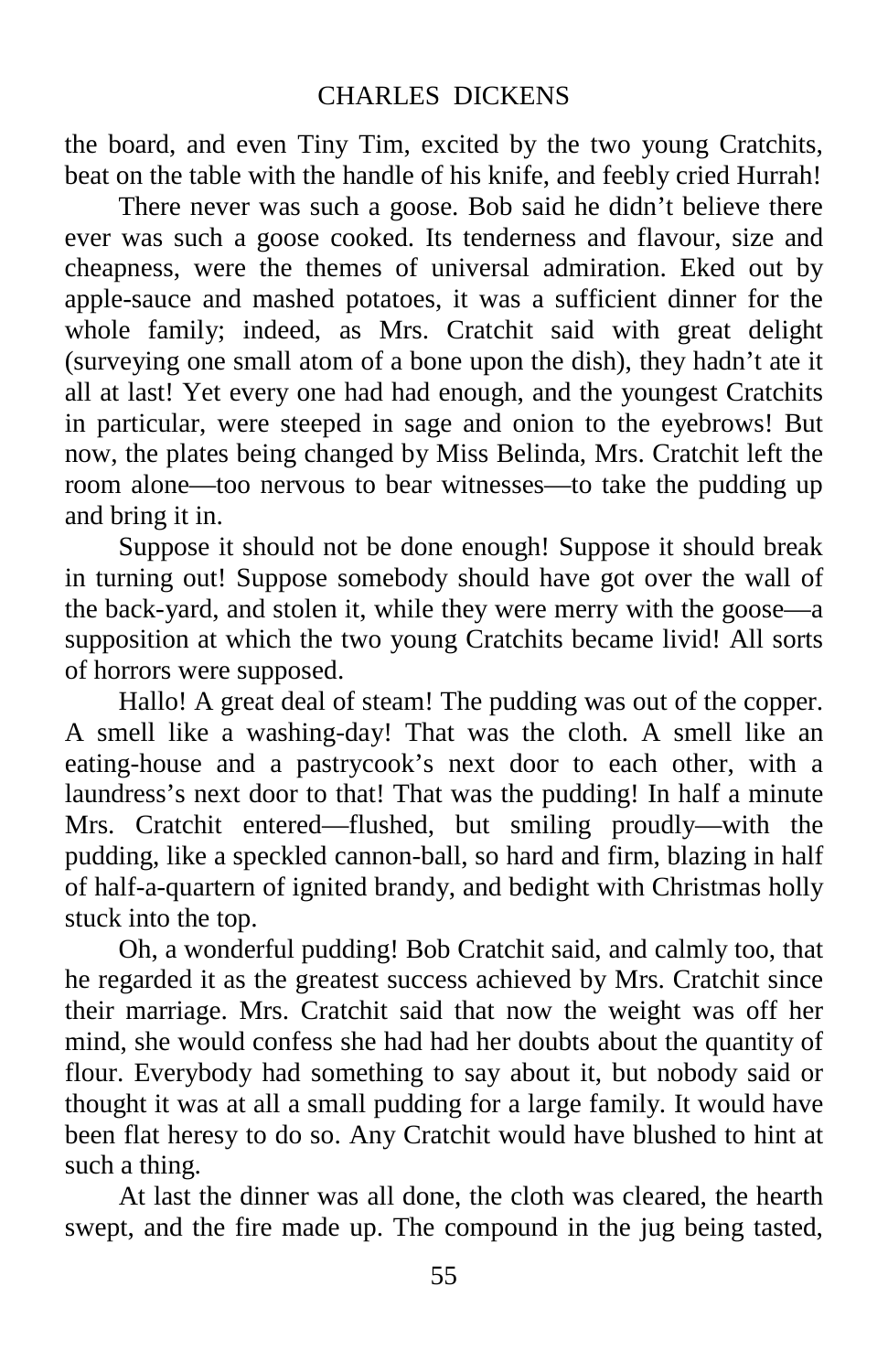and considered perfect, apples and oranges were put upon the table, and a shovel-full of chestnuts on the fire. Then all the Cratchit family drew round the hearth, in what Bob Cratchit called a circle, meaning half a one; and at Bob Cratchit's elbow stood the family display of glass. Two tumblers, and a custard-cup without a handle.

These held the hot stuff from the jug, however, as well as golden goblets would have done; and Bob served it out with beaming looks, while the chestnuts on the fire sputtered and cracked noisily. Then Bob proposed:

"A Merry Christmas to us all, my dears. God bless us!"

Which all the family re-echoed.

"God bless us every one!" said Tiny Tim, the last of all.

He sat very close to his father's side upon his little stool. Bob held his withered little hand in his, as if he loved the child, and wished to keep him by his side, and dreaded that he might be taken from him.

"Spirit," said Scrooge, with an interest he had never felt before, "tell me if Tiny Tim will live."

"I see a vacant seat," replied the Ghost, "in the poor chimneycorner, and a crutch without an owner, carefully preserved. If these shadows remain unaltered by the Future, the child will die."

"No, no," said Scrooge. "Oh, no, kind Spirit! say he will be spared."

"If these shadows remain unaltered by the Future, none other of my race," returned the Ghost, "will find him here. What then? If he be like to die, he had better do it, and decrease the surplus population."

Scrooge hung his head to hear his own words quoted by the Spirit, and was overcome with penitence and grief.

"Man," said the Ghost, "if man you be in heart, not adamant, forbear that wicked cant until you have discovered What the surplus is, and Where it is. Will you decide what men shall live, what men shall die? It may be, that in the sight of Heaven, you are more worthless and less fit to live than millions like this poor man's child. Oh God! to hear the Insect on the leaf pronouncing on the too much life among his hungry brothers in the dust!"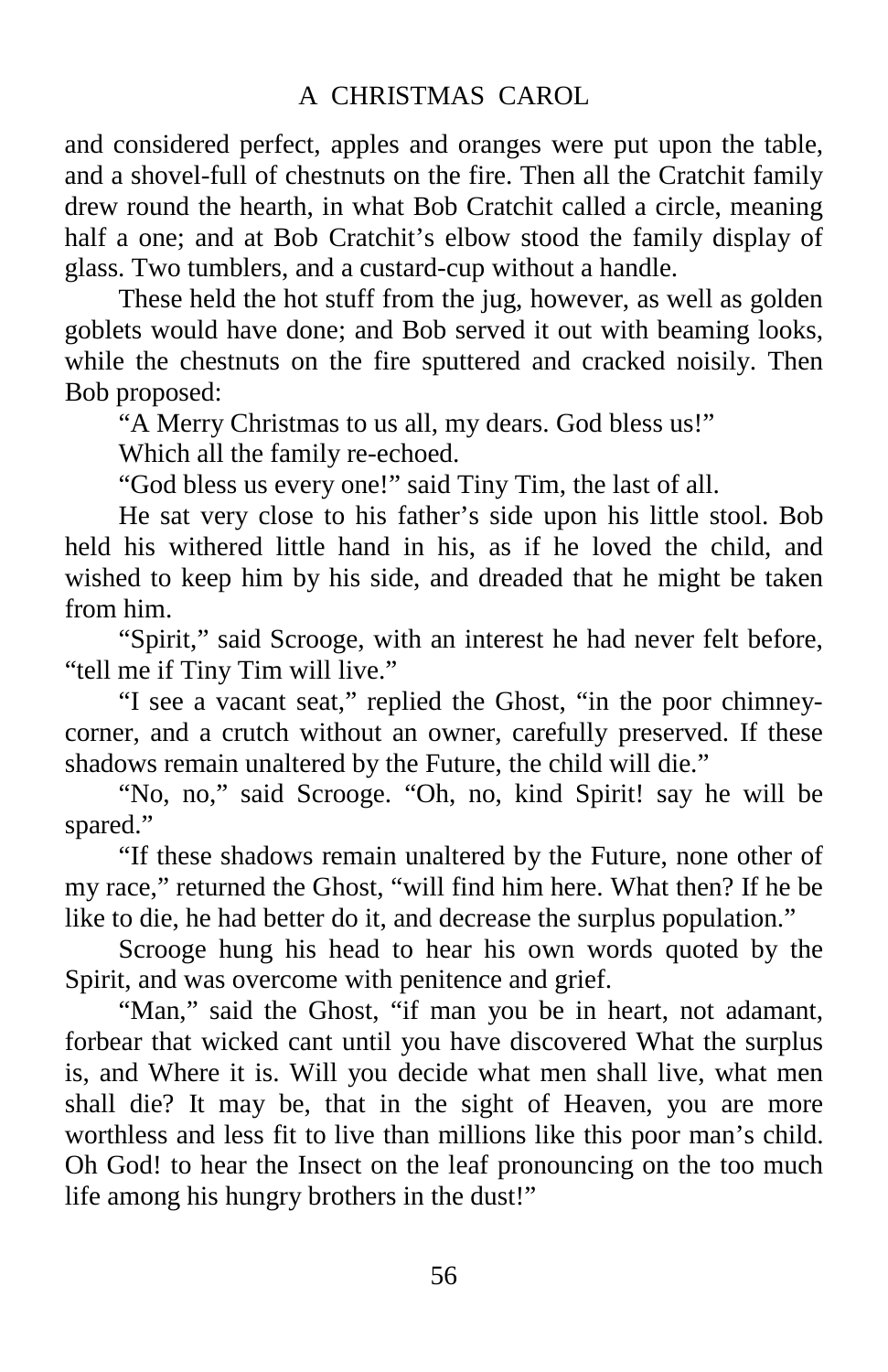Scrooge bent before the Ghost's rebuke, and trembling cast his eyes upon the ground. But he raised them speedily, on hearing his own name.

"Mr. Scrooge!" said Bob; "I'll give you Mr. Scrooge, the Founder of the Feast!"

"The Founder of the Feast indeed!" cried Mrs. Cratchit, reddening. "I wish I had him here. I'd give him a piece of my mind to feast upon, and I hope he'd have a good appetite for it."

"My dear," said Bob, "the children! Christmas Day."

"It should be Christmas Day, I am sure," said she, "on which one drinks the health of such an odious, stingy, hard, unfeeling man as Mr. Scrooge. You know he is, Robert! Nobody knows it better than you do, poor fellow!"

"My dear," was Bob's mild answer, "Christmas Day."

"I'll drink his health for your sake and the Day's," said Mrs. Cratchit, "not for his. Long life to him! A merry Christmas and a happy new year! He'll be very merry and very happy, I have no doubt!"

The children drank the toast after her. It was the first of their proceedings which had no heartiness. Tiny Tim drank it last of all, but he didn't care twopence for it. Scrooge was the Ogre of the family. The mention of his name cast a dark shadow on the party, which was not dispelled for full five minutes.

After it had passed away, they were ten times merrier than before, from the mere relief of Scrooge the Baleful being done with. Bob Cratchit told them how he had a situation in his eye for Master Peter, which would bring in, if obtained, full five-and-sixpence weekly. The two young Cratchits laughed tremendously at the idea of Peter's being a man of business; and Peter himself looked thoughtfully at the fire from between his collars, as if he were deliberating what particular investments he should favour when he came into the receipt of that bewildering income. Martha, who was a poor apprentice at a milliner's, then told them what kind of work she had to do, and how many hours she worked at a stretch, and how she meant to lie abed to-morrow morning for a good long rest; to-morrow being a holiday she passed at home. Also how she had seen a countess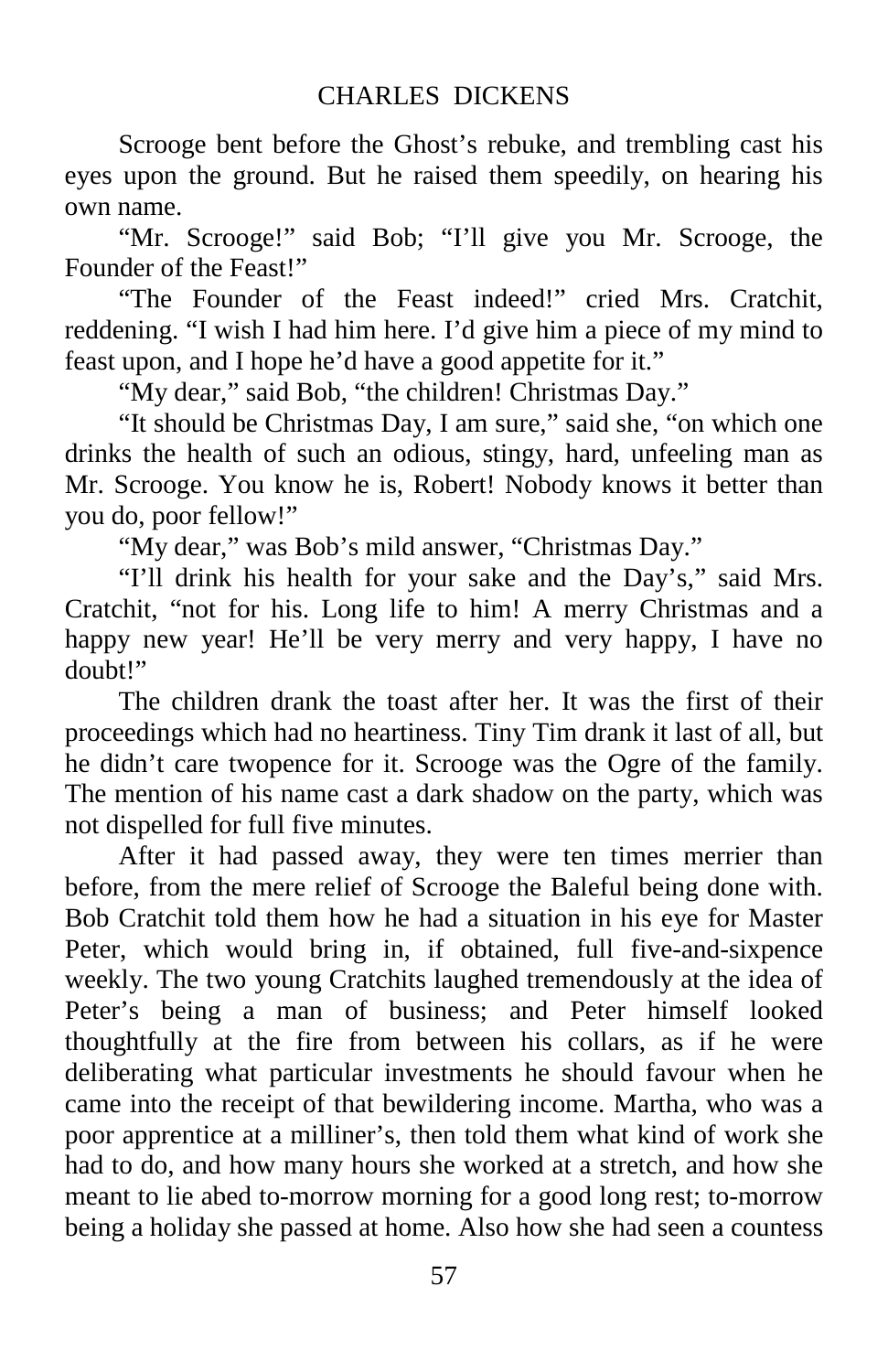and a lord some days before, and how the lord "was much about as tall as Peter;" at which Peter pulled up his collars so high that you couldn't have seen his head if you had been there. All this time the chestnuts and the jug went round and round; and by-and-bye they had a song, about a lost child travelling in the snow, from Tiny Tim, who had a plaintive little voice, and sang it very well indeed.

There was nothing of high mark in this. They were not a handsome family; they were not well dressed; their shoes were far from being water-proof; their clothes were scanty; and Peter might have known, and very likely did, the inside of a pawnbroker's. But, they were happy, grateful, pleased with one another, and contented with the time; and when they faded, and looked happier yet in the bright sprinklings of the Spirit's torch at parting, Scrooge had his eye upon them, and especially on Tiny Tim, until the last.

By this time it was getting dark, and snowing pretty heavily; and as Scrooge and the Spirit went along the streets, the brightness of the roaring fires in kitchens, parlours, and all sorts of rooms, was wonderful. Here, the flickering of the blaze showed preparations for a cosy dinner, with hot plates baking through and through before the fire, and deep red curtains, ready to be drawn to shut out cold and darkness. There all the children of the house were running out into the snow to meet their married sisters, brothers, cousins, uncles, aunts, and be the first to greet them. Here, again, were shadows on the window-blind of guests assembling; and there a group of handsome girls, all hooded and fur-booted, and all chattering at once, tripped lightly off to some near neighbour's house; where, woe upon the single man who saw them enter—artful witches, well they knew it in a glow!

But, if you had judged from the numbers of people on their way to friendly gatherings, you might have thought that no one was at home to give them welcome when they got there, instead of every house expecting company, and piling up its fires half-chimney high. Blessings on it, how the Ghost exulted! How it bared its breadth of breast, and opened its capacious palm, and floated on, outpouring, with a generous hand, its bright and harmless mirth on everything within its reach! The very lamplighter, who ran on before, dotting the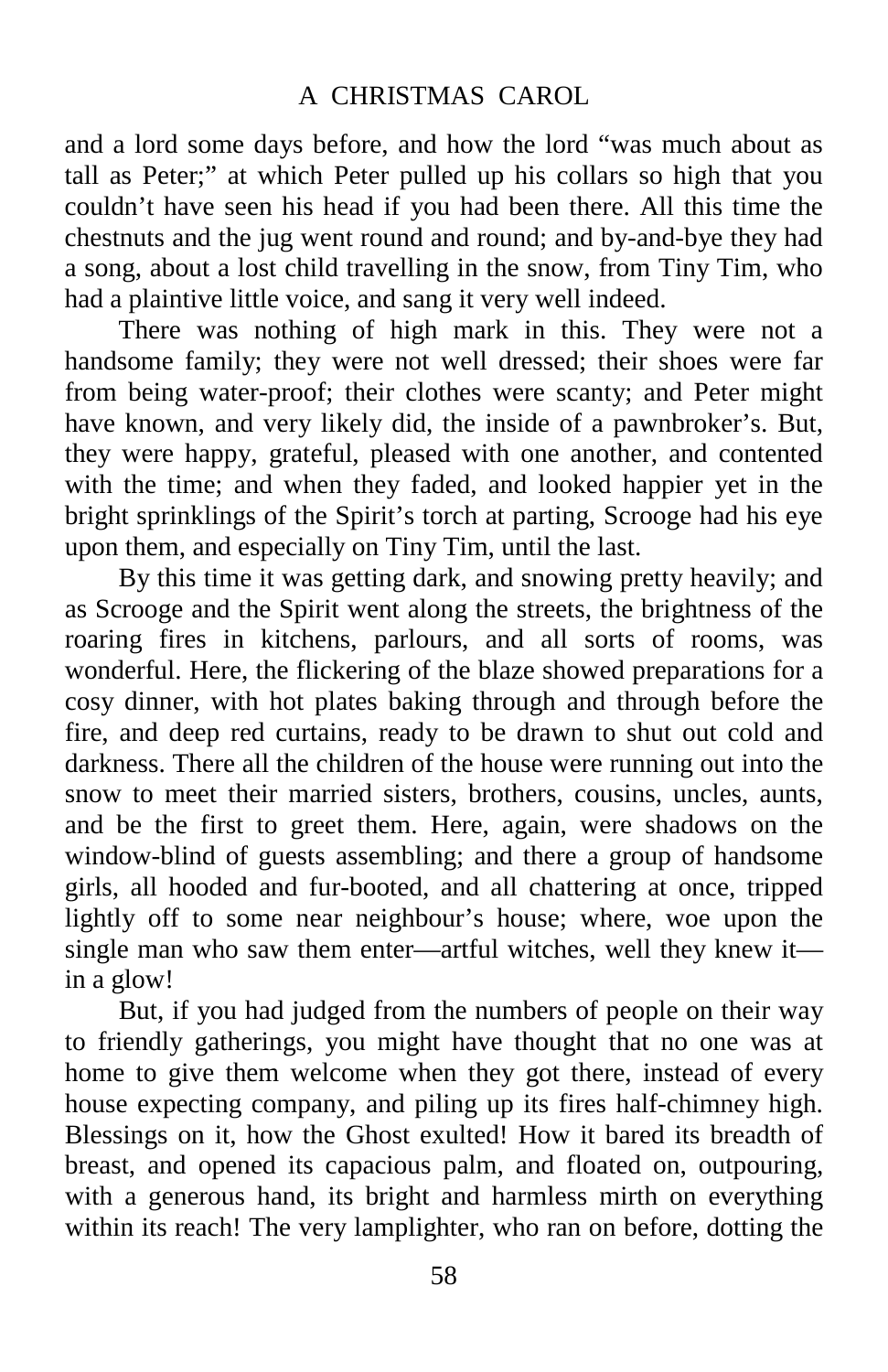dusky street with specks of light, and who was dressed to spend the evening somewhere, laughed out loudly as the Spirit passed, though little kenned the lamplighter that he had any company but Christmas!

And now, without a word of warning from the Ghost, they stood upon a bleak and desert moor, where monstrous masses of rude stone were cast about, as though it were the burial-place of giants; and water spread itself wheresoever it listed, or would have done so, but for the frost that held it prisoner; and nothing grew but moss and furze, and coarse rank grass. Down in the west the setting sun had left a streak of fiery red, which glared upon the desolation for an instant, like a sullen eye, and frowning lower, lower, lower yet, was lost in the thick gloom of darkest night.

"What place is this?" asked Scrooge.

"A place where Miners live, who labour in the bowels of the earth," returned the Spirit. "But they know me. See!"

A light shone from the window of a hut, and swiftly they advanced towards it. Passing through the wall of mud and stone, they found a cheerful company assembled round a glowing fire. An old, old man and woman, with their children and their children's children, and another generation beyond that, all decked out gaily in their holiday attire. The old man, in a voice that seldom rose above the howling of the wind upon the barren waste, was singing them a Christmas song—it had been a very old song when he was a boy and from time to time they all joined in the chorus. So surely as they raised their voices, the old man got quite blithe and loud; and so surely as they stopped, his vigour sank again.

The Spirit did not tarry here, but bade Scrooge hold his robe, and passing on above the moor, sped—whither? Not to sea? To sea. To Scrooge's horror, looking back, he saw the last of the land, a frightful range of rocks, behind them; and his ears were deafened by the thundering of water, as it rolled and roared, and raged among the dreadful caverns it had worn, and fiercely tried to undermine the earth.

Built upon a dismal reef of sunken rocks, some league or so from shore, on which the waters chafed and dashed, the wild year through, there stood a solitary lighthouse. Great heaps of sea-weed clung to its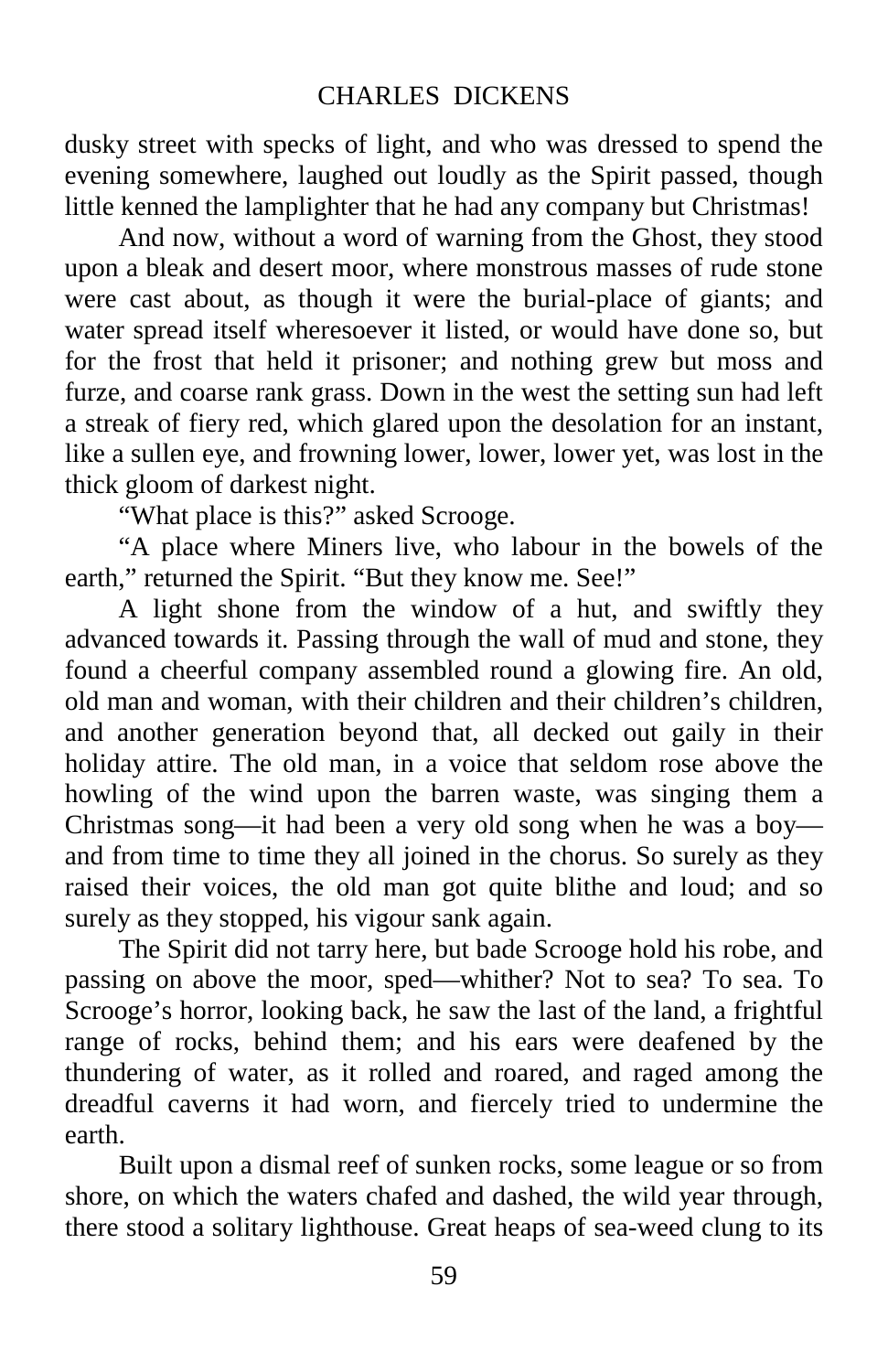base, and storm-birds—born of the wind one might suppose, as seaweed of the water—rose and fell about it, like the waves they skimmed.

But even here, two men who watched the light had made a fire, that through the loophole in the thick stone wall shed out a ray of brightness on the awful sea. Joining their horny hands over the rough table at which they sat, they wished each other Merry Christmas in their can of grog; and one of them: the elder, too, with his face all damaged and scarred with hard weather, as the figure-head of an old ship might be: struck up a sturdy song that was like a Gale in itself.

Again the Ghost sped on, above the black and heaving sea—on, on—until, being far away, as he told Scrooge, from any shore, they lighted on a ship. They stood beside the helmsman at the wheel, the look-out in the bow, the officers who had the watch; dark, ghostly figures in their several stations; but every man among them hummed a Christmas tune, or had a Christmas thought, or spoke below his breath to his companion of some bygone Christmas Day, with homeward hopes belonging to it. And every man on board, waking or sleeping, good or bad, had had a kinder word for another on that day than on any day in the year; and had shared to some extent in its festivities; and had remembered those he cared for at a distance, and had known that they delighted to remember him.

It was a great surprise to Scrooge, while listening to the moaning of the wind, and thinking what a solemn thing it was to move on through the lonely darkness over an unknown abyss, whose depths were secrets as profound as Death: it was a great surprise to Scrooge, while thus engaged, to hear a hearty laugh. It was a much greater surprise to Scrooge to recognise it as his own nephew's and to find himself in a bright, dry, gleaming room, with the Spirit standing smiling by his side, and looking at that same nephew with approving affability!

"Ha, ha!" laughed Scrooge's nephew. "Ha, ha, ha!"

If you should happen, by any unlikely chance, to know a man more blest in a laugh than Scrooge's nephew, all I can say is, I should like to know him too. Introduce him to me, and I'll cultivate his acquaintance.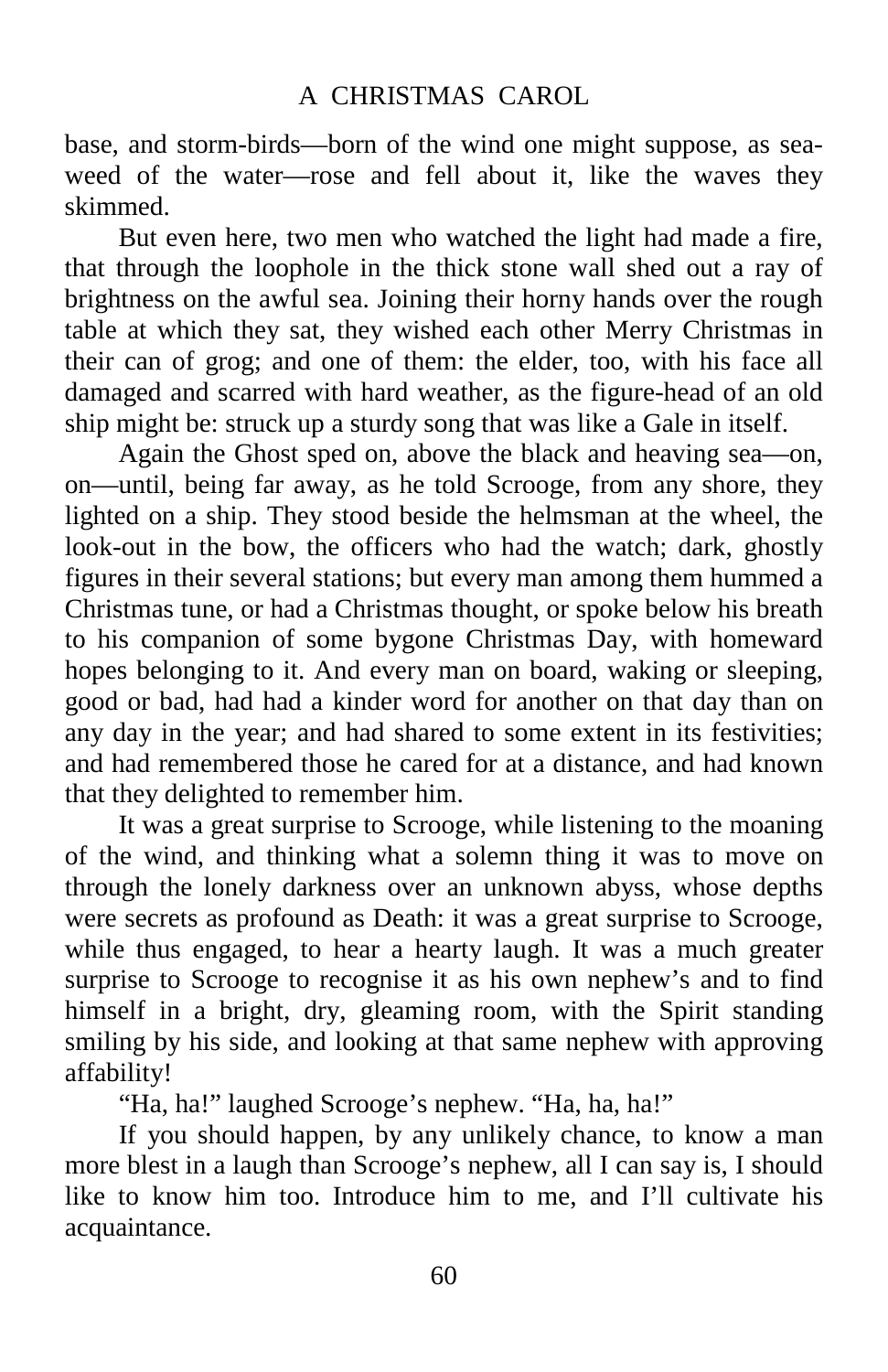#### CHARLES DICKENS

It is a fair, even-handed, noble adjustment of things, that while there is infection in disease and sorrow, there is nothing in the world so irresistibly contagious as laughter and good-humour. When Scrooge's nephew laughed in this way: holding his sides, rolling his head, and twisting his face into the most extravagant contortions: Scrooge's niece, by marriage, laughed as heartily as he. And their assembled friends being not a bit behindhand, roared out lustily.

"Ha, ha! Ha, ha, ha, ha!"

"He said that Christmas was a humbug, as I live!" cried Scrooge's nephew. "He believed it too!"

"More shame for him, Fred!" said Scrooge's niece, indignantly. Bless those women; they never do anything by halves. They are always in earnest.

She was very pretty: exceedingly pretty. With a dimpled, surprised-looking, capital face; a ripe little mouth, that seemed made to be kissed—as no doubt it was; all kinds of good little dots about her chin, that melted into one another when she laughed; and the sunniest pair of eyes you ever saw in any little creature's head. Altogether she was what you would have called provoking, you know; but satisfactory, too. Oh, perfectly satisfactory.

"He's a comical old fellow," said Scrooge's nephew, "that's the truth: and not so pleasant as he might be. However, his offences carry their own punishment, and I have nothing to say against him."

"I'm sure he is very rich, Fred," hinted Scrooge's niece. "At least you always tell *me* so."

"What of that, my dear!" said Scrooge's nephew. "His wealth is of no use to him. He don't do any good with it. He don't make himself comfortable with it. He hasn't the satisfaction of thinking ha, ha, ha!—that he is ever going to benefit US with it."

"I have no patience with him," observed Scrooge's niece. Scrooge's niece's sisters, and all the other ladies, expressed the same opinion.

"Oh, I have!" said Scrooge's nephew. "I am sorry for him; I couldn't be angry with him if I tried. Who suffers by his ill whims! Himself, always. Here, he takes it into his head to dislike us, and he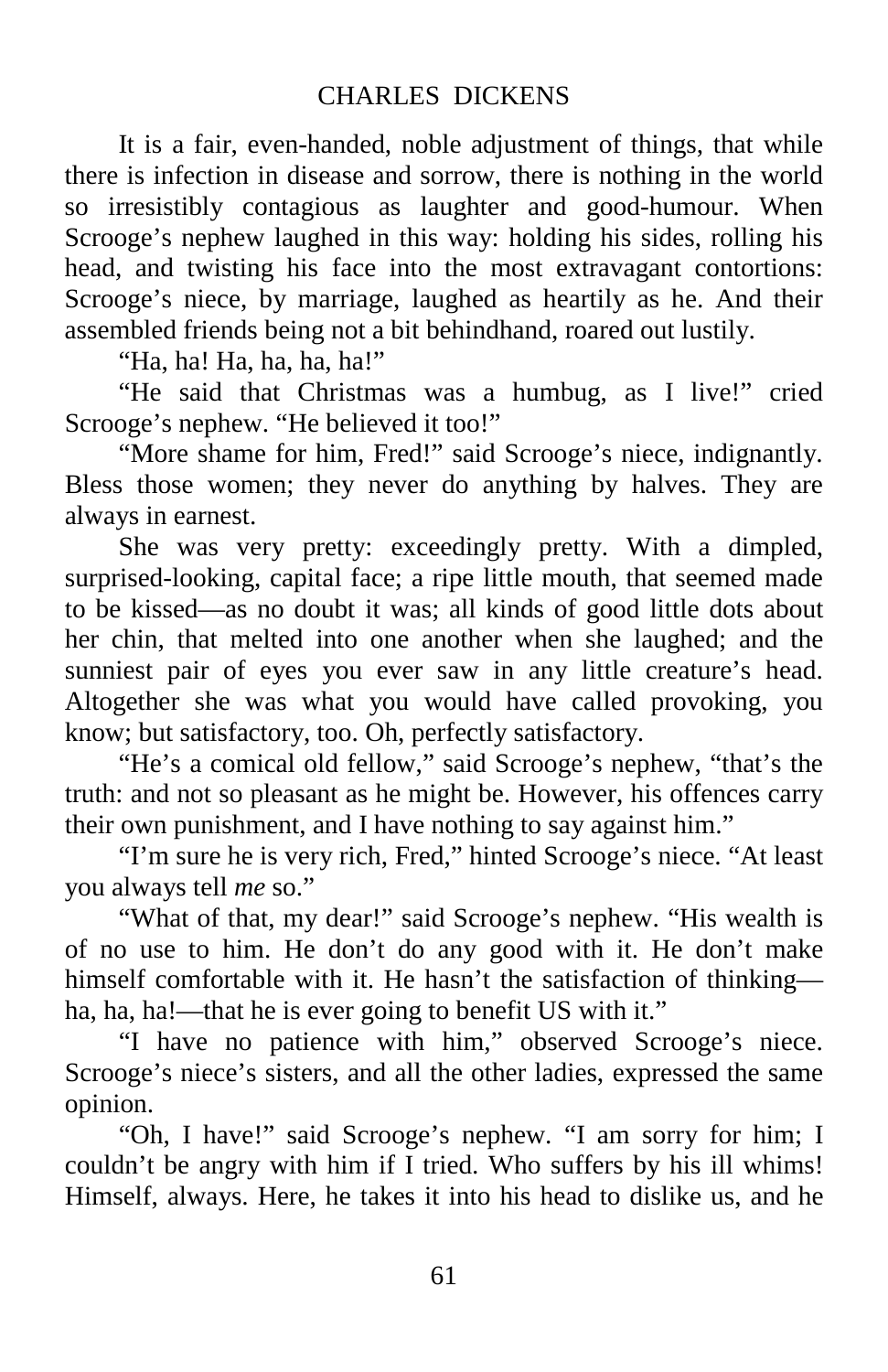won't come and dine with us. What's the consequence? He don't lose much of a dinner."

"Indeed, I think he loses a very good dinner," interrupted Scrooge's niece. Everybody else said the same, and they must be allowed to have been competent judges, because they had just had dinner; and, with the dessert upon the table, were clustered round the fire, by lamplight.

"Well! I'm very glad to hear it," said Scrooge's nephew, "because I haven't great faith in these young housekeepers. What do *you* say, Topper?"

Topper had clearly got his eye upon one of Scrooge's niece's sisters, for he answered that a bachelor was a wretched outcast, who had no right to express an opinion on the subject. Whereat Scrooge's niece's sister—the plump one with the lace tucker: not the one with the roses—blushed.

"Do go on, Fred," said Scrooge's niece, clapping her hands. "He never finishes what he begins to say! He is such a ridiculous fellow!"

Scrooge's nephew revelled in another laugh, and as it was impossible to keep the infection off; though the plump sister tried hard to do it with aromatic vinegar; his example was unanimously followed.

"I was only going to say," said Scrooge's nephew, "that the consequence of his taking a dislike to us, and not making merry with us, is, as I think, that he loses some pleasant moments, which could do him no harm. I am sure he loses pleasanter companions than he can find in his own thoughts, either in his mouldy old office, or his dusty chambers. I mean to give him the same chance every year, whether he likes it or not, for I pity him. He may rail at Christmas till he dies, but he can't help thinking better of it—I defy him—if he finds me going there, in good temper, year after year, and saying Uncle Scrooge, how are you? If it only puts him in the vein to leave his poor clerk fifty pounds, *that's* something; and I think I shook him yesterday."

It was their turn to laugh now at the notion of his shaking Scrooge. But being thoroughly good-natured, and not much caring what they laughed at, so that they laughed at any rate, he encouraged them in their merriment, and passed the bottle joyously.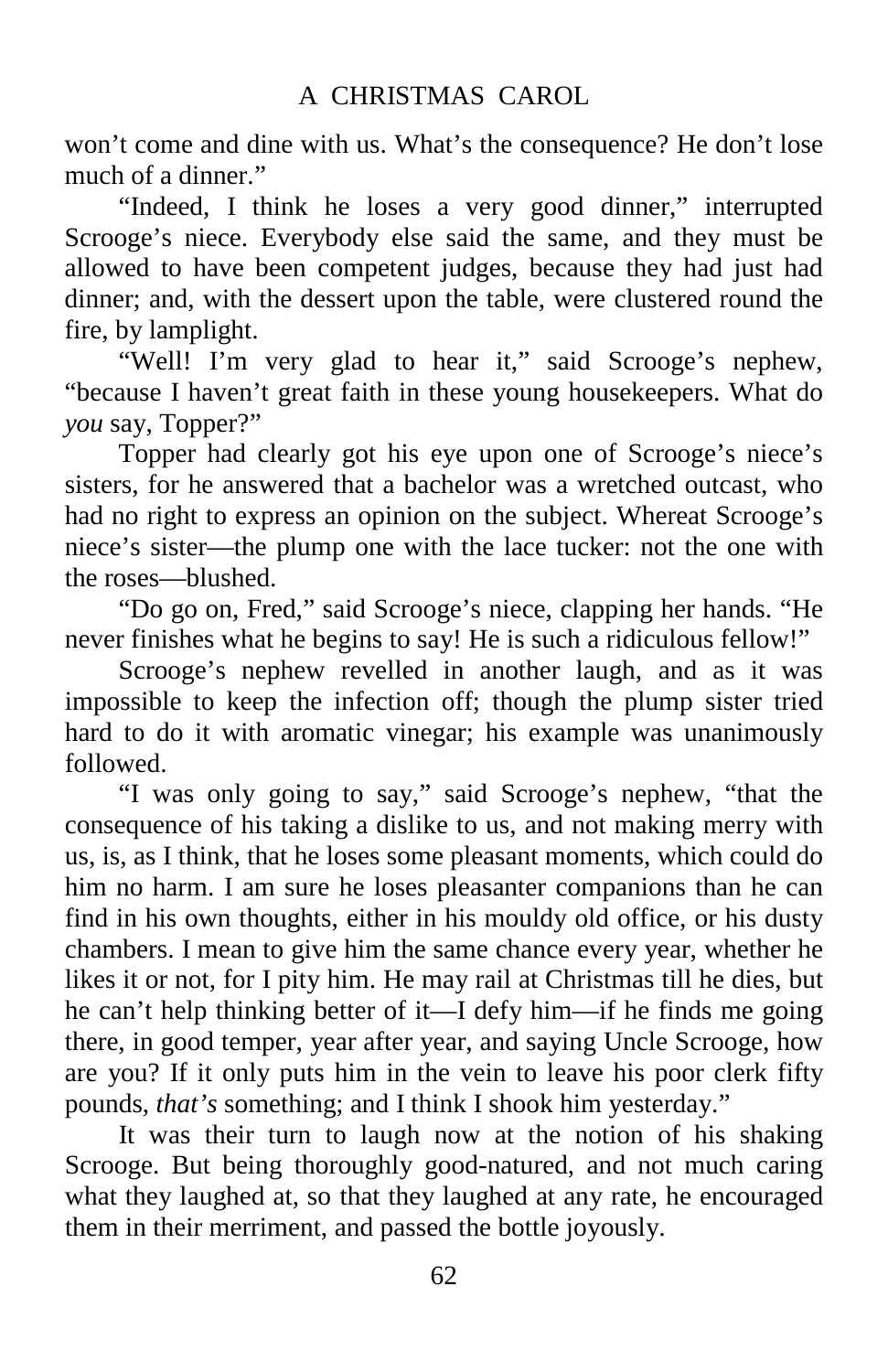After tea, they had some music. For they were a musical family, and knew what they were about, when they sung a Glee or Catch, I can assure you: especially Topper, who could growl away in the bass like a good one, and never swell the large veins in his forehead, or get red in the face over it. Scrooge's niece played well upon the harp; and played among other tunes a simple little air (a mere nothing: you might learn to whistle it in two minutes), which had been familiar to the child who fetched Scrooge from the boarding-school, as he had been reminded by the Ghost of Christmas Past. When this strain of music sounded, all the things that Ghost had shown him, came upon his mind; he softened more and more; and thought that if he could have listened to it often, years ago, he might have cultivated the kindnesses of life for his own happiness with his own hands, without resorting to the sexton's spade that buried Jacob Marley.

But they didn't devote the whole evening to music. After a while they played at forfeits; for it is good to be children sometimes, and never better than at Christmas, when its mighty Founder was a child himself. Stop! There was first a game at blind-man's buff. Of course there was. And I no more believe Topper was really blind than I believe he had eyes in his boots. My opinion is, that it was a done thing between him and Scrooge's nephew; and that the Ghost of Christmas Present knew it. The way he went after that plump sister in the lace tucker, was an outrage on the credulity of human nature. Knocking down the fire-irons, tumbling over the chairs, bumping against the piano, smothering himself among the curtains, wherever she went, there went he! He always knew where the plump sister was. He wouldn't catch anybody else. If you had fallen up against him (as some of them did), on purpose, he would have made a feint of endeavouring to seize you, which would have been an affront to your understanding, and would instantly have sidled off in the direction of the plump sister. She often cried out that it wasn't fair; and it really was not. But when at last, he caught her; when, in spite of all her silken rustlings, and her rapid flutterings past him, he got her into a corner whence there was no escape; then his conduct was the most execrable. For his pretending not to know her; his pretending that it was necessary to touch her head-dress, and further to assure himself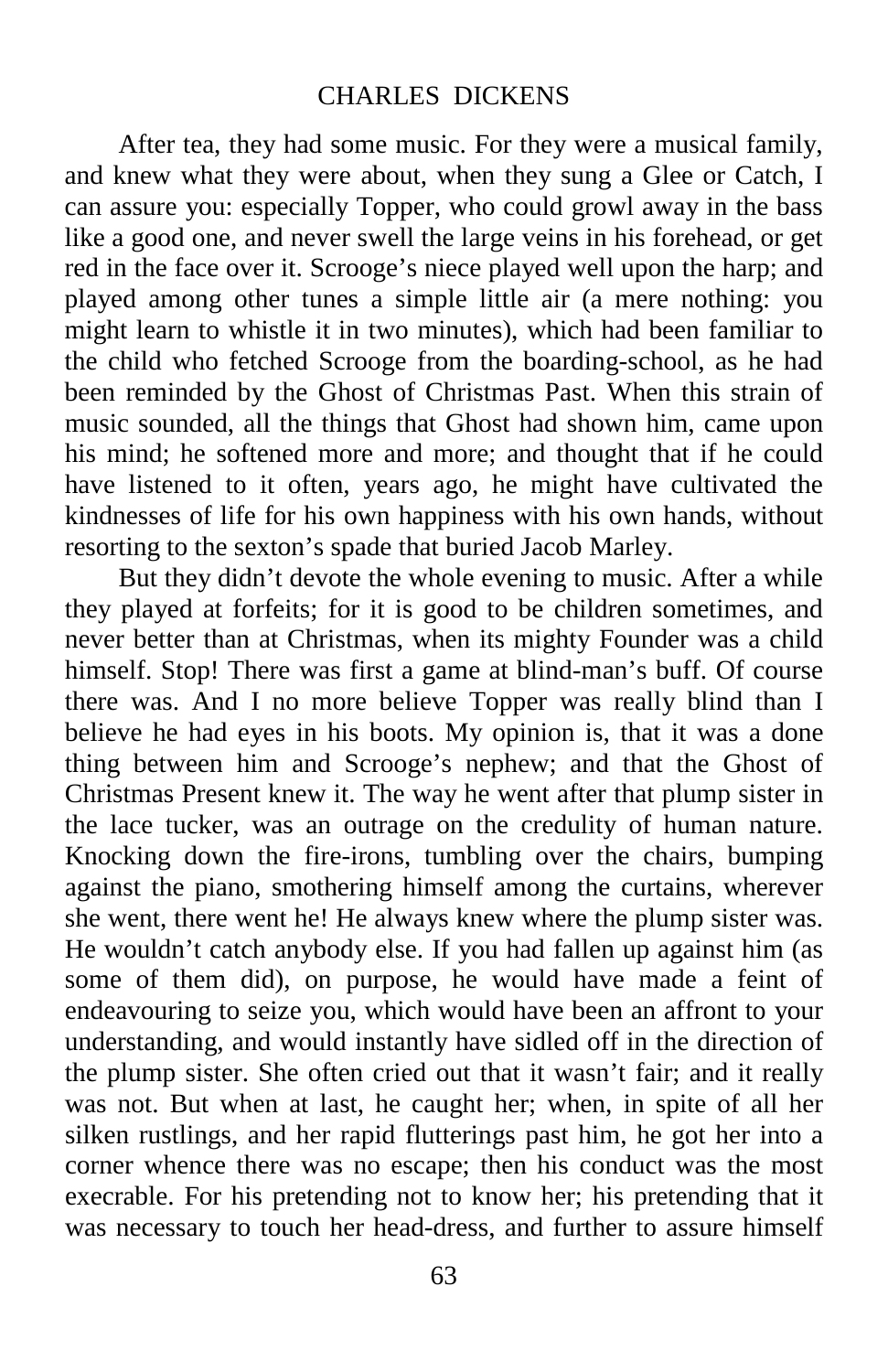of her identity by pressing a certain ring upon her finger, and a certain chain about her neck; was vile, monstrous! No doubt she told him her opinion of it, when, another blind-man being in office, they were so very confidential together, behind the curtains.

Scrooge's niece was not one of the blind-man's buff party, but was made comfortable with a large chair and a footstool, in a snug corner, where the Ghost and Scrooge were close behind her. But she joined in the forfeits, and loved her love to admiration with all the letters of the alphabet. Likewise at the game of How, When, and Where, she was very great, and to the secret joy of Scrooge's nephew, beat her sisters hollow: though they were sharp girls too, as Topper could have told you. There might have been twenty people there, young and old, but they all played, and so did Scrooge; for wholly forgetting in the interest he had in what was going on, that his voice made no sound in their ears, he sometimes came out with his guess quite loud, and very often guessed quite right, too; for the sharpest needle, best Whitechapel, warranted not to cut in the eye, was not sharper than Scrooge; blunt as he took it in his head to be.

The Ghost was greatly pleased to find him in this mood, and looked upon him with such favour, that he begged like a boy to be allowed to stay until the guests departed. But this the Spirit said could not be done.

"Here is a new game," said Scrooge. "One half hour, Spirit, only one!"

It was a Game called Yes and No, where Scrooge's nephew had to think of something, and the rest must find out what; he only answering to their questions yes or no, as the case was. The brisk fire of questioning to which he was exposed, elicited from him that he was thinking of an animal, a live animal, rather a disagreeable animal, a savage animal, an animal that growled and grunted sometimes, and talked sometimes, and lived in London, and walked about the streets, and wasn't made a show of, and wasn't led by anybody, and didn't live in a menagerie, and was never killed in a market, and was not a horse, or an ass, or a cow, or a bull, or a tiger, or a dog, or a pig, or a cat, or a bear. At every fresh question that was put to him, this nephew burst into a fresh roar of laughter; and was so inexpressibly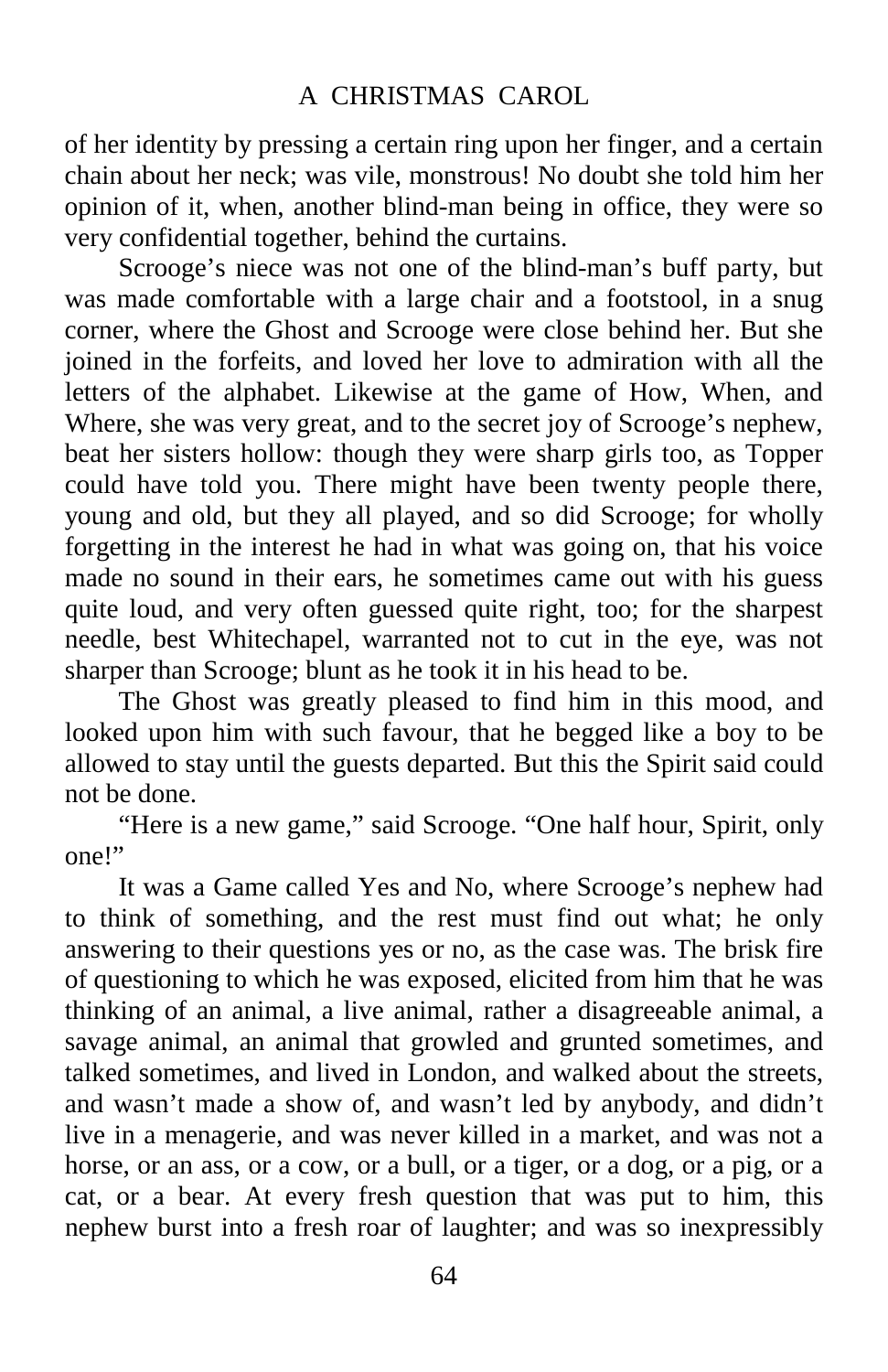tickled, that he was obliged to get up off the sofa and stamp. At last the plump sister, falling into a similar state, cried out:

"I have found it out! I know what it is, Fred! I know what it is!" "What is it?" cried Fred.

"It's your Uncle Scro-o-o-o-oge!"

Which it certainly was. Admiration was the universal sentiment, though some objected that the reply to "Is it a bear?" ought to have been "Yes;" inasmuch as an answer in the negative was sufficient to have diverted their thoughts from Mr. Scrooge, supposing they had ever had any tendency that way.

"He has given us plenty of merriment, I am sure," said Fred, "and it would be ungrateful not to drink his health. Here is a glass of mulled wine ready to our hand at the moment; and I say, 'Uncle Scrooge!'"

"Well! Uncle Scrooge!" they cried.

"A Merry Christmas and a Happy New Year to the old man, whatever he is!" said Scrooge's nephew. "He wouldn't take it from me, but may he have it, nevertheless. Uncle Scrooge!"

Uncle Scrooge had imperceptibly become so gay and light of heart, that he would have pledged the unconscious company in return, and thanked them in an inaudible speech, if the Ghost had given him time. But the whole scene passed off in the breath of the last word spoken by his nephew; and he and the Spirit were again upon their travels.

Much they saw, and far they went, and many homes they visited, but always with a happy end. The Spirit stood beside sick beds, and they were cheerful; on foreign lands, and they were close at home; by struggling men, and they were patient in their greater hope; by poverty, and it was rich. In almshouse, hospital, and jail, in misery's every refuge, where vain man in his little brief authority had not made fast the door, and barred the Spirit out, he left his blessing, and taught Scrooge his precepts.

It was a long night, if it were only a night; but Scrooge had his doubts of this, because the Christmas Holidays appeared to be condensed into the space of time they passed together. It was strange, too, that while Scrooge remained unaltered in his outward form, the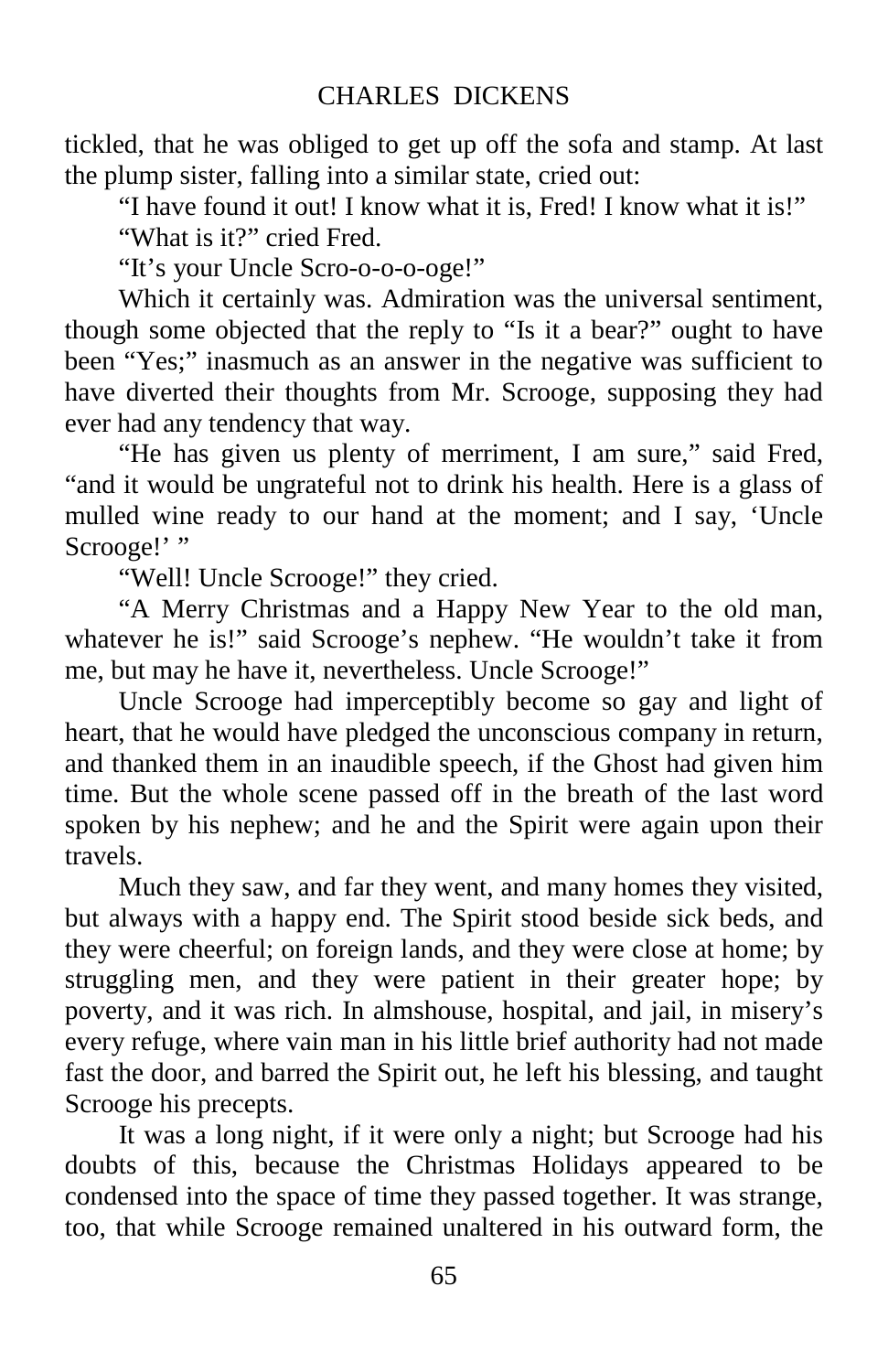Ghost grew older, clearly older. Scrooge had observed this change, but never spoke of it, until they left a children's Twelfth Night party, when, looking at the Spirit as they stood together in an open place, he noticed that its hair was grey.

"Are spirits' lives so short?" asked Scrooge.

"My life upon this globe, is very brief," replied the Ghost. "It ends to-night."

"To-night!" cried Scrooge.

"To-night at midnight. Hark! The time is drawing near."

The chimes were ringing the three quarters past eleven at that moment.

"Forgive me if I am not justified in what I ask," said Scrooge, looking intently at the Spirit's robe, "but I see something strange, and not belonging to yourself, protruding from your skirts. Is it a foot or a claw?"

"It might be a claw, for the flesh there is upon it," was the Spirit's sorrowful reply. "Look here."

From the foldings of its robe, it brought two children; wretched, abject, frightful, hideous, miserable. They knelt down at its feet, and clung upon the outside of its garment.

"Oh, Man! look here. Look, look, down here!" exclaimed the Ghost.

They were a boy and girl. Yellow, meagre, ragged, scowling, wolfish; but prostrate, too, in their humility. Where graceful youth should have filled their features out, and touched them with its freshest tints, a stale and shrivelled hand, like that of age, had pinched, and twisted them, and pulled them into shreds. Where angels might have sat enthroned, devils lurked, and glared out menacing. No change, no degradation, no perversion of humanity, in any grade, through all the mysteries of wonderful creation, has monsters half so horrible and dread.

Scrooge started back, appalled. Having them shown to him in this way, he tried to say they were fine children, but the words choked themselves, rather than be parties to a lie of such enormous magnitude.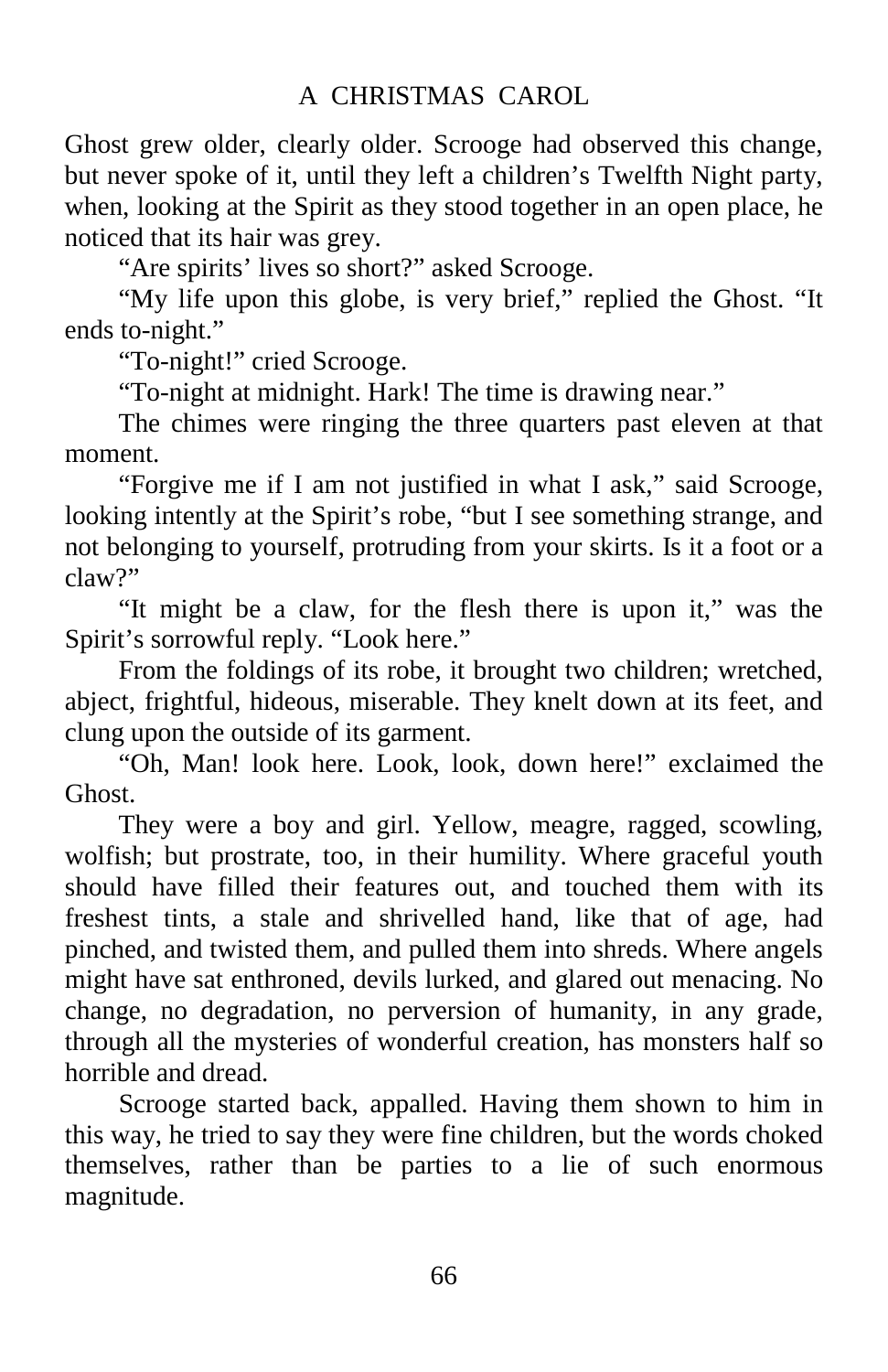#### CHARLES DICKENS



"Spirit! are they yours?" Scrooge could say no more.

"They are Man's," said the Spirit, looking down upon them. "And they cling to me, appealing from their fathers. This boy is Ignorance. This girl is Want. Beware them both, and all of their degree, but most of all beware this boy, for on his brow I see that written which is Doom, unless the writing be erased. Deny it!" cried the Spirit, stretching out its hand towards the city. "Slander those who tell it ye! Admit it for your factious purposes, and make it worse. And abide the end!"

"Have they no refuge or resource?" cried Scrooge.

"Are there no prisons?" said the Spirit, turning on him for the last time with his own words. "Are there no workhouses?"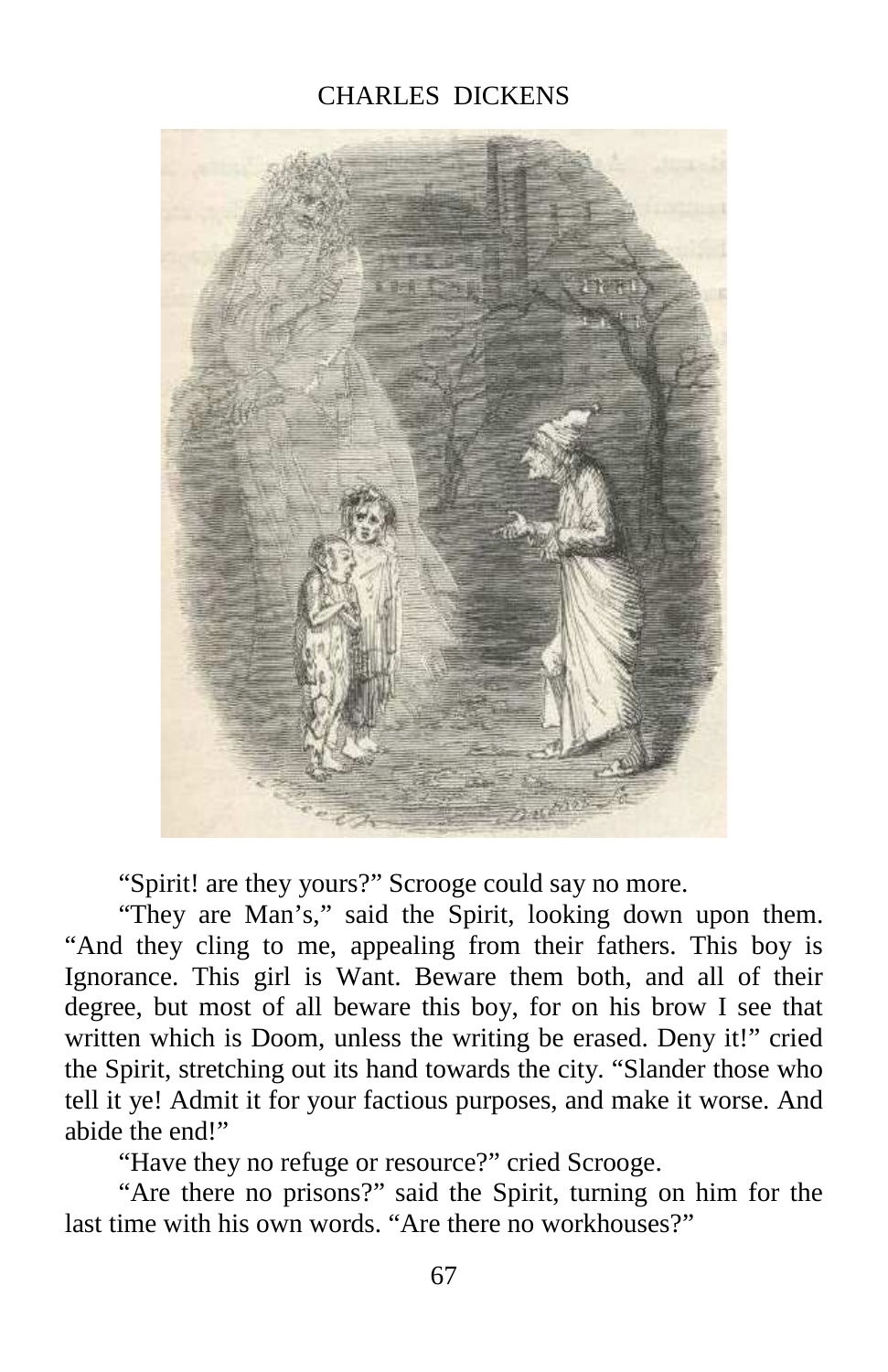#### A CHRISTMAS CAROL

The bell struck twelve.

Scrooge looked about him for the Ghost, and saw it not. As the last stroke ceased to vibrate, he remembered the prediction of old Jacob Marley, and lifting up his eyes, beheld a solemn Phantom, draped and hooded, coming, like a mist along the ground, towards him.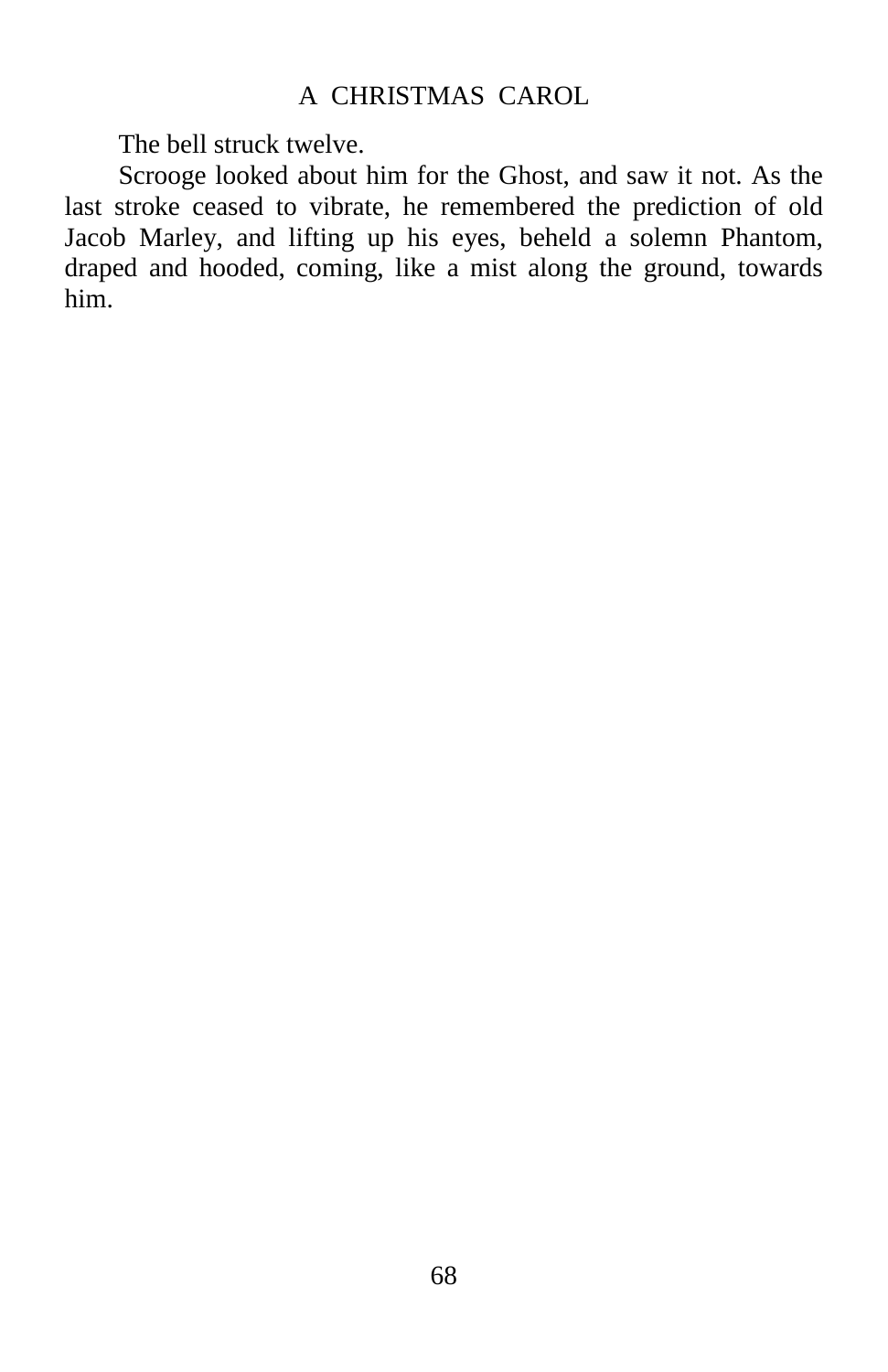# **STAVE IV**

#### **THE LAST OF THE SPIRITS**

THE Phantom slowly, gravely, silently approached. When it came near him, Scrooge bent down upon his knee; for in the very air through which this Spirit moved it seemed to scatter gloom and mystery.

It was shrouded in a deep black garment, which concealed its head, its face, its form, and left nothing of it visible save one outstretched hand. But for this it would have been difficult to detach its figure from the night, and separate it from the darkness by which it was surrounded.

He felt that it was tall and stately when it came beside him, and that its mysterious presence filled him with a solemn dread. He knew no more, for the Spirit neither spoke nor moved.

"I am in the presence of the Ghost of Christmas Yet To Come?" said Scrooge.

The Spirit answered not, but pointed onward with its hand.

"You are about to show me shadows of the things that have not happened, but will happen in the time before us," Scrooge pursued. "Is that so, Spirit?"

The upper portion of the garment was contracted for an instant in its folds, as if the Spirit had inclined its head. That was the only answer he received.

Although well used to ghostly company by this time, Scrooge feared the silent shape so much that his legs trembled beneath him, and he found that he could hardly stand when he prepared to follow it.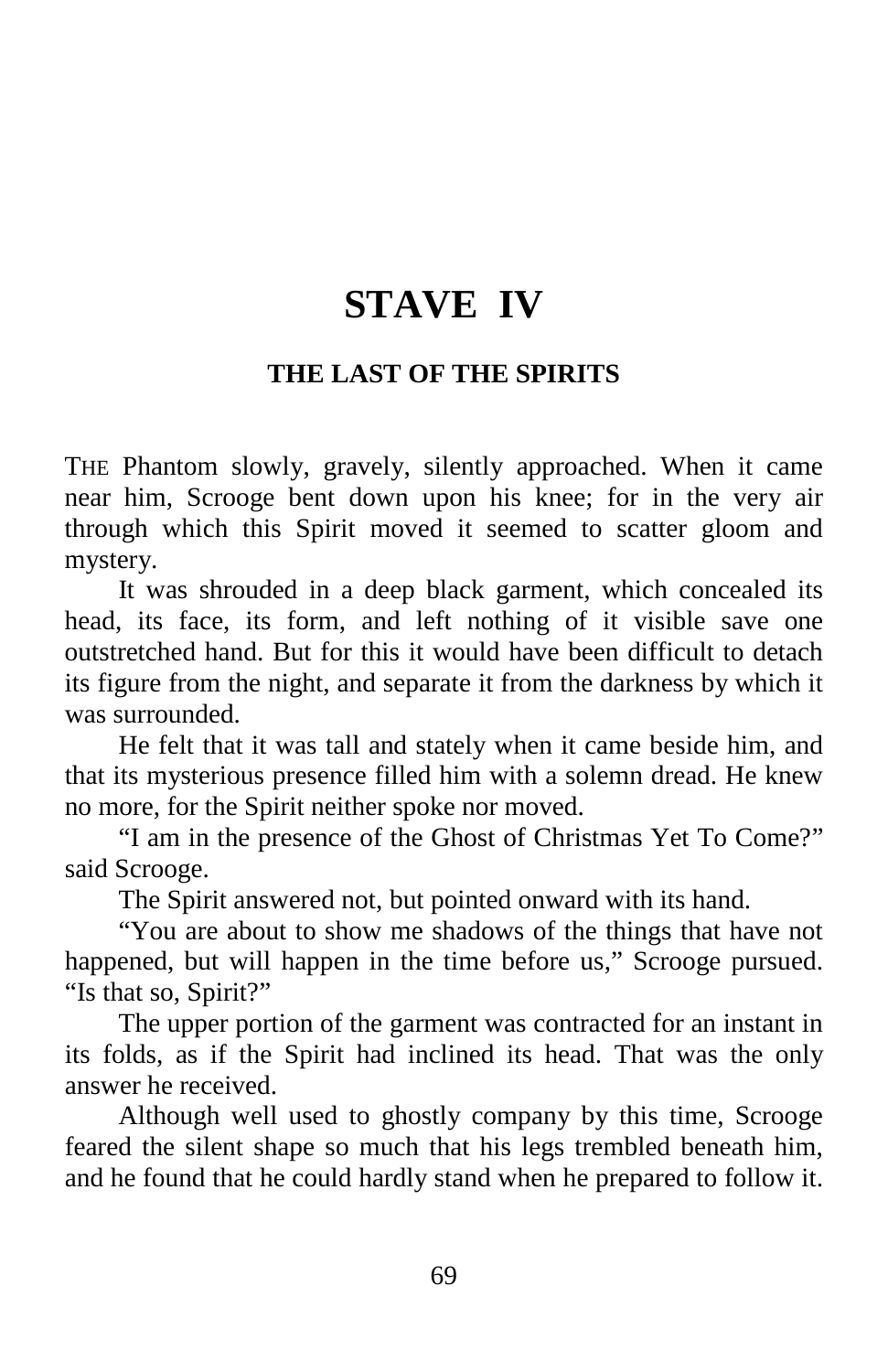The Spirit paused a moment, as observing his condition, and giving him time to recover.

But Scrooge was all the worse for this. It thrilled him with a vague uncertain horror, to know that behind the dusky shroud, there were ghostly eyes intently fixed upon him, while he, though he stretched his own to the utmost, could see nothing but a spectral hand and one great heap of black.

"Ghost of the Future!" he exclaimed, "I fear you more than any spectre I have seen. But as I know your purpose is to do me good, and as I hope to live to be another man from what I was, I am prepared to bear you company, and do it with a thankful heart. Will you not speak to me?"

It gave him no reply. The hand was pointed straight before them.

"Lead on!" said Scrooge. "Lead on! The night is waning fast, and it is precious time to me, I know. Lead on, Spirit!"

The Phantom moved away as it had come towards him. Scrooge followed in the shadow of its dress, which bore him up, he thought, and carried him along.

They scarcely seemed to enter the city; for the city rather seemed to spring up about them, and encompass them of its own act. But there they were, in the heart of it; on 'Change, amongst the merchants; who hurried up and down, and chinked the money in their pockets, and conversed in groups, and looked at their watches, and trifled thoughtfully with their great gold seals; and so forth, as Scrooge had seen them often.

The Spirit stopped beside one little knot of business men. Observing that the hand was pointed to them, Scrooge advanced to listen to their talk.

"No," said a great fat man with a monstrous chin, "I don't know much about it, either way. I only know he's dead."

"When did he die?" inquired another.

"Last night, I believe."

"Why, what was the matter with him?" asked a third, taking a vast quantity of snuff out of a very large snuff-box. "I thought he'd never die."

"God knows," said the first, with a yawn.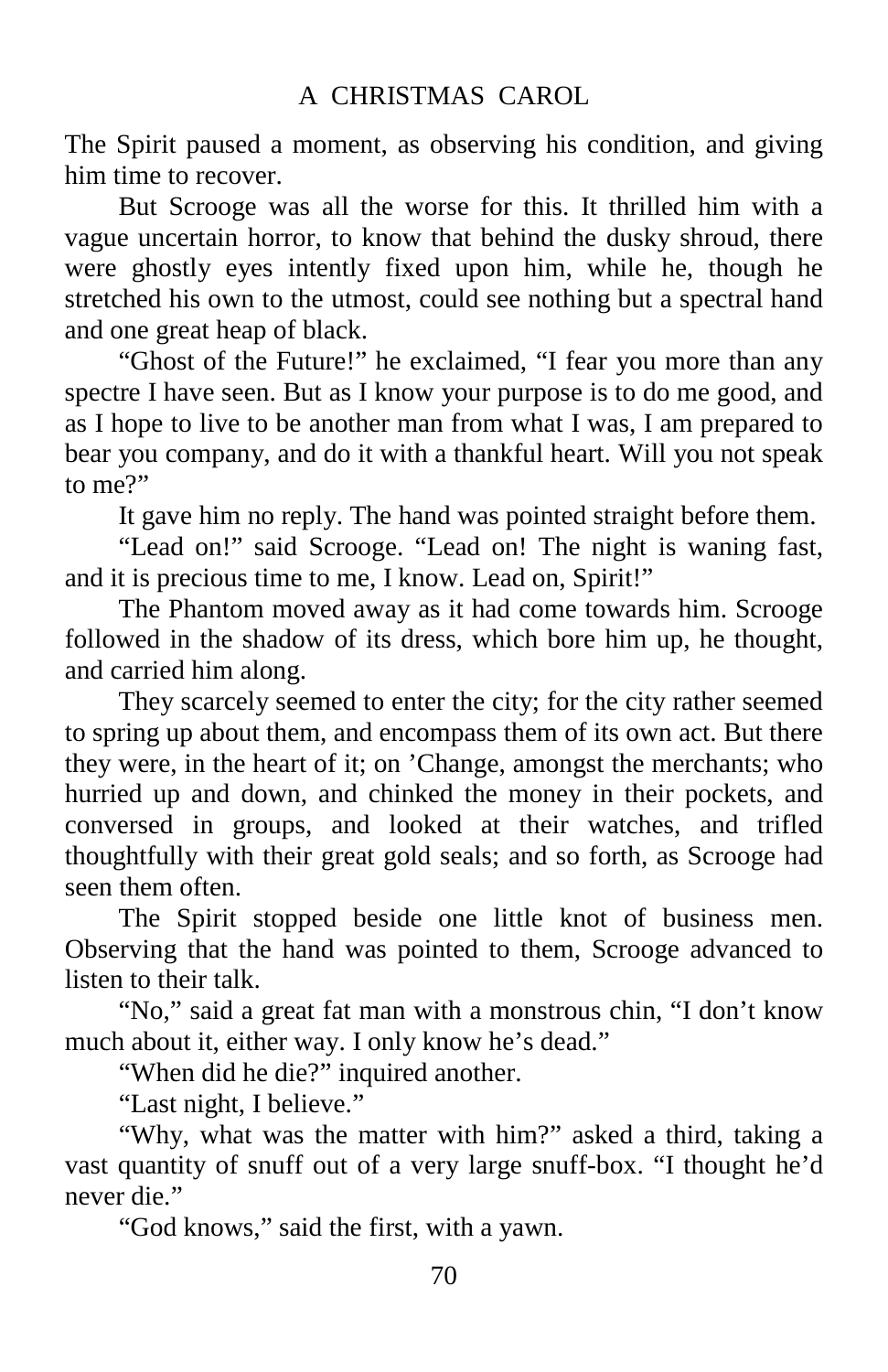"What has he done with his money?" asked a red-faced gentleman with a pendulous excrescence on the end of his nose, that shook like the gills of a turkey-cock.

"I haven't heard," said the man with the large chin, yawning again. "Left it to his company, perhaps. He hasn't left it to *me*. That's all I know."

This pleasantry was received with a general laugh.

"It's likely to be a very cheap funeral," said the same speaker; "for upon my life I don't know of anybody to go to it. Suppose we make up a party and volunteer?"

"I don't mind going if a lunch is provided," observed the gentleman with the excrescence on his nose. "But I must be fed, if I make one."

Another laugh.

"Well, I am the most disinterested among you, after all," said the first speaker, "for I never wear black gloves, and I never eat lunch. But I'll offer to go, if anybody else will. When I come to think of it, I'm not at all sure that I wasn't his most particular friend; for we used to stop and speak whenever we met. Bye, bye!"

Speakers and listeners strolled away, and mixed with other groups. Scrooge knew the men, and looked towards the Spirit for an explanation.

The Phantom glided on into a street. Its finger pointed to two persons meeting. Scrooge listened again, thinking that the explanation might lie here.

He knew these men, also, perfectly. They were men of business: very wealthy, and of great importance. He had made a point always of standing well in their esteem: in a business point of view, that is; strictly in a business point of view.

"How are you?" said one.

"How are you?" returned the other.

"Well!" said the first. "Old Scratch has got his own at last, hey?" "So I am told," returned the second. "Cold, isn't it?"

"Seasonable for Christmas time. You're not a skater, I suppose?"

"No. No. Something else to think of. Good morning!"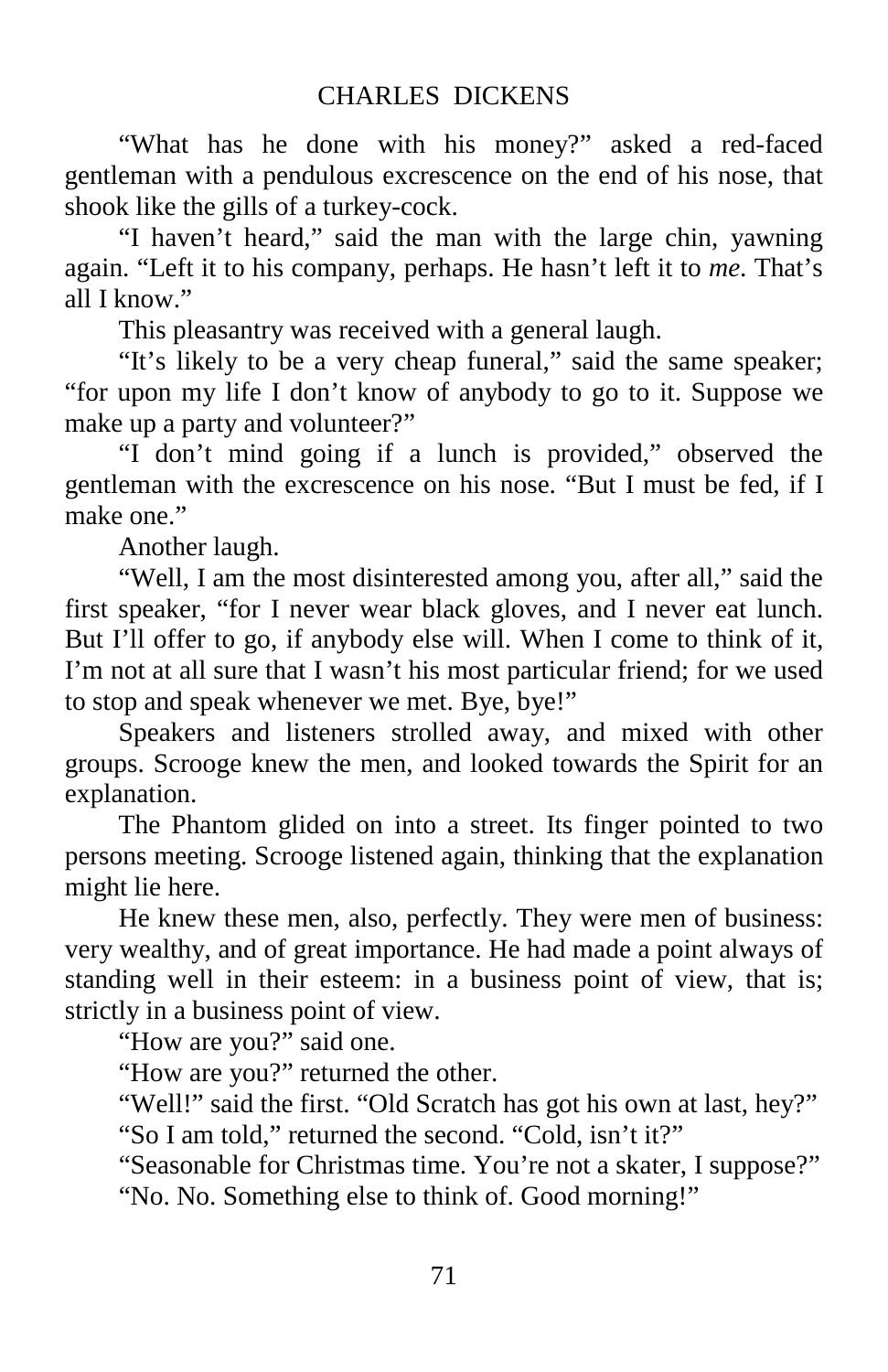Not another word. That was their meeting, their conversation, and their parting.

Scrooge was at first inclined to be surprised that the Spirit should attach importance to conversations apparently so trivial; but feeling assured that they must have some hidden purpose, he set himself to consider what it was likely to be. They could scarcely be supposed to have any bearing on the death of Jacob, his old partner, for that was Past, and this Ghost's province was the Future. Nor could he think of any one immediately connected with himself, to whom he could apply them. But nothing doubting that to whomsoever they applied they had some latent moral for his own improvement, he resolved to treasure up every word he heard, and everything he saw; and especially to observe the shadow of himself when it appeared. For he had an expectation that the conduct of his future self would give him the clue he missed, and would render the solution of these riddles easy.

He looked about in that very place for his own image; but another man stood in his accustomed corner, and though the clock pointed to his usual time of day for being there, he saw no likeness of himself among the multitudes that poured in through the Porch. It gave him little surprise, however; for he had been revolving in his mind a change of life, and thought and hoped he saw his new-born resolutions carried out in this.

Quiet and dark, beside him stood the Phantom, with its outstretched hand. When he roused himself from his thoughtful quest, he fancied from the turn of the hand, and its situation in reference to himself, that the Unseen Eyes were looking at him keenly. It made him shudder, and feel very cold.

They left the busy scene, and went into an obscure part of the town, where Scrooge had never penetrated before, although he recognised its situation, and its bad repute. The ways were foul and narrow; the shops and houses wretched; the people half-naked, drunken, slipshod, ugly. Alleys and archways, like so many cesspools, disgorged their offences of smell, and dirt, and life, upon the straggling streets; and the whole quarter reeked with crime, with filth, and misery.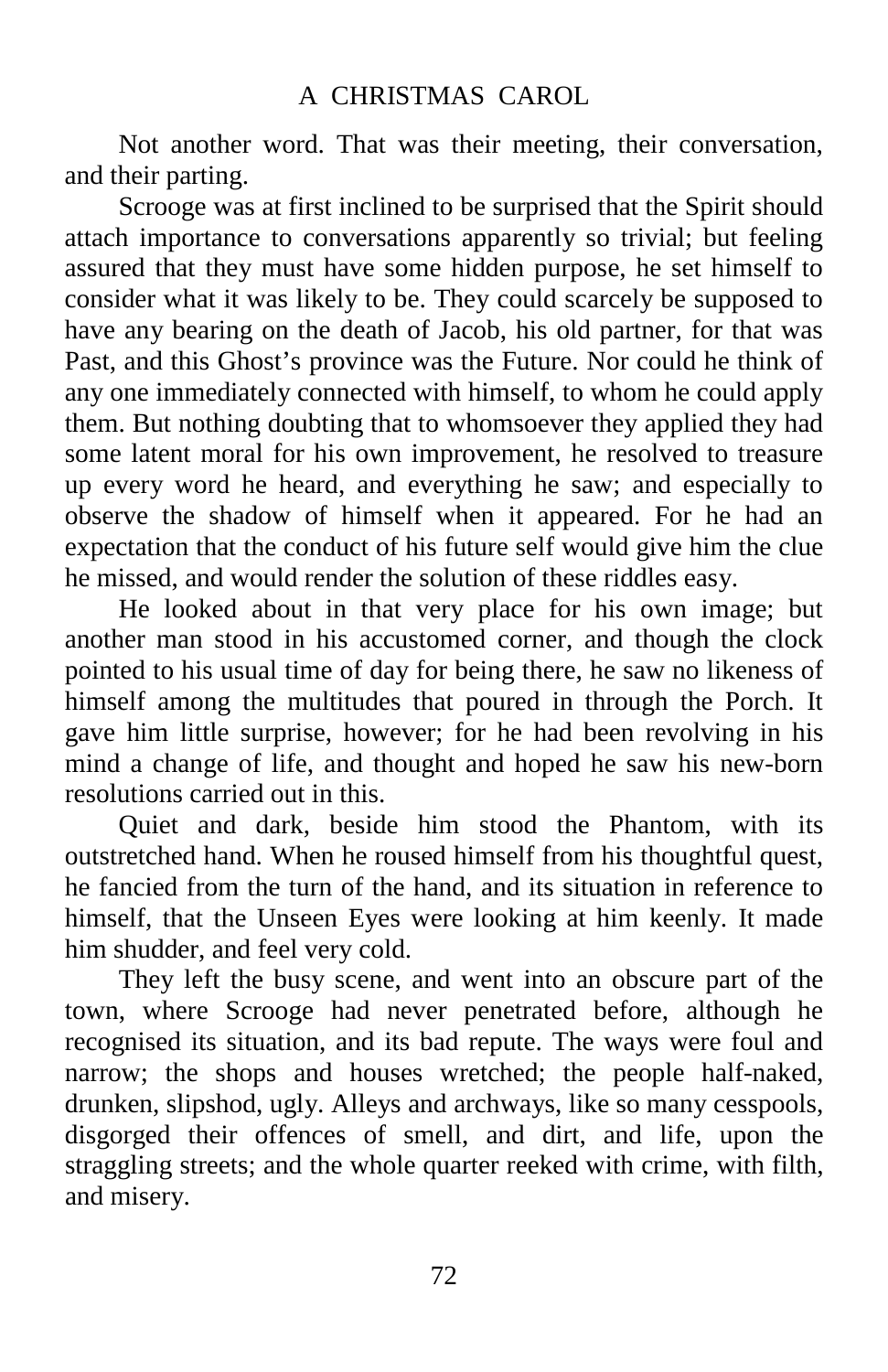Far in this den of infamous resort, there was a low-browed, beetling shop, below a pent-house roof, where iron, old rags, bottles, bones, and greasy offal, were bought. Upon the floor within, were piled up heaps of rusty keys, nails, chains, hinges, files, scales, weights, and refuse iron of all kinds. Secrets that few would like to scrutinise were bred and hidden in mountains of unseemly rags, masses of corrupted fat, and sepulchres of bones. Sitting in among the wares he dealt in, by a charcoal stove, made of old bricks, was a greyhaired rascal, nearly seventy years of age; who had screened himself from the cold air without, by a frousy curtaining of miscellaneous tatters, hung upon a line; and smoked his pipe in all the luxury of calm retirement.

Scrooge and the Phantom came into the presence of this man, just as a woman with a heavy bundle slunk into the shop. But she had scarcely entered, when another woman, similarly laden, came in too; and she was closely followed by a man in faded black, who was no less startled by the sight of them, than they had been upon the recognition of each other. After a short period of blank astonishment, in which the old man with the pipe had joined them, they all three burst into a laugh.

"Let the charwoman alone to be the first!" cried she who had entered first. "Let the laundress alone to be the second; and let the undertaker's man alone to be the third. Look here, old Joe, here's a chance! If we haven't all three met here without meaning it!"

"You couldn't have met in a better place," said old Joe, removing his pipe from his mouth. "Come into the parlour. You were made free of it long ago, you know; and the other two an't strangers. Stop till I shut the door of the shop. Ah! How it skreeks! There an't such a rusty bit of metal in the place as its own hinges, I believe; and I'm sure there's no such old bones here, as mine. Ha, ha! We're all suitable to our calling, we're well matched. Come into the parlour. Come into the parlour."

The parlour was the space behind the screen of rags. The old man raked the fire together with an old stair-rod, and having trimmed his smoky lamp (for it was night), with the stem of his pipe, put it in his mouth again.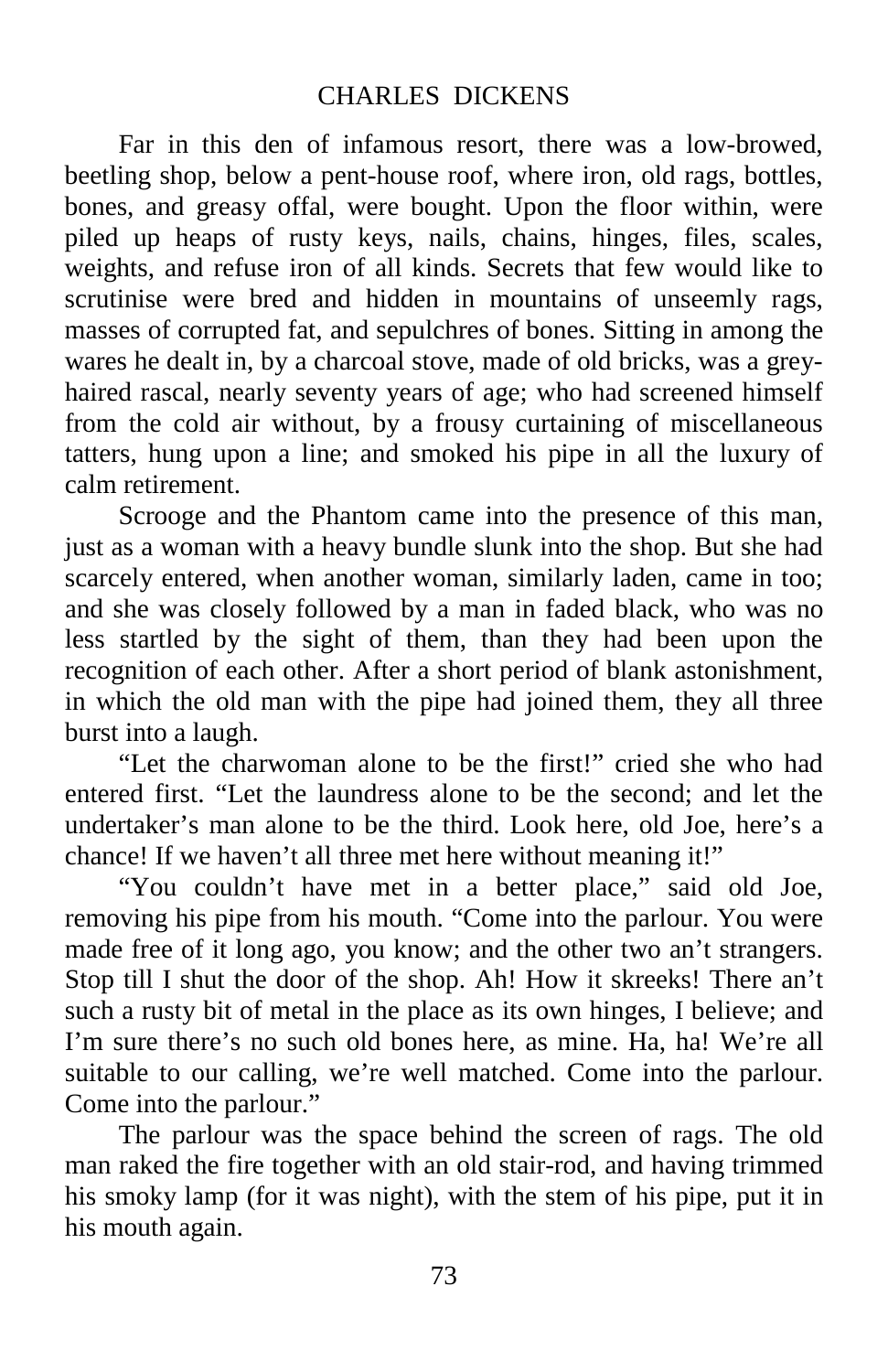While he did this, the woman who had already spoken threw her bundle on the floor, and sat down in a flaunting manner on a stool; crossing her elbows on her knees, and looking with a bold defiance at the other two.

"What odds then! What odds, Mrs. Dilber?" said the woman. "Every person has a right to take care of themselves. *He* always did."

"That's true, indeed!" said the laundress. "No man more so."

"Why then, don't stand staring as if you was afraid, woman; who's the wiser? We're not going to pick holes in each other's coats, I suppose?"

"No, indeed!" said Mrs. Dilber and the man together. "We should hope not."

"Very well, then!" cried the woman. "That's enough. Who's the worse for the loss of a few things like these? Not a dead man, I suppose."

"No, indeed," said Mrs. Dilber, laughing.

"If he wanted to keep 'em after he was dead, a wicked old screw," pursued the woman, "why wasn't he natural in his lifetime? If he had been, he'd have had somebody to look after him when he was struck with Death, instead of lying gasping out his last there, alone by himself."

"It's the truest word that ever was spoke," said Mrs. Dilber. "It's a judgment on him."

"I wish it was a little heavier judgment," replied the woman; "and it should have been, you may depend upon it, if I could have laid my hands on anything else. Open that bundle, old Joe, and let me know the value of it. Speak out plain. I'm not afraid to be the first, nor afraid for them to see it. We knew pretty well that we were helping ourselves, before we met here, I believe. It's no sin. Open the bundle, Joe."

But the gallantry of her friends would not allow of this; and the man in faded black, mounting the breach first, produced *his* plunder. It was not extensive. A seal or two, a pencil-case, a pair of sleevebuttons, and a brooch of no great value, were all. They were severally examined and appraised by old Joe, who chalked the sums he was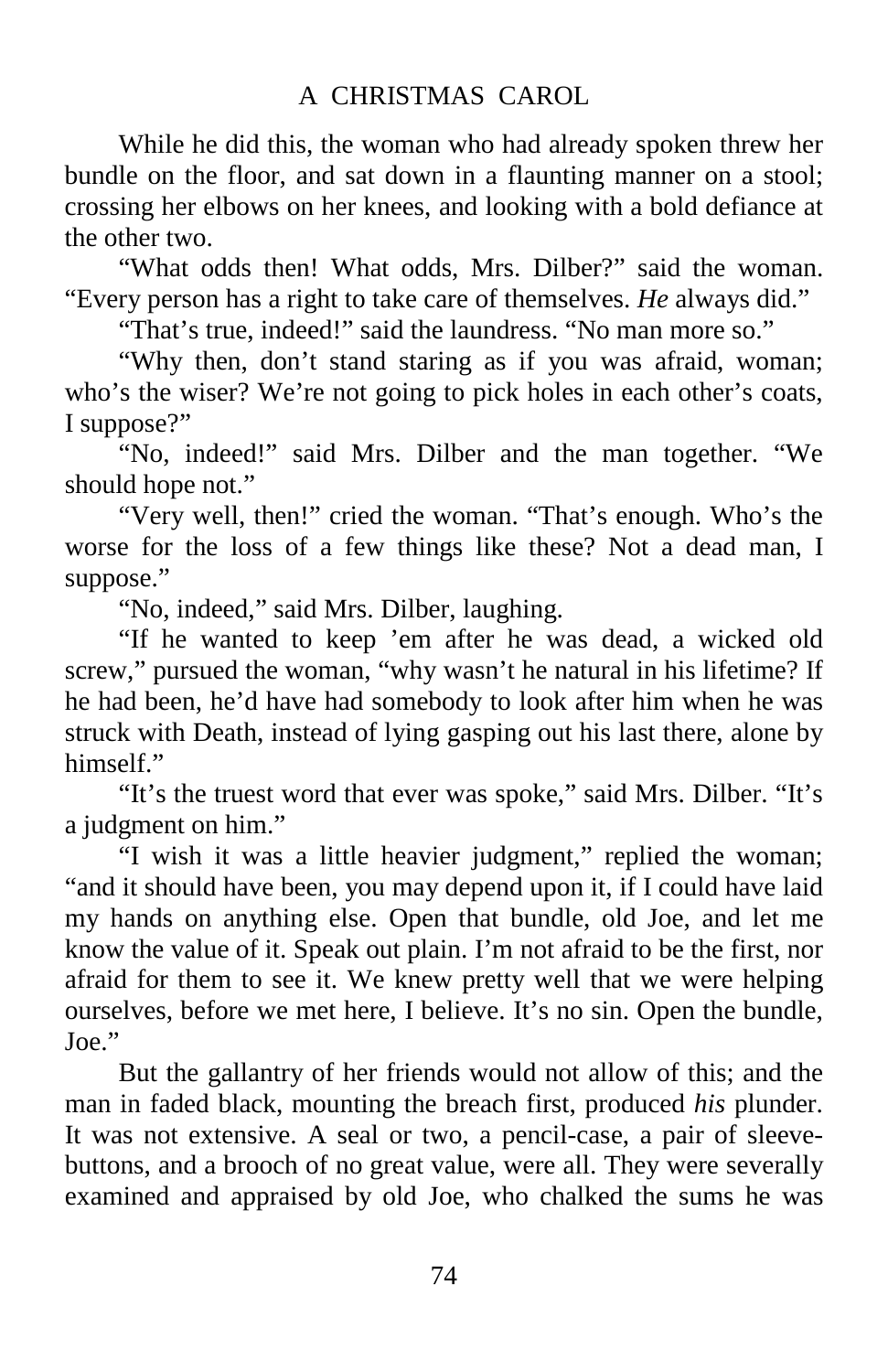disposed to give for each, upon the wall, and added them up into a total when he found there was nothing more to come.

"That's your account," said Joe, "and I wouldn't give another sixpence, if I was to be boiled for not doing it. Who's next?"

Mrs. Dilber was next. Sheets and towels, a little wearing apparel, two old-fashioned silver teaspoons, a pair of sugar-tongs, and a few boots. Her account was stated on the wall in the same manner.

"I always give too much to ladies. It's a weakness of mine, and that's the way I ruin myself," said old Joe. "That's your account. If you asked me for another penny, and made it an open question, I'd repent of being so liberal and knock off half-a-crown."

"And now undo *my* bundle, Joe," said the first woman.

Joe went down on his knees for the greater convenience of opening it, and having unfastened a great many knots, dragged out a large and heavy roll of some dark stuff.

"What do you call this?" said Joe. "Bed-curtains!"

"Ah!" returned the woman, laughing and leaning forward on her crossed arms. "Bed-curtains!"

"You don't mean to say you took 'em down, rings and all, with him lying there?" said Joe.

"Yes I do," replied the woman. "Why not?"

"You were born to make your fortune," said Joe, "and you'll certainly do it."

"I certainly shan't hold my hand, when I can get anything in it by reaching it out, for the sake of such a man as He was, I promise you, Joe," returned the woman coolly. "Don't drop that oil upon the blankets, now."

"His blankets?" asked Joe.

"Whose else's do you think?" replied the woman. "He isn't likely to take cold without 'em, I dare say."

"I hope he didn't die of anything catching? Eh?" said old Joe, stopping in his work, and looking up.

"Don't you be afraid of that," returned the woman. "I an't so fond of his company that I'd loiter about him for such things, if he did. Ah! you may look through that shirt till your eyes ache; but you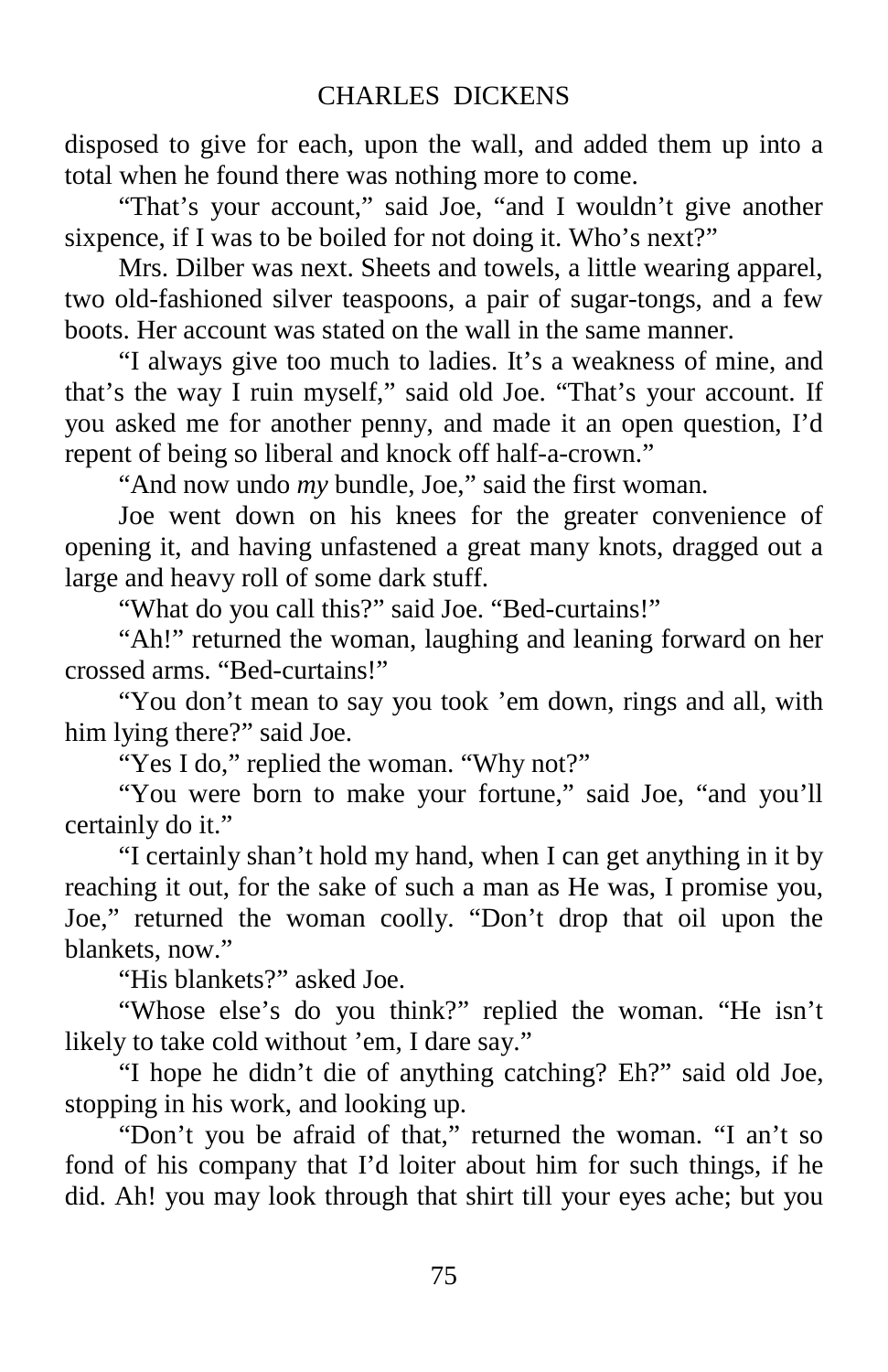won't find a hole in it, nor a threadbare place. It's the best he had, and a fine one too. They'd have wasted it, if it hadn't been for me."

"What do you call wasting of it?" asked old Joe.

"Putting it on him to be buried in, to be sure," replied the woman with a laugh. "Somebody was fool enough to do it, but I took it off again. If calico an't good enough for such a purpose, it isn't good enough for anything. It's quite as becoming to the body. He can't look uglier than he did in that one."

Scrooge listened to this dialogue in horror. As they sat grouped about their spoil, in the scanty light afforded by the old man's lamp, he viewed them with a detestation and disgust, which could hardly have been greater, though they had been obscene demons, marketing the corpse itself.

"Ha, ha!" laughed the same woman, when old Joe, producing a flannel bag with money in it, told out their several gains upon the ground. "This is the end of it, you see! He frightened every one away from him when he was alive, to profit us when he was dead! Ha, ha, ha!"

"Spirit!" said Scrooge, shuddering from head to foot. "I see, I see. The case of this unhappy man might be my own. My life tends that way, now. Merciful Heaven, what is this!"

He recoiled in terror, for the scene had changed, and now he almost touched a bed: a bare, uncurtained bed: on which, beneath a ragged sheet, there lay a something covered up, which, though it was dumb, announced itself in awful language.

The room was very dark, too dark to be observed with any accuracy, though Scrooge glanced round it in obedience to a secret impulse, anxious to know what kind of room it was. A pale light, rising in the outer air, fell straight upon the bed; and on it, plundered and bereft, unwatched, unwept, uncared for, was the body of this man.

Scrooge glanced towards the Phantom. Its steady hand was pointed to the head. The cover was so carelessly adjusted that the slightest raising of it, the motion of a finger upon Scrooge's part, would have disclosed the face. He thought of it, felt how easy it would be to do, and longed to do it; but had no more power to withdraw the veil than to dismiss the spectre at his side.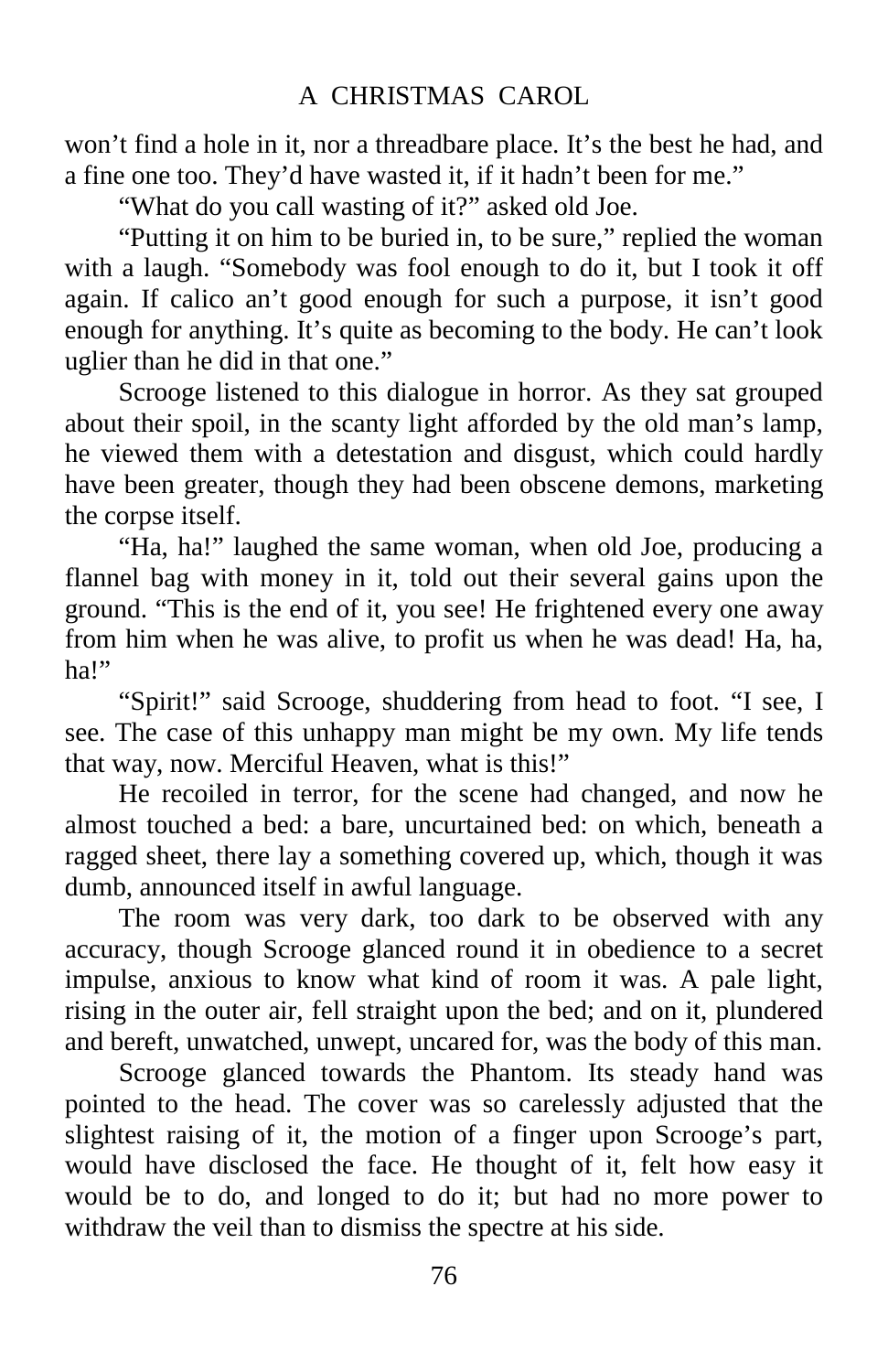Oh cold, cold, rigid, dreadful Death, set up thine altar here, and dress it with such terrors as thou hast at thy command: for this is thy dominion! But of the loved, revered, and honoured head, thou canst not turn one hair to thy dread purposes, or make one feature odious. It is not that the hand is heavy and will fall down when released; it is not that the heart and pulse are still; but that the hand WAS open, generous, and true; the heart brave, warm, and tender; and the pulse a man's. Strike, Shadow, strike! And see his good deeds springing from the wound, to sow the world with life immortal!

No voice pronounced these words in Scrooge's ears, and yet he heard them when he looked upon the bed. He thought, if this man could be raised up now, what would be his foremost thoughts? Avarice, hard-dealing, griping cares? They have brought him to a rich end, truly!

He lay, in the dark empty house, with not a man, a woman, or a child, to say that he was kind to me in this or that, and for the memory of one kind word I will be kind to him. A cat was tearing at the door, and there was a sound of gnawing rats beneath the hearth-stone. What *they* wanted in the room of death, and why they were so restless and disturbed, Scrooge did not dare to think.

"Spirit!" he said, "this is a fearful place. In leaving it, I shall not leave its lesson, trust me. Let us go!"

Still the Ghost pointed with an unmoved finger to the head.

"I understand you," Scrooge returned, "and I would do it, if I could. But I have not the power, Spirit. I have not the power."

Again it seemed to look upon him.

"If there is any person in the town, who feels emotion caused by this man's death," said Scrooge quite agonised, "show that person to me, Spirit, I beseech you!"

The Phantom spread its dark robe before him for a moment, like a wing; and withdrawing it, revealed a room by daylight, where a mother and her children were.

She was expecting some one, and with anxious eagerness; for she walked up and down the room; started at every sound; looked out from the window; glanced at the clock; tried, but in vain, to work with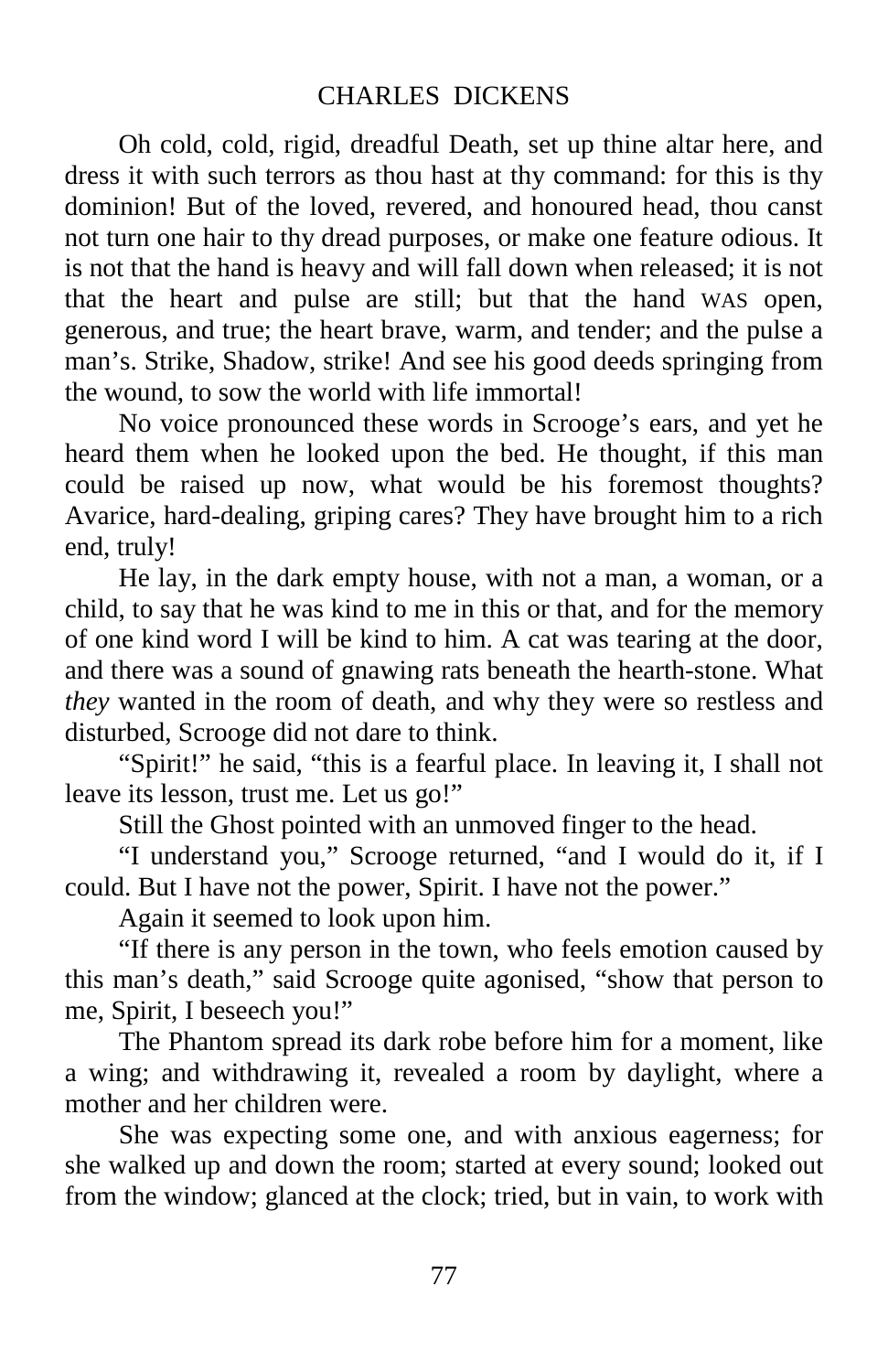## A CHRISTMAS CAROL

her needle; and could hardly bear the voices of the children in their play.

At length the long-expected knock was heard. She hurried to the door, and met her husband; a man whose face was careworn and depressed, though he was young. There was a remarkable expression in it now; a kind of serious delight of which he felt ashamed, and which he struggled to repress.

He sat down to the dinner that had been hoarding for him by the fire; and when she asked him faintly what news (which was not until after a long silence), he appeared embarrassed how to answer.

"Is it good?" she said, "or bad?"—to help him.

"Bad," he answered.

"We are quite ruined?"

"No. There is hope yet, Caroline."

"If *he* relents," she said, amazed, "there is! Nothing is past hope, if such a miracle has happened."

"He is past relenting," said her husband. "He is dead."

She was a mild and patient creature if her face spoke truth; but she was thankful in her soul to hear it, and she said so, with clasped hands. She prayed forgiveness the next moment, and was sorry; but the first was the emotion of her heart.

"What the half-drunken woman whom I told you of last night, said to me, when I tried to see him and obtain a week's delay; and what I thought was a mere excuse to avoid me; turns out to have been quite true. He was not only very ill, but dying, then."

"To whom will our debt be transferred?"

"I don't know. But before that time we shall be ready with the money; and even though we were not, it would be a bad fortune indeed to find so merciless a creditor in his successor. We may sleep to-night with light hearts, Caroline!"

Yes. Soften it as they would, their hearts were lighter. The children's faces, hushed and clustered round to hear what they so little understood, were brighter; and it was a happier house for this man's death! The only emotion that the Ghost could show him, caused by the event, was one of pleasure.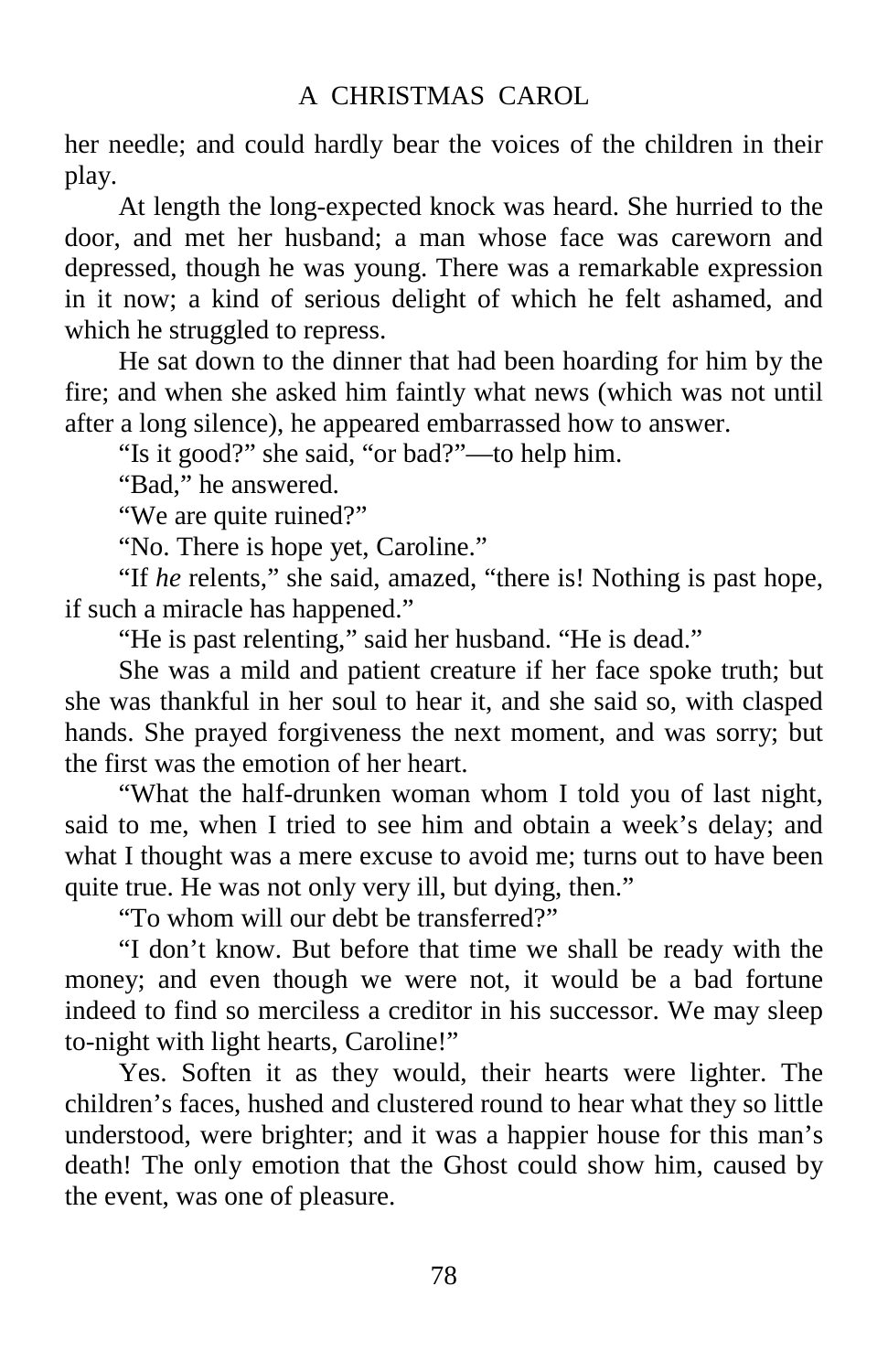## CHARLES DICKENS

"Let me see some tenderness connected with a death," said Scrooge; "or that dark chamber, Spirit, which we left just now, will be for ever present to me."

The Ghost conducted him through several streets familiar to his feet; and as they went along, Scrooge looked here and there to find himself, but nowhere was he to be seen. They entered poor Bob Cratchit's house; the dwelling he had visited before; and found the mother and the children seated round the fire.

Quiet. Very quiet. The noisy little Cratchits were as still as statues in one corner, and sat looking up at Peter, who had a book before him. The mother and her daughters were engaged in sewing. But surely they were very quiet!

" 'And He took a child, and set him in the midst of them.' "

Where had Scrooge heard those words? He had not dreamed them. The boy must have read them out, as he and the Spirit crossed the threshold. Why did he not go on?

The mother laid her work upon the table, and put her hand up to her face.

"The colour hurts my eyes," she said.

The colour? Ah, poor Tiny Tim!

"They're better now again," said Cratchit's wife. "It makes them weak by candle-light; and I wouldn't show weak eyes to your father when he comes home, for the world. It must be near his time."

"Past it rather," Peter answered, shutting up his book. "But I think he has walked a little slower than he used, these few last evenings, mother."

They were very quiet again. At last she said, and in a steady, cheerful voice, that only faltered once:

"I have known him walk with—I have known him walk with Tiny Tim upon his shoulder, very fast indeed."

"And so have I," cried Peter. "Often."

"And so have I," exclaimed another. So had all.

"But he was very light to carry," she resumed, intent upon her work, "and his father loved him so, that it was no trouble: no trouble. And there is your father at the door!"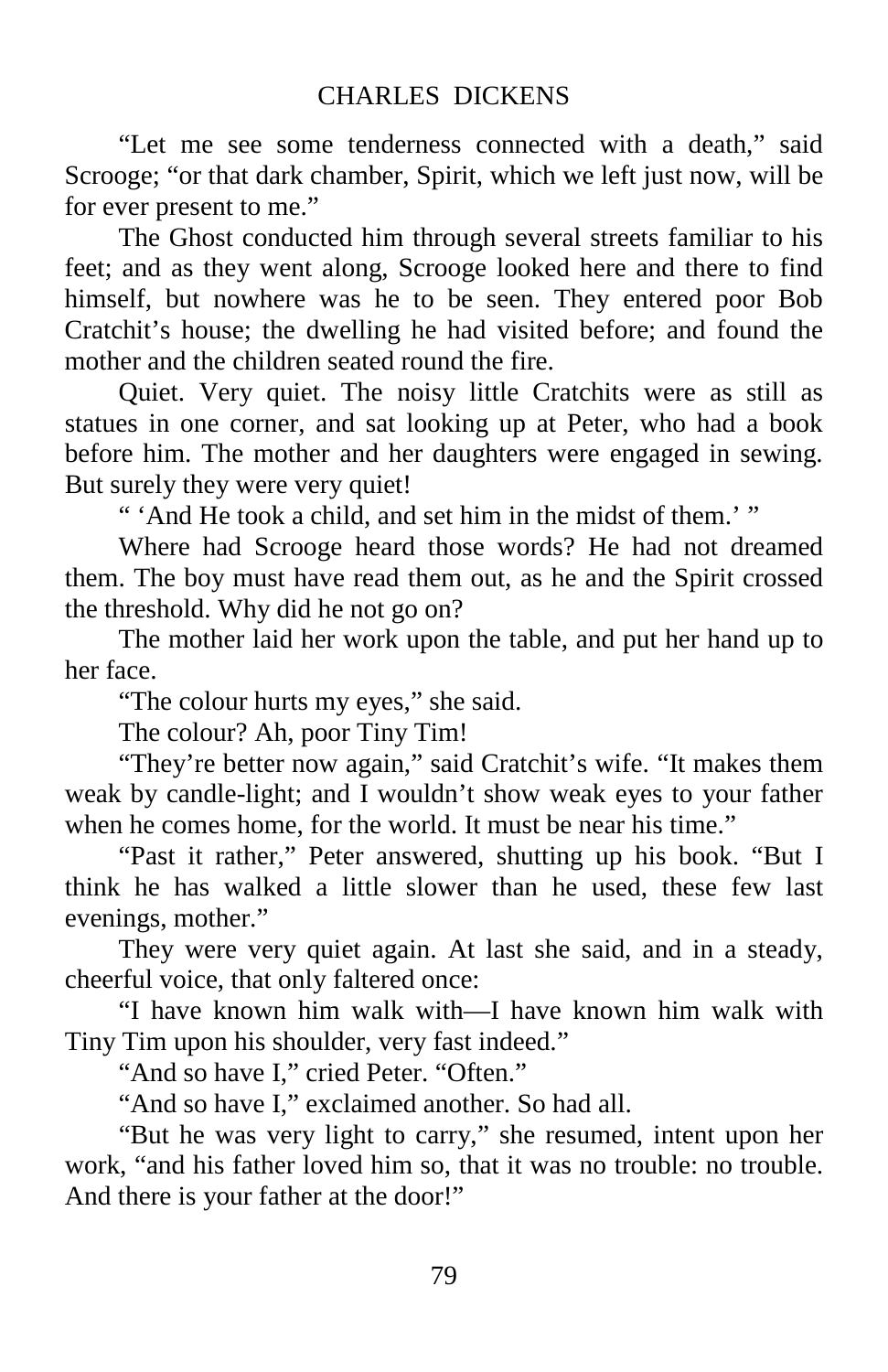She hurried out to meet him; and little Bob in his comforter—he had need of it, poor fellow—came in. His tea was ready for him on the hob, and they all tried who should help him to it most. Then the two young Cratchits got upon his knees and laid, each child a little cheek, against his face, as if they said, "Don't mind it, father. Don't be grieved!"

Bob was very cheerful with them, and spoke pleasantly to all the family. He looked at the work upon the table, and praised the industry and speed of Mrs. Cratchit and the girls. They would be done long before Sunday, he said.

"Sunday! You went to-day, then, Robert?" said his wife.

"Yes, my dear," returned Bob. "I wish you could have gone. It would have done you good to see how green a place it is. But you'll see it often. I promised him that I would walk there on a Sunday. My little, little child!" cried Bob. "My little child!"

He broke down all at once. He couldn't help it. If he could have helped it, he and his child would have been farther apart perhaps than they were.

He left the room, and went up-stairs into the room above, which was lighted cheerfully, and hung with Christmas. There was a chair set close beside the child, and there were signs of some one having been there, lately. Poor Bob sat down in it, and when he had thought a little and composed himself, he kissed the little face. He was reconciled to what had happened, and went down again quite happy.

They drew about the fire, and talked; the girls and mother working still. Bob told them of the extraordinary kindness of Mr. Scrooge's nephew, whom he had scarcely seen but once, and who, meeting him in the street that day, and seeing that he looked a little— "just a little down you know," said Bob, inquired what had happened to distress him. "On which," said Bob, "for he is the pleasantestspoken gentleman you ever heard, I told him. 'I am heartily sorry for it, Mr. Cratchit,' he said, 'and heartily sorry for your good wife.' By the bye, how he ever knew *that*, I don't know."

"Knew what, my dear?"

"Why, that you were a good wife," replied Bob.

"Everybody knows that!" said Peter.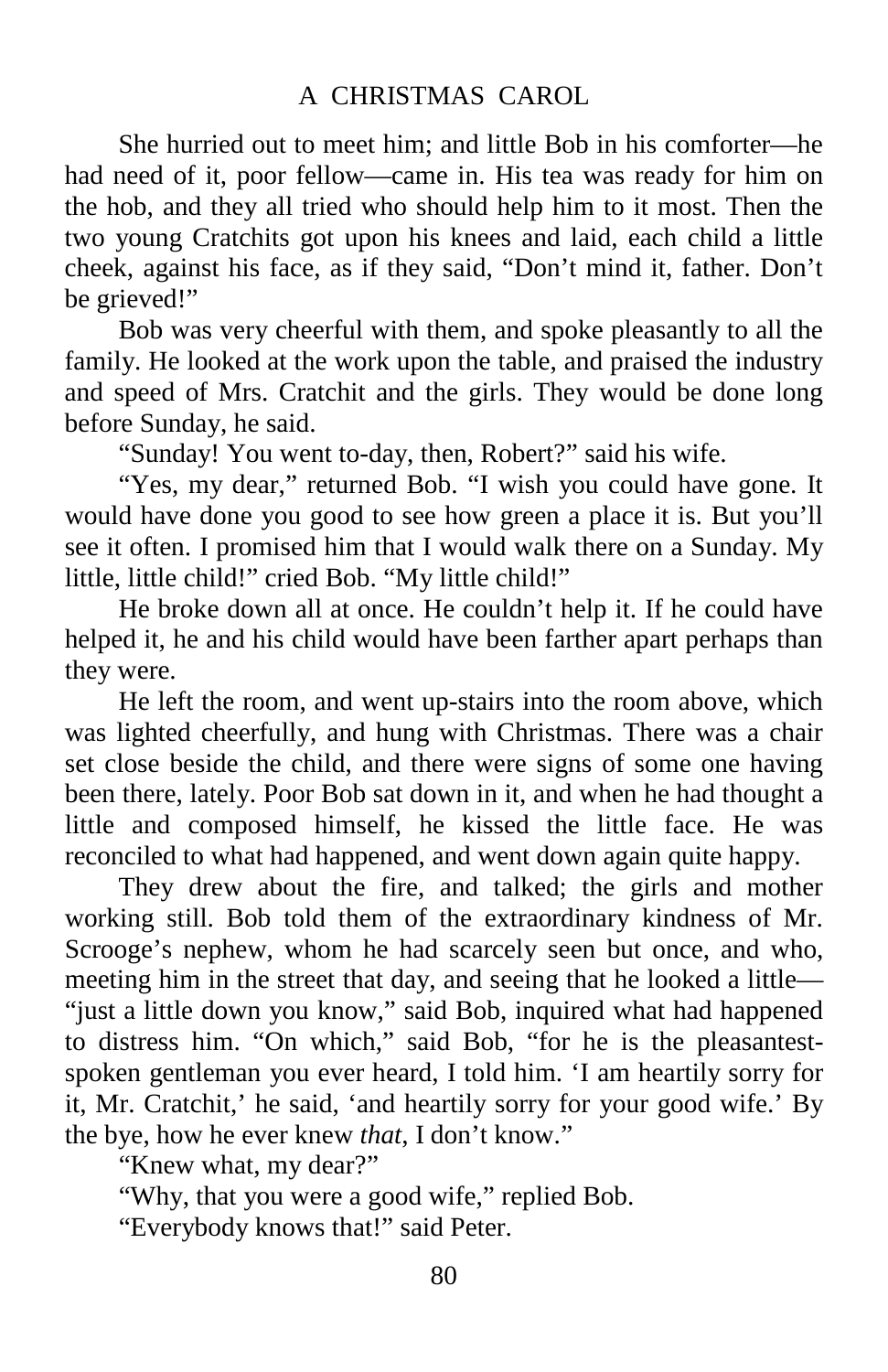"Very well observed, my boy!" cried Bob. "I hope they do. 'Heartily sorry,' he said, 'for your good wife. If I can be of service to you in any way,' he said, giving me his card, 'that's where I live. Pray come to me.' Now, it wasn't," cried Bob, "for the sake of anything he might be able to do for us, so much as for his kind way, that this was quite delightful. It really seemed as if he had known our Tiny Tim, and felt with us."

"I'm sure he's a good soul!" said Mrs. Cratchit.

"You would be surer of it, my dear," returned Bob, "if you saw and spoke to him. I shouldn't be at all surprised—mark what I say! if he got Peter a better situation."

"Only hear that, Peter," said Mrs. Cratchit.

"And then," cried one of the girls, "Peter will be keeping company with some one, and setting up for himself."

"Get along with you!" retorted Peter, grinning.

"It's just as likely as not," said Bob, "one of these days; though there's plenty of time for that, my dear. But however and whenever we part from one another, I am sure we shall none of us forget poor Tiny Tim—shall we—or this first parting that there was among us?"

"Never, father!" cried they all.

"And I know," said Bob, "I know, my dears, that when we recollect how patient and how mild he was; although he was a little, little child; we shall not quarrel easily among ourselves, and forget poor Tiny Tim in doing it."

"No, never, father!" they all cried again.

"I am very happy," said little Bob, "I am very happy!"

Mrs. Cratchit kissed him, his daughters kissed him, the two young Cratchits kissed him, and Peter and himself shook hands. Spirit of Tiny Tim, thy childish essence was from God!

"Spectre," said Scrooge, "something informs me that our parting moment is at hand. I know it, but I know not how. Tell me what man that was whom we saw lying dead?"

The Ghost of Christmas Yet To Come conveyed him, as before—though at a different time, he thought: indeed, there seemed no order in these latter visions, save that they were in the Future—into the resorts of business men, but showed him not himself. Indeed, the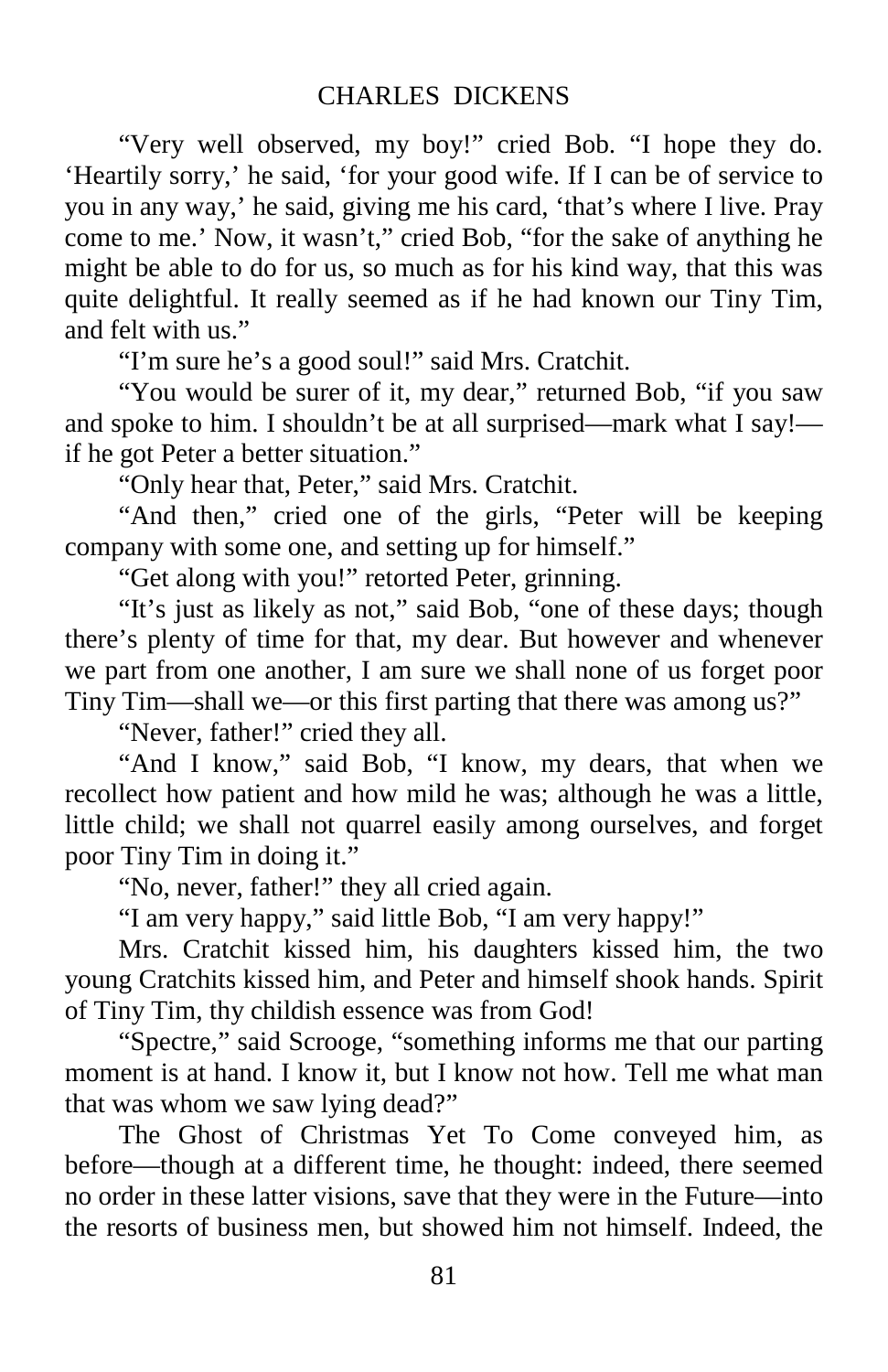Spirit did not stay for anything, but went straight on, as to the end just now desired, until besought by Scrooge to tarry for a moment.

"This court," said Scrooge, "through which we hurry now, is where my place of occupation is, and has been for a length of time. I see the house. Let me behold what I shall be, in days to come!"

The Spirit stopped; the hand was pointed elsewhere.

"The house is yonder," Scrooge exclaimed. "Why do you point away?"

The inexorable finger underwent no change.

Scrooge hastened to the window of his office, and looked in. It was an office still, but not his. The furniture was not the same, and the figure in the chair was not himself. The Phantom pointed as before.

He joined it once again, and wondering why and whither he had gone, accompanied it until they reached an iron gate. He paused to look round before entering.

A churchyard. Here, then; the wretched man whose name he had now to learn, lay underneath the ground. It was a worthy place. Walled in by houses; overrun by grass and weeds, the growth of vegetation's death, not life; choked up with too much burying; fat with repleted appetite. A worthy place!

The Spirit stood among the graves, and pointed down to One. He advanced towards it trembling. The Phantom was exactly as it had been, but he dreaded that he saw new meaning in its solemn shape.

"Before I draw nearer to that stone to which you point," said Scrooge, "answer me one question. Are these the shadows of the things that Will be, or are they shadows of things that May be, only?"

Still the Ghost pointed downward to the grave by which it stood.

"Men's courses will foreshadow certain ends, to which, if persevered in, they must lead," said Scrooge. "But if the courses be departed from, the ends will change. Say it is thus with what you show me!"

The Spirit was immovable as ever.

Scrooge crept towards it, trembling as he went; and following the finger, read upon the stone of the neglected grave his own name, EBENEZER SCROOGE.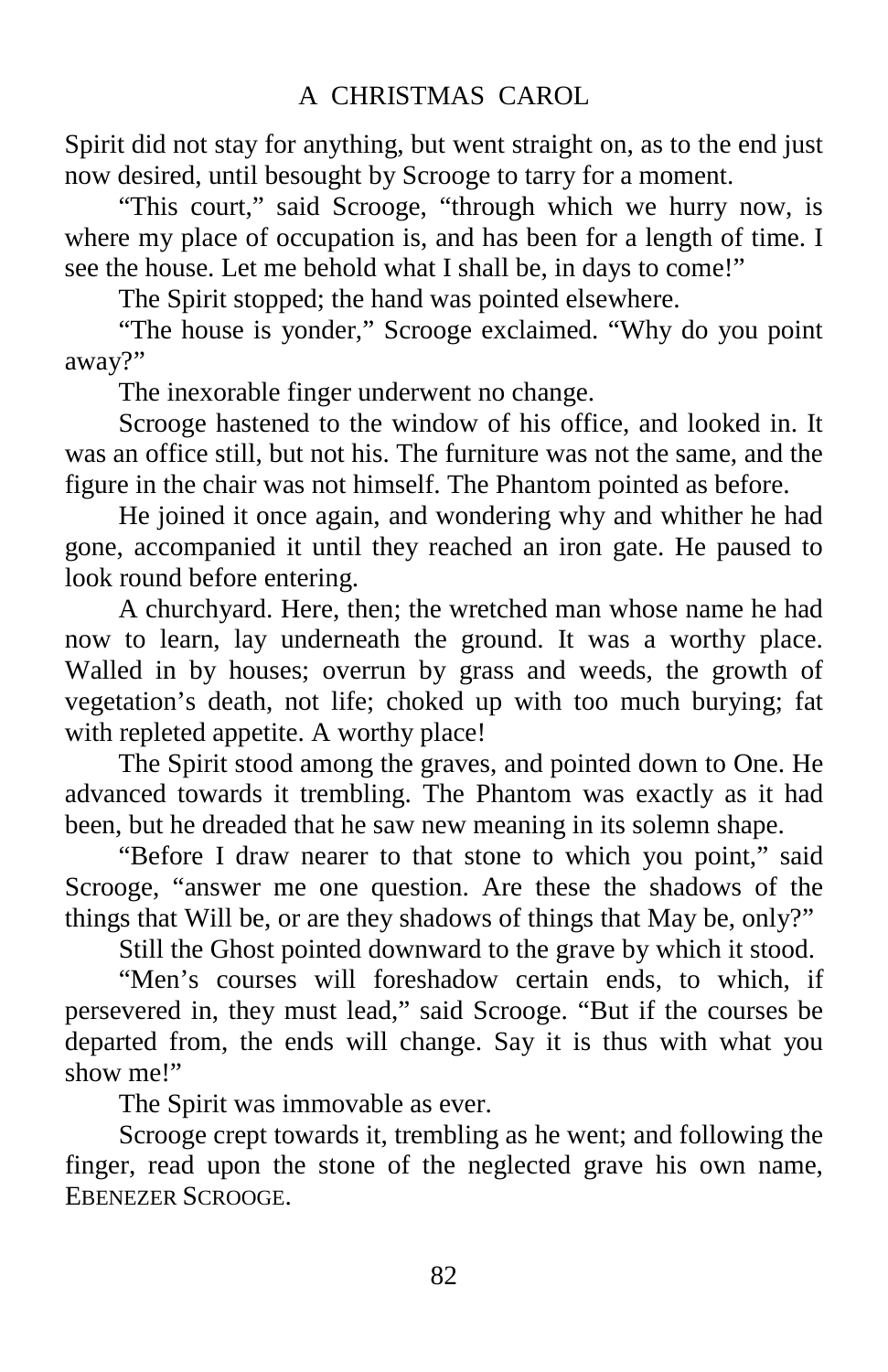# CHARLES DICKENS



*The Last of the Spirits*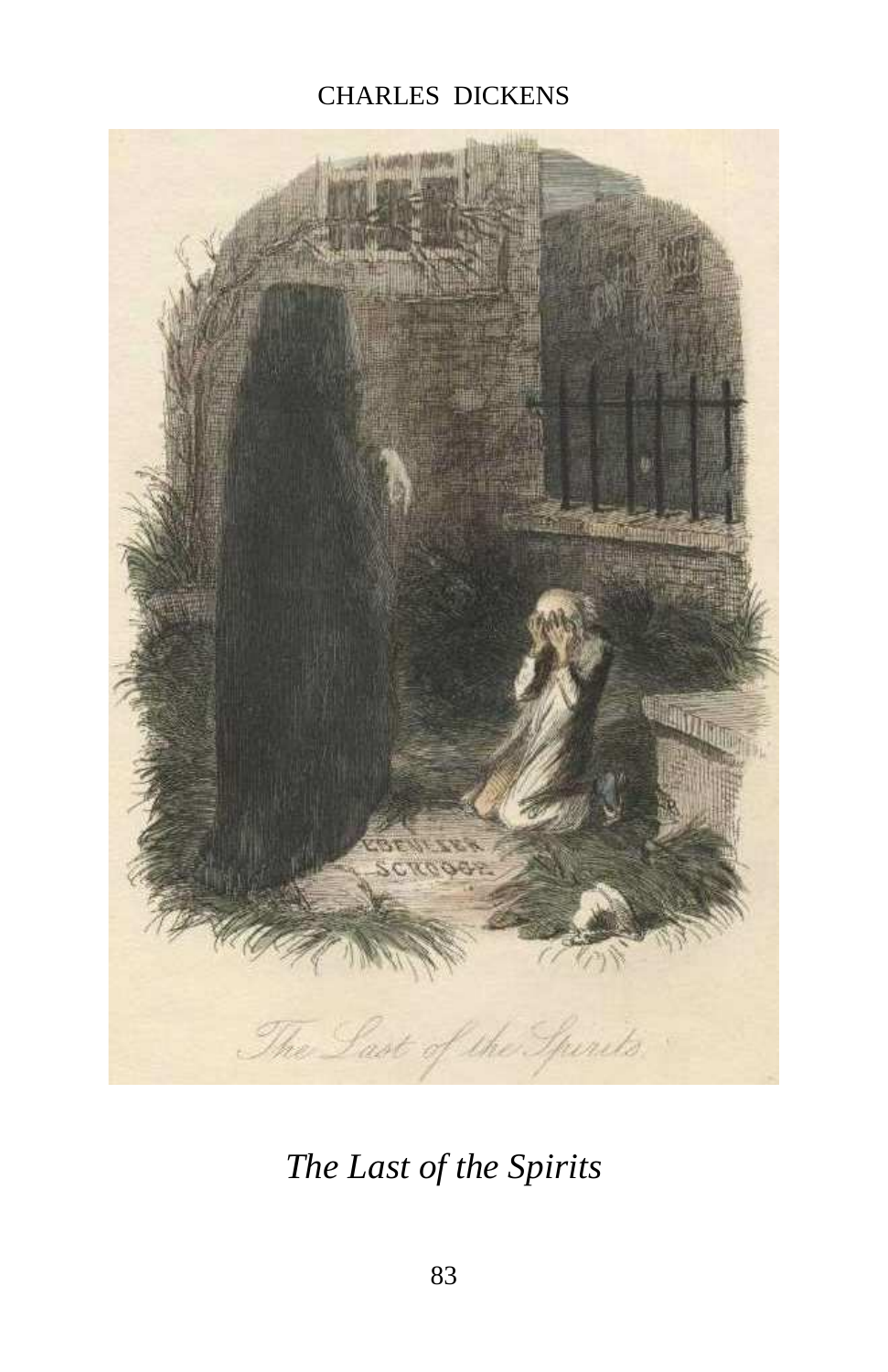"Am *I* that man who lay upon the bed?" he cried, upon his knees. The finger pointed from the grave to him, and back again.

"No, Spirit! Oh no, no!"

The finger still was there.

"Spirit!" he cried, tight clutching at its robe, "hear me! I am not the man I was. I will not be the man I must have been but for this intercourse. Why show me this, if I am past all hope!"

For the first time the hand appeared to shake.

"Good Spirit," he pursued, as down upon the ground he fell before it: "Your nature intercedes for me, and pities me. Assure me that I yet may change these shadows you have shown me, by an altered life!"

The kind hand trembled.

"I will honour Christmas in my heart, and try to keep it all the year. I will live in the Past, the Present, and the Future. The Spirits of all Three shall strive within me. I will not shut out the lessons that they teach. Oh, tell me I may sponge away the writing on this stone!"

In his agony, he caught the spectral hand. It sought to free itself, but he was strong in his entreaty, and detained it. The Spirit, stronger yet, repulsed him.

Holding up his hands in a last prayer to have his fate reversed, he saw an alteration in the Phantom's hood and dress. It shrunk, collapsed, and dwindled down into a bedpost.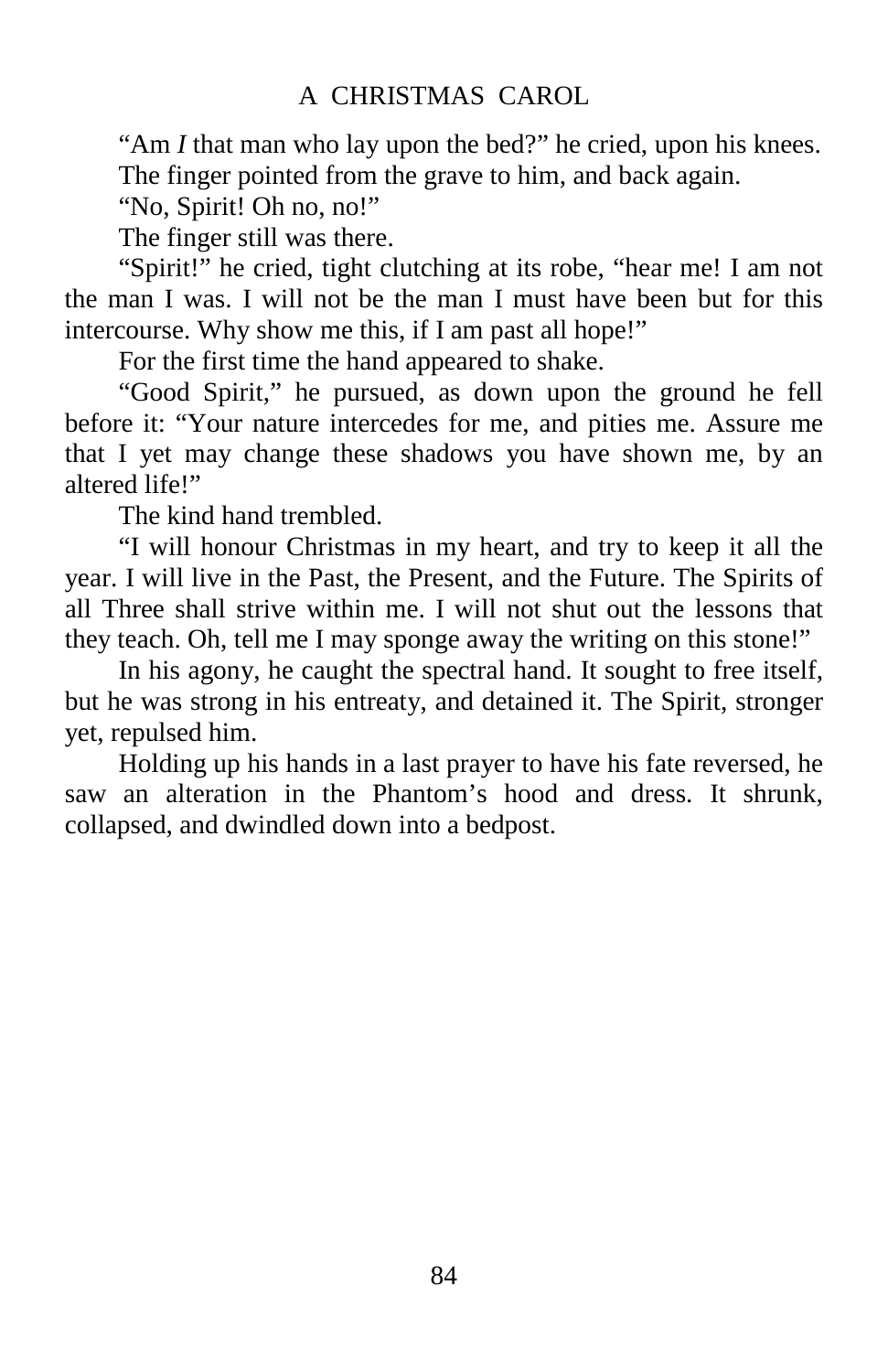# **STAVE V**

#### **THE END OF IT**

YES! and the bedpost was his own. The bed was his own, the room was his own. Best and happiest of all, the Time before him was his own, to make amends in!

"I will live in the Past, the Present, and the Future!" Scrooge repeated, as he scrambled out of bed. "The Spirits of all Three shall strive within me. Oh Jacob Marley! Heaven, and the Christmas Time be praised for this! I say it on my knees, old Jacob, on my knees!"

He was so fluttered and so glowing with his good intentions, that his broken voice would scarcely answer to his call. He had been sobbing violently in his conflict with the Spirit, and his face was wet with tears.

"They are not torn down," cried Scrooge, folding one of his bedcurtains in his arms, "they are not torn down, rings and all. They are here—I am here—the shadows of the things that would have been, may be dispelled. They will be. I know they will!"

His hands were busy with his garments all this time; turning them inside out, putting them on upside down, tearing them, mislaying them, making them parties to every kind of extravagance.

"I don't know what to do!" cried Scrooge, laughing and crying in the same breath; and making a perfect Laocoön of himself with his stockings. "I am as light as a feather, I am as happy as an angel, I am as merry as a schoolboy. I am as giddy as a drunken man. A merry Christmas to everybody! A happy New Year to all the world. Hallo here! Whoop! Hallo!"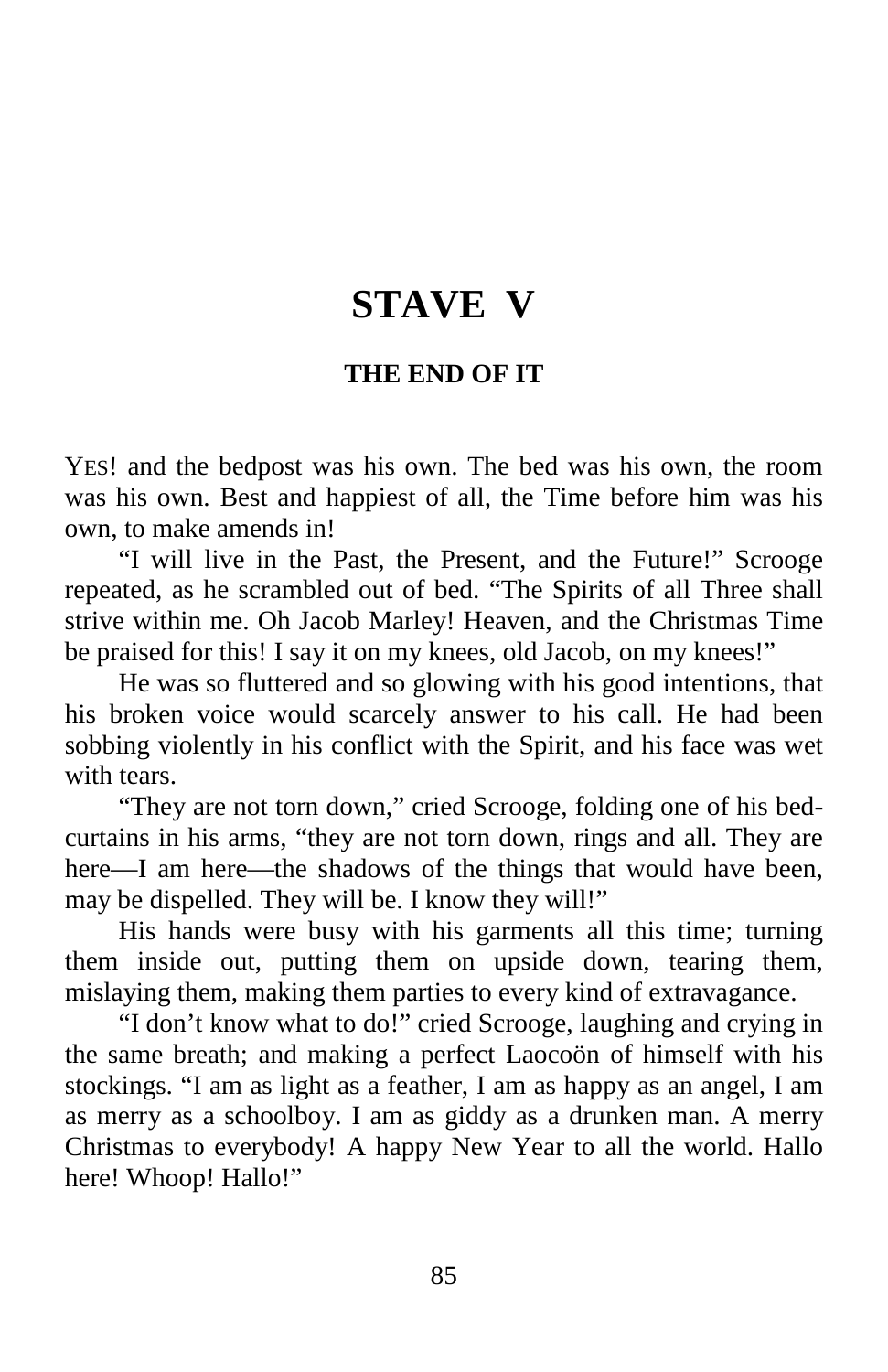He had frisked into the sitting-room, and was now standing there: perfectly winded.

"There's the saucepan that the gruel was in!" cried Scrooge, starting off again, and going round the fireplace. "There's the door, by which the Ghost of Jacob Marley entered! There's the corner where the Ghost of Christmas Present, sat! There's the window where I saw the wandering Spirits! It's all right, it's all true, it all happened. Ha ha ha!"

Really, for a man who had been out of practice for so many years, it was a splendid laugh, a most illustrious laugh. The father of a long, long line of brilliant laughs!

"I don't know what day of the month it is!" said Scrooge. "I don't know how long I've been among the Spirits. I don't know anything. I'm quite a baby. Never mind. I don't care. I'd rather be a baby. Hallo! Whoop! Hallo here!"

He was checked in his transports by the churches ringing out the lustiest peals he had ever heard. Clash, clang, hammer; ding, dong, bell. Bell, dong, ding; hammer, clang, clash! Oh, glorious, glorious!

Running to the window, he opened it, and put out his head. No fog, no mist; clear, bright, jovial, stirring, cold; cold, piping for the blood to dance to; Golden sunlight; Heavenly sky; sweet fresh air; merry bells. Oh, glorious! Glorious!

"What's to-day!" cried Scrooge, calling downward to a boy in Sunday clothes, who perhaps had loitered in to look about him.

"EH?" returned the boy, with all his might of wonder.

"What's to-day, my fine fellow?" said Scrooge.

"To-day!" replied the boy. "Why, CHRISTMAS DAY."

"It's Christmas Day!" said Scrooge to himself. "I haven't missed it. The Spirits have done it all in one night. They can do anything they

like. Of course they can. Of course they can. Hallo, my fine fellow!"

"Hallo!" returned the boy.

"Do you know the Poulterer's, in the next street but one, at the corner?" Scrooge inquired.

"I should hope I did," replied the lad.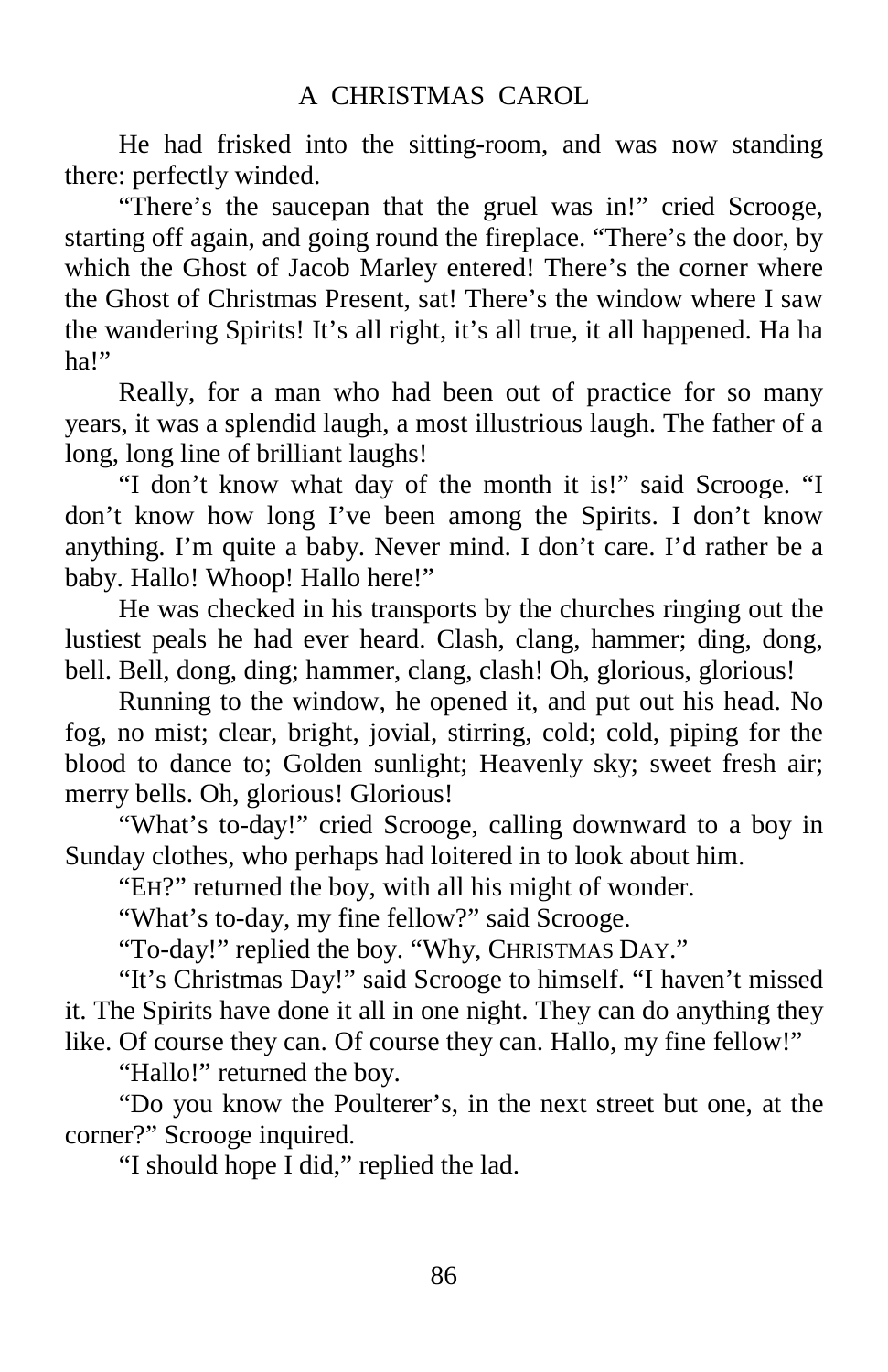"An intelligent boy!" said Scrooge. "A remarkable boy! Do you know whether they've sold the prize Turkey that was hanging up there?—Not the little prize Turkey: the big one?"

"What, the one as big as me?" returned the boy.

"What a delightful boy!" said Scrooge. "It's a pleasure to talk to him. Yes, my buck!"

"It's hanging there now," replied the boy.

"Is it?" said Scrooge. "Go and buy it."

"Walk-ER!" exclaimed the boy.

"No, no," said Scrooge, "I am in earnest. Go and buy it, and tell 'em to bring it here, that I may give them the direction where to take it. Come back with the man, and I'll give you a shilling. Come back with him in less than five minutes and I'll give you half-a-crown!"

The boy was off like a shot. He must have had a steady hand at a trigger who could have got a shot off half so fast.

"I'll send it to Bob Cratchit's!" whispered Scrooge, rubbing his hands, and splitting with a laugh. "He sha'n't know who sends it. It's twice the size of Tiny Tim. Joe Miller never made such a joke as sending it to Bob's will be!"

The hand in which he wrote the address was not a steady one, but write it he did, somehow, and went down-stairs to open the street door, ready for the coming of the poulterer's man. As he stood there, waiting his arrival, the knocker caught his eye.

"I shall love it, as long as I live!" cried Scrooge, patting it with his hand. "I scarcely ever looked at it before. What an honest expression it has in its face! It's a wonderful knocker!—Here's the Turkey! Hallo! Whoop! How are you! Merry Christmas!"

It *was* a Turkey! He never could have stood upon his legs, that bird. He would have snapped 'em short off in a minute, like sticks of sealing-wax.

"Why, it's impossible to carry that to Camden Town," said Scrooge. "You must have a cab."

The chuckle with which he said this, and the chuckle with which he paid for the Turkey, and the chuckle with which he paid for the cab, and the chuckle with which he recompensed the boy, were only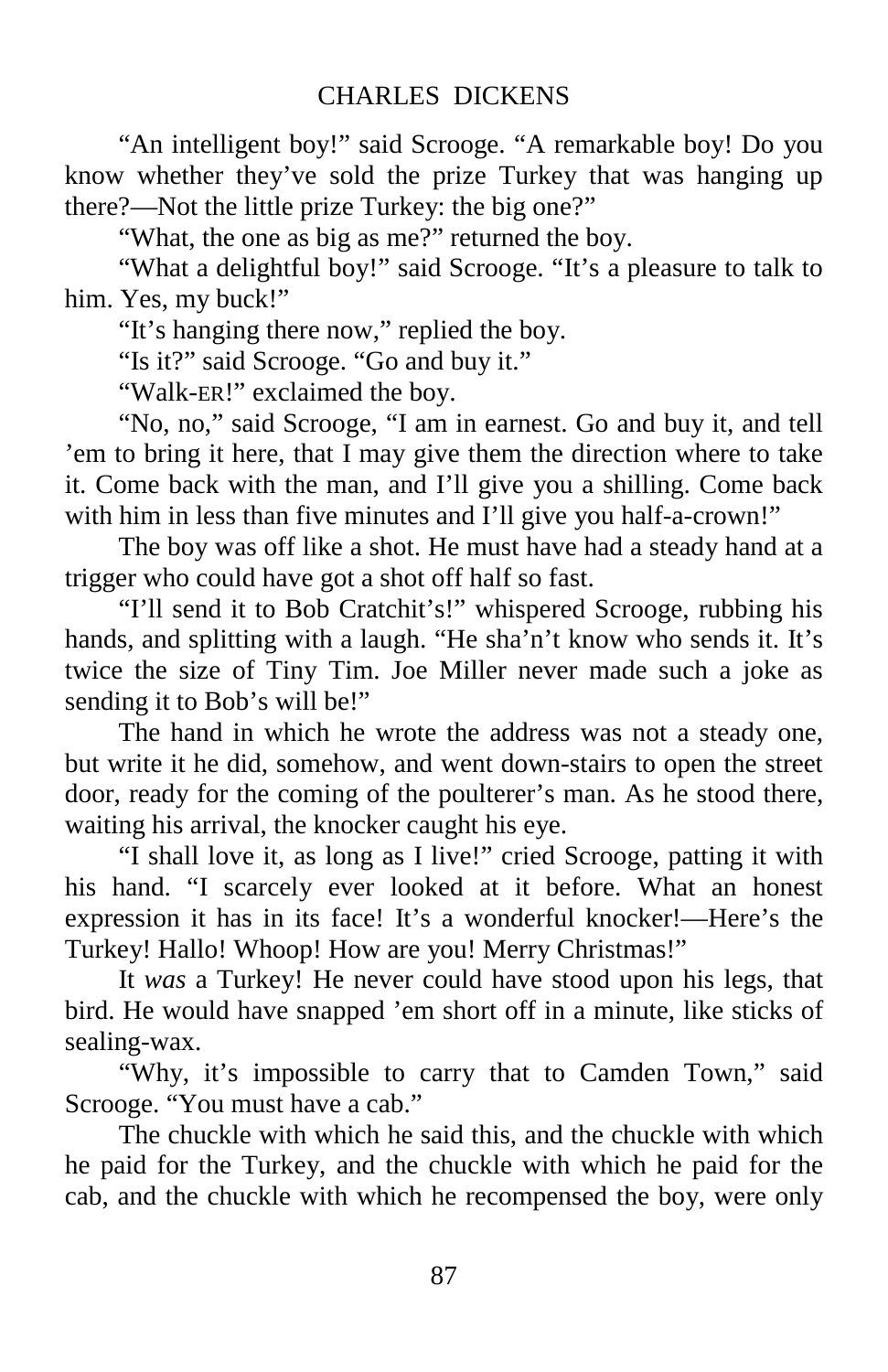to be exceeded by the chuckle with which he sat down breathless in his chair again, and chuckled till he cried.

Shaving was not an easy task, for his hand continued to shake very much; and shaving requires attention, even when you don't dance while you are at it. But if he had cut the end of his nose off, he would have put a piece of sticking-plaister over it, and been quite satisfied.

He dressed himself "all in his best," and at last got out into the streets. The people were by this time pouring forth, as he had seen them with the Ghost of Christmas Present; and walking with his hands behind him, Scrooge regarded every one with a delighted smile. He looked so irresistibly pleasant, in a word, that three or four goodhumoured fellows said, "Good morning, sir! A merry Christmas to you!" And Scrooge said often afterwards, that of all the blithe sounds he had ever heard, those were the blithest in his ears.

He had not gone far, when coming on towards him he beheld the portly gentleman, who had walked into his counting-house the day before, and said, "Scrooge and Marley's, I believe?" It sent a pang across his heart to think how this old gentleman would look upon him when they met; but he knew what path lay straight before him, and he took it.

"My dear sir," said Scrooge, quickening his pace, and taking the old gentleman by both his hands. "How do you do? I hope you succeeded yesterday. It was very kind of you. A merry Christmas to you, sir!"

"Mr. Scrooge?"

"Yes," said Scrooge. "That is my name, and I fear it may not be pleasant to you. Allow me to ask your pardon. And will you have the goodness"—here Scrooge whispered in his ear.

"Lord bless me!" cried the gentleman, as if his breath were taken away. "My dear Mr. Scrooge, are you serious?"

"If you please," said Scrooge. "Not a farthing less. A great many back-payments are included in it, I assure you. Will you do me that favour?"

"My dear sir," said the other, shaking hands with him. "I don't know what to say to such munifi—"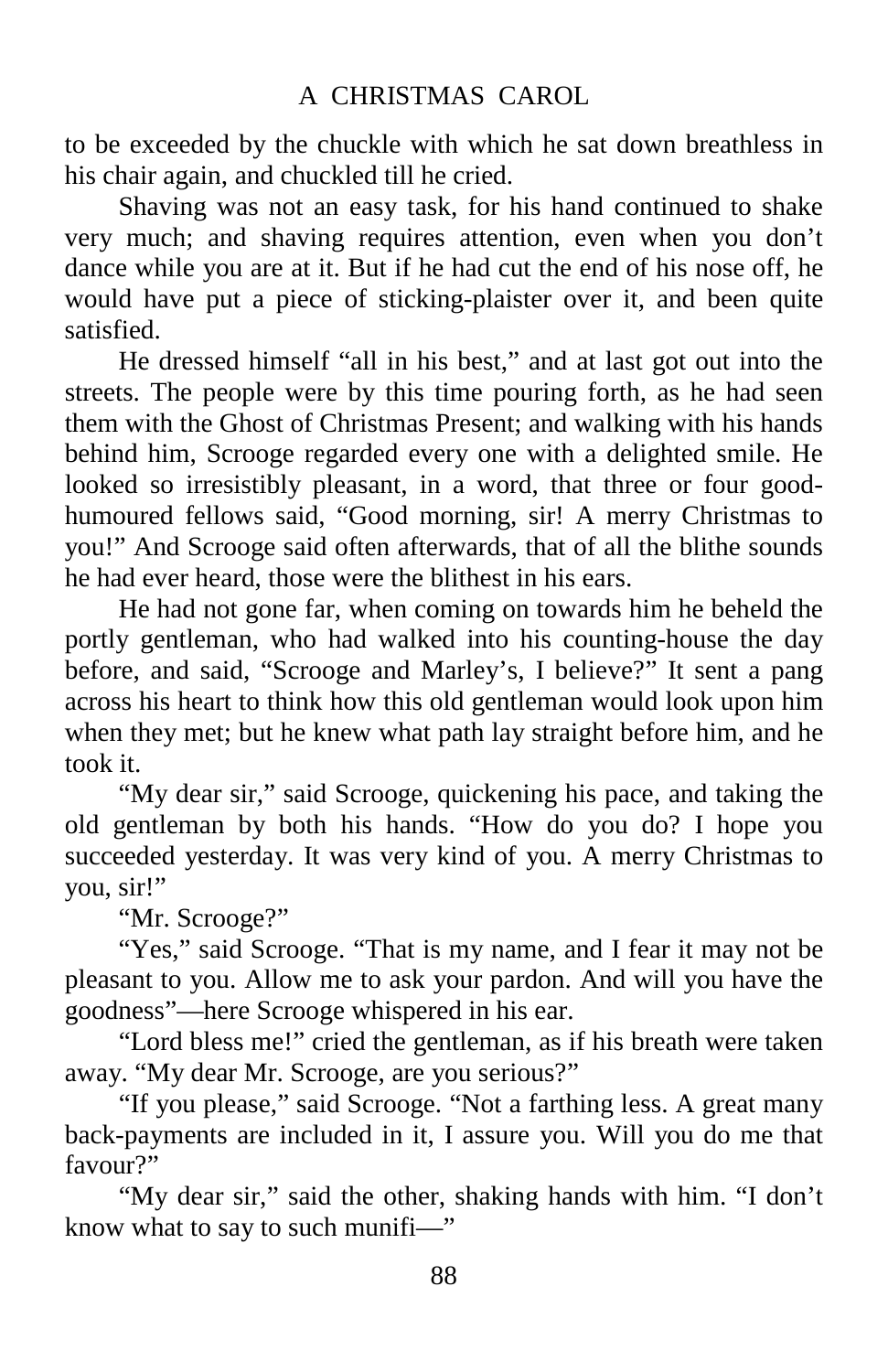"Don't say anything, please," retorted Scrooge. "Come and see me. Will you come and see me?"

"I will!" cried the old gentleman. And it was clear he meant to do it.

"Thank'ee," said Scrooge. "I am much obliged to you. I thank you fifty times. Bless you!"

He went to church, and walked about the streets, and watched the people hurrying to and fro, and patted children on the head, and questioned beggars, and looked down into the kitchens of houses, and up to the windows, and found that everything could yield him pleasure. He had never dreamed that any walk—that anything—could give him so much happiness. In the afternoon he turned his steps towards his nephew's house.

He passed the door a dozen times, before he had the courage to go up and knock. But he made a dash, and did it:

"Is your master at home, my dear?" said Scrooge to the girl. Nice girl! Very.

"Yes, sir."

"Where is he, my love?" said Scrooge.

"He's in the dining-room, sir, along with mistress. I'll show you up-stairs, if you please."

"Thank'ee. He knows me," said Scrooge, with his hand already on the dining-room lock. "I'll go in here, my dear."

He turned it gently, and sidled his face in, round the door. They were looking at the table (which was spread out in great array); for these young housekeepers are always nervous on such points, and like to see that everything is right.

"Fred!" said Scrooge.

Dear heart alive, how his niece by marriage started! Scrooge had forgotten, for the moment, about her sitting in the corner with the footstool, or he wouldn't have done it, on any account.

"Why bless my soul!" cried Fred, "who's that?"

"It's I. Your uncle Scrooge. I have come to dinner. Will you let me in, Fred?"

Let him in! It is a mercy he didn't shake his arm off. He was at home in five minutes. Nothing could be heartier. His niece looked just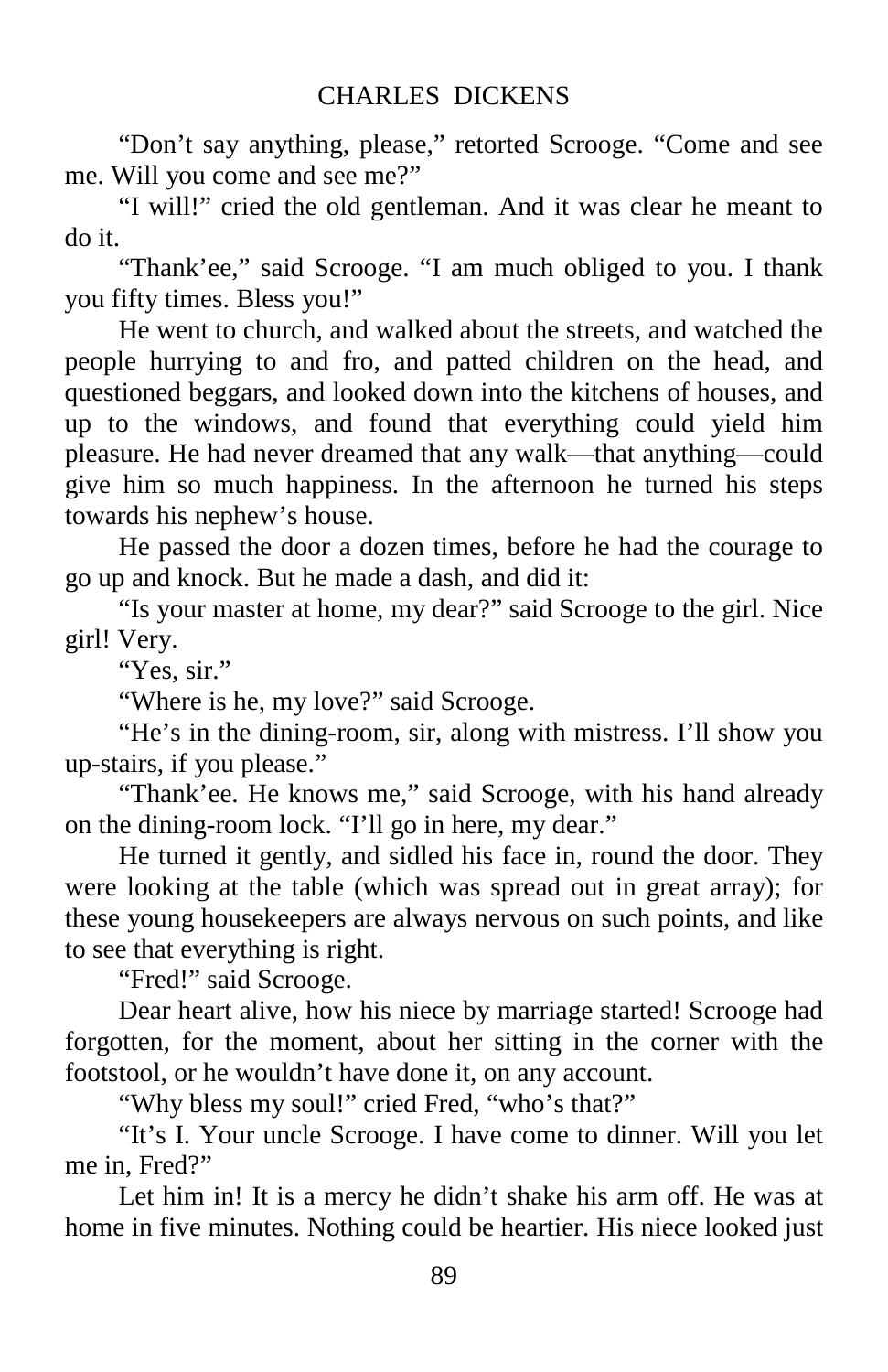the same. So did Topper when *he* came. So did the plump sister when *she* came. So did every one when *they* came. Wonderful party, wonderful games, wonderful unanimity, won-der-ful happiness!

But he was early at the office next morning. Oh, he was early there. If he could only be there first, and catch Bob Cratchit coming late! That was the thing he had set his heart upon.

And he did it; yes, he did! The clock struck nine. No Bob. A quarter past. No Bob. He was full eighteen minutes and a half behind his time. Scrooge sat with his door wide open, that he might see him come into the Tank.

His hat was off, before he opened the door; his comforter too. He was on his stool in a jiffy; driving away with his pen, as if he were trying to overtake nine o'clock.

"Hallo!" growled Scrooge, in his accustomed voice, as near as he could feign it. "What do you mean by coming here at this time of day?"

"I am very sorry, sir," said Bob. "I *am* behind my time."

"You are?" repeated Scrooge. "Yes. I think you are. Step this way, sir, if you please."

"It's only once a year, sir," pleaded Bob, appearing from the Tank. "It shall not be repeated. I was making rather merry yesterday, sir."

"Now, I'll tell you what, my friend," said Scrooge, "I am not going to stand this sort of thing any longer. And therefore," he continued, leaping from his stool, and giving Bob such a dig in the waistcoat that he staggered back into the Tank again; "and therefore I am about to raise your salary!"

Bob trembled, and got a little nearer to the ruler. He had a momentary idea of knocking Scrooge down with it, holding him, and calling to the people in the court for help and a strait-waistcoat.

"A merry Christmas, Bob!" said Scrooge, with an earnestness that could not be mistaken, as he clapped him on the back. "A merrier Christmas, Bob, my good fellow, than I have given you for many a year! I'll raise your salary, and endeavour to assist your struggling family, and we will discuss your affairs this very afternoon, over a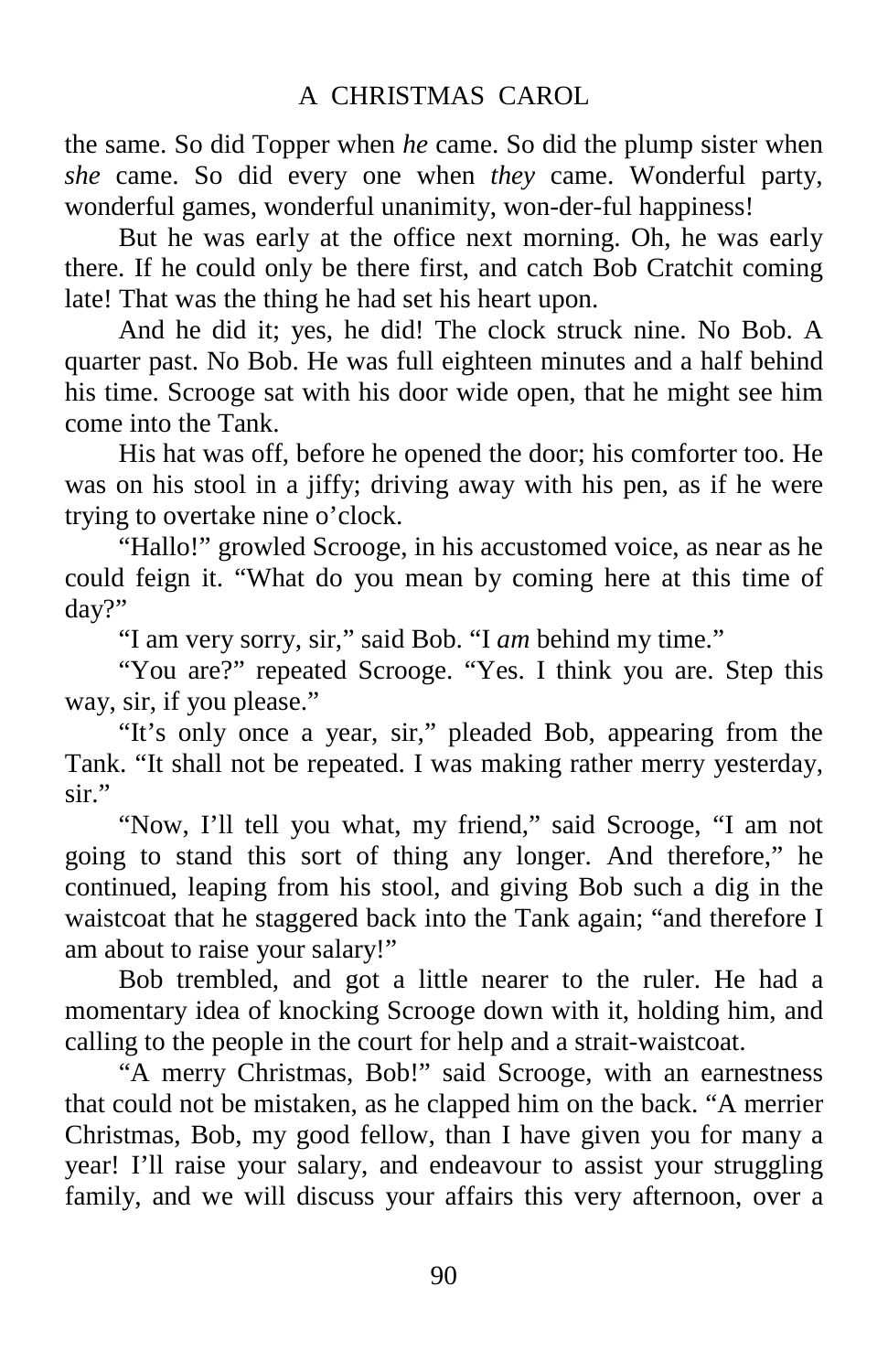## CHARLES DICKENS

Christmas bowl of smoking bishop, Bob! Make up the fires, and buy another coal-scuttle before you dot another i, Bob Cratchit!"



Scrooge was better than his word. He did it all, and infinitely more; and to Tiny Tim, who did NOT die, he was a second father. He became as good a friend, as good a master, and as good a man, as the good old city knew, or any other good old city, town, or borough, in the good old world. Some people laughed to see the alteration in him, but he let them laugh, and little heeded them; for he was wise enough to know that nothing ever happened on this globe, for good, at which some people did not have their fill of laughter in the outset; and knowing that such as these would be blind anyway, he thought it quite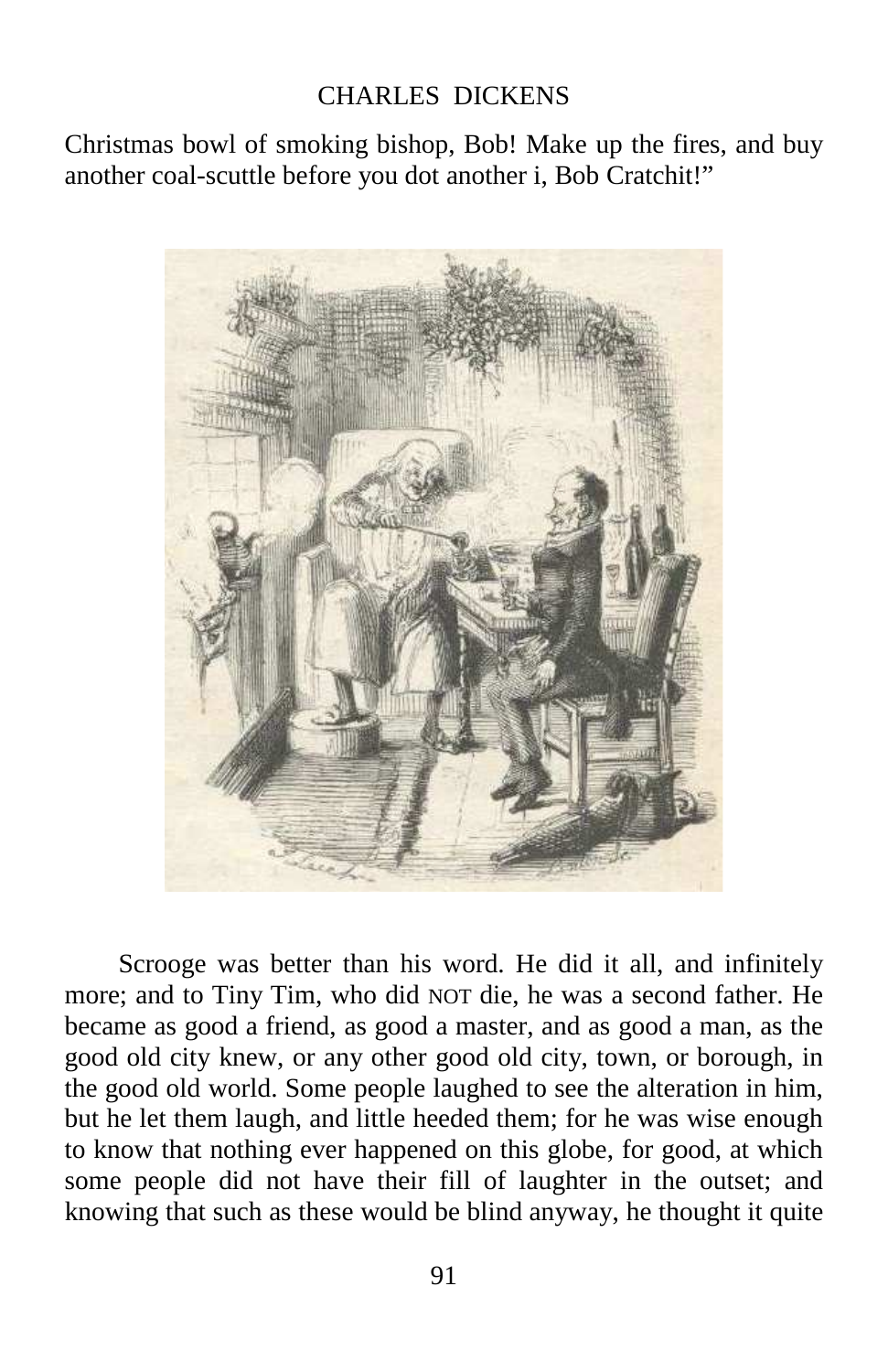#### A CHRISTMAS CAROL

as well that they should wrinkle up their eyes in grins, as have the malady in less attractive forms. His own heart laughed: and that was quite enough for him.

He had no further intercourse with Spirits, but lived upon the Total Abstinence Principle, ever afterwards; and it was always said of him, that he knew how to keep Christmas well, if any man alive possessed the knowledge. May that be truly said of us, and all of us! And so, as Tiny Tim observed, God bless Us, Every One!